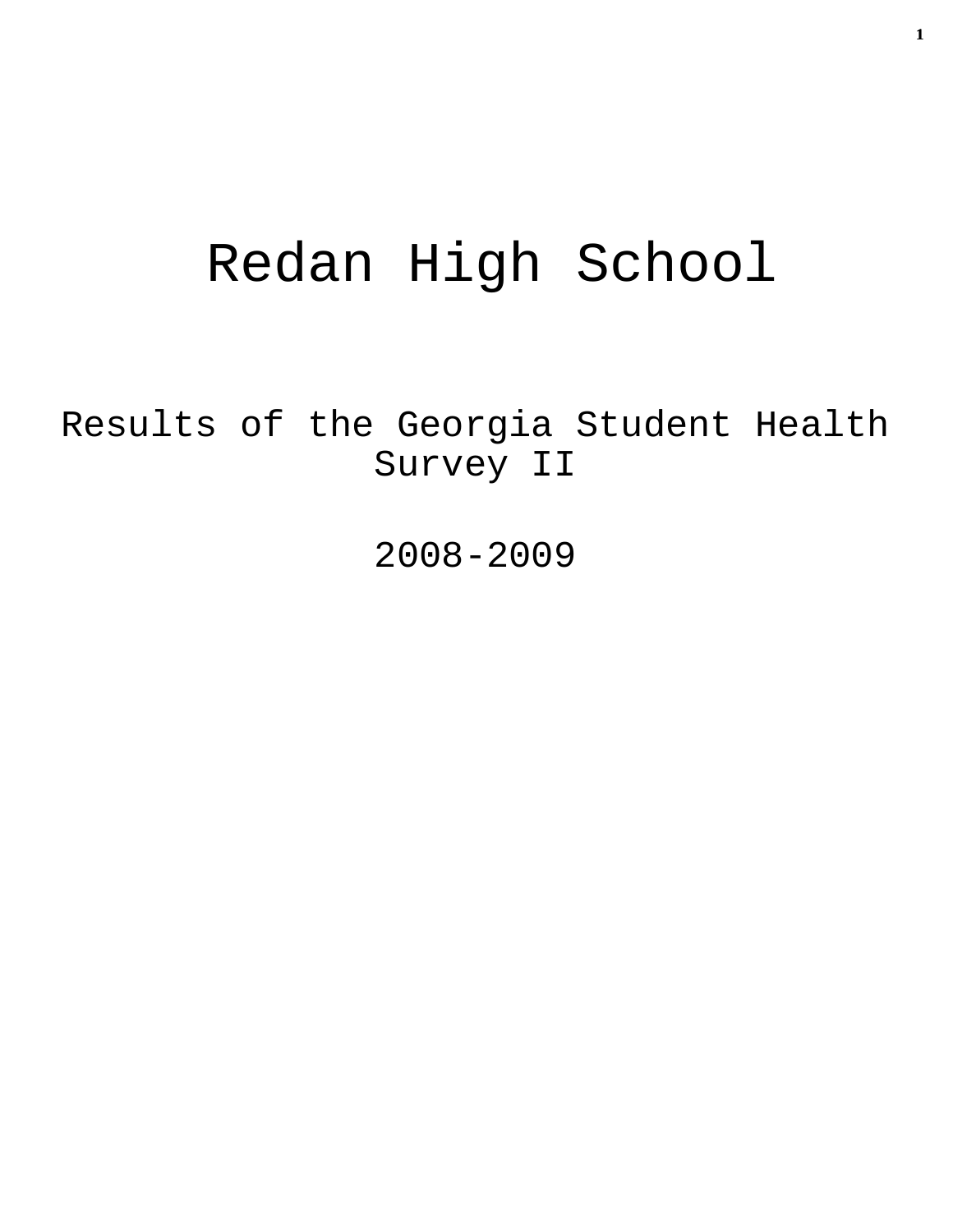# *Demographics* **2**

| Grade                  |     |  |  |  |
|------------------------|-----|--|--|--|
| <b>Grade Frequency</b> |     |  |  |  |
| 10                     | 141 |  |  |  |
| 12                     | 121 |  |  |  |

| <b>Frequency</b> | <b>Table of Gender by Grade</b> |              |             |              |  |  |
|------------------|---------------------------------|--------------|-------------|--------------|--|--|
| <b>Col Pct</b>   |                                 | Grade(Grade) |             |              |  |  |
|                  | Gender(Gender)                  | 10           | 12          | <b>Total</b> |  |  |
|                  | <b>Female</b>                   | 83<br>58.87  | 58<br>47.93 | 141          |  |  |
|                  | <b>Male</b>                     | 58<br>41.13  | 63<br>52.07 | 121          |  |  |
|                  | <b>Total</b>                    | 141          | 121         | 262          |  |  |

| <b>Frequency</b><br>Col Pct |
|-----------------------------|
|-----------------------------|

| <b>Table of Ethnicity by Grade</b> |              |              |              |  |  |  |
|------------------------------------|--------------|--------------|--------------|--|--|--|
|                                    | Grade(Grade) |              |              |  |  |  |
| <b>Ethnicity</b> (Ethnicity)       | 10           | 12           | <b>Total</b> |  |  |  |
| <b>Black</b>                       | 129<br>91.49 | 112<br>92.56 | 241          |  |  |  |
| <b>Hispanic</b>                    | 4<br>2.84    | 2<br>1.65    | 6            |  |  |  |
| White                              | 0<br>0.00    | 0.83         |              |  |  |  |
| <b>Other</b>                       | 8<br>5.67    | 6<br>4.96    | 14           |  |  |  |
| <b>Total</b>                       | 141          | 121          | 262          |  |  |  |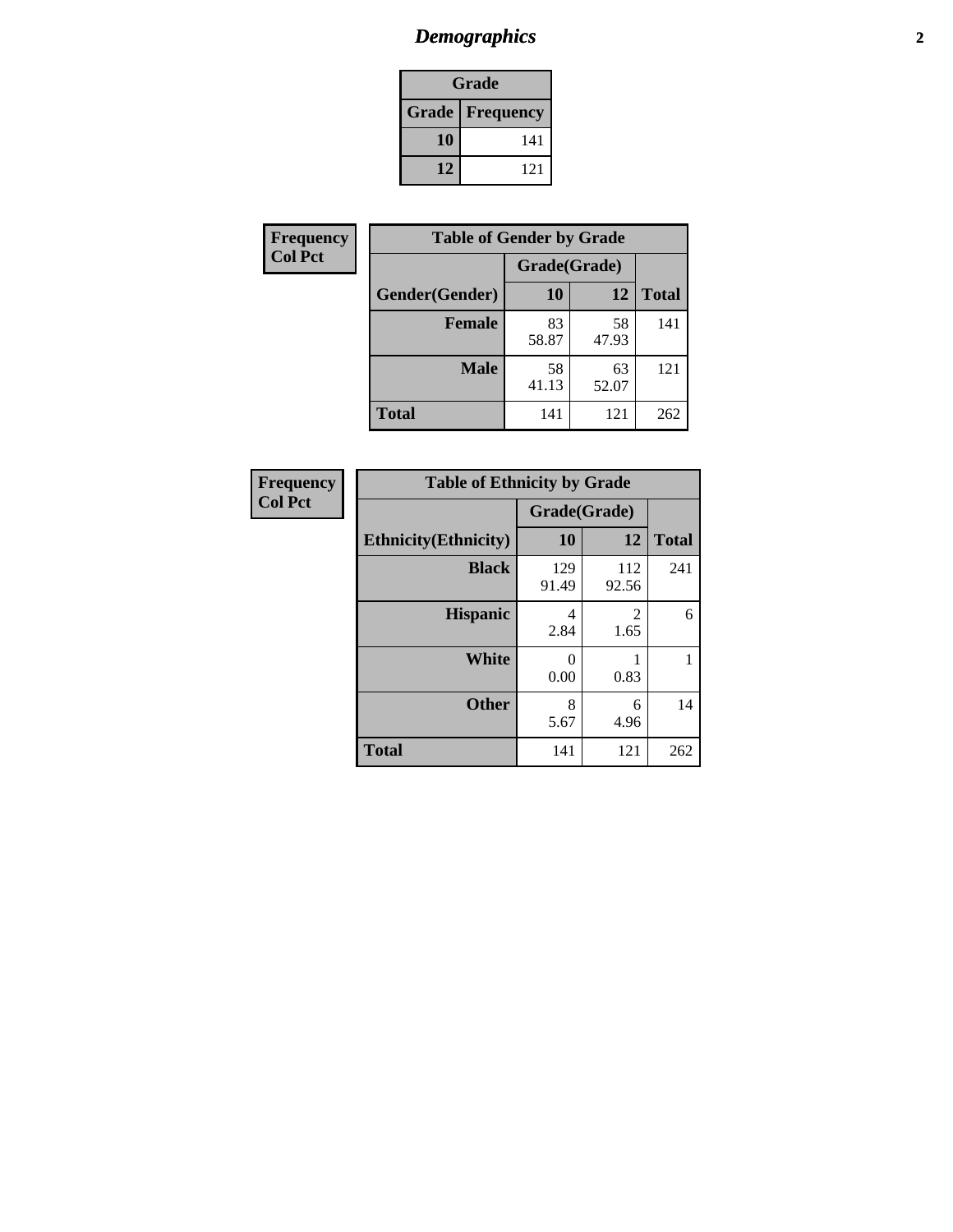#### *Title IV, Part A, Schedule A* **3** *Goal 1: Ensure that all schools are drug-free Baseline Data: Year 2008-2009 Prevalence of Drug Use*

| Frequency<br><b>Col Pct</b> | <b>Table of AlcoholAlt by Grade</b> |              |             |              |  |  |
|-----------------------------|-------------------------------------|--------------|-------------|--------------|--|--|
|                             | AlcoholAlt(Alcohol                  | Grade(Grade) |             |              |  |  |
|                             | use, past 30 days)                  | 10           | 12          | <b>Total</b> |  |  |
|                             | Yes                                 | 11<br>7.80   | 27<br>22.31 | 38           |  |  |
|                             | N <sub>0</sub>                      | 130<br>92.20 | 94<br>77.69 | 224          |  |  |
|                             | <b>Total</b>                        | 141          | 121         | 262          |  |  |

| <b>Frequency</b><br><b>Col Pct</b> | <b>Table of TobaccoAny by Grade</b> |              |              |              |  |
|------------------------------------|-------------------------------------|--------------|--------------|--------------|--|
|                                    | TobaccoAny(Tobacco                  | Grade(Grade) |              |              |  |
|                                    | use, past 30 days)                  | 10           | 12           | <b>Total</b> |  |
|                                    | Yes                                 | 3<br>2.13    | 11<br>9.09   | 14           |  |
|                                    | N <sub>0</sub>                      | 138<br>97.87 | 110<br>90.91 | 248          |  |
|                                    | Total                               | 141          | 121          | 262          |  |

| Frequency<br><b>Col Pct</b> | <b>Table of MarijuanaAlt by Grade</b> |              |              |              |  |  |
|-----------------------------|---------------------------------------|--------------|--------------|--------------|--|--|
|                             | MarijuanaAlt(Marijuana                | Grade(Grade) |              |              |  |  |
|                             | use, past 30 days)                    | <b>10</b>    | 12           | <b>Total</b> |  |  |
|                             | <b>Yes</b>                            | 11<br>7.80   | 10<br>8.26   | 21           |  |  |
|                             | N <sub>0</sub>                        | 130<br>92.20 | 111<br>91.74 | 241          |  |  |
|                             | <b>Total</b>                          | 141          | 121          | 262          |  |  |

| Frequency      | <b>Table of OtherDrugAny by Grade</b>  |              |              |              |  |
|----------------|----------------------------------------|--------------|--------------|--------------|--|
| <b>Col Pct</b> | <b>OtherDrugAny(Other</b><br>drug use, | Grade(Grade) |              |              |  |
|                | past 30 days)                          | 10           | 12           | <b>Total</b> |  |
|                | <b>Yes</b>                             | 0.71         | 6<br>4.96    | 7            |  |
|                | N <sub>0</sub>                         | 140<br>99.29 | 115<br>95.04 | 255          |  |
|                | <b>Total</b>                           | 141          | 121          | 262          |  |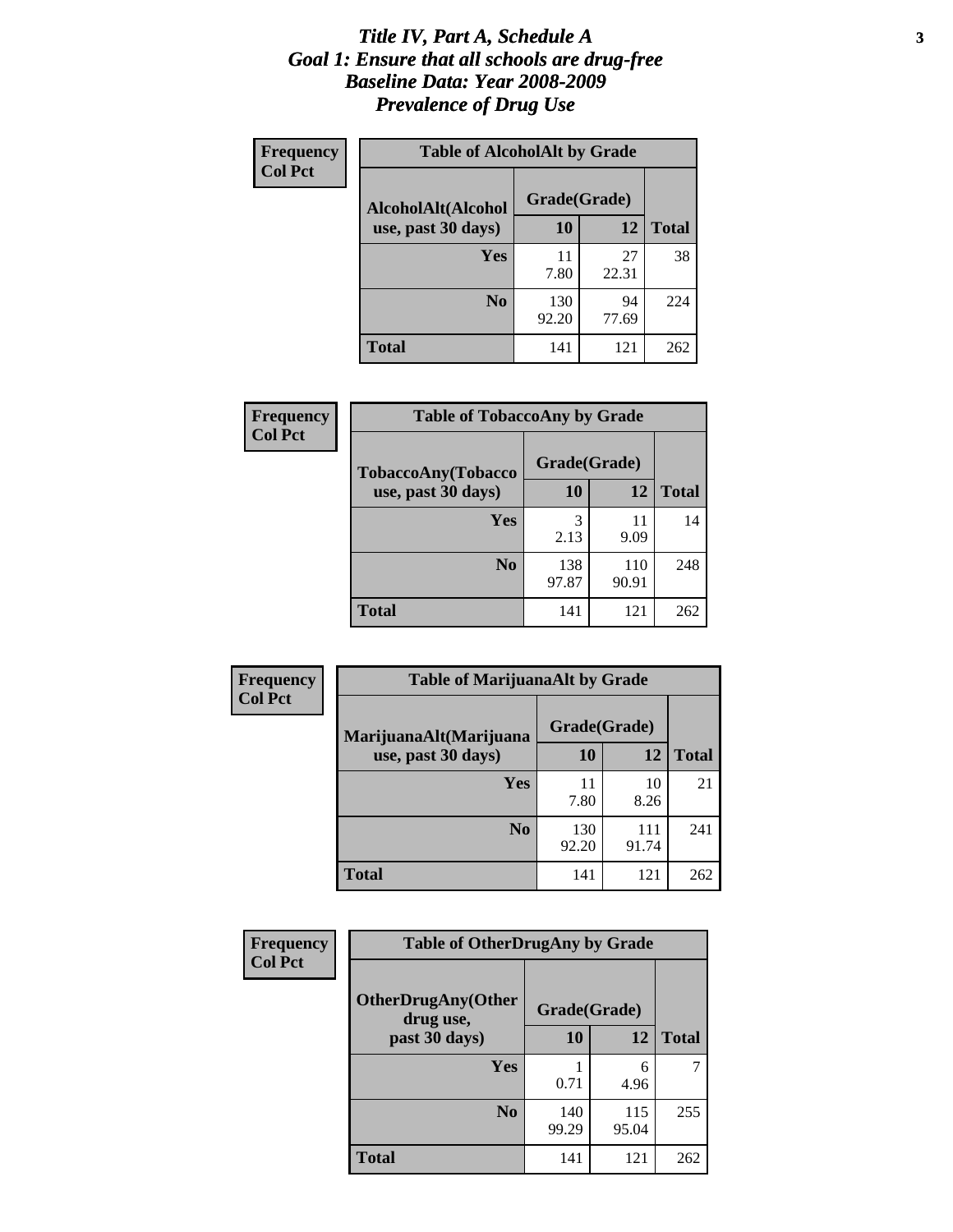#### *Average Age of Onset of Use* **4** *Results for "Average Age of Onset of Use" questions exclude students who said they did not use that substance*

| <b>Variable</b>    | Label                                                              | <b>Mean</b> |
|--------------------|--------------------------------------------------------------------|-------------|
| Alcoholinit2       | I started using alcohol when I was                                 | 13.40       |
| Cigarettesinit2    | I started smoking tobacco when I was                               | 14.04       |
| Smokelessinit2     | I started chewing tobacco when I was                               | 10.80       |
| Marijuanainit2     | I started using marijuana when I was                               | 13.38       |
| Cocaineinit2       | I started using cocaine when I was                                 | 8.00        |
| Inhalantsinit2     | I started using inhalants when I was                               | 8.25        |
| Steroidsinit2      | I started using steroids when I was                                | 8.67        |
| Ecstasyinit2       | I started using ecstasy when I was                                 | 11.20       |
| Methinit2          | I started using methamphetamines when I was                        | 8.00        |
| Hallucinogensinit2 | I started using hallucinogens when I was                           | 8.00        |
| Prescriptioninit2  | I started using prescription drugs not prescribed to me when I was | 10.57       |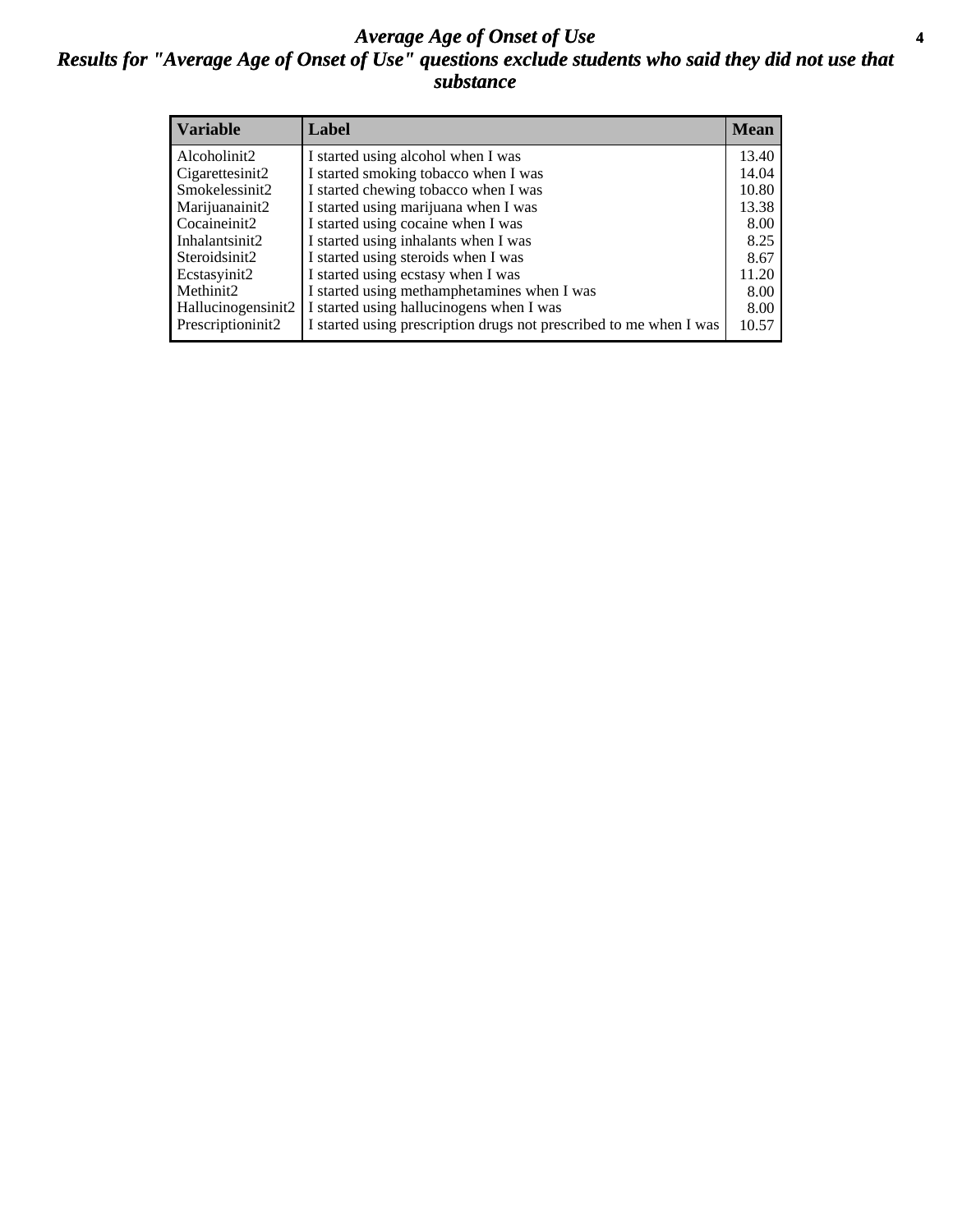# *Perception of Health Risk* **5**

| <b>Frequency</b> | <b>Table of Alcoholharmdich by Grade</b> |              |              |              |  |
|------------------|------------------------------------------|--------------|--------------|--------------|--|
| <b>Col Pct</b>   | Alcoholharmdich(I<br>think alcohol is    | Grade(Grade) |              |              |  |
|                  | harmful)                                 | 10           | 12           | <b>Total</b> |  |
|                  | Yes                                      | 118<br>83.69 | 101<br>83.47 | 219          |  |
|                  | N <sub>0</sub>                           | 23<br>16.31  | 20<br>16.53  | 43           |  |
|                  | <b>Total</b>                             | 141          | 121          | 262          |  |

| Frequency      | <b>Table of Tobaccoharmdich by Grade</b> |              |              |              |  |
|----------------|------------------------------------------|--------------|--------------|--------------|--|
| <b>Col Pct</b> | Tobaccoharmdich(I<br>think tobacco is    | Grade(Grade) |              |              |  |
|                | harmful)                                 | 10           | 12           | <b>Total</b> |  |
|                | Yes                                      | 128<br>90.78 | 111<br>91.74 | 239          |  |
|                | N <sub>0</sub>                           | 13<br>9.22   | 10<br>8.26   | 23           |  |
|                | <b>Total</b>                             | 141          | 121          | 262          |  |

| Frequency      | <b>Table of Marijuanaharmdich by Grade</b> |              |             |              |  |  |
|----------------|--------------------------------------------|--------------|-------------|--------------|--|--|
| <b>Col Pct</b> | Marijuanaharmdich(I<br>think marijuana is  | Grade(Grade) |             |              |  |  |
|                | harmful)                                   | 10           | 12          | <b>Total</b> |  |  |
|                | <b>Yes</b>                                 | 112<br>79.43 | 97<br>80.17 | 209          |  |  |
|                | N <sub>0</sub>                             | 29<br>20.57  | 24<br>19.83 | 53           |  |  |
|                | <b>Total</b>                               | 141          | 121         | 262          |  |  |

| Frequency      | <b>Table of Otherdrugharmdich by Grade</b>                   |              |              |              |  |
|----------------|--------------------------------------------------------------|--------------|--------------|--------------|--|
| <b>Col Pct</b> | Otherdrugharmdich(I<br>Grade(Grade)<br>think other drugs are |              |              |              |  |
|                | harmful)                                                     | 10           | 12           | <b>Total</b> |  |
|                | <b>Yes</b>                                                   | 129<br>91.49 | 113<br>93.39 | 242          |  |
|                | N <sub>0</sub>                                               | 12<br>8.51   | 8<br>6.61    | 20           |  |
|                | <b>Total</b>                                                 | 141          | 121          | 262          |  |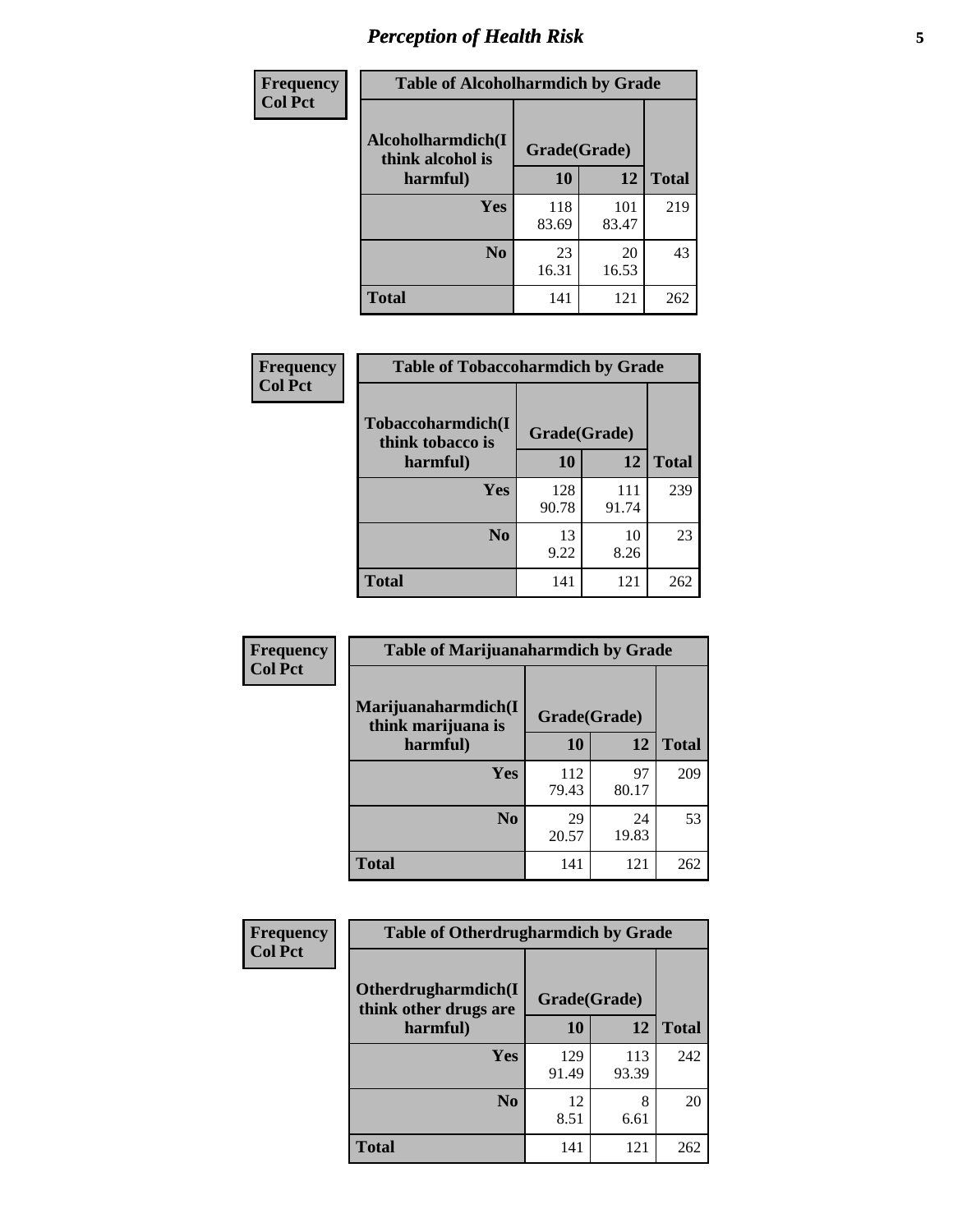# *Social Disapproval* **6**

| Frequency      | <b>Table of Alcoholpeerdich by Grade</b>                    |              |             |              |
|----------------|-------------------------------------------------------------|--------------|-------------|--------------|
| <b>Col Pct</b> | Alcoholpeerdich(My<br>friends would<br>disapprove if I used | Grade(Grade) |             |              |
|                | alcohol)                                                    | 10           | 12          | <b>Total</b> |
|                | <b>Yes</b>                                                  | 73<br>51.77  | 70<br>57.85 | 143          |
|                | N <sub>0</sub>                                              | 68<br>48.23  | 51<br>42.15 | 119          |
|                | <b>Total</b>                                                | 141          | 121         | 262          |

| <b>Frequency</b> |
|------------------|
| <b>Col Pct</b>   |

| <b>Table of Tobaccopeerdich by Grade</b>                            |              |             |              |  |
|---------------------------------------------------------------------|--------------|-------------|--------------|--|
| <b>Tobaccopeerdich</b> (My<br>friends would<br>disapprove if I used | Grade(Grade) |             |              |  |
| tobacco)                                                            | 10           | 12          | <b>Total</b> |  |
| Yes                                                                 | 90<br>63.83  | 94<br>77.69 | 184          |  |
| N <sub>0</sub>                                                      | 51<br>36.17  | 27<br>22.31 | 78           |  |
| <b>Total</b>                                                        | 141          | 121         | 262          |  |

| Frequency      | <b>Table of Marijuanapeerdich by Grade</b>                    |              |             |              |  |
|----------------|---------------------------------------------------------------|--------------|-------------|--------------|--|
| <b>Col Pct</b> | Marijuanapeerdich(My<br>friends would<br>disapprove if I used | Grade(Grade) |             |              |  |
|                | marijuana)                                                    | 10           | 12          | <b>Total</b> |  |
|                | <b>Yes</b>                                                    | 79<br>56.03  | 78<br>64.46 | 157          |  |
|                | N <sub>0</sub>                                                | 62<br>43.97  | 43<br>35.54 | 105          |  |
|                | <b>Total</b>                                                  | 141          | 121         | 262          |  |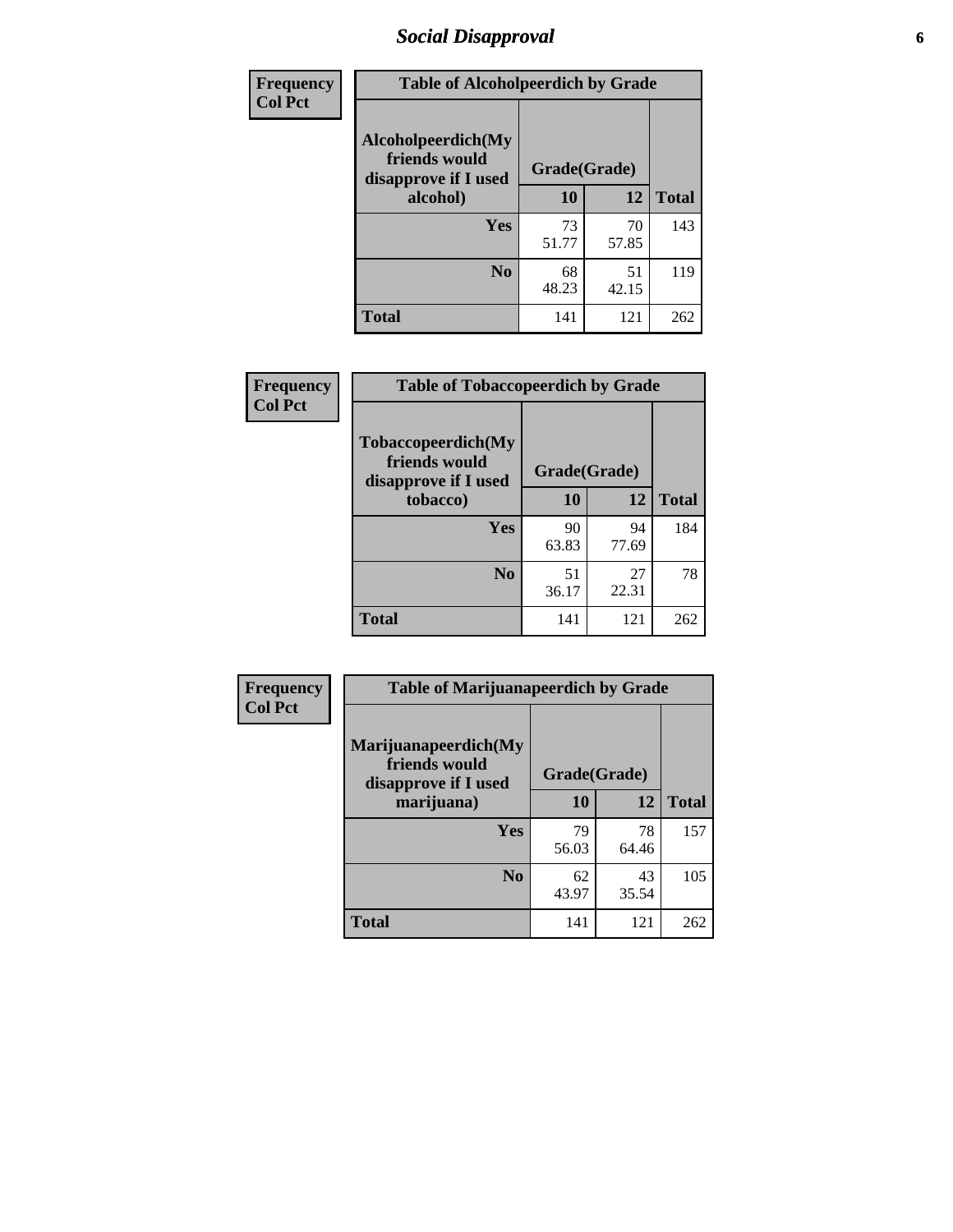# *Social Disapproval* **7**

| Frequency      | <b>Table of Otherdrugpeerdich by Grade</b>                    |              |              |              |  |
|----------------|---------------------------------------------------------------|--------------|--------------|--------------|--|
| <b>Col Pct</b> | Otherdrugpeerdich(My<br>friends would<br>disapprove if I used | Grade(Grade) |              |              |  |
|                | other drugs)                                                  | 10           | 12           | <b>Total</b> |  |
|                | Yes                                                           | 98<br>69.50  | 102<br>84.30 | 200          |  |
|                | N <sub>0</sub>                                                | 43<br>30.50  | 19<br>15.70  | 62           |  |
|                | <b>Total</b>                                                  | 141          | 121          | 262          |  |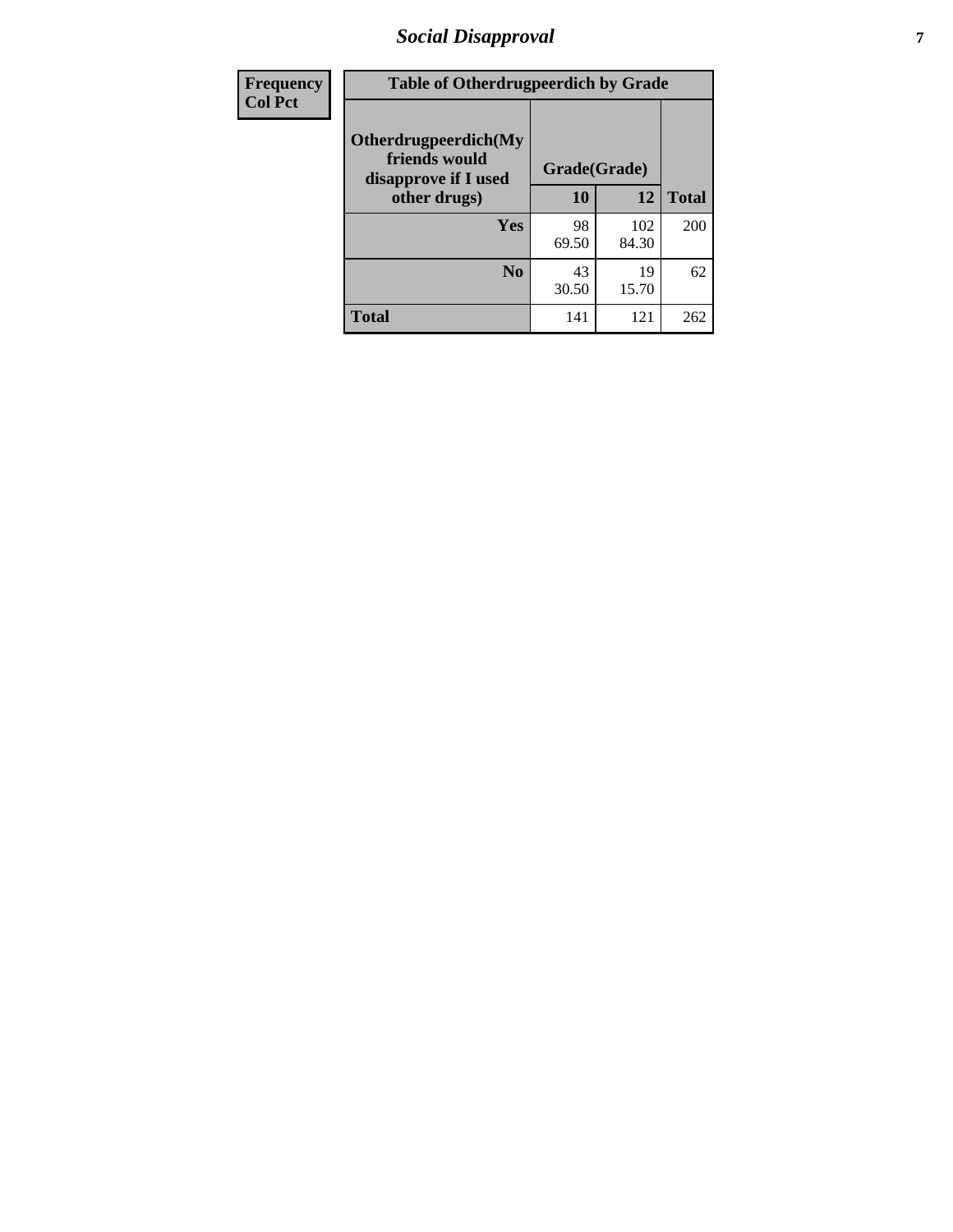### Title IV, Part A, Schedule A **8** *Goal 2: To help ensure that all schools are safe and disciplined Baseline Data: Year 2008-2009 Student Involvement in Gang Activity*

| Frequency      | <b>Table of Gangself by Grade</b>                                                                 |                    |              |              |
|----------------|---------------------------------------------------------------------------------------------------|--------------------|--------------|--------------|
| <b>Col Pct</b> | Gangself(I<br>have<br>participated<br>in illegal<br>gang<br>activities in<br>the past 30<br>days) | Grade(Grade)<br>10 | 12           | <b>Total</b> |
|                | Yes                                                                                               | 7<br>4.96          | 5<br>4.13    | 12           |
|                | N <sub>0</sub>                                                                                    | 134<br>95.04       | 116<br>95.87 | 250          |
|                | <b>Total</b>                                                                                      | 141                | 121          | 262          |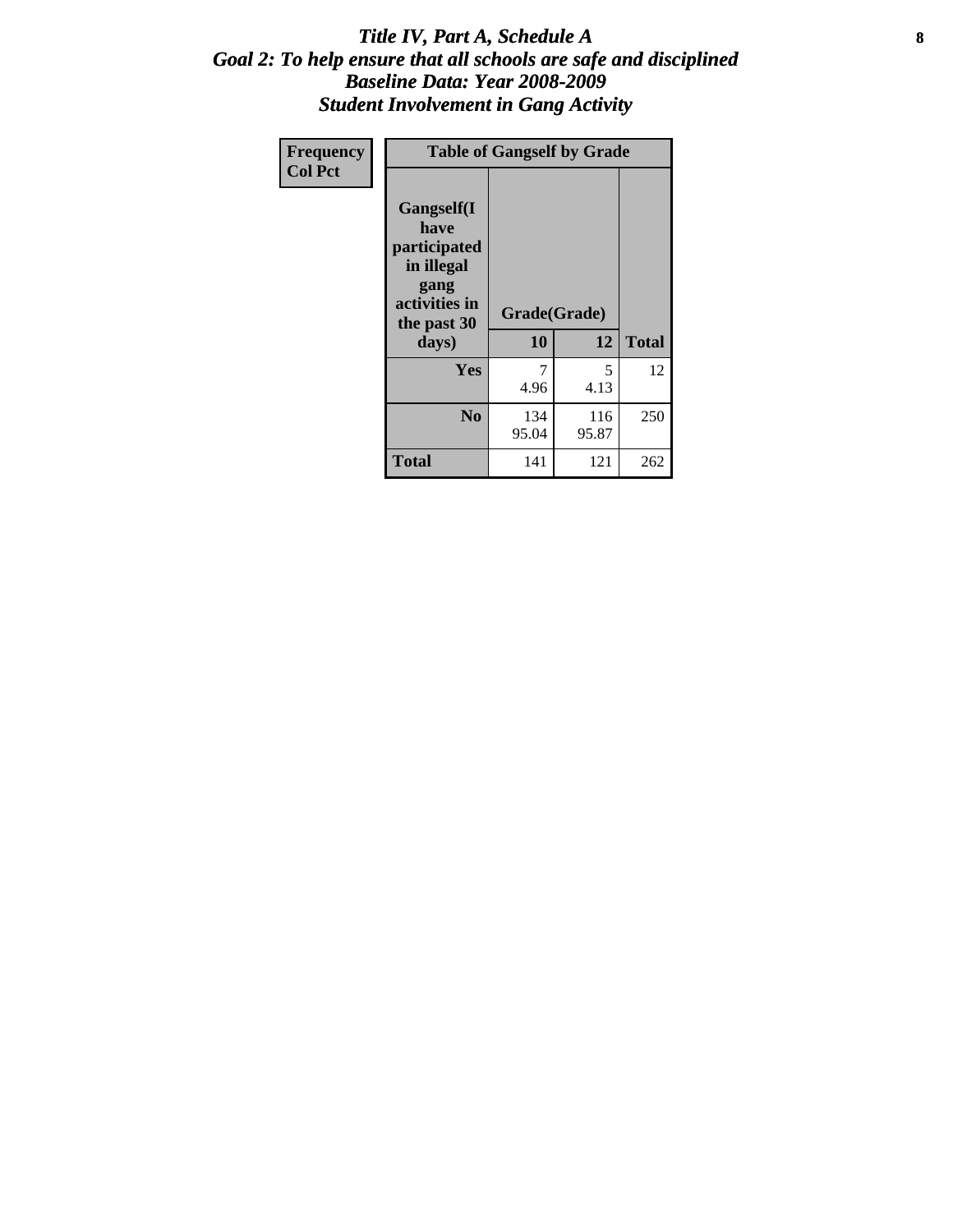# *Student Perception of School Safety* **9**

| <b>Frequency</b><br>Row Pct |
|-----------------------------|
|                             |

| <b>Table of Grade by Safeschool</b> |                          |                                                                                                          |             |             |     |  |  |  |
|-------------------------------------|--------------------------|----------------------------------------------------------------------------------------------------------|-------------|-------------|-----|--|--|--|
|                                     |                          | Safeschool (School is a place at which I feel<br>safe)                                                   |             |             |     |  |  |  |
| Grade(Grade)                        | <b>Strongly</b><br>Agree | Somewhat  <br><b>Somewhat</b><br><b>Strongly</b><br><b>Disagree</b><br>Disagree<br><b>Total</b><br>Agree |             |             |     |  |  |  |
| 10                                  | 17<br>12.06              | 65<br>46.10                                                                                              | 31<br>21.99 | 28<br>19.86 | 141 |  |  |  |
| 12                                  | 17<br>14.05              | 57<br>47.11                                                                                              | 22<br>18.18 | 25<br>20.66 | 121 |  |  |  |
| <b>Total</b>                        | 34                       | 122                                                                                                      | 53          | 53          | 262 |  |  |  |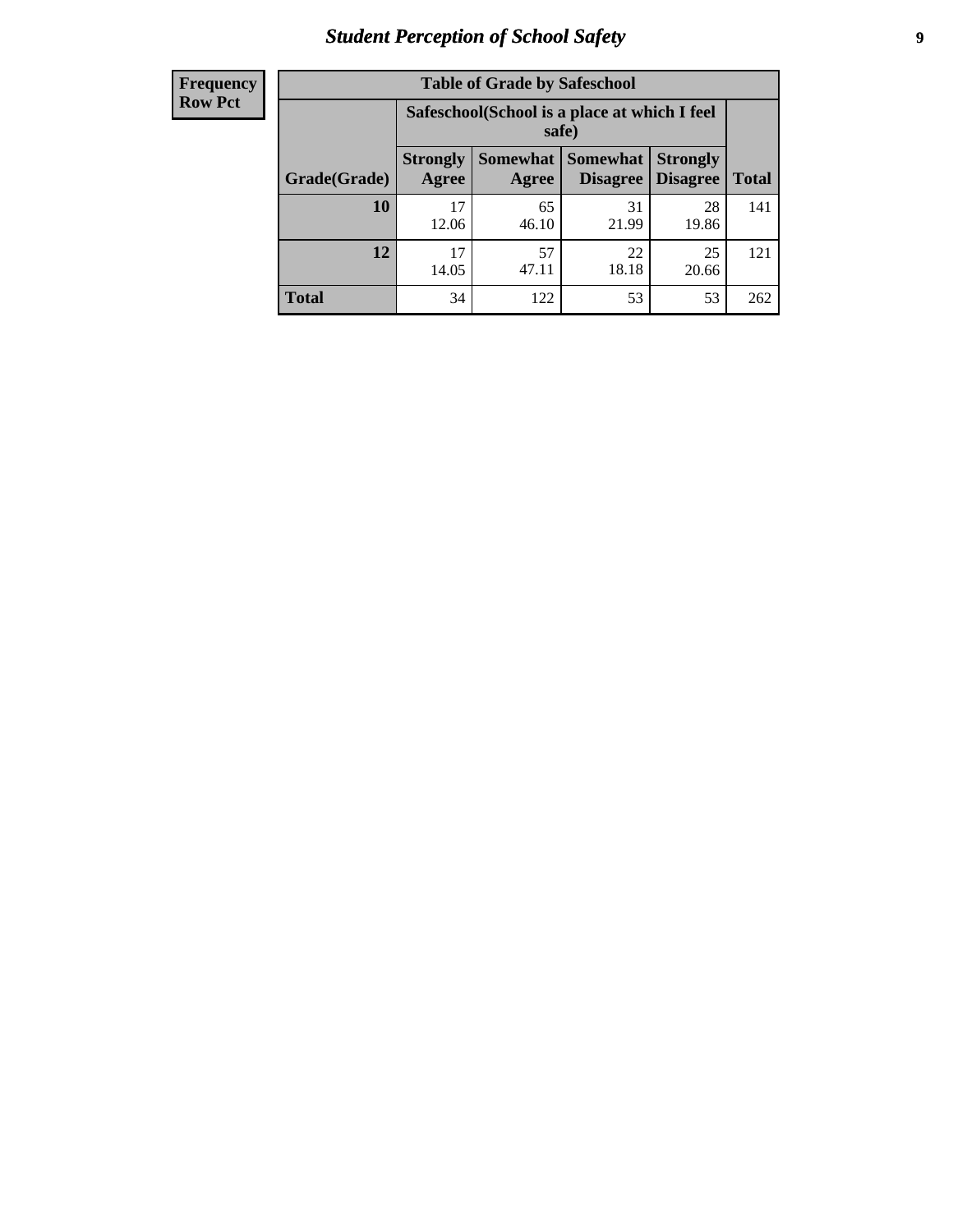### *Students Who Have Been Bullied* **10**

| <b>Frequency</b> | <b>Table of Grade by Bullied</b>                                              |              |            |                        |                                                                    |                       |           |              |
|------------------|-------------------------------------------------------------------------------|--------------|------------|------------------------|--------------------------------------------------------------------|-----------------------|-----------|--------------|
| <b>Row Pct</b>   | <b>Bullied</b> (I have been bullied by other<br>students in the past 30 days) |              |            |                        |                                                                    |                       |           |              |
|                  |                                                                               | 0            | 1 or<br>2  | 3 <sub>to</sub><br>5   | <b>10</b><br>$\mathbf{t}$ <sup><math>\mathbf{0}</math></sup><br>19 | <b>20</b><br>to<br>29 | All<br>30 |              |
|                  | Grade(Grade)                                                                  | <b>Days</b>  | days       | days                   | days                                                               | days                  | days      | <b>Total</b> |
|                  | 10                                                                            | 131<br>92.91 | 3<br>2.13  | $\mathfrak{D}$<br>1.42 | $\mathfrak{D}$<br>1.42                                             | 0.71                  | 2<br>1.42 | 141          |
|                  | 12                                                                            | 106<br>87.60 | 10<br>8.26 | 0.83                   | $\Omega$<br>0.00                                                   | 0<br>0.00             | 4<br>3.31 | 121          |
|                  | <b>Total</b>                                                                  | 237          | 13         | 3                      | $\overline{2}$                                                     |                       | 6         | 262          |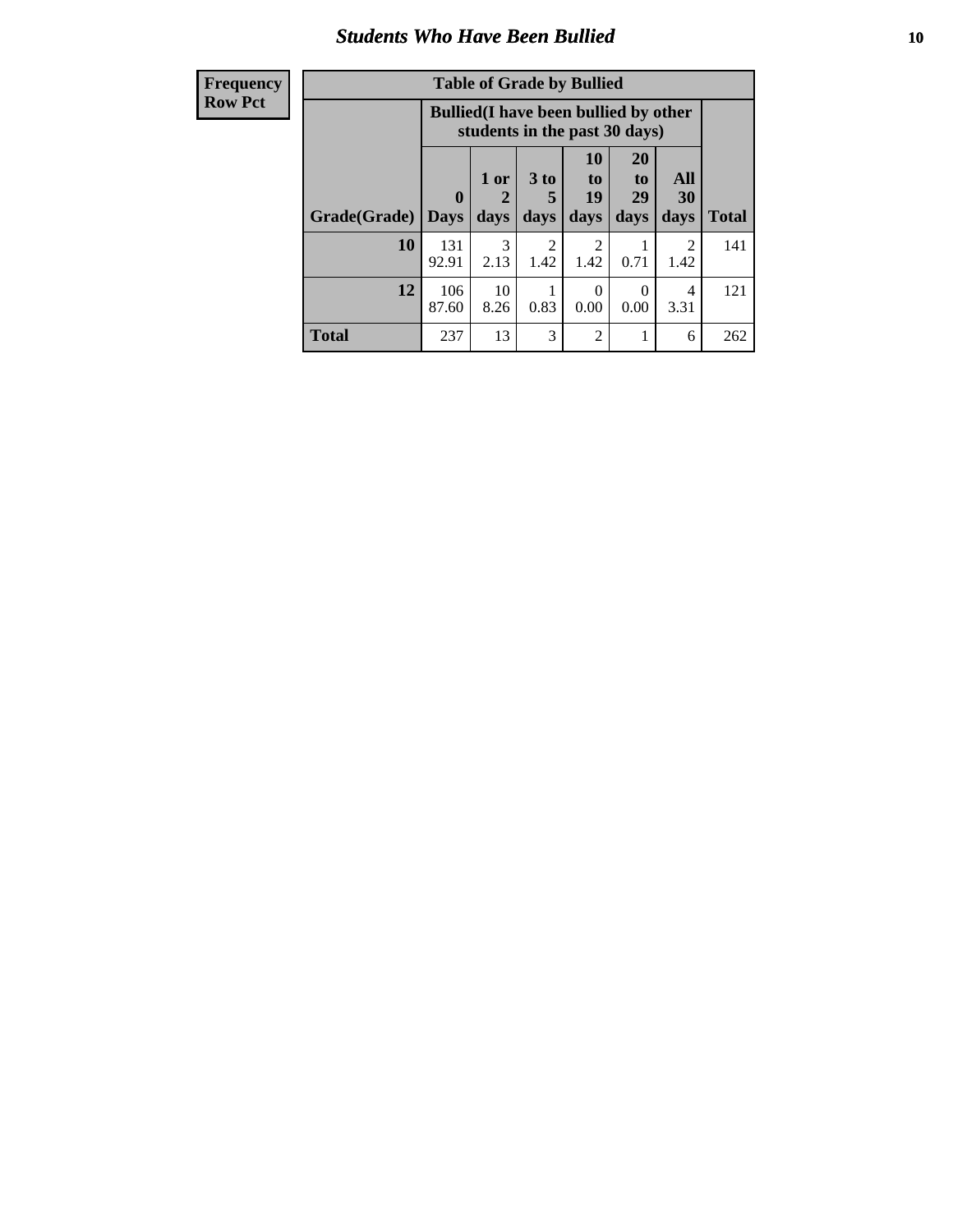### *School Climate* **11**

| Frequency      | <b>Table of SchoolClimate1 by Grade</b> |                    |             |              |  |  |
|----------------|-----------------------------------------|--------------------|-------------|--------------|--|--|
| <b>Col Pct</b> | SchoolClimate1(I<br>like school)        | Grade(Grade)<br>10 | 12          | <b>Total</b> |  |  |
|                | <b>Strongly Agree</b>                   | 28<br>19.86        | 37<br>30.58 | 65           |  |  |
|                | <b>Somewhat Agree</b>                   | 88<br>62.41        | 63<br>52.07 | 151          |  |  |
|                | <b>Somewhat Disagree</b>                | 17<br>12.06        | 6<br>4.96   | 23           |  |  |
|                | <b>Strongly Disagree</b>                | 8<br>5.67          | 15<br>12.40 | 23           |  |  |
|                | <b>Total</b>                            | 141                | 121         | 262          |  |  |

| Frequency      | <b>Table of SchoolClimate2 by Grade</b>           |             |                    |              |  |  |
|----------------|---------------------------------------------------|-------------|--------------------|--------------|--|--|
| <b>Col Pct</b> | SchoolClimate2(I<br>feel successful at<br>school) | <b>10</b>   | Grade(Grade)<br>12 | <b>Total</b> |  |  |
|                | <b>Strongly Agree</b>                             | 45<br>31.91 | 48<br>39.67        | 93           |  |  |
|                | <b>Somewhat Agree</b>                             | 79<br>56.03 | 65<br>53.72        | 144          |  |  |
|                | <b>Somewhat Disagree</b>                          | 10<br>7.09  | 4<br>3.31          | 14           |  |  |
|                | <b>Strongly Disagree</b>                          | 7<br>4.96   | 4<br>3.31          | 11           |  |  |
|                | <b>Total</b>                                      | 141         | 121                | 262          |  |  |

| Frequency      | <b>Table of SchoolClimate3 by Grade</b>                      |              |             |              |  |
|----------------|--------------------------------------------------------------|--------------|-------------|--------------|--|
| <b>Col Pct</b> | <b>SchoolClimate3(My</b><br>school has high<br>standards for | Grade(Grade) |             |              |  |
|                | achievement)                                                 | <b>10</b>    | 12          | <b>Total</b> |  |
|                | <b>Strongly Agree</b>                                        | 28<br>19.86  | 25<br>20.66 | 53           |  |
|                | <b>Somewhat Agree</b>                                        | 77<br>54.61  | 61<br>50.41 | 138          |  |
|                | <b>Somewhat Disagree</b>                                     | 23<br>16.31  | 19<br>15.70 | 42           |  |
|                | <b>Strongly Disagree</b>                                     | 13<br>9.22   | 16<br>13.22 | 29           |  |
|                | Total                                                        | 141          | 121         | 262          |  |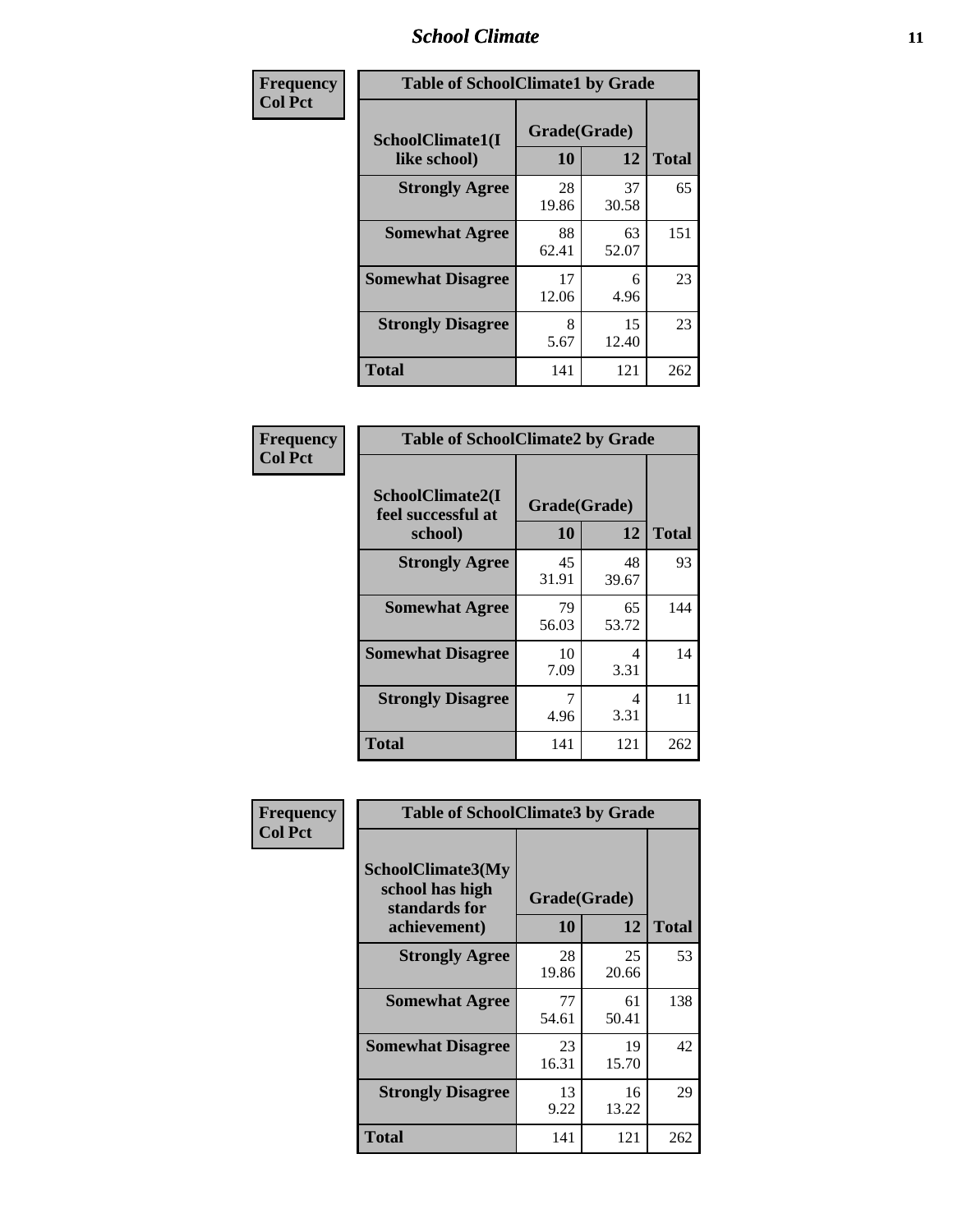### *School Climate* **12**

| Frequency      | <b>Table of SchoolClimate4 by Grade</b>                              |                    |             |              |
|----------------|----------------------------------------------------------------------|--------------------|-------------|--------------|
| <b>Col Pct</b> | <b>SchoolClimate4(My</b><br>school sets clear<br>rules for behavior) | Grade(Grade)<br>10 | 12          | <b>Total</b> |
|                | <b>Strongly Agree</b>                                                | 50<br>35.46        | 54<br>44.63 | 104          |
|                | <b>Somewhat Agree</b>                                                | 62<br>43.97        | 43<br>35.54 | 105          |
|                | <b>Somewhat Disagree</b>                                             | 16<br>11.35        | 14<br>11.57 | 30           |
|                | <b>Strongly Disagree</b>                                             | 13<br>9.22         | 10<br>8.26  | 23           |
|                | <b>Total</b>                                                         | 141                | 121         | 262          |

| <b>Table of SchoolClimate5 by Grade</b>                   |              |             |              |  |
|-----------------------------------------------------------|--------------|-------------|--------------|--|
| SchoolClimate5(I<br>know what to do in<br>an emergency at | Grade(Grade) |             |              |  |
| school)                                                   | 10           | 12          | <b>Total</b> |  |
| <b>Strongly Agree</b>                                     | 70<br>49.65  | 68<br>56.20 | 138          |  |
| <b>Somewhat Agree</b>                                     | 54<br>38.30  | 34<br>28.10 | 88           |  |
| <b>Somewhat Disagree</b>                                  | 10<br>7.09   | 10<br>8.26  | 20           |  |
| <b>Strongly Disagree</b>                                  | 4.96         | 9<br>7.44   | 16           |  |
| Total                                                     | 141          | 121         | 262          |  |

| Frequency      | <b>Table of SchoolClimate6 by Grade</b>                  |                    |             |              |
|----------------|----------------------------------------------------------|--------------------|-------------|--------------|
| <b>Col Pct</b> | <b>SchoolClimate6(Teachers</b><br>treat me with respect) | Grade(Grade)<br>10 | 12          | <b>Total</b> |
|                | <b>Strongly Agree</b>                                    | 25<br>17.73        | 29<br>23.97 | 54           |
|                | <b>Somewhat Agree</b>                                    | 74<br>52.48        | 57<br>47.11 | 131          |
|                | <b>Somewhat Disagree</b>                                 | 21<br>14.89        | 21<br>17.36 | 42           |
|                | <b>Strongly Disagree</b>                                 | 21<br>14.89        | 14<br>11.57 | 35           |
|                | <b>Total</b>                                             | 141                | 121         | 262          |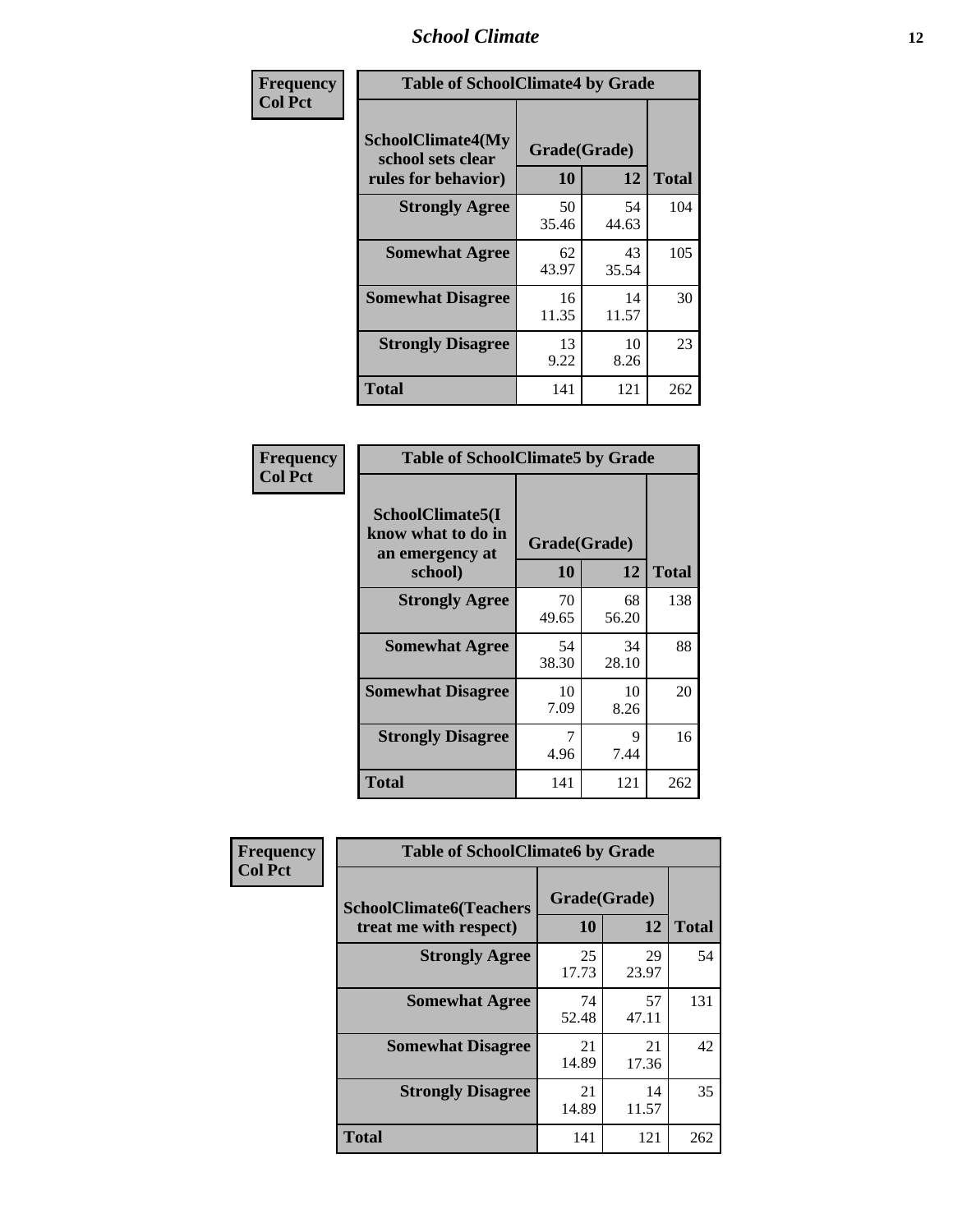### *School Climate* **13**

| Frequency      | <b>Table of SchoolClimate7 by Grade</b>                                       |                    |             |              |
|----------------|-------------------------------------------------------------------------------|--------------------|-------------|--------------|
| <b>Col Pct</b> | <b>SchoolClimate7(Behaviors</b><br>in my class allow the<br>teacher to teach) | Grade(Grade)<br>10 | 12          | <b>Total</b> |
|                | <b>Strongly Agree</b>                                                         | 16<br>11.35        | 28<br>23.14 | 44           |
|                | <b>Somewhat Agree</b>                                                         | 59<br>41.84        | 36<br>29.75 | 95           |
|                | <b>Somewhat Disagree</b>                                                      | 39<br>27.66        | 35<br>28.93 | 74           |
|                | <b>Strongly Disagree</b>                                                      | 27<br>19.15        | 22<br>18.18 | 49           |
|                | <b>Total</b>                                                                  | 141                | 121         | 262          |

| Frequency      | <b>Table of SchoolClimate8 by Grade</b>                                              |                    |             |              |
|----------------|--------------------------------------------------------------------------------------|--------------------|-------------|--------------|
| <b>Col Pct</b> | <b>SchoolClimate8(Students</b><br>are frequently<br>recognized for good<br>behavior) | Grade(Grade)<br>10 | 12          | <b>Total</b> |
|                | <b>Strongly Agree</b>                                                                | 21<br>14.89        | 16<br>13.22 | 37           |
|                | <b>Somewhat Agree</b>                                                                | 56<br>39.72        | 50<br>41.32 | 106          |
|                | <b>Somewhat Disagree</b>                                                             | 39<br>27.66        | 26<br>21.49 | 65           |
|                | <b>Strongly Disagree</b>                                                             | 25<br>17.73        | 29<br>23.97 | 54           |
|                | <b>Total</b>                                                                         | 141                | 121         | 262          |

| Frequency      | <b>Table of SchoolClimate9 by Grade</b>                                           |                    |             |              |
|----------------|-----------------------------------------------------------------------------------|--------------------|-------------|--------------|
| <b>Col Pct</b> | SchoolClimate9(School<br>counselor would be<br>helpful if I needed<br>assistance) | Grade(Grade)<br>10 | 12          | <b>Total</b> |
|                | <b>Strongly Agree</b>                                                             | 65<br>46.10        | 78<br>64.46 | 143          |
|                | <b>Somewhat Agree</b>                                                             | 48<br>34.04        | 25<br>20.66 | 73           |
|                | <b>Somewhat Disagree</b>                                                          | 15<br>10.64        | 6<br>4.96   | 21           |
|                | <b>Strongly Disagree</b>                                                          | 13<br>9.22         | 12<br>9.92  | 25           |
|                | Total                                                                             | 141                | 121         | 262          |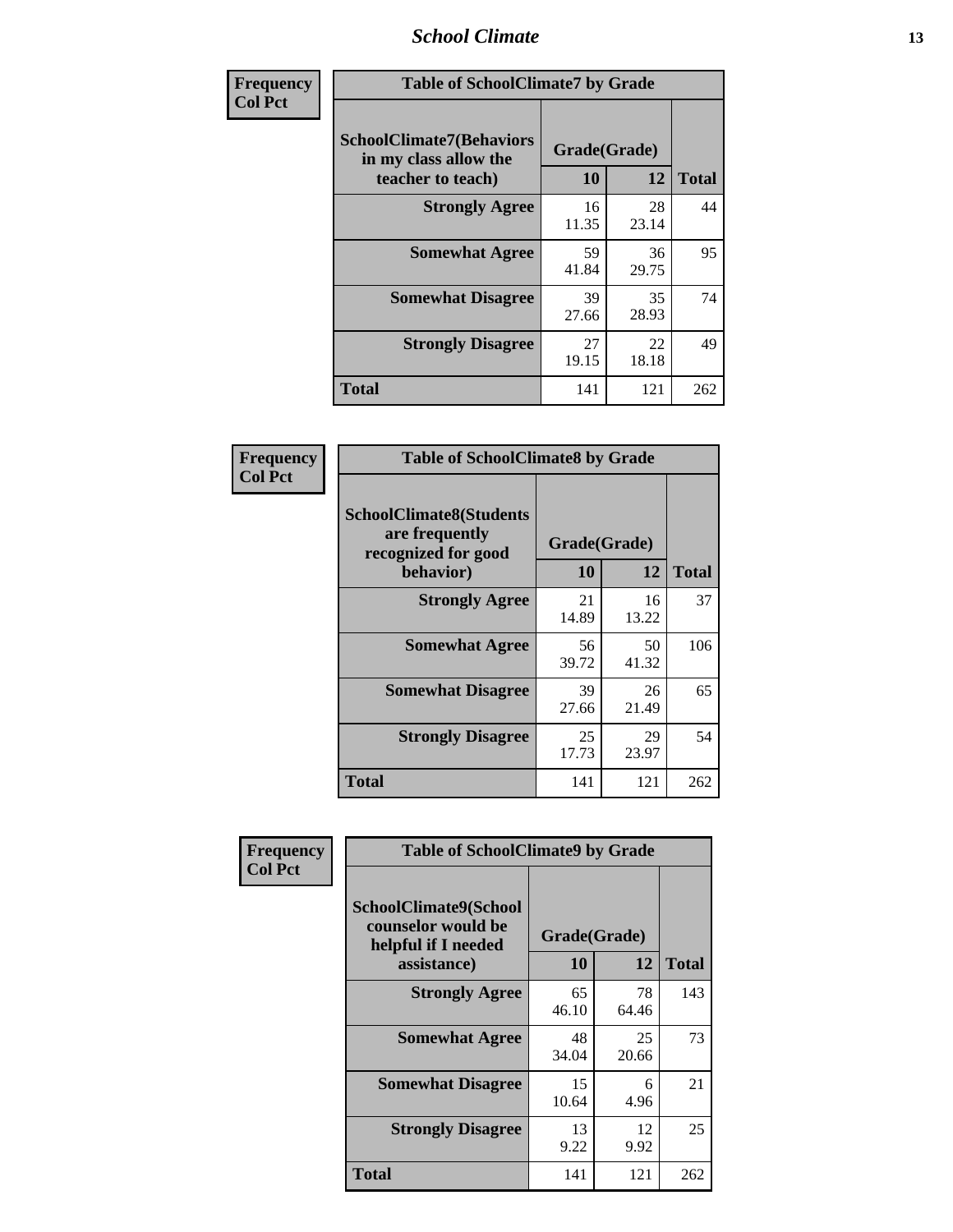### *Reasons for Dropping Out* **14**

| Frequency      | <b>Table of Dropoutreason by Grade</b>                                   |                    |             |              |
|----------------|--------------------------------------------------------------------------|--------------------|-------------|--------------|
| <b>Col Pct</b> | Dropoutreason(If<br>I dropped out the<br>reason would<br>most likely be) | Grade(Grade)<br>10 | 12          | <b>Total</b> |
|                | Won't Drop out                                                           | 81<br>57.45        | 68<br>56.20 | 149          |
|                | <b>Bored</b>                                                             | 18<br>12.77        | 19<br>15.70 | 37           |
|                | <b>Family Reasons</b>                                                    | 12<br>8.51         | 16<br>13.22 | 28           |
|                | <b>Being Bullied</b>                                                     | 3<br>2.13          | 0.83        | 4            |
|                | <b>Other</b>                                                             | 27<br>19.15        | 17<br>14.05 | 44           |
|                | <b>Total</b>                                                             | 141                | 121         | 262          |

| Frequency      |                                                                        | <b>Table of Dropout by Grade</b> |             |              |  |
|----------------|------------------------------------------------------------------------|----------------------------------|-------------|--------------|--|
| <b>Col Pct</b> | Dropout(I<br>have<br>thought<br>about<br>dropping<br>out of<br>school) | Grade(Grade)<br>10               | 12          | <b>Total</b> |  |
|                | Yes                                                                    | 53                               | 43          | 96           |  |
|                |                                                                        | 37.59                            | 35.54       |              |  |
|                | N <sub>0</sub>                                                         | 88<br>62.41                      | 78<br>64.46 | 166          |  |
|                | <b>Total</b>                                                           | 141                              | 121         | 262          |  |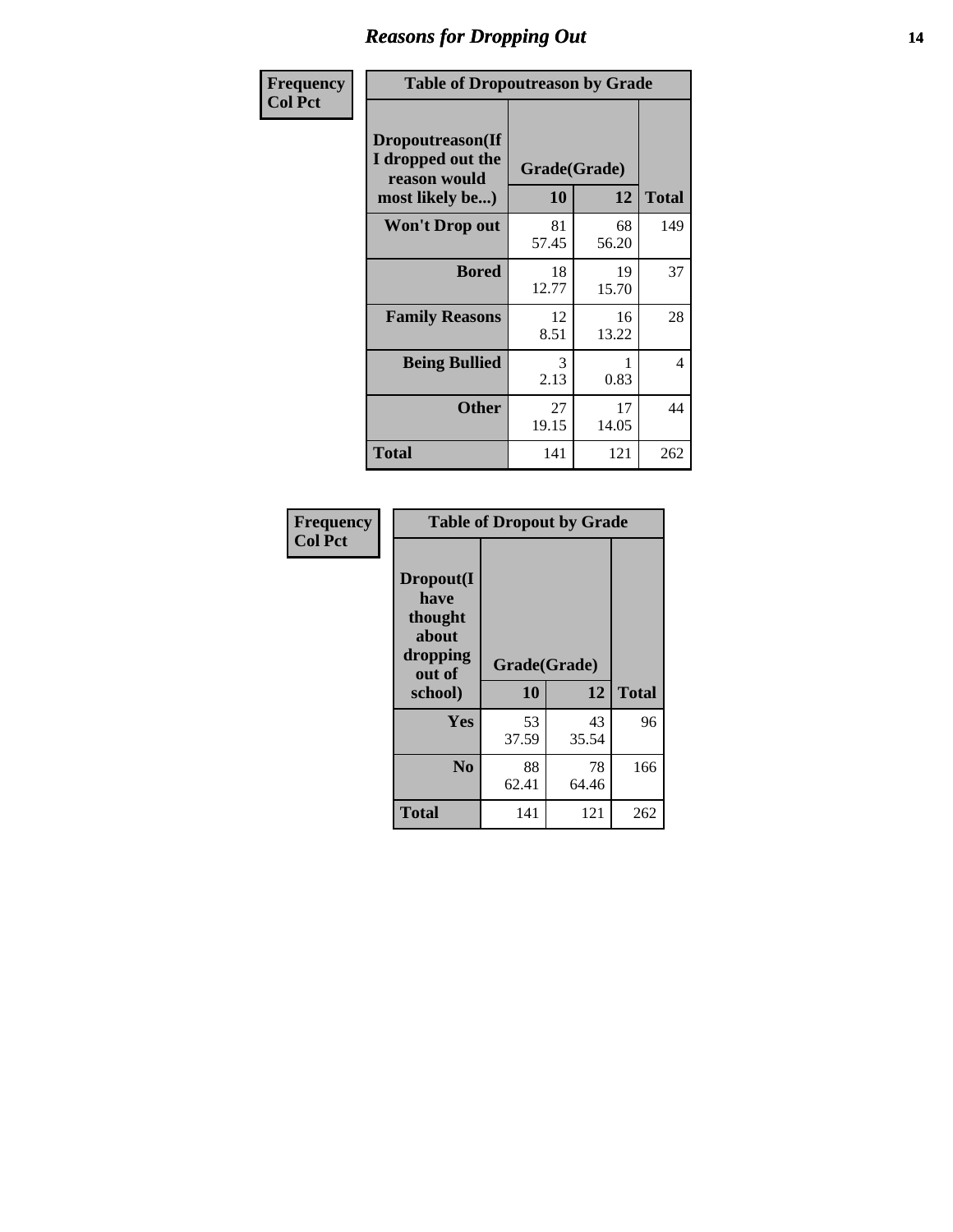*School Safety* **15**

| Frequency      | <b>Table of Gangself by Grade</b>                                                                 |                    |              |              |
|----------------|---------------------------------------------------------------------------------------------------|--------------------|--------------|--------------|
| <b>Col Pct</b> | Gangself(I<br>have<br>participated<br>in illegal<br>gang<br>activities in<br>the past 30<br>days) | Grade(Grade)<br>10 | 12           | <b>Total</b> |
|                | Yes                                                                                               | 7<br>4.96          | 5<br>4.13    | 12           |
|                | N <sub>0</sub>                                                                                    | 134<br>95.04       | 116<br>95.87 | 250          |
|                | <b>Total</b>                                                                                      | 141                | 121          | 262          |

| Frequency<br><b>Col Pct</b> | <b>Table of Gangpeers by Grade</b>                                                                                             |                    |             |              |  |
|-----------------------------|--------------------------------------------------------------------------------------------------------------------------------|--------------------|-------------|--------------|--|
|                             | <b>Gangpeers</b> (I<br>have friends<br>who have<br>participated<br>in illegal<br>gang<br>activities in<br>the past 30<br>days) | Grade(Grade)<br>10 | 12          | <b>Total</b> |  |
|                             | <b>Yes</b>                                                                                                                     | 57<br>40.43        | 30<br>24.79 | 87           |  |
|                             | N <sub>0</sub>                                                                                                                 | 84<br>59.57        | 91<br>75.21 | 175          |  |
|                             | <b>Total</b>                                                                                                                   | 141                | 121         | 262          |  |

| Frequency      | <b>Table of Pickedon by Grade</b>                                                       |                           |            |              |
|----------------|-----------------------------------------------------------------------------------------|---------------------------|------------|--------------|
| <b>Col Pct</b> | <b>Pickedon(I have</b><br>been picked on or<br>teased at school in<br>the past 30 days) | Grade(Grade)<br><b>10</b> | 12         | <b>Total</b> |
|                | <b>Strongly Agree</b>                                                                   | 9<br>6.38                 | 10<br>8.26 | 19           |
|                | <b>Somewhat Agree</b>                                                                   | 14<br>9.93                | 5.79       | 21           |
|                | <b>Somewhat Disagree</b>                                                                | 15<br>10.64               | 11<br>9.09 | 26           |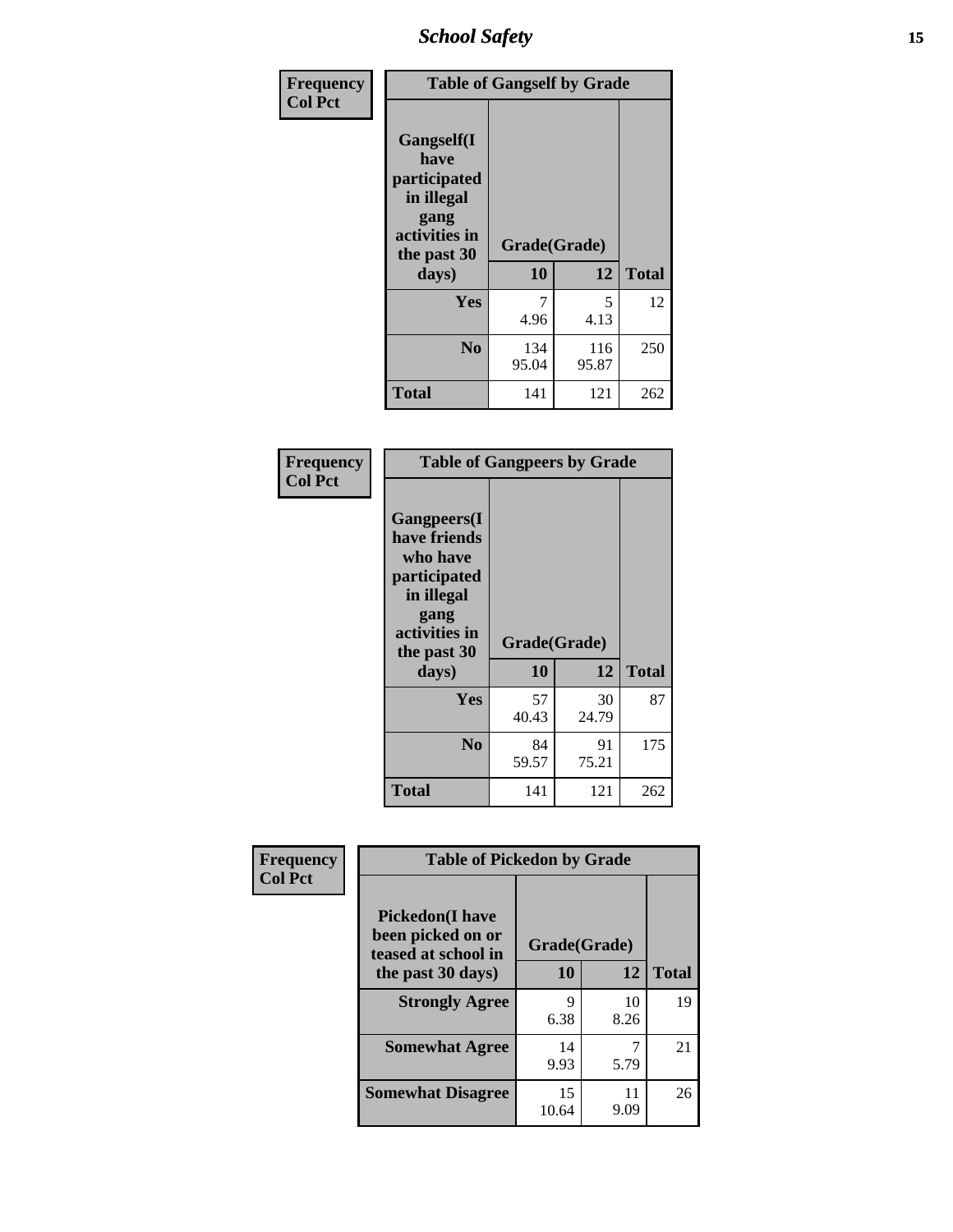# *School Safety* **16**

| <b>Frequency</b> | <b>Table of Pickedon by Grade</b>                                                        |                    |             |              |
|------------------|------------------------------------------------------------------------------------------|--------------------|-------------|--------------|
| <b>Col Pct</b>   | <b>Pickedon</b> (I have<br>been picked on or<br>teased at school in<br>the past 30 days) | Grade(Grade)<br>10 | 12          | <b>Total</b> |
|                  | <b>Strongly Disagree</b>                                                                 | 103<br>73.05       | 93<br>76.86 | 196          |
|                  | Total                                                                                    | 141                | 121         | 262          |

| Frequency      |                                                          | <b>Table of Safeschool by Grade</b> |             |              |  |  |  |  |  |  |
|----------------|----------------------------------------------------------|-------------------------------------|-------------|--------------|--|--|--|--|--|--|
| <b>Col Pct</b> | Safeschool(School<br>is a place at which I<br>feel safe) | Grade(Grade)<br>10                  | 12          | <b>Total</b> |  |  |  |  |  |  |
|                | <b>Strongly Agree</b>                                    | 17<br>12.06                         | 17<br>14.05 | 34           |  |  |  |  |  |  |
|                | <b>Somewhat Agree</b>                                    | 65<br>46.10                         | 57<br>47.11 | 122          |  |  |  |  |  |  |
|                | <b>Somewhat Disagree</b>                                 | 31<br>21.99                         | 22<br>18.18 | 53           |  |  |  |  |  |  |
|                | <b>Strongly Disagree</b>                                 | 28<br>19.86                         | 25<br>20.66 | 53           |  |  |  |  |  |  |
|                | Total                                                    | 141                                 | 121         | 262          |  |  |  |  |  |  |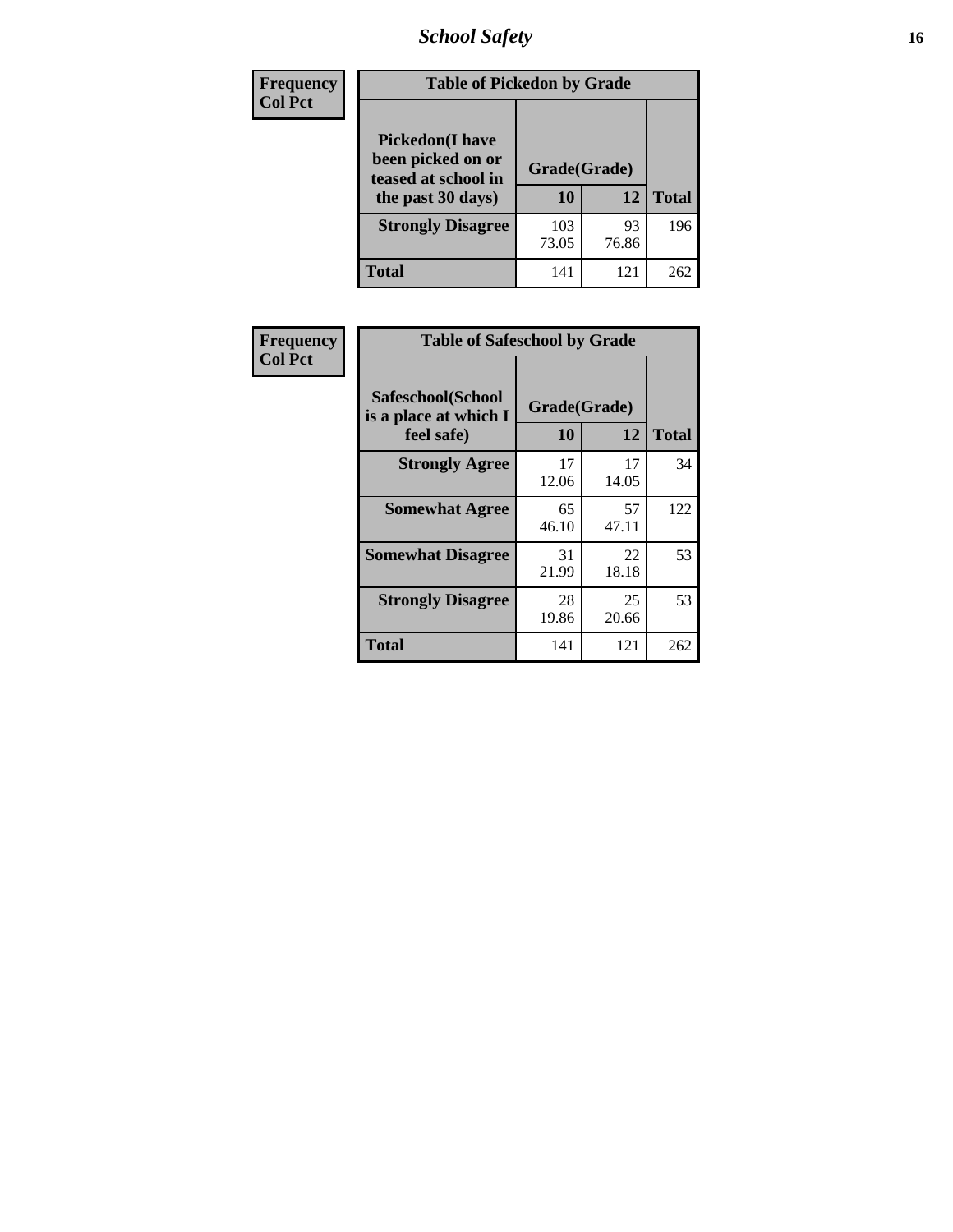*School Safety* **17**

| <b>Frequency</b> | <b>Table of Grade by Bullied</b> |              |                                                                               |                        |                          |                       |                        |              |  |  |
|------------------|----------------------------------|--------------|-------------------------------------------------------------------------------|------------------------|--------------------------|-----------------------|------------------------|--------------|--|--|
| <b>Row Pct</b>   |                                  |              | <b>Bullied</b> (I have been bullied by other<br>students in the past 30 days) |                        |                          |                       |                        |              |  |  |
|                  |                                  | $\mathbf 0$  | 1 or                                                                          | 3 <sub>to</sub><br>5   | 10<br>$\mathbf{t}$<br>19 | <b>20</b><br>to<br>29 | All<br><b>30</b>       |              |  |  |
|                  | Grade(Grade)                     | <b>Days</b>  | days                                                                          | days                   | days                     | days                  | days                   | <b>Total</b> |  |  |
|                  | 10                               | 131<br>92.91 | 3<br>2.13                                                                     | $\mathfrak{D}$<br>1.42 | $\mathfrak{D}$<br>1.42   | 0.71                  | $\overline{2}$<br>1.42 | 141          |  |  |
|                  | 12                               | 106<br>87.60 | 10<br>8.26                                                                    | 0.83                   | $\Omega$<br>0.00         | 0<br>0.00             | 4<br>3.31              | 121          |  |  |
|                  | <b>Total</b>                     | 237          | 13                                                                            | 3                      | $\overline{2}$           |                       | 6                      | 262          |  |  |

| Frequency      |                     | <b>Table of Grade by Bulliedothers</b> |                                                                |              |                        |                               |                   |              |  |
|----------------|---------------------|----------------------------------------|----------------------------------------------------------------|--------------|------------------------|-------------------------------|-------------------|--------------|--|
| <b>Row Pct</b> |                     |                                        | <b>Bulliedothers</b> (I bullied others in the<br>past 30 days) |              |                        |                               |                   |              |  |
|                | Grade(Grade)   Days | $\bf{0}$                               | 1 or<br>days                                                   | 3 to<br>days | 6 to<br>9<br>days      | <b>20</b><br>to<br>29<br>days | All<br>30<br>days | <b>Total</b> |  |
|                | 10                  | 131<br>92.91                           | 4<br>2.84                                                      | 3<br>2.13    | 0<br>0.00              | $\Omega$<br>0.00              | 3<br>2.13         | 141          |  |
|                | 12                  | 106<br>87.60                           | 6<br>4.96                                                      | 0.83         | $\mathfrak{D}$<br>1.65 | 0.83                          | 5<br>4.13         | 121          |  |
|                | <b>Total</b>        | 237                                    | 10                                                             | 4            | $\overline{c}$         |                               | 8                 | 262          |  |

| Frequency      |              |                             |                   | <b>Table of Grade by Weaponschool</b>                                  |                   |              |  |  |  |  |  |  |
|----------------|--------------|-----------------------------|-------------------|------------------------------------------------------------------------|-------------------|--------------|--|--|--|--|--|--|
| <b>Row Pct</b> |              |                             | days)             | <b>Weaponschool</b> (I<br>brought a weapon to<br>school in the past 30 |                   |              |  |  |  |  |  |  |
|                | Grade(Grade) | $\mathbf{0}$<br><b>Days</b> | 1 or<br>2<br>days | 3 to<br>5<br>days                                                      | All<br>30<br>days | <b>Total</b> |  |  |  |  |  |  |
|                | 10           | 139<br>98.58                | 0.71              | 0<br>0.00                                                              | 0.71              | 141          |  |  |  |  |  |  |
|                | 12           | 113<br>93.39                | 2<br>1.65         | 2<br>1.65                                                              | 4<br>3.31         | 121          |  |  |  |  |  |  |
|                | <b>Total</b> | 252                         | 3                 | $\overline{2}$                                                         | 5                 | 262          |  |  |  |  |  |  |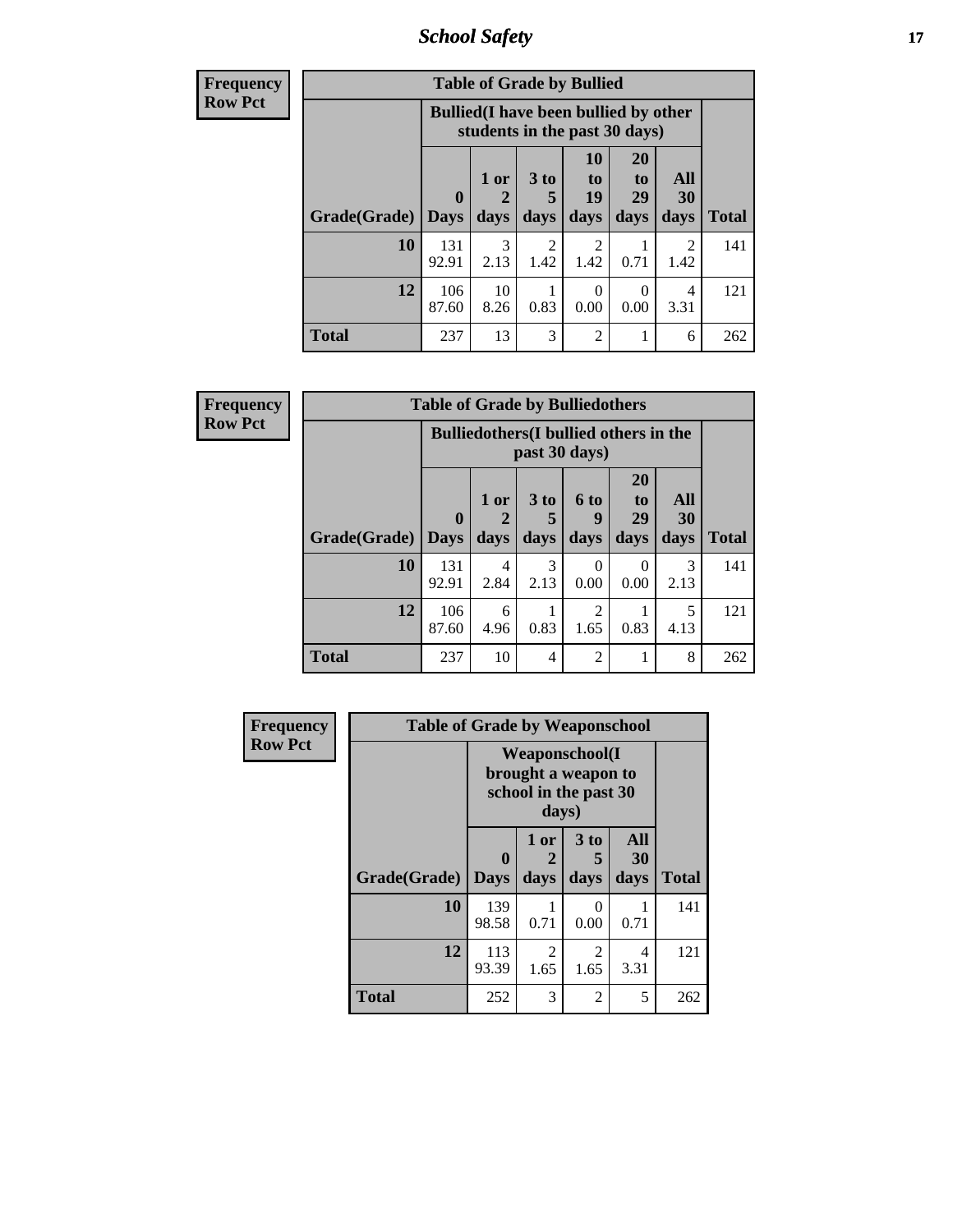*School Safety* **18**

| <b>Frequency</b> | <b>Table of Grade by Absentunsafe</b> |                                                                           |                        |                              |                                  |                        |                        |              |
|------------------|---------------------------------------|---------------------------------------------------------------------------|------------------------|------------------------------|----------------------------------|------------------------|------------------------|--------------|
| <b>Row Pct</b>   |                                       | Absentunsafe(I have missed school<br>because I felt unsafe in the past 30 |                        |                              |                                  |                        |                        |              |
|                  | Grade(Grade)                          | $\mathbf 0$<br><b>Days</b>                                                | 1 or<br>2<br>days      | 3 <sub>to</sub><br>5<br>days | 10<br>$\mathbf{t}$<br>19<br>days | 20<br>to<br>29<br>days | All<br>30<br>days      | <b>Total</b> |
|                  | 10                                    | 134<br>95.04                                                              | 4<br>2.84              | 0<br>0.00                    | 0.71                             | 0.71                   | 0.71                   | 141          |
|                  | 12                                    | 116<br>95.87                                                              | $\mathfrak{D}$<br>1.65 | 0.83                         | 0<br>0.00                        | $\Omega$<br>0.00       | $\mathfrak{D}$<br>1.65 | 121          |
|                  | <b>Total</b>                          | 250                                                                       | 6                      |                              |                                  |                        | 3                      | 262          |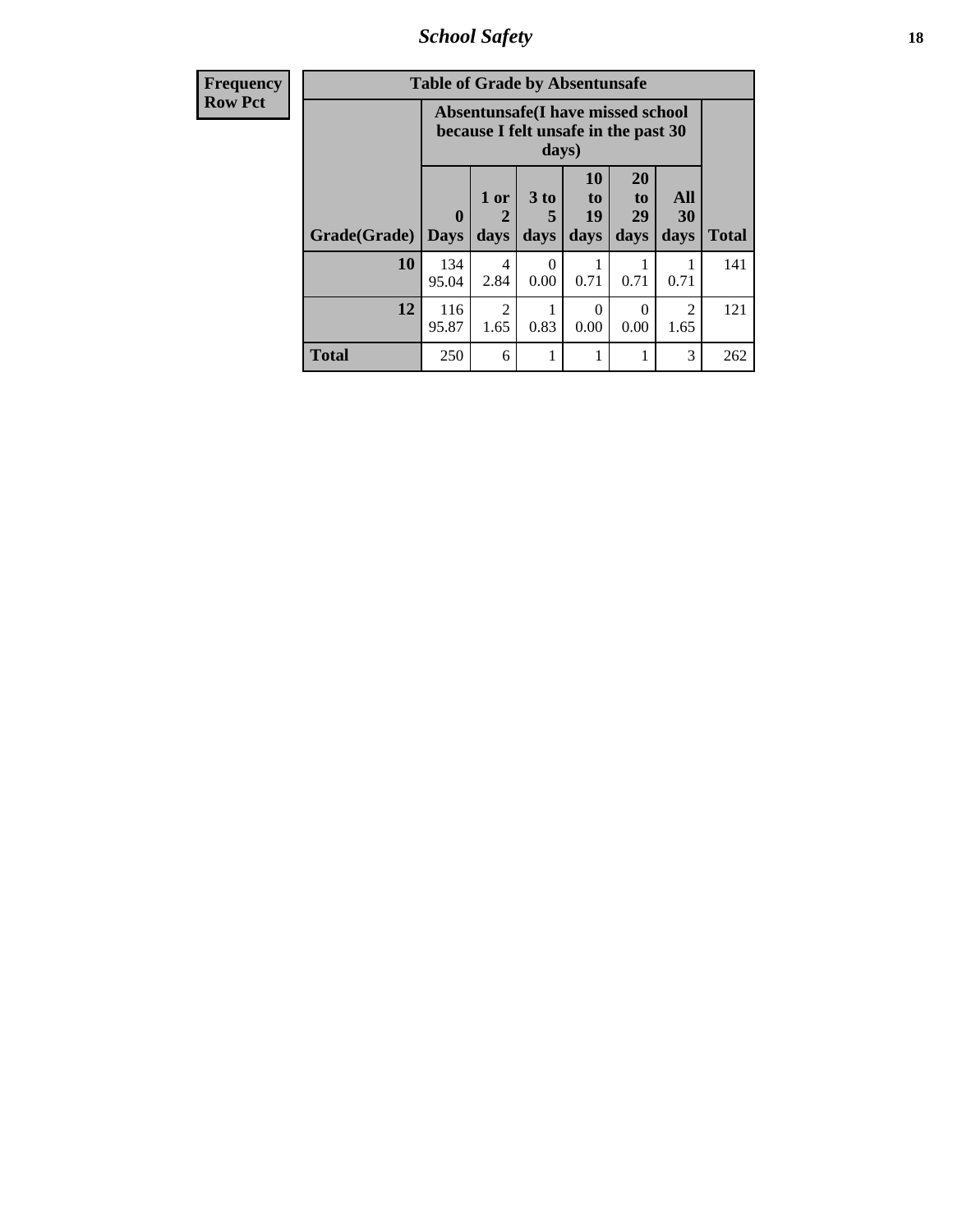# *Drug Use During Last 30 Days* **19**

#### **Frequency Row Pct**

| <b>Table of Grade by Alcohol</b> |                                 |                                    |                       |                  |                 |                   |              |       |  |  |
|----------------------------------|---------------------------------|------------------------------------|-----------------------|------------------|-----------------|-------------------|--------------|-------|--|--|
|                                  |                                 | Alcohol(Alcohol use, past 30 days) |                       |                  |                 |                   |              |       |  |  |
| Grade(Grade)                     | <b>Did</b><br>not<br><b>use</b> | $1-2$<br>days                      | $3 - 5$<br>days       | $6 - 9$<br>days  | $10-19$<br>days | $20 - 29$<br>days | Every<br>day | Total |  |  |
| 10                               | 130<br>92.20                    | 6<br>4.26                          | 3<br>2.13             | $\Omega$<br>0.00 | 2<br>1.42       | 0<br>0.00         | 0<br>0.00    | 141   |  |  |
| 12                               | 94<br>77.69                     | 14<br>11.57                        | $\mathcal{F}$<br>2.48 | 3<br>2.48        | 0.83            | 0.83              | 5<br>4.13    | 121   |  |  |
| <b>Total</b>                     | 224                             | 20                                 | 6                     | 3                | 3               |                   | 5            | 262   |  |  |

| <b>Frequency</b> |              | <b>Table of Grade by Cigarettes</b> |                                                   |                        |                  |                        |                        |              |  |
|------------------|--------------|-------------------------------------|---------------------------------------------------|------------------------|------------------|------------------------|------------------------|--------------|--|
| <b>Row Pct</b>   |              |                                     | Cigarettes (Smoking tobacco use,<br>past 30 days) |                        |                  |                        |                        |              |  |
|                  | Grade(Grade) | <b>Did</b><br>not<br><b>use</b>     | $1-2$<br>days                                     | $3 - 5$<br>days        | $6-9$<br>days    | $20 - 29$<br>days      | Every<br>day           | <b>Total</b> |  |
|                  | 10           | 138<br>97.87                        | $\mathfrak{D}$<br>1.42                            | 0<br>0.00              | 0.71             | $\Omega$<br>0.00       | 0<br>0.00              | 141          |  |
|                  | 12           | 110<br>90.91                        | 5<br>4.13                                         | $\overline{c}$<br>1.65 | $\theta$<br>0.00 | $\overline{2}$<br>1.65 | $\overline{c}$<br>1.65 | 121          |  |
|                  | <b>Total</b> | 248                                 | 7                                                 | $\overline{2}$         |                  | 2                      | $\overline{2}$         | 262          |  |

| Frequency      |              | <b>Table of Grade by Smokeless</b>                        |               |                        |              |  |  |
|----------------|--------------|-----------------------------------------------------------|---------------|------------------------|--------------|--|--|
| <b>Row Pct</b> |              | <b>Smokeless(Chewing</b><br>tobacco use,<br>past 30 days) |               |                        |              |  |  |
|                | Grade(Grade) | <b>Did</b><br>not<br><b>use</b>                           | $1-2$<br>days | <b>Every</b><br>day    | <b>Total</b> |  |  |
|                | 10           | 141<br>100.00                                             | 0<br>0.00     | 0<br>0.00              | 141          |  |  |
|                | 12           | 118<br>97.52                                              | 0.83          | $\overline{2}$<br>1.65 | 121          |  |  |
|                | <b>Total</b> | 259                                                       |               | 2                      | 262          |  |  |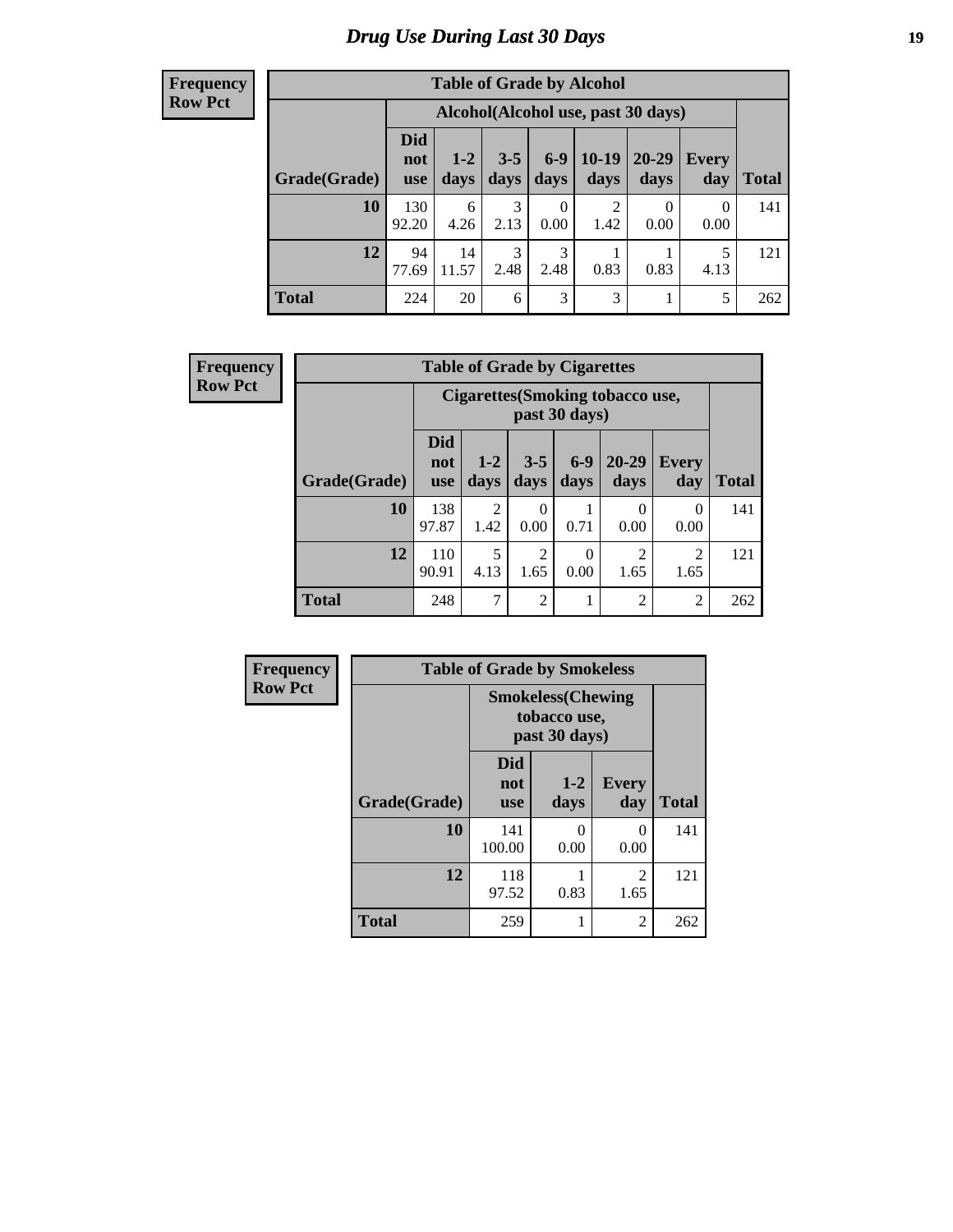#### **Frequency Row Pct**

| <b>Table of Grade by Marijuana</b> |                                 |                                         |                 |                  |                 |               |              |       |  |  |
|------------------------------------|---------------------------------|-----------------------------------------|-----------------|------------------|-----------------|---------------|--------------|-------|--|--|
|                                    |                                 | Marijuana (Marijuana use, past 30 days) |                 |                  |                 |               |              |       |  |  |
| Grade(Grade)                       | <b>Did</b><br>not<br><b>use</b> | $1 - 2$<br>days                         | $3 - 5$<br>days | $6 - 9$<br>days  | $10-19$<br>days | 20-29<br>days | Every<br>day | Total |  |  |
| 10                                 | 130<br>92.20                    | 5<br>3.55                               | 4<br>2.84       | $\theta$<br>0.00 | 0.71            | 0<br>0.00     | 0.71         | 141   |  |  |
| 12                                 | 111<br>91.74                    | 3<br>2.48                               | 0.83            | 0.83             | 0.83            | 0.83          | 3<br>2.48    | 121   |  |  |
| <b>Total</b>                       | 241                             | 8                                       | 5               | 1                | $\overline{2}$  |               | 4            | 262   |  |  |

| Frequency      |              | <b>Table of Grade by Cocaine</b> |                                        |                  |                        |              |  |  |
|----------------|--------------|----------------------------------|----------------------------------------|------------------|------------------------|--------------|--|--|
| <b>Row Pct</b> |              |                                  | Cocaine (Cocaine use,<br>past 30 days) |                  |                        |              |  |  |
|                | Grade(Grade) | <b>Did</b><br>not<br><b>use</b>  | $1-2$<br>days                          | $6-9$<br>days    | <b>Every</b><br>day    | <b>Total</b> |  |  |
|                | 10           | 141<br>100.00                    | $\Omega$<br>0.00                       | $\Omega$<br>0.00 | $\theta$<br>0.00       | 141          |  |  |
|                | 12           | 116<br>95.87                     | $\overline{2}$<br>1.65                 | 0.83             | $\overline{2}$<br>1.65 | 121          |  |  |
|                | <b>Total</b> | 257                              | $\overline{2}$                         |                  | $\mathfrak{D}$         | 262          |  |  |

| Frequency      | <b>Table of Grade by Inhalants</b> |                                 |                            |                     |              |
|----------------|------------------------------------|---------------------------------|----------------------------|---------------------|--------------|
| <b>Row Pct</b> |                                    | use, past 30 days)              | <b>Inhalants</b> (Inhalant |                     |              |
|                | Grade(Grade)                       | <b>Did</b><br>not<br><b>use</b> | $1 - 2$<br>days            | <b>Every</b><br>day | <b>Total</b> |
|                | 10                                 | 141<br>100.00                   | 0<br>0.00                  | 0<br>0.00           | 141          |
|                | 12                                 | 116<br>95.87                    | 2<br>1.65                  | 3<br>2.48           | 121          |
|                | <b>Total</b>                       | 257                             | $\overline{2}$             | 3                   | 262          |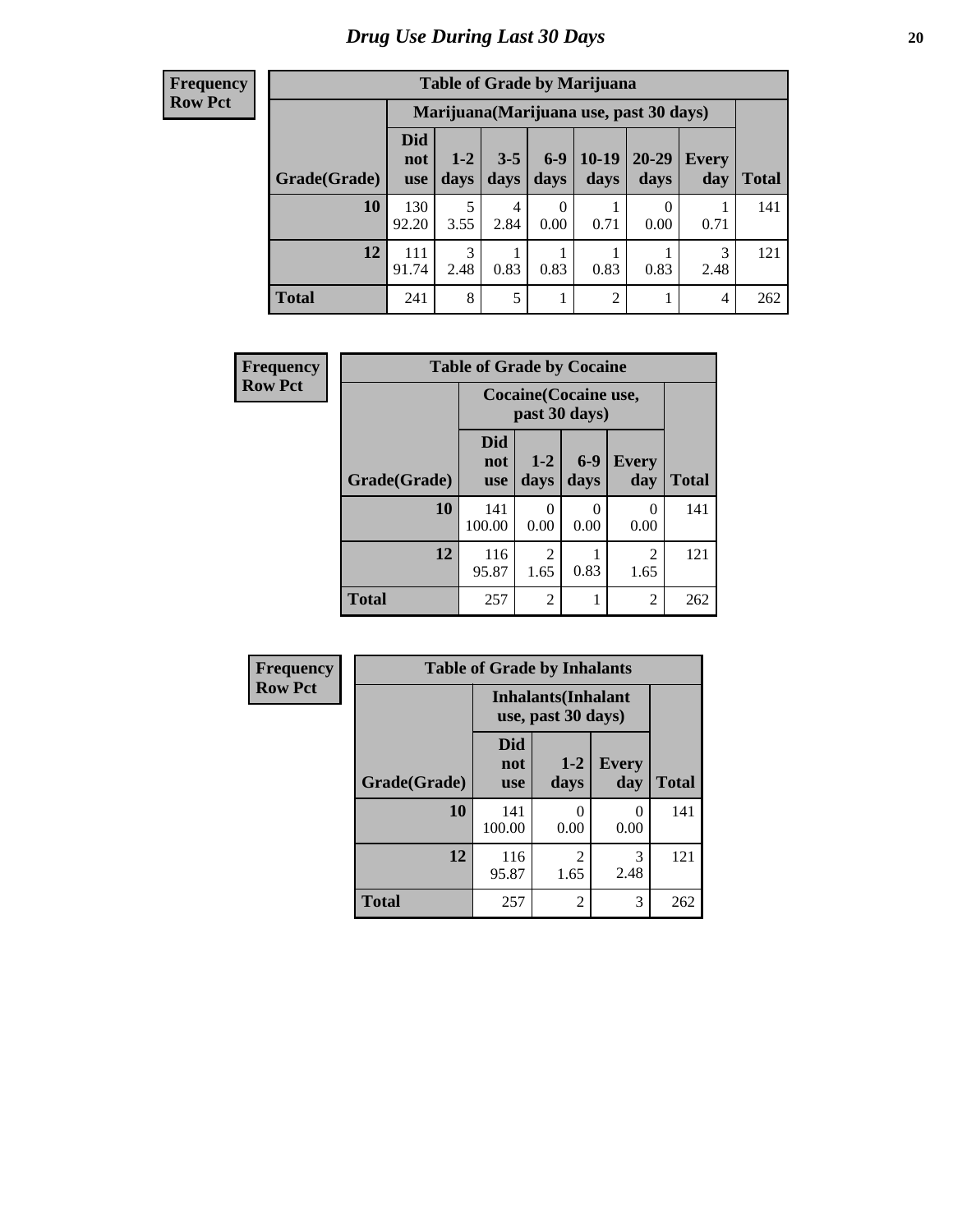| <b>Frequency</b> | <b>Table of Grade by Steroids</b> |                                 |                                         |                        |              |
|------------------|-----------------------------------|---------------------------------|-----------------------------------------|------------------------|--------------|
| <b>Row Pct</b>   |                                   |                                 | Steroids (Steroid use,<br>past 30 days) |                        |              |
|                  | Grade(Grade)                      | <b>Did</b><br>not<br><b>use</b> | $1-2$<br>days                           | <b>Every</b><br>day    | <b>Total</b> |
|                  | 10                                | 141<br>100.00                   | $\mathbf{\Omega}$<br>0.00               | 0<br>0.00              | 141          |
|                  | 12                                | 118<br>97.52                    | 0.83                                    | $\overline{c}$<br>1.65 | 121          |
|                  | <b>Total</b>                      | 259                             |                                         | $\overline{2}$         | 262          |

| Frequency      | <b>Table of Grade by Ecstasy</b>              |                          |                  |                     |              |
|----------------|-----------------------------------------------|--------------------------|------------------|---------------------|--------------|
| <b>Row Pct</b> | <b>Ecstasy</b> (Ecstasy use,<br>past 30 days) |                          |                  |                     |              |
|                | Grade(Grade)                                  | Did<br>not<br><b>use</b> | $1-2$<br>days    | <b>Every</b><br>day | <b>Total</b> |
|                | 10                                            | 141<br>100.00            | $\Omega$<br>0.00 | 0<br>0.00           | 141          |
|                | 12                                            | 117<br>96.69             | 2<br>1.65        | 2<br>1.65           | 121          |
|                | <b>Total</b>                                  | 258                      | 2                | 2                   | 262          |

| Frequency      | <b>Table of Grade by Meth</b> |                       |                                                    |                        |              |
|----------------|-------------------------------|-----------------------|----------------------------------------------------|------------------------|--------------|
| <b>Row Pct</b> |                               |                       | <b>Meth</b> (Methamphetamine<br>use, past 30 days) |                        |              |
|                | Grade(Grade)                  | Did not<br><b>use</b> | $1-2$ days                                         | <b>Every</b><br>day    | <b>Total</b> |
|                | 10                            | 141<br>100.00         | 0.00                                               | $\Omega$<br>0.00       | 141          |
|                | 12                            | 117<br>96.69          | $\mathfrak{D}$<br>1.65                             | $\mathfrak{D}$<br>1.65 | 121          |
|                | <b>Total</b>                  | 258                   | $\overline{2}$                                     | $\mathfrak{D}$         | 262          |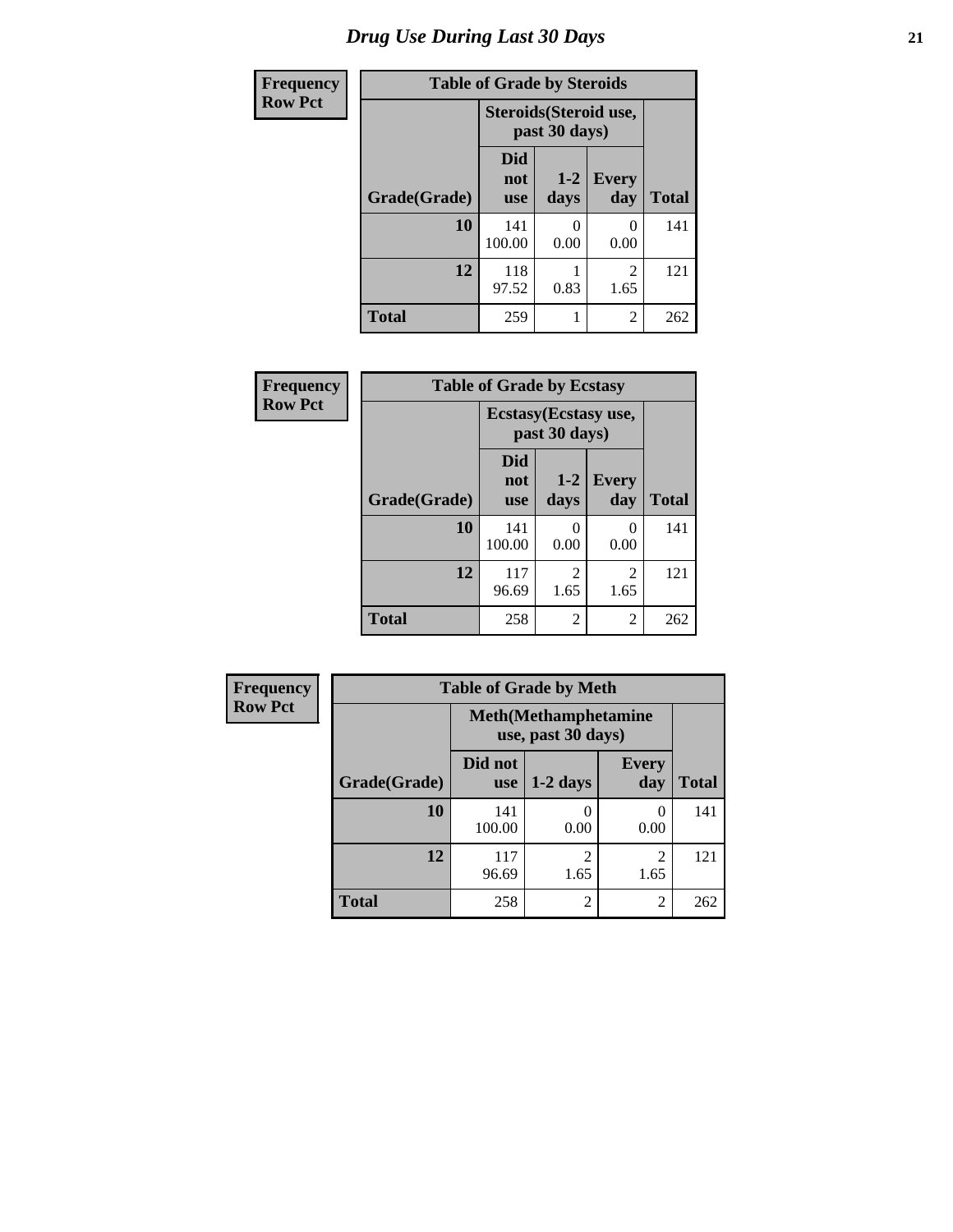# *Drug Use During Last 30 Days* **22**

| <b>Frequency</b> | <b>Table of Grade by Hallucinogens</b> |                                                   |            |                                     |              |
|------------------|----------------------------------------|---------------------------------------------------|------------|-------------------------------------|--------------|
| <b>Row Pct</b>   |                                        | Hallucinogens (Hallucinogen<br>use, past 30 days) |            |                                     |              |
|                  | Grade(Grade)                           | Did not<br><b>use</b>                             | $1-2$ days | <b>Every</b><br>day                 | <b>Total</b> |
|                  | 10                                     | 141<br>100.00                                     | 0<br>0.00  | 0.00                                | 141          |
|                  | 12                                     | 118<br>97.52                                      | 0.83       | $\mathcal{D}_{\mathcal{A}}$<br>1.65 | 121          |
|                  | <b>Total</b>                           | 259                                               |            | $\mathfrak{D}$                      | 262          |

| <b>Frequency</b> | <b>Table of Grade by Prescription</b> |                                                                                   |                        |                        |              |
|------------------|---------------------------------------|-----------------------------------------------------------------------------------|------------------------|------------------------|--------------|
| <b>Row Pct</b>   |                                       | <b>Prescription</b> (Prescription<br>drugs not prescribed to me,<br>past 30 days) |                        |                        |              |
|                  | Grade(Grade)                          | Did not<br><b>use</b>                                                             | $1-2$ days             | <b>Every</b><br>day    | <b>Total</b> |
|                  | 10                                    | 140<br>99.29                                                                      | $\Omega$<br>0.00       | 0.71                   | 141          |
|                  | 12                                    | 117<br>96.69                                                                      | $\overline{c}$<br>1.65 | $\overline{c}$<br>1.65 | 121          |
|                  | <b>Total</b>                          | 257                                                                               | $\overline{2}$         | 3                      | 262          |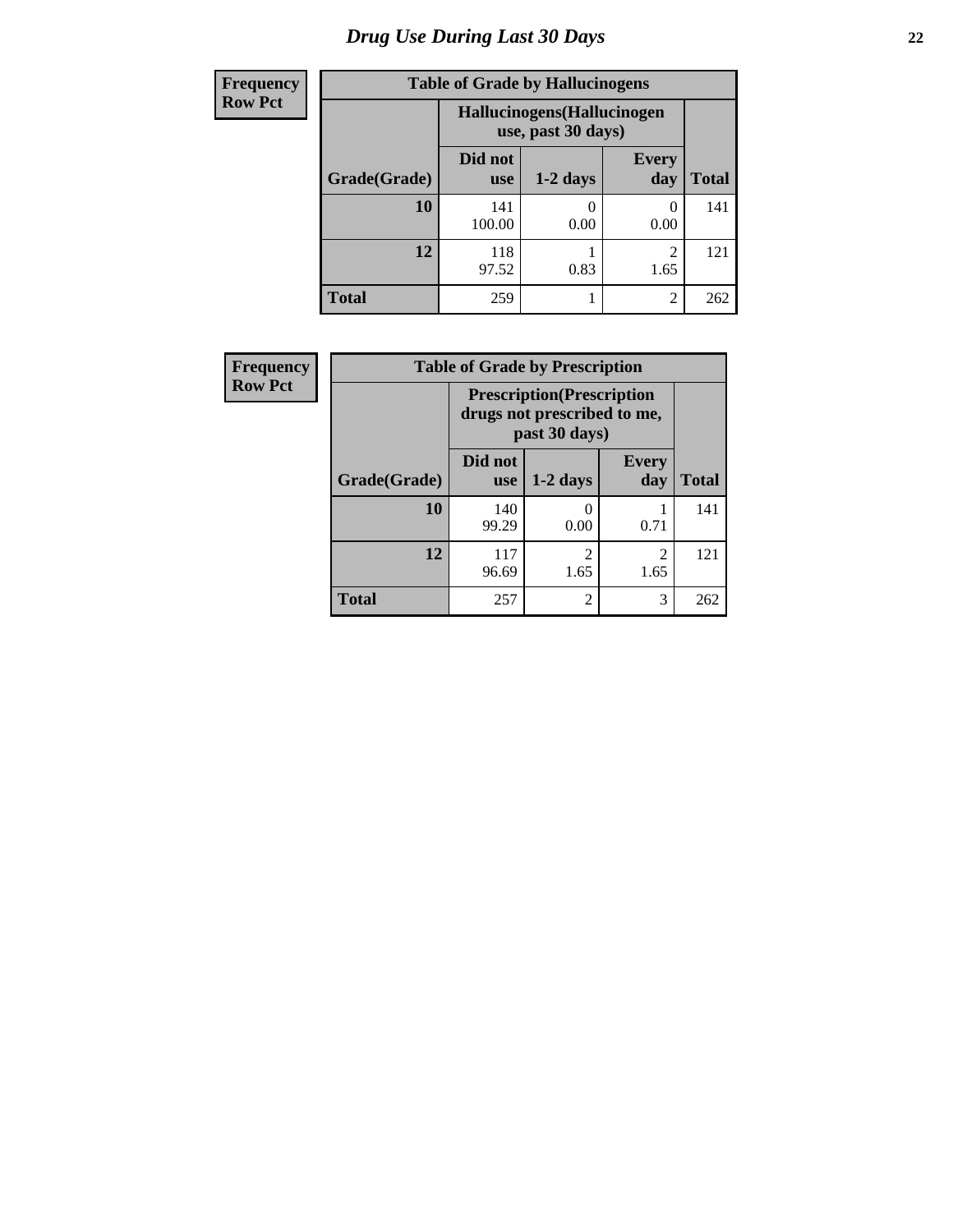| Frequency      | <b>Table of Alcoholease by Grade</b>              |                    |             |              |
|----------------|---------------------------------------------------|--------------------|-------------|--------------|
| <b>Col Pct</b> | <b>Alcoholease</b> (It is<br>easy to get alcohol) | Grade(Grade)<br>10 | 12          | <b>Total</b> |
|                | <b>Strongly Agree</b>                             | 30<br>21.28        | 41<br>33.88 | 71           |
|                | <b>Somewhat Agree</b>                             | 46<br>32.62        | 29<br>23.97 | 75           |
|                | <b>Somewhat Disagree</b>                          | 16<br>11.35        | 21<br>17.36 | 37           |
|                | <b>Strongly Disagree</b>                          | 49<br>34.75        | 30<br>24.79 | 79           |
|                | <b>Total</b>                                      | 141                | 121         | 262          |

| Frequency      | <b>Table of Cigarettesease by Grade</b>                  |                    |             |              |
|----------------|----------------------------------------------------------|--------------------|-------------|--------------|
| <b>Col Pct</b> | Cigarettesease (It is<br>easy to get smoking<br>tobacco) | Grade(Grade)<br>10 | 12          | <b>Total</b> |
|                | <b>Strongly Agree</b>                                    | 31<br>21.99        | 45<br>37.19 | 76           |
|                | <b>Somewhat Agree</b>                                    | 31<br>21.99        | 25<br>20.66 | 56           |
|                | <b>Somewhat Disagree</b>                                 | 23<br>16.31        | 19<br>15.70 | 42           |
|                | <b>Strongly Disagree</b>                                 | 56<br>39.72        | 32<br>26.45 | 88           |
|                | <b>Total</b>                                             | 141                | 121         | 262          |

| Frequency      | <b>Table of Smokelessease by Grade</b>                         |                    |             |              |  |
|----------------|----------------------------------------------------------------|--------------------|-------------|--------------|--|
| <b>Col Pct</b> | <b>Smokelessease</b> (It is<br>easy to get chewing<br>tobacco) | Grade(Grade)<br>10 | 12          | <b>Total</b> |  |
|                | <b>Strongly Agree</b>                                          | 17<br>12.06        | 27<br>22.31 | 44           |  |
|                | <b>Somewhat Agree</b>                                          | 22<br>15.60        | 19<br>15.70 | 41           |  |
|                | <b>Somewhat Disagree</b>                                       | 28<br>19.86        | 27<br>22.31 | 55           |  |
|                | <b>Strongly Disagree</b>                                       | 74<br>52.48        | 48<br>39.67 | 122          |  |
|                | Total                                                          | 141                | 121         | 262          |  |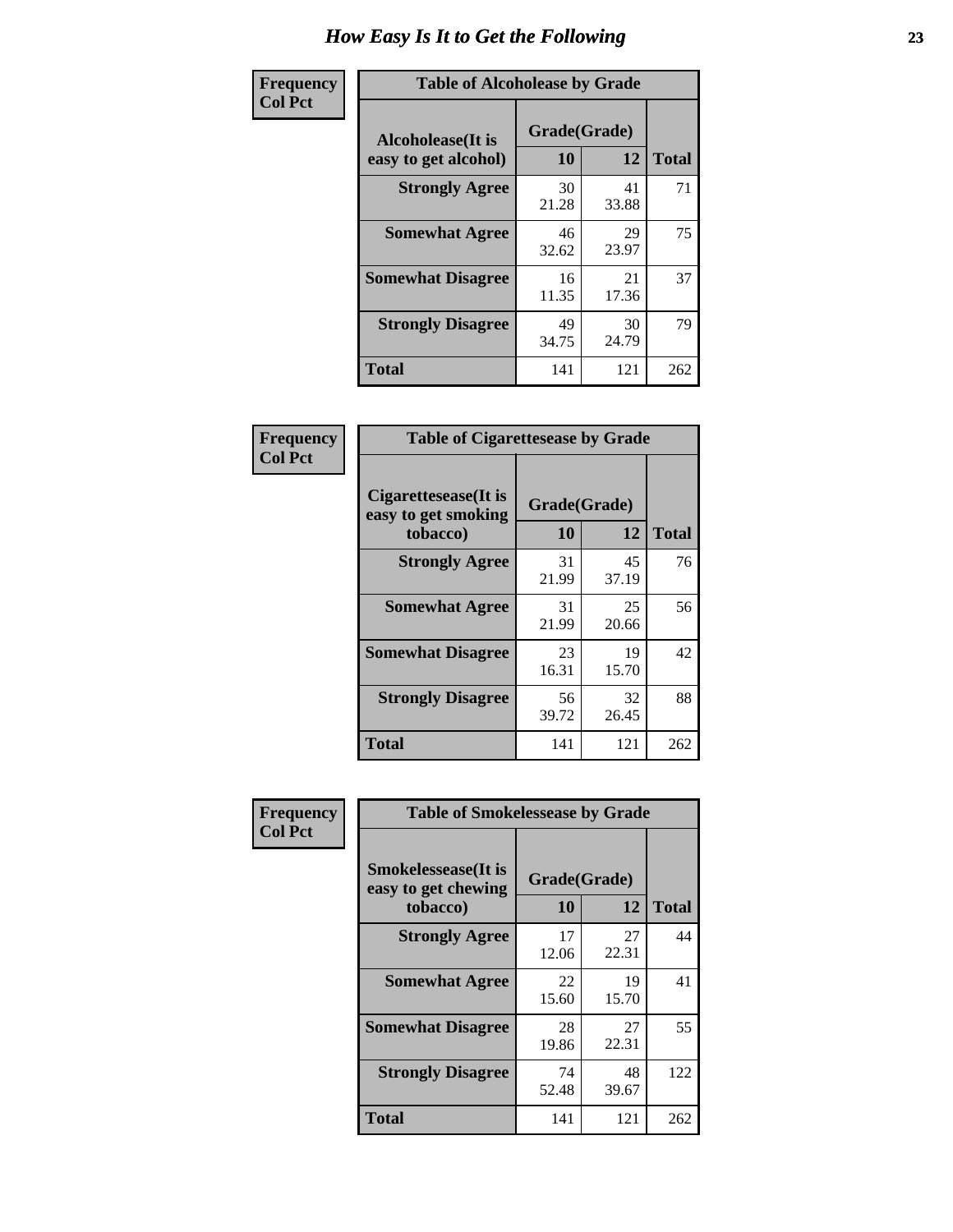| Frequency      | <b>Table of Marijuanaease by Grade</b>            |                           |             |              |
|----------------|---------------------------------------------------|---------------------------|-------------|--------------|
| <b>Col Pct</b> | Marijuanaease (It is<br>easy to get<br>marijuana) | Grade(Grade)<br><b>10</b> | 12          | <b>Total</b> |
|                | <b>Strongly Agree</b>                             | 53<br>37.59               | 59<br>48.76 | 112          |
|                | <b>Somewhat Agree</b>                             | 26<br>18.44               | 18<br>14.88 | 44           |
|                | <b>Somewhat Disagree</b>                          | 9<br>6.38                 | 15<br>12.40 | 24           |
|                | <b>Strongly Disagree</b>                          | 53<br>37.59               | 29<br>23.97 | 82           |
|                | <b>Total</b>                                      | 141                       | 121         | 262          |

| <b>Table of Cocaineease by Grade</b>              |                    |                   |     |  |  |
|---------------------------------------------------|--------------------|-------------------|-----|--|--|
| <b>Cocaineease</b> (It is<br>easy to get cocaine) | Grade(Grade)<br>10 | <b>Total</b>      |     |  |  |
| <b>Strongly Agree</b>                             | 10<br>7.09         | 12<br>25<br>20.66 | 35  |  |  |
| <b>Somewhat Agree</b>                             | 14<br>9.93         | 15<br>12.40       | 29  |  |  |
| <b>Somewhat Disagree</b>                          | 32<br>22.70        | 21<br>17.36       | 53  |  |  |
| <b>Strongly Disagree</b>                          | 85<br>60.28        | 60<br>49.59       | 145 |  |  |
| <b>Total</b>                                      | 141                | 121               | 262 |  |  |

| Frequency      | <b>Table of Inhalantsease by Grade</b>                   |                           |             |              |
|----------------|----------------------------------------------------------|---------------------------|-------------|--------------|
| <b>Col Pct</b> | <b>Inhalantsease</b> (It is<br>easy to get<br>inhalants) | Grade(Grade)<br><b>10</b> | 12          | <b>Total</b> |
|                | <b>Strongly Agree</b>                                    | 32<br>22.70               | 39<br>32.23 | 71           |
|                | <b>Somewhat Agree</b>                                    | 16<br>11.35               | 16<br>13.22 | 32           |
|                | <b>Somewhat Disagree</b>                                 | 16<br>11.35               | 18<br>14.88 | 34           |
|                | <b>Strongly Disagree</b>                                 | 77<br>54.61               | 48<br>39.67 | 125          |
|                | <b>Total</b>                                             | 141                       | 121         | 262          |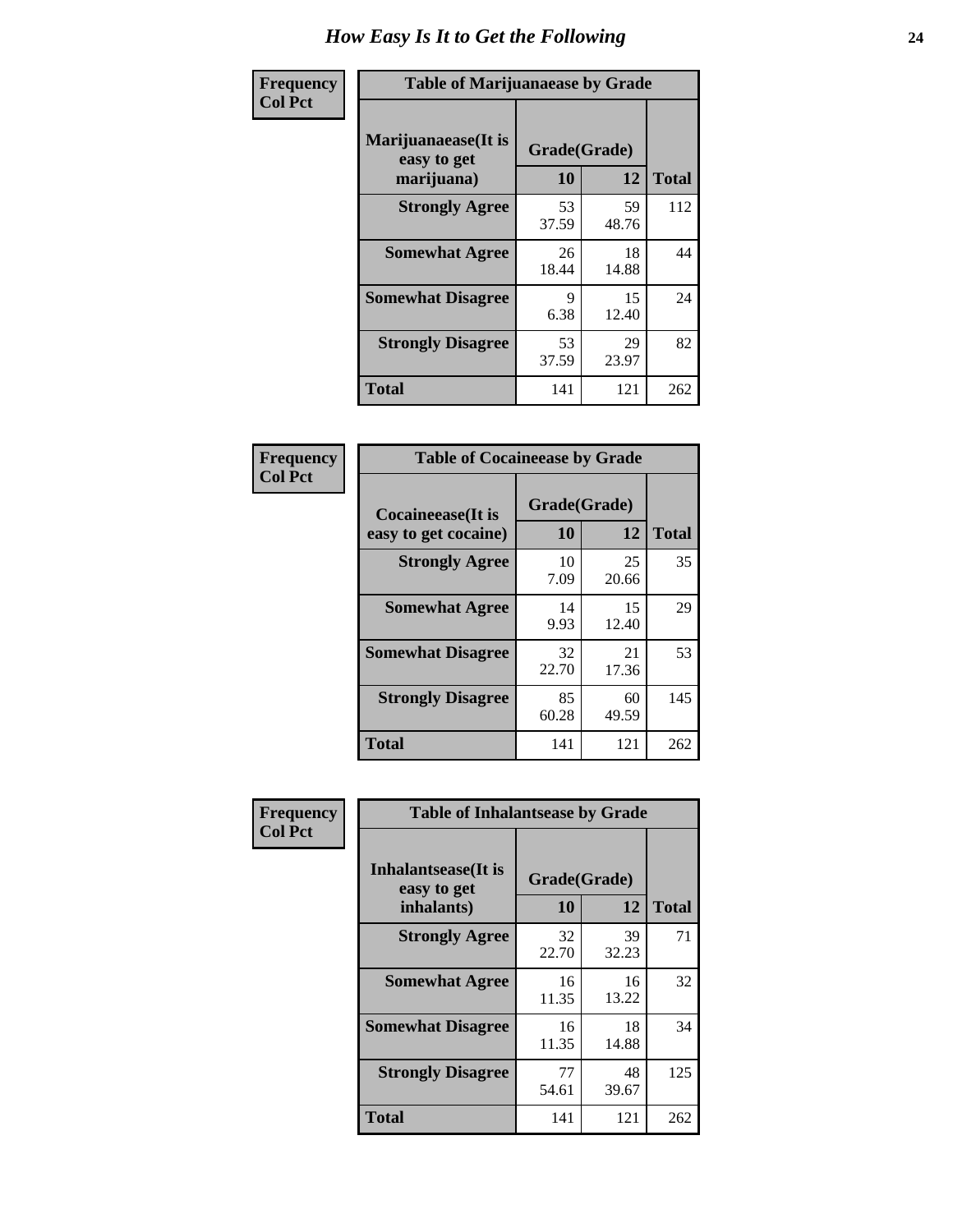| Frequency      | <b>Table of Steroidsease by Grade</b>               |                    |             |              |
|----------------|-----------------------------------------------------|--------------------|-------------|--------------|
| <b>Col Pct</b> | <b>Steroidsease</b> (It is<br>easy to get steroids) | Grade(Grade)<br>10 | 12          | <b>Total</b> |
|                | <b>Strongly Agree</b>                               | 13<br>9.22         | 25<br>20.66 | 38           |
|                | <b>Somewhat Agree</b>                               | 18<br>12.77        | 22<br>18.18 | 40           |
|                | <b>Somewhat Disagree</b>                            | 25<br>17.73        | 23<br>19.01 | 48           |
|                | <b>Strongly Disagree</b>                            | 85<br>60.28        | 51<br>42.15 | 136          |
|                | <b>Total</b>                                        | 141                | 121         | 262          |

| Frequency      | <b>Table of Ecstasyease by Grade</b>              |                    |             |              |  |  |  |  |  |
|----------------|---------------------------------------------------|--------------------|-------------|--------------|--|--|--|--|--|
| <b>Col Pct</b> | <b>Ecstasyease</b> (It is<br>easy to get ecstasy) | Grade(Grade)<br>10 | 12          | <b>Total</b> |  |  |  |  |  |
|                | <b>Strongly Agree</b>                             | 12<br>8.51         | 24<br>19.83 | 36           |  |  |  |  |  |
|                | <b>Somewhat Agree</b>                             | 21<br>14.89        | 15<br>12.40 | 36           |  |  |  |  |  |
|                | <b>Somewhat Disagree</b>                          | 22<br>15.60        | 27<br>22.31 | 49           |  |  |  |  |  |
|                | <b>Strongly Disagree</b>                          | 86<br>60.99        | 55<br>45.45 | 141          |  |  |  |  |  |
|                | <b>Total</b>                                      | 141                | 121         | 262          |  |  |  |  |  |

| Frequency      | <b>Table of Methease by Grade</b>                          |                    |             |              |  |  |  |  |  |  |
|----------------|------------------------------------------------------------|--------------------|-------------|--------------|--|--|--|--|--|--|
| <b>Col Pct</b> | <b>Methease</b> (It is easy<br>to get<br>methamphetamines) | Grade(Grade)<br>10 | 12          | <b>Total</b> |  |  |  |  |  |  |
|                | <b>Strongly Agree</b>                                      | 10<br>7.09         | 15<br>12.40 | 25           |  |  |  |  |  |  |
|                | <b>Somewhat Agree</b>                                      | 8<br>5.67          | 16<br>13.22 | 24           |  |  |  |  |  |  |
|                | <b>Somewhat Disagree</b>                                   | 28<br>19.86        | 23<br>19.01 | 51           |  |  |  |  |  |  |
|                | <b>Strongly Disagree</b>                                   | 95<br>67.38        | 67<br>55.37 | 162          |  |  |  |  |  |  |
|                | Total                                                      | 141                | 121         | 262          |  |  |  |  |  |  |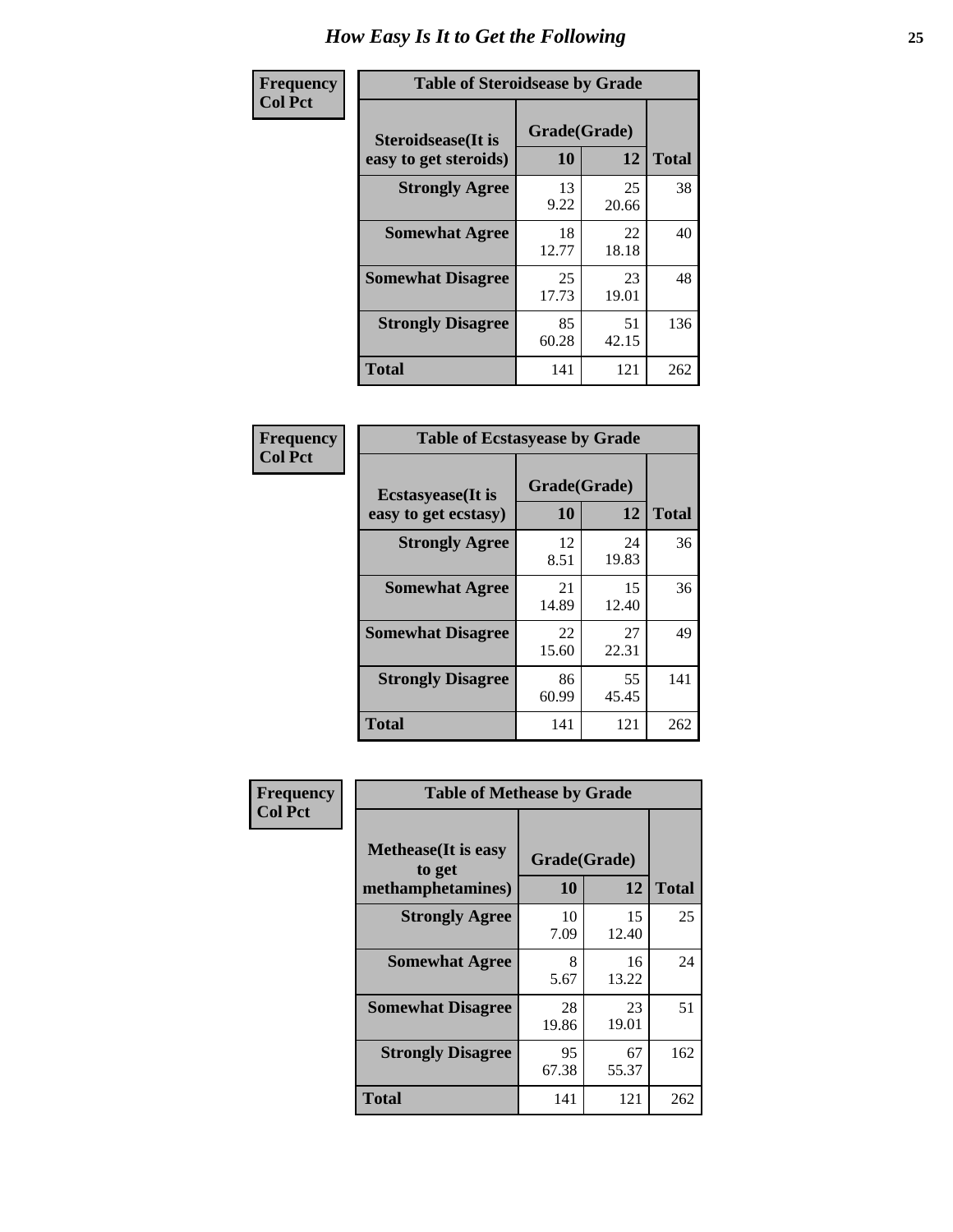| <b>Frequency</b> | <b>Table of Hallucinogensease by Grade</b>               |                    |             |              |
|------------------|----------------------------------------------------------|--------------------|-------------|--------------|
| <b>Col Pct</b>   | Hallucinogensease(It<br>is easy to get<br>hallucinogens) | Grade(Grade)<br>10 | 12          | <b>Total</b> |
|                  | <b>Strongly Agree</b>                                    | 10<br>7.09         | 16<br>13.22 | 26           |
|                  | <b>Somewhat Agree</b>                                    | 8<br>5.67          | 15<br>12.40 | 23           |
|                  | <b>Somewhat Disagree</b>                                 | 31<br>21.99        | 25<br>20.66 | 56           |
|                  | <b>Strongly Disagree</b>                                 | 92<br>65.25        | 65<br>53.72 | 157          |
|                  | <b>Total</b>                                             | 141                | 121         | 262          |

| Frequency<br>  Col Pct |
|------------------------|
|                        |

| <b>Table of Prescriptionease by Grade</b>                                                |             |              |              |  |  |  |
|------------------------------------------------------------------------------------------|-------------|--------------|--------------|--|--|--|
| <b>Prescriptionease</b> (It<br>is easy to get<br>prescription drugs<br>not prescribed to |             | Grade(Grade) |              |  |  |  |
| me)                                                                                      | 10          | 12           | <b>Total</b> |  |  |  |
| <b>Strongly Agree</b>                                                                    | 29<br>20.57 | 38<br>31.40  | 67           |  |  |  |
| <b>Somewhat Agree</b>                                                                    | 16<br>11.35 | 22<br>18.18  | 38           |  |  |  |
| <b>Somewhat Disagree</b>                                                                 | 20<br>14.18 | 14<br>11.57  | 34           |  |  |  |
| <b>Strongly Disagree</b>                                                                 | 76<br>53.90 | 47<br>38.84  | 123          |  |  |  |
| <b>Total</b>                                                                             | 141         | 121          | 262          |  |  |  |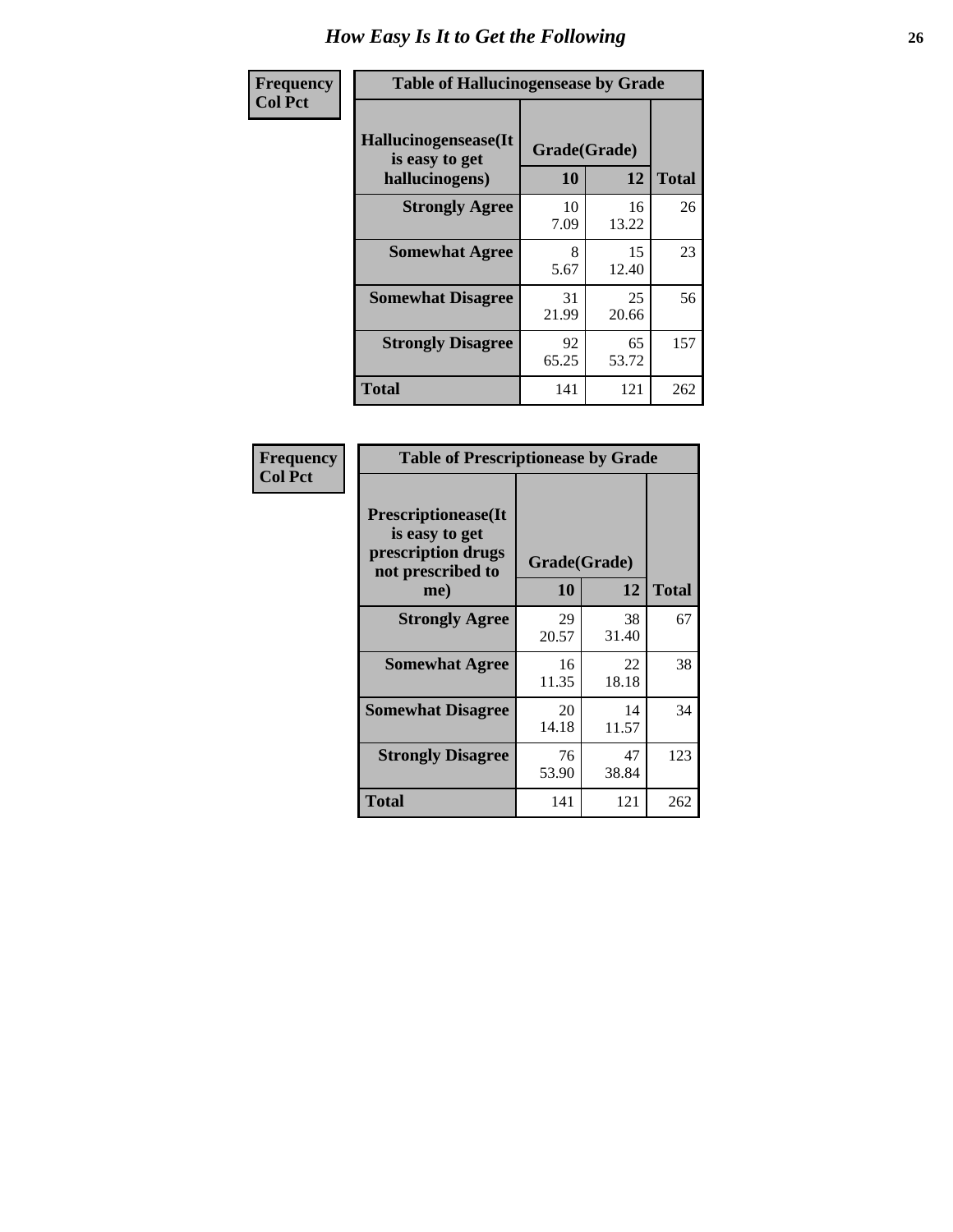### *Age at Onset of Use* **27** *Results for "Age at Onset of Use" questions exclude students who said they did not use that substance*

| Frequency      | <b>Table of Grade by Alcoholinit</b>             |                        |                |                   |                 |                |            |           |                  |                  |               |
|----------------|--------------------------------------------------|------------------------|----------------|-------------------|-----------------|----------------|------------|-----------|------------------|------------------|---------------|
| <b>Row Pct</b> | Alcoholinit (I started using alcohol when I was) |                        |                |                   |                 |                |            |           |                  |                  |               |
|                | Grade(Grade)                                     | <b>8 or</b><br>younger | 11             | <b>12</b>         | 13 <sup>1</sup> | <b>14</b>      | 15         | <b>16</b> | <b>17</b>        | <b>18 or</b>     | older   Total |
|                | 10                                               | 9.68                   | 3.23           | 16.13             | 22.58           | 16.13          | 8<br>25.81 | 2<br>6.45 | $\Omega$<br>0.00 | $\theta$<br>0.00 | 31            |
|                | 12                                               | ⇁<br>18.92             |                | 5<br>$2.70$ 13.51 |                 | $2.70$   13.51 | 6<br>16.22 | 3<br>8.11 | 18.92            | 2<br>5.41        | 37            |
|                | <b>Total</b>                                     | 10                     | $\overline{2}$ | 10                | 8               | 10             | 14         | 5         | $\mathcal{L}$    | $\overline{2}$   | 68            |
|                | <b>Frequency Missing = 194</b>                   |                        |                |                   |                 |                |            |           |                  |                  |               |

#### **Frequency Row Pct**

| <b>Table of Grade by Cigarettesinit</b> |                 |                  |                               |           |                |                                                       |            |            |            |                       |              |
|-----------------------------------------|-----------------|------------------|-------------------------------|-----------|----------------|-------------------------------------------------------|------------|------------|------------|-----------------------|--------------|
|                                         |                 |                  |                               |           |                | Cigarettesinit (I started smoking tobacco when I was) |            |            |            |                       |              |
| Grade(Grade)                            | 8 or<br>younger | <b>10</b>        | 11                            | 12        | 13             | <b>14</b>                                             | 15         | 16         | 17         | <b>18 or</b><br>older | <b>Total</b> |
| 10                                      | 0<br>$0.00\,$   | 9.09             | 9.09                          | 0<br>0.00 | 9.09           | 3<br>27.27                                            | 3<br>27.27 | 2<br>18.18 | 0.00       | 0.00                  |              |
| 12                                      | 3<br>17.65      | $\Omega$<br>0.00 | $\Omega$<br>0.00 <sub>1</sub> | 5.88      | 5.88           | 5.88                                                  | 4<br>23.53 | 3<br>17.65 | 3<br>17.65 | 5.88                  | 17           |
| <b>Total</b>                            | 3               |                  |                               |           | $\overline{2}$ | $\overline{4}$                                        | 7          | 5          | 3          |                       | 28           |
|                                         |                 |                  |                               |           |                | <b>Frequency Missing = 234</b>                        |            |            |            |                       |              |

| Frequency      | <b>Table of Grade by Smokelessinit</b> |                                                              |        |              |
|----------------|----------------------------------------|--------------------------------------------------------------|--------|--------------|
| <b>Row Pct</b> |                                        | Smokelessinit(I<br>started chewing<br>tobacco when I<br>was) |        |              |
|                | Grade(Grade)                           | 8 or<br>younger                                              | 15     | <b>Total</b> |
|                | 10                                     | 0<br>0.00                                                    | 100.00 |              |
|                | 12                                     | 3<br>75.00                                                   | 25.00  | 4            |
|                | <b>Total</b>                           | 3                                                            | 2      | 5            |
|                |                                        | Frequency Missing $= 257$                                    |        |              |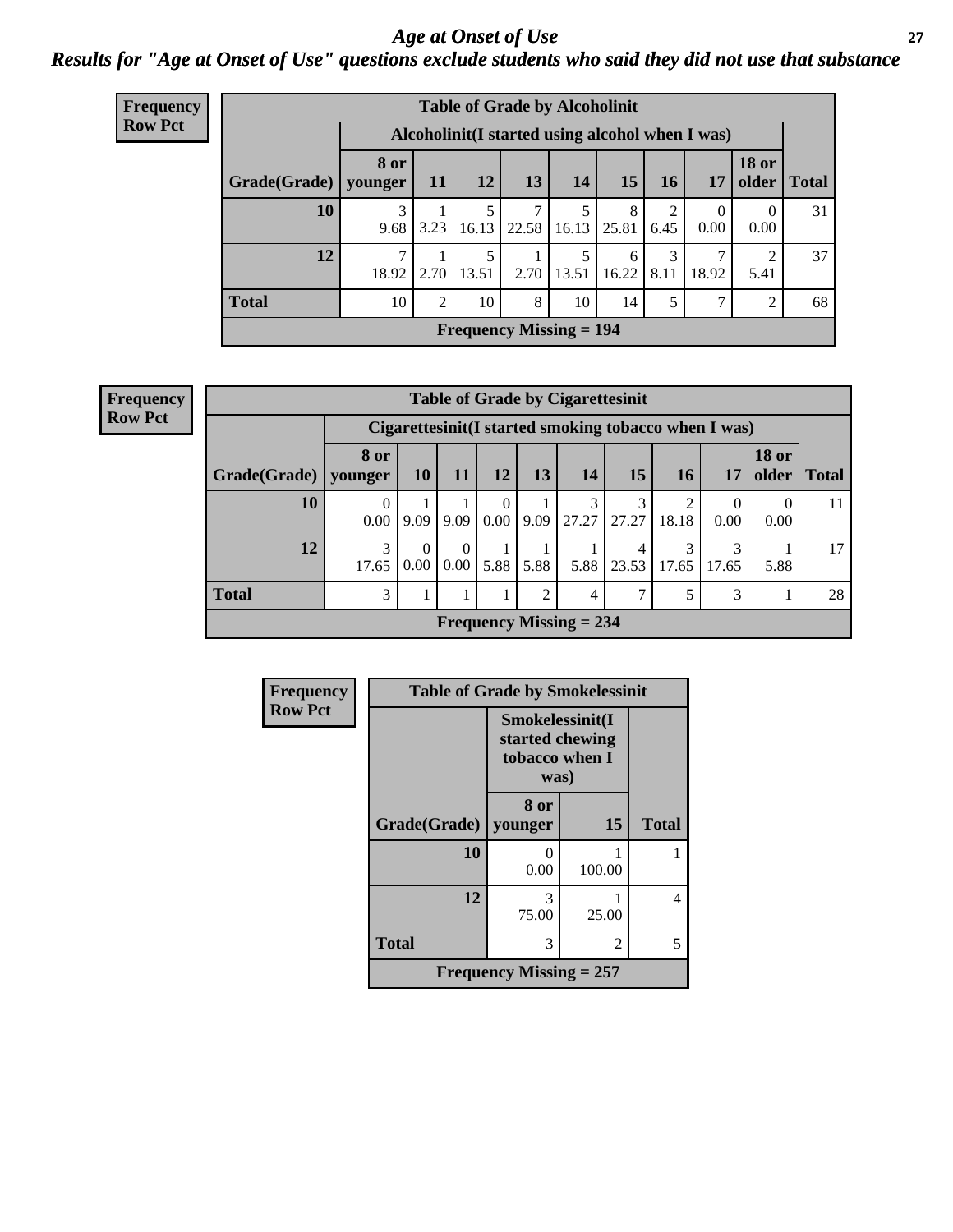#### *Age at Onset of Use* **28**

### *Results for "Age at Onset of Use" questions exclude students who said they did not use that substance*

| <b>Frequency</b><br>Row Pct |  |
|-----------------------------|--|
|                             |  |

| <b>Table of Grade by Marijuanainit</b> |                 |                                                         |                |            |            |                         |            |              |  |
|----------------------------------------|-----------------|---------------------------------------------------------|----------------|------------|------------|-------------------------|------------|--------------|--|
|                                        |                 | Marijuanainit (I started using marijuana<br>when I was) |                |            |            |                         |            |              |  |
| Grade(Grade)                           | 8 or<br>younger | <b>10</b>                                               | 12             | 13         | 14         | 15                      | 16         | <b>Total</b> |  |
| 10                                     | 5.26            | 5.26                                                    | 5.26           | 4<br>21.05 | 7<br>36.84 | 4<br>21.05              | 5.26       | 19           |  |
| 12                                     | 3<br>16.67      | 5.56                                                    | 5.56           | 5.56       | 5<br>27.78 | $\mathfrak{D}$<br>11.11 | 5<br>27.78 | 18           |  |
| <b>Total</b>                           | $\overline{4}$  | $\overline{c}$                                          | $\overline{2}$ | 5          | 12         | 6                       | 6          | 37           |  |
| Frequency Missing $= 225$              |                 |                                                         |                |            |            |                         |            |              |  |

| <b>Frequency</b> | <b>Table of Grade by Cocaineinit</b> |                                                          |              |  |  |  |  |
|------------------|--------------------------------------|----------------------------------------------------------|--------------|--|--|--|--|
| <b>Row Pct</b>   |                                      | Cocaineinit(I<br>started using<br>cocaine<br>when I was) |              |  |  |  |  |
|                  | Grade(Grade)                         | 8 or younger                                             | <b>Total</b> |  |  |  |  |
|                  | 10                                   | 0                                                        | 0            |  |  |  |  |
|                  | 12                                   | 3<br>100.00                                              | 3            |  |  |  |  |
|                  | <b>Total</b>                         | 3                                                        | 3            |  |  |  |  |
|                  |                                      | <b>Frequency Missing = 259</b>                           |              |  |  |  |  |

| Frequency      | <b>Table of Grade by Inhalantsinit</b> |                                                              |       |              |  |  |  |  |
|----------------|----------------------------------------|--------------------------------------------------------------|-------|--------------|--|--|--|--|
| <b>Row Pct</b> |                                        | Inhalantsinit(I<br>started using<br>inhalants when I<br>was) |       |              |  |  |  |  |
|                | Grade(Grade)                           | 8 or<br>younger                                              | 9     | <b>Total</b> |  |  |  |  |
|                | 10                                     | 0                                                            | 0     | 0            |  |  |  |  |
|                | 12                                     | 3<br>75.00                                                   | 25.00 | 4            |  |  |  |  |
|                | <b>Total</b>                           | 3                                                            |       | 4            |  |  |  |  |
|                |                                        | Frequency Missing $= 258$                                    |       |              |  |  |  |  |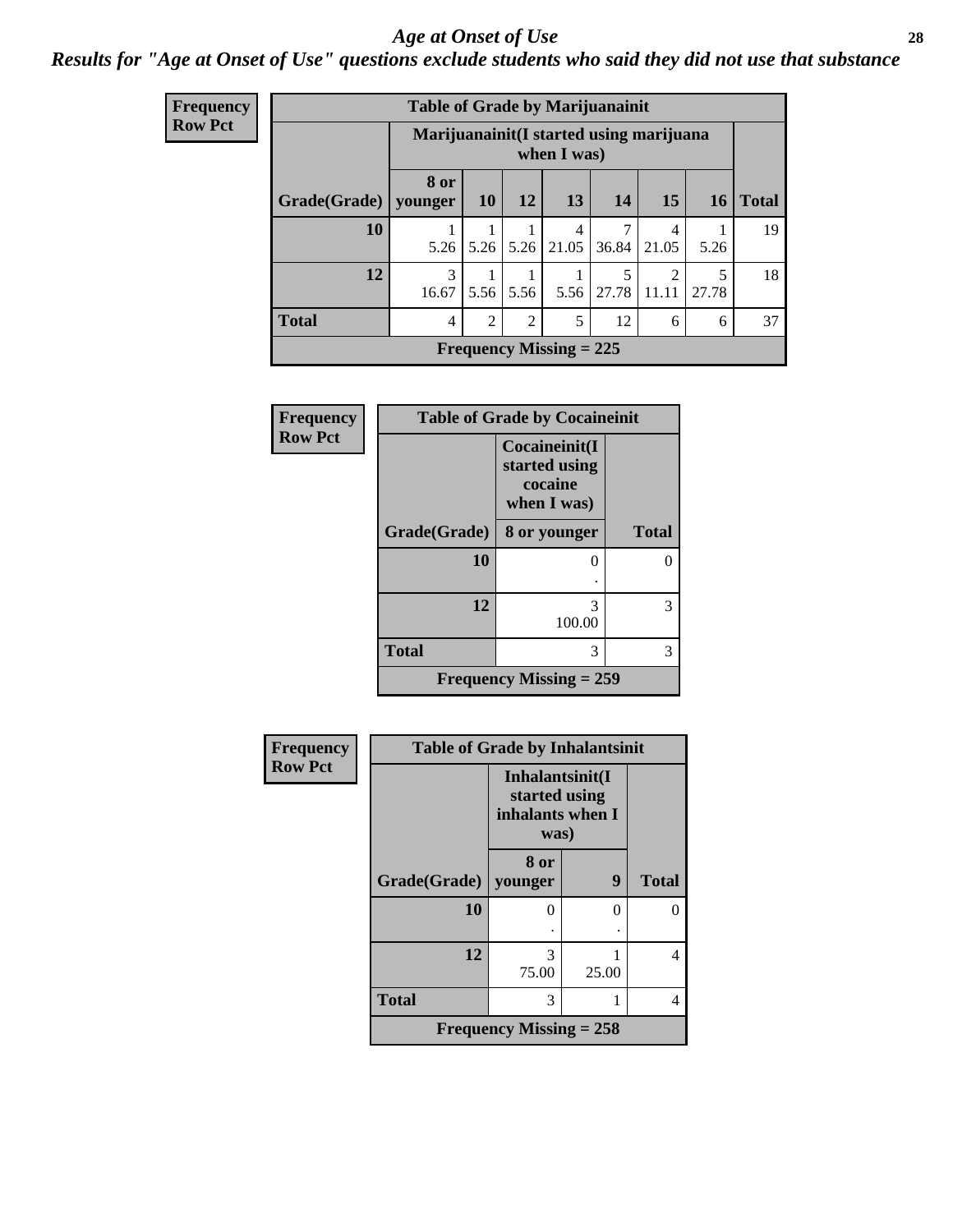#### *Age at Onset of Use* **29**

*Results for "Age at Onset of Use" questions exclude students who said they did not use that substance*

| Frequency      | <b>Table of Grade by Steroidsinit</b> |                                                            |           |              |
|----------------|---------------------------------------|------------------------------------------------------------|-----------|--------------|
| <b>Row Pct</b> |                                       | Steroidsinit(I<br>started using<br>steroids when I<br>was) |           |              |
|                | Grade(Grade)                          | 8 or<br>younger                                            | <b>10</b> | <b>Total</b> |
|                | 10                                    | 0                                                          | 0         | 0            |
|                | 12                                    | $\mathfrak{D}$<br>66.67                                    | 33.33     | 3            |
|                | <b>Total</b>                          | $\overline{c}$                                             |           | 3            |
|                |                                       | Frequency Missing $= 259$                                  |           |              |

| Frequency      | <b>Table of Grade by Ecstasyinit</b> |                                                          |           |              |
|----------------|--------------------------------------|----------------------------------------------------------|-----------|--------------|
| <b>Row Pct</b> |                                      | Ecstasyinit(I<br>started using<br>ecstasy when I<br>was) |           |              |
|                | Grade(Grade)                         | 8 or<br>younger                                          | <b>16</b> | <b>Total</b> |
|                | 10                                   | 0.00                                                     | 100.00    |              |
|                | 12                                   | 3<br>75.00                                               | 25.00     | 4            |
|                | <b>Total</b>                         | 3                                                        | 2         | 5            |
|                |                                      | Frequency Missing $= 257$                                |           |              |

| Frequency      |              | <b>Table of Grade by Methinit</b>                                     |              |
|----------------|--------------|-----------------------------------------------------------------------|--------------|
| <b>Row Pct</b> |              | <b>Methinit(I started</b><br>using<br>methamphetamines<br>when I was) |              |
|                | Grade(Grade) | 8 or younger                                                          | <b>Total</b> |
|                | 10           | 0<br>٠                                                                |              |
|                | 12           | 3<br>100.00                                                           | 3            |
|                | <b>Total</b> | 3                                                                     | 3            |
|                |              | <b>Frequency Missing = 259</b>                                        |              |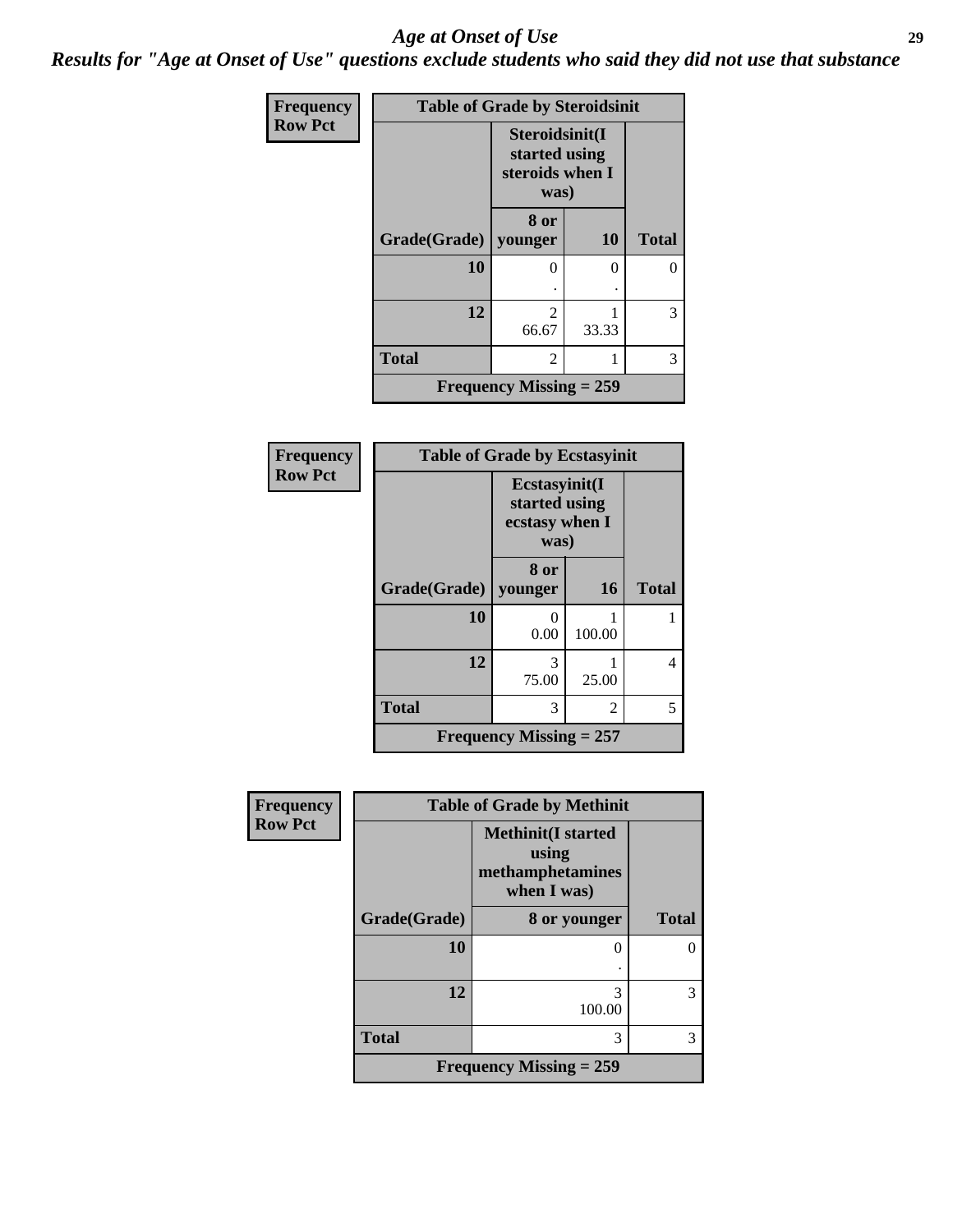#### Age at Onset of Use **30**

*Results for "Age at Onset of Use" questions exclude students who said they did not use that substance*

| Frequency      | <b>Table of Grade by Hallucinogensinit</b> |                                                                      |              |  |
|----------------|--------------------------------------------|----------------------------------------------------------------------|--------------|--|
| <b>Row Pct</b> |                                            | Hallucinogensinit(I<br>started using<br>hallucinogens<br>when I was) |              |  |
|                | Grade(Grade)                               | 8 or younger                                                         | <b>Total</b> |  |
|                | 10                                         | 0                                                                    |              |  |
|                | 12                                         | 3<br>100.00                                                          | 3            |  |
|                | <b>Total</b>                               | 3                                                                    | 3            |  |
|                |                                            | <b>Frequency Missing = 259</b>                                       |              |  |

| Frequency      | <b>Table of Grade by Prescriptioninit</b> |                                                                                            |           |       |                           |                |
|----------------|-------------------------------------------|--------------------------------------------------------------------------------------------|-----------|-------|---------------------------|----------------|
| <b>Row Pct</b> |                                           | <b>Prescriptioninit(I started</b><br>using prescription drugs<br>not prescribed to me when | I was)    |       |                           |                |
|                | Grade(Grade)                              | 8 or<br>younger                                                                            | 13        | 14    | 15                        | <b>Total</b>   |
|                | 10                                        | 50.00                                                                                      | 0<br>0.00 | 50.00 | $\mathbf{\Omega}$<br>0.00 | $\mathfrak{D}$ |
|                | 12                                        | 3<br>60.00                                                                                 | 20.00     | 0.00  | 20.00                     | 5              |
|                | <b>Total</b>                              | $\overline{4}$                                                                             |           |       |                           |                |
|                |                                           | <b>Frequency Missing = 255</b>                                                             |           |       |                           |                |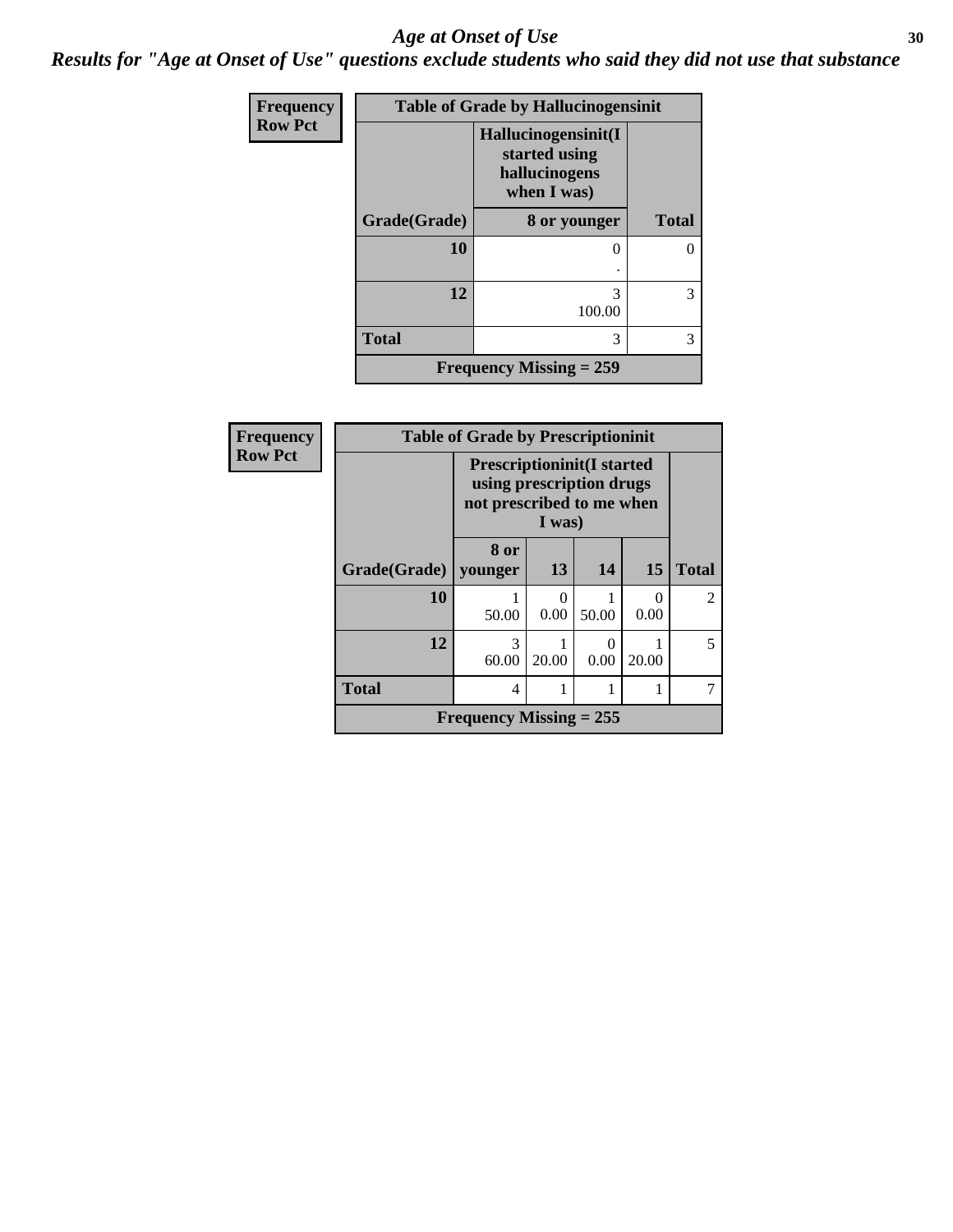| Frequency      | <b>Table of Alcoholharm by Grade</b>          |                           |             |              |
|----------------|-----------------------------------------------|---------------------------|-------------|--------------|
| <b>Col Pct</b> | Alcoholharm(I<br>think alcohol is<br>harmful) | Grade(Grade)<br><b>10</b> | 12          | <b>Total</b> |
|                | <b>Strongly Agree</b>                         | 91<br>64.54               | 76<br>62.81 | 167          |
|                | <b>Somewhat Agree</b>                         | 27<br>19.15               | 25<br>20.66 | 52           |
|                | <b>Somewhat Disagree</b>                      | 11<br>7.80                | 6<br>4.96   | 17           |
|                | <b>Strongly Disagree</b>                      | 12<br>8.51                | 14<br>11.57 | 26           |
|                | <b>Total</b>                                  | 141                       | 121         | 262          |

| <b>Table of Cigarettesharm by Grade</b>                  |                    |              |              |  |  |
|----------------------------------------------------------|--------------------|--------------|--------------|--|--|
| Cigarettesharm(I<br>think smoking<br>tobacco is harmful) | Grade(Grade)<br>10 | 12           | <b>Total</b> |  |  |
| <b>Strongly Agree</b>                                    | 115<br>81.56       | 100<br>82.64 | 215          |  |  |
| <b>Somewhat Agree</b>                                    | 13<br>9.22         | 11<br>9.09   | 24           |  |  |
| <b>Somewhat Disagree</b>                                 | 3<br>2.13          | 0<br>0.00    | 3            |  |  |
| <b>Strongly Disagree</b>                                 | 10<br>7.09         | 10<br>8.26   | 20           |  |  |
| <b>Total</b>                                             | 141                | 121          | 262          |  |  |

| Frequency      | <b>Table of Smokelessharm by Grade</b>                  |                    |              |              |
|----------------|---------------------------------------------------------|--------------------|--------------|--------------|
| <b>Col Pct</b> | Smokelessharm(I<br>think chewing<br>tobacco is harmful) | Grade(Grade)<br>10 | 12           | <b>Total</b> |
|                | <b>Strongly Agree</b>                                   | 117<br>82.98       | 100<br>82.64 | 217          |
|                | <b>Somewhat Agree</b>                                   | 10<br>7.09         | 10<br>8.26   | 20           |
|                | <b>Somewhat Disagree</b>                                | 0.71               | 2<br>1.65    | 3            |
|                | <b>Strongly Disagree</b>                                | 13<br>9.22         | 9<br>7.44    | 22           |
|                | <b>Total</b>                                            | 141                | 121          | 262          |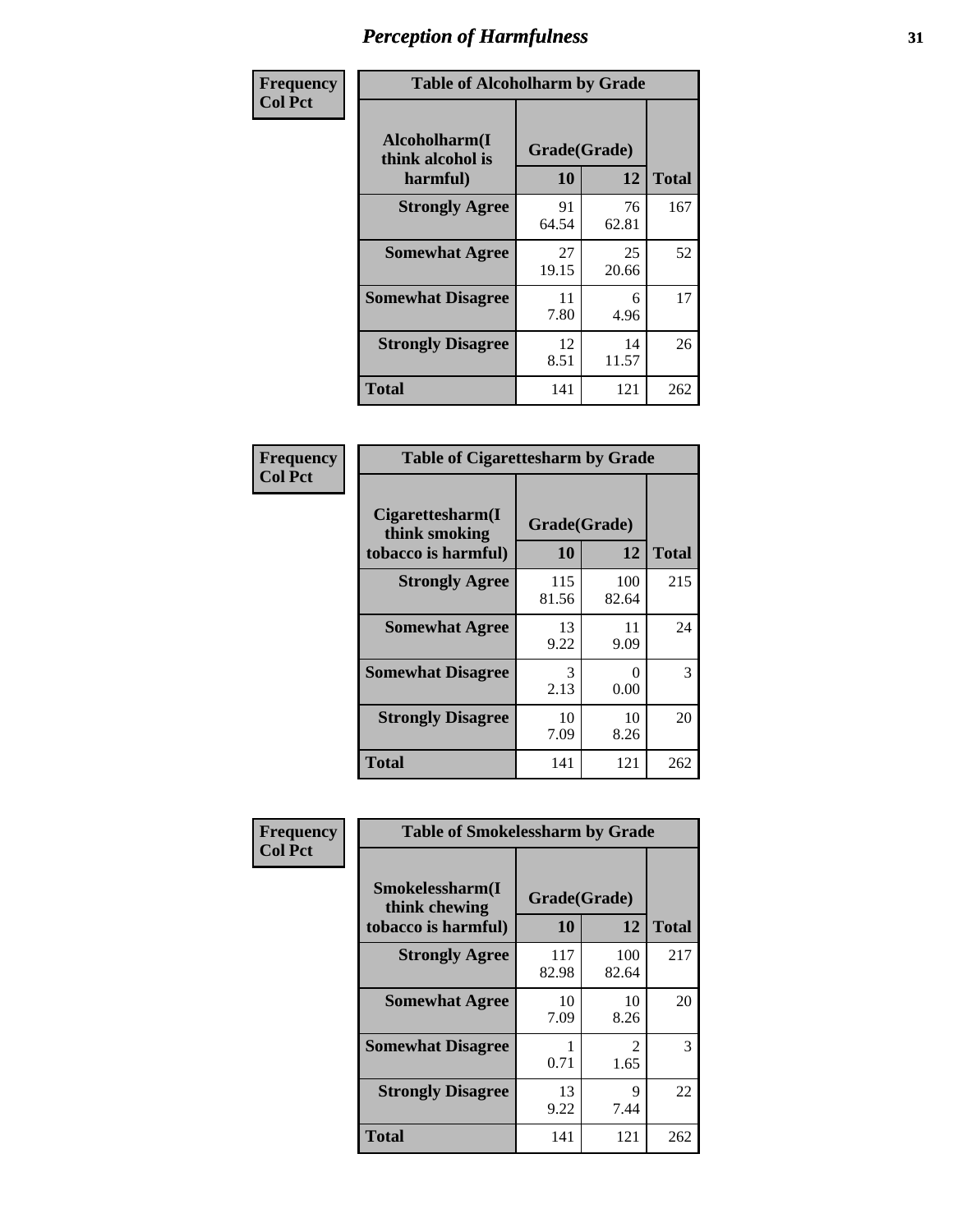| Frequency      | <b>Table of Marijuanaharm by Grade</b>            |                    |             |              |
|----------------|---------------------------------------------------|--------------------|-------------|--------------|
| <b>Col Pct</b> | Marijuanaharm(I<br>think marijuana is<br>harmful) | Grade(Grade)<br>10 | 12          | <b>Total</b> |
|                | <b>Strongly Agree</b>                             | 96<br>68.09        | 75<br>61.98 | 171          |
|                | <b>Somewhat Agree</b>                             | 16<br>11.35        | 22<br>18.18 | 38           |
|                | <b>Somewhat Disagree</b>                          | 7<br>4.96          | 5<br>4.13   | 12           |
|                | <b>Strongly Disagree</b>                          | 22<br>15.60        | 19<br>15.70 | 41           |
|                | <b>Total</b>                                      | 141                | 121         | 262          |

| <b>Table of Cocaineharm by Grade</b>          |                    |              |     |  |  |
|-----------------------------------------------|--------------------|--------------|-----|--|--|
| Cocaineharm(I<br>think cocaine is<br>harmful) | Grade(Grade)<br>10 | <b>Total</b> |     |  |  |
| <b>Strongly Agree</b>                         | 120<br>85.11       | 100<br>82.64 | 220 |  |  |
| <b>Somewhat Agree</b>                         | 6<br>4.26          | 11<br>9.09   | 17  |  |  |
| <b>Somewhat Disagree</b>                      | 1<br>0.71          | 0.83         | 2   |  |  |
| <b>Strongly Disagree</b>                      | 14<br>9.93         | 9<br>7.44    | 23  |  |  |
| <b>Total</b>                                  | 141                | 121          | 262 |  |  |

| Frequency      | <b>Table of Inhalantsharm by Grade</b>             |                    |                       |              |
|----------------|----------------------------------------------------|--------------------|-----------------------|--------------|
| <b>Col Pct</b> | Inhalantsharm(I<br>think inhalants are<br>harmful) | Grade(Grade)<br>10 | 12                    | <b>Total</b> |
|                | <b>Strongly Agree</b>                              | 119<br>84.40       | 104<br>85.95          | 223          |
|                | <b>Somewhat Agree</b>                              | 8<br>5.67          | 5<br>4.13             | 13           |
|                | <b>Somewhat Disagree</b>                           | 2<br>1.42          | $\mathcal{L}$<br>1.65 | 4            |
|                | <b>Strongly Disagree</b>                           | 12<br>8.51         | 10<br>8.26            | 22           |
|                | <b>Total</b>                                       | 141                | 121                   | 262          |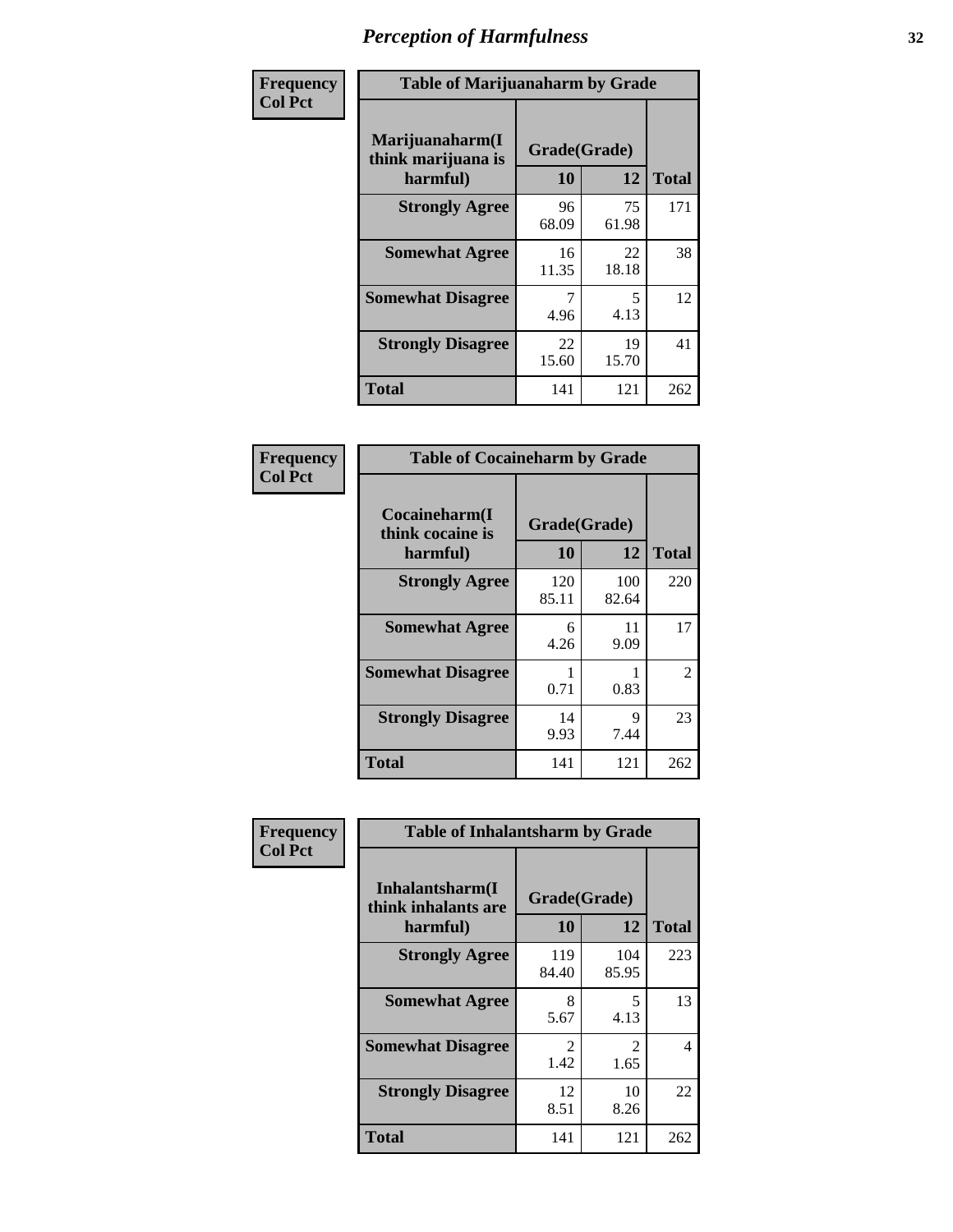| Frequency      | <b>Table of Steroidsharm by Grade</b>            |                    |                        |              |
|----------------|--------------------------------------------------|--------------------|------------------------|--------------|
| <b>Col Pct</b> | Steroidsharm(I<br>think steroids are<br>harmful) | Grade(Grade)<br>10 | 12                     | <b>Total</b> |
|                | <b>Strongly Agree</b>                            | 116<br>82.27       | 98<br>80.99            | 214          |
|                | <b>Somewhat Agree</b>                            | 11<br>7.80         | 13<br>10.74            | 24           |
|                | <b>Somewhat Disagree</b>                         | 0<br>0.00          | $\mathfrak{D}$<br>1.65 | 2            |
|                | <b>Strongly Disagree</b>                         | 14<br>9.93         | 8<br>6.61              | 22           |
|                | <b>Total</b>                                     | 141                | 121                    | 262          |

| <b>Table of Ecstasyharm by Grade</b>          |                    |              |     |  |  |
|-----------------------------------------------|--------------------|--------------|-----|--|--|
| Ecstasyharm(I<br>think ecstasy is<br>harmful) | Grade(Grade)<br>10 | <b>Total</b> |     |  |  |
| <b>Strongly Agree</b>                         | 113<br>80.14       | 103<br>85.12 | 216 |  |  |
| <b>Somewhat Agree</b>                         | 10<br>7.09         | 5.79         | 17  |  |  |
| <b>Somewhat Disagree</b>                      | 3<br>2.13          | 2<br>1.65    | 5   |  |  |
| <b>Strongly Disagree</b>                      | 15<br>10.64        | 9<br>7.44    | 24  |  |  |
| Total                                         | 141                | 121          | 262 |  |  |

| Frequency      | <b>Table of Methharm by Grade</b>                            |                    |              |                |
|----------------|--------------------------------------------------------------|--------------------|--------------|----------------|
| <b>Col Pct</b> | <b>Methharm</b> (I think<br>methamphetamines<br>are harmful) | Grade(Grade)<br>10 | 12           | <b>Total</b>   |
|                | <b>Strongly Agree</b>                                        | 119<br>84.40       | 105<br>86.78 | 224            |
|                | <b>Somewhat Agree</b>                                        | 7<br>4.96          | 5.79         | 14             |
|                | <b>Somewhat Disagree</b>                                     | 0.71               | 0.83         | $\overline{2}$ |
|                | <b>Strongly Disagree</b>                                     | 14<br>9.93         | 8<br>6.61    | 22             |
|                | <b>Total</b>                                                 | 141                | 121          | 262            |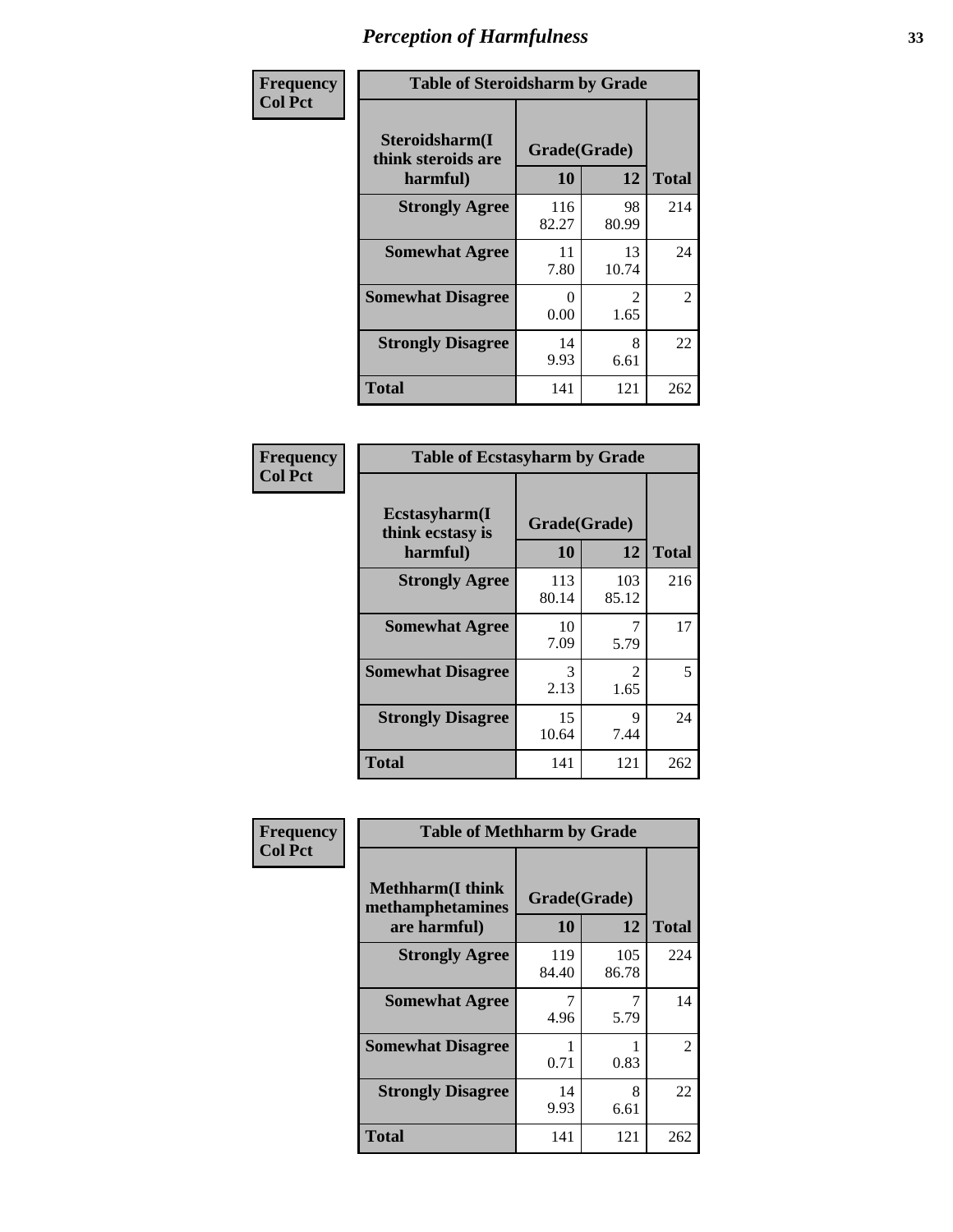| Frequency      | <b>Table of Hallucinogensharm by Grade</b>                 |                        |                       |                |
|----------------|------------------------------------------------------------|------------------------|-----------------------|----------------|
| <b>Col Pct</b> | Hallucinogensharm(I<br>think hallucinogens<br>are harmful) | Grade(Grade)<br>10     | 12                    | <b>Total</b>   |
|                | <b>Strongly Agree</b>                                      | 118<br>83.69           | 104<br>85.95          | 222            |
|                | <b>Somewhat Agree</b>                                      | 4.96                   | 7<br>5.79             | 14             |
|                | <b>Somewhat Disagree</b>                                   | $\mathfrak{D}$<br>1.42 | $\mathcal{L}$<br>1.65 | $\overline{4}$ |
|                | <b>Strongly Disagree</b>                                   | 14<br>9.93             | 8<br>6.61             | 22             |
|                | <b>Total</b>                                               | 141                    | 121                   | 262            |

| <b>Table of Prescriptionharm by Grade</b>                                                         |                    |             |              |  |
|---------------------------------------------------------------------------------------------------|--------------------|-------------|--------------|--|
| <b>Prescriptionharm</b> (I<br>think prescription<br>drugs not<br>prescribed to me<br>are harmful) | Grade(Grade)<br>10 | 12          | <b>Total</b> |  |
| <b>Strongly Agree</b>                                                                             | 110<br>78.01       | 96<br>79.34 | 206          |  |
| <b>Somewhat Agree</b>                                                                             | 13<br>9.22         | 15<br>12.40 | 28           |  |
| <b>Somewhat Disagree</b>                                                                          | 3<br>2.13          | 0.83        | 4            |  |
| <b>Strongly Disagree</b>                                                                          | 15<br>10.64        | 9<br>7.44   | 24           |  |
| <b>Total</b>                                                                                      | 141                | 121         | 262          |  |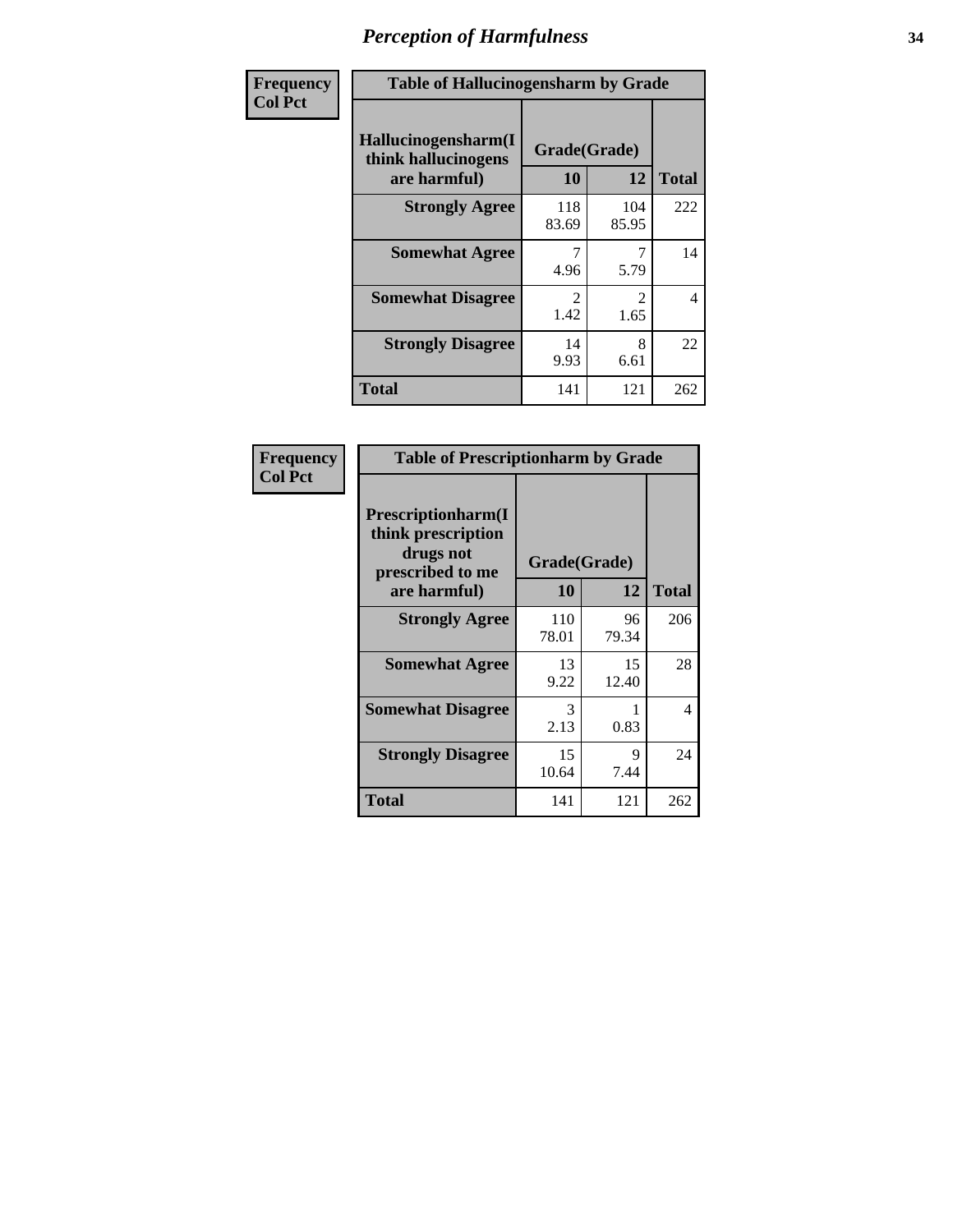# *Disapproval by Adults* **35**

| Frequency      | <b>Table of Alcoholadult by Grade</b>                                 |                    |             |              |
|----------------|-----------------------------------------------------------------------|--------------------|-------------|--------------|
| <b>Col Pct</b> | <b>Alcoholadult</b> (Adults<br>would disapprove if<br>I used alcohol) | Grade(Grade)<br>10 | 12          | <b>Total</b> |
|                | <b>Strongly Agree</b>                                                 | 86<br>60.99        | 83<br>68.60 | 169          |
|                | <b>Somewhat Agree</b>                                                 | 25<br>17.73        | 19<br>15.70 | 44           |
|                | <b>Somewhat Disagree</b>                                              | 16<br>11.35        | 6<br>4.96   | 22           |
|                | <b>Strongly Disagree</b>                                              | 14<br>9.93         | 13<br>10.74 | 27           |
|                | <b>Total</b>                                                          | 141                | 121         | 262          |

| <b>Table of Tobaccoadult by Grade</b>                                                             |              |             |     |  |  |
|---------------------------------------------------------------------------------------------------|--------------|-------------|-----|--|--|
| <b>Tobaccoadult</b> (Adults<br>Grade(Grade)<br>would disapprove if<br>10<br>12<br>I used tobacco) |              |             |     |  |  |
| <b>Strongly Agree</b>                                                                             | 111<br>78.72 | 98<br>80.99 | 209 |  |  |
| <b>Somewhat Agree</b>                                                                             | 12<br>8.51   | 12<br>9.92  | 24  |  |  |
| <b>Somewhat Disagree</b>                                                                          | 5<br>3.55    | 0<br>0.00   | 5   |  |  |
| <b>Strongly Disagree</b>                                                                          | 13<br>9.22   | 11<br>9.09  | 24  |  |  |
| Total                                                                                             | 141          | 121         | 262 |  |  |

| Frequency<br><b>Col Pct</b> | <b>Table of Marijuanaadult by Grade</b>                           |                    |             |              |
|-----------------------------|-------------------------------------------------------------------|--------------------|-------------|--------------|
|                             | Marijuanaadult(Adults<br>would disapprove if I<br>used marijuana) | Grade(Grade)<br>10 | 12          | <b>Total</b> |
|                             | <b>Strongly Agree</b>                                             | 101<br>71.63       | 93<br>76.86 | 194          |
|                             | <b>Somewhat Agree</b>                                             | 18<br>12.77        | 11<br>9.09  | 29           |
|                             | <b>Somewhat Disagree</b>                                          | 9<br>6.38          | 5<br>4.13   | 14           |
|                             | <b>Strongly Disagree</b>                                          | 13<br>9.22         | 12<br>9.92  | 25           |
|                             | <b>Total</b>                                                      | 141                | 121         | 262          |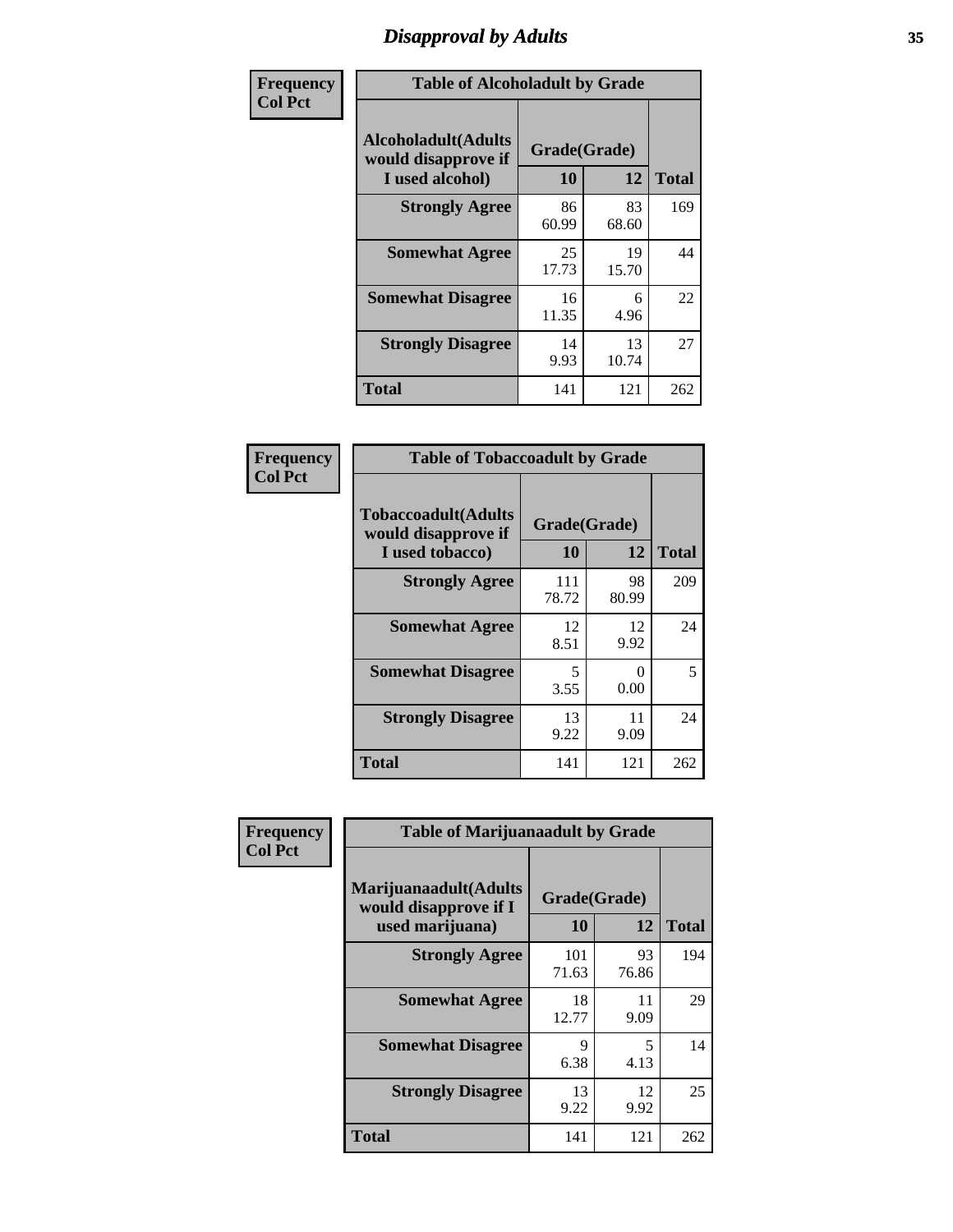### *Disapproval by Adults* **36**

| <b>Frequency</b> | <b>Table of Otherdrugadult by Grade</b>                                     |                                     |              |                |
|------------------|-----------------------------------------------------------------------------|-------------------------------------|--------------|----------------|
| <b>Col Pct</b>   | <b>Otherdrugadult</b> (Adults<br>would disapprove if I<br>used other drugs) | Grade(Grade)<br>10                  | 12           | <b>Total</b>   |
|                  | <b>Strongly Agree</b>                                                       | 115<br>81.56                        | 108<br>89.26 | 223            |
|                  | <b>Somewhat Agree</b>                                                       | 12<br>8.51                          | 4<br>3.31    | 16             |
|                  | <b>Somewhat Disagree</b>                                                    | $\mathcal{D}_{\mathcal{L}}$<br>1.42 | ∩<br>0.00    | $\overline{2}$ |
|                  | <b>Strongly Disagree</b>                                                    | 12<br>8.51                          | 9<br>7.44    | 21             |
|                  | <b>Total</b>                                                                | 141                                 | 121          | 262            |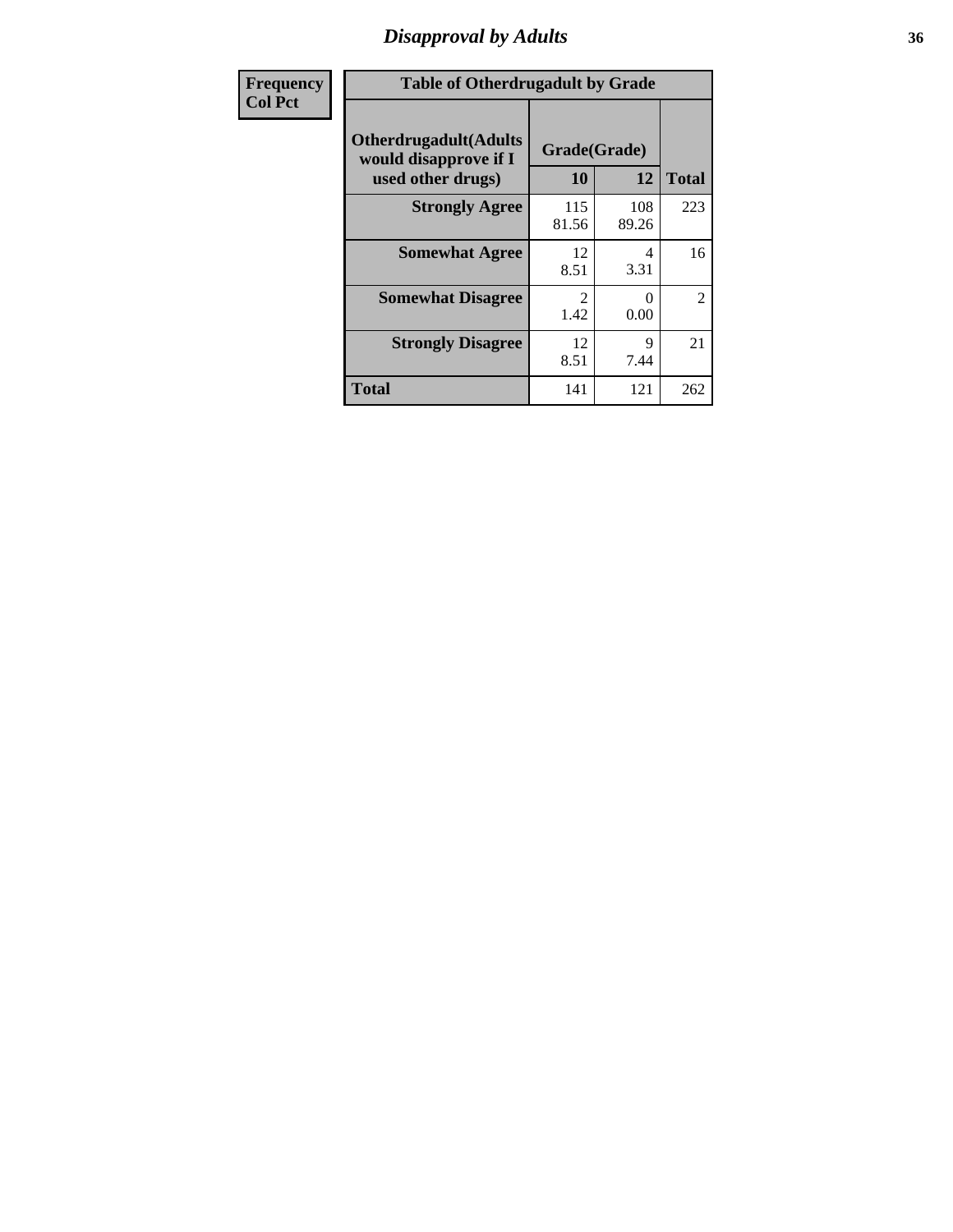# *Disapproval by Peers* **37**

| Frequency      | <b>Table of Alcoholpeer by Grade</b>                    |              |             |              |  |
|----------------|---------------------------------------------------------|--------------|-------------|--------------|--|
| <b>Col Pct</b> | Alcoholpeer(My<br>friends would<br>disapprove if I used | Grade(Grade) |             |              |  |
|                | alcohol)                                                | 10           | 12          | <b>Total</b> |  |
|                | <b>Strongly Agree</b>                                   | 49<br>34.75  | 48<br>39.67 | 97           |  |
|                | <b>Somewhat Agree</b>                                   | 24<br>17.02  | 22<br>18.18 | 46           |  |
|                | <b>Somewhat Disagree</b>                                | 35<br>24.82  | 26<br>21.49 | 61           |  |
|                | <b>Strongly Disagree</b>                                | 33<br>23.40  | 25<br>20.66 | 58           |  |
|                | Total                                                   | 141          | 121         | 262          |  |

| Frequency      | <b>Table of Tobaccopeer by Grade</b>                    |              |             |              |  |
|----------------|---------------------------------------------------------|--------------|-------------|--------------|--|
| <b>Col Pct</b> | Tobaccopeer(My<br>friends would<br>disapprove if I used | Grade(Grade) |             |              |  |
|                | tobacco)                                                | 10           | 12          | <b>Total</b> |  |
|                | <b>Strongly Agree</b>                                   | 70<br>49.65  | 74<br>61.16 | 144          |  |
|                | <b>Somewhat Agree</b>                                   | 20<br>14.18  | 20<br>16.53 | 40           |  |
|                | <b>Somewhat Disagree</b>                                | 28<br>19.86  | 10<br>8.26  | 38           |  |
|                | <b>Strongly Disagree</b>                                | 23<br>16.31  | 17<br>14.05 | 40           |  |
|                | Total                                                   | 141          | 121         | 262          |  |

| Frequency<br><b>Col Pct</b> | <b>Table of Marijuanapeer by Grade</b> |              |             |              |
|-----------------------------|----------------------------------------|--------------|-------------|--------------|
|                             | Marijuanapeer(My<br>friends would      | Grade(Grade) |             |              |
|                             | disapprove if I used<br>marijuana)     | 10           | 12          | <b>Total</b> |
|                             | <b>Strongly Agree</b>                  | 60<br>42.55  | 59<br>48.76 | 119          |
|                             | <b>Somewhat Agree</b>                  | 19<br>13.48  | 19<br>15.70 | 38           |
|                             | <b>Somewhat Disagree</b>               | 26<br>18.44  | 19<br>15.70 | 45           |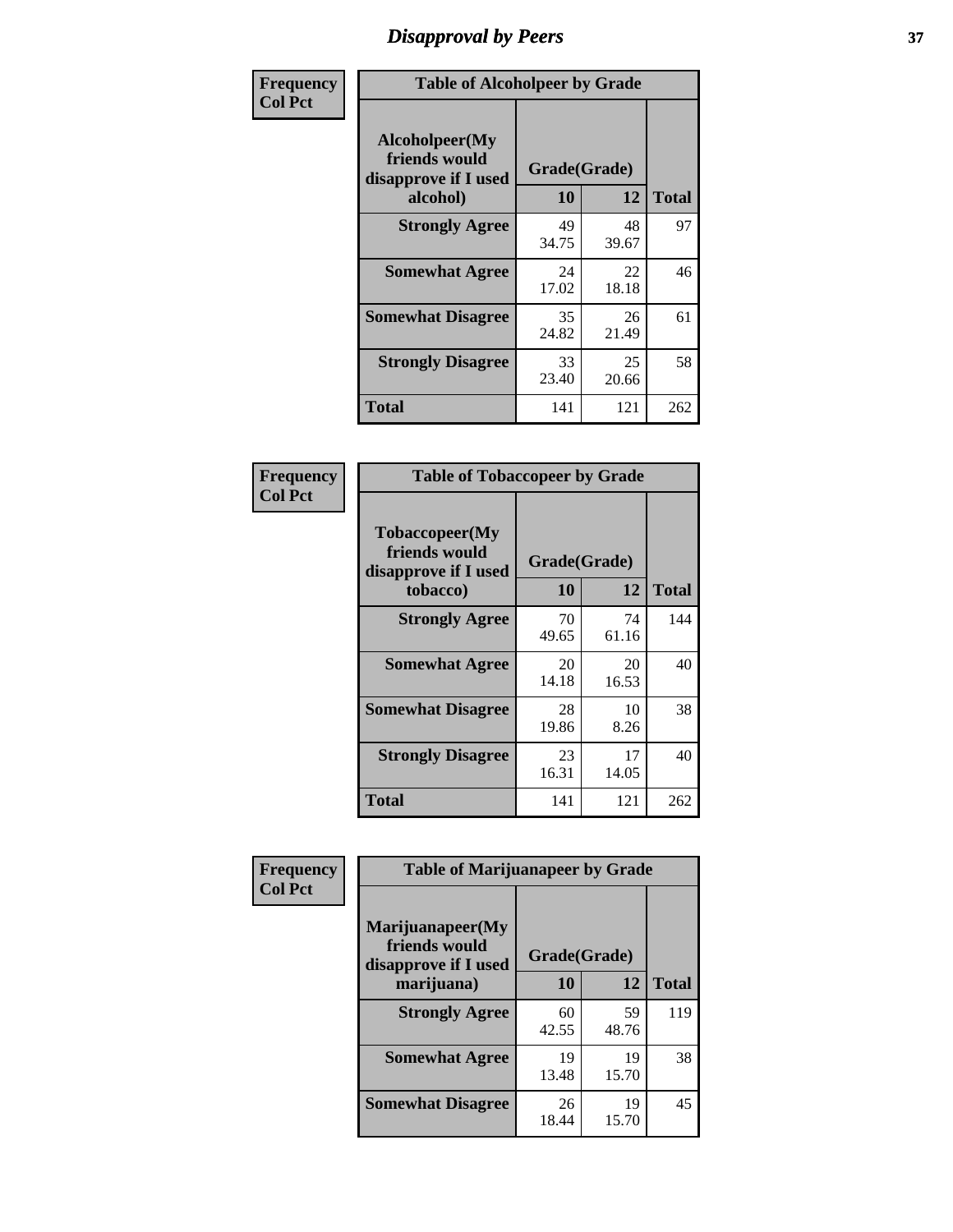# *Disapproval by Peers* **38**

| <b>Frequency</b> | <b>Table of Marijuanapeer by Grade</b>                                  |                           |             |              |  |
|------------------|-------------------------------------------------------------------------|---------------------------|-------------|--------------|--|
| <b>Col Pct</b>   | Marijuanapeer(My<br>friends would<br>disapprove if I used<br>marijuana) | Grade(Grade)<br><b>10</b> | 12          | <b>Total</b> |  |
|                  | <b>Strongly Disagree</b>                                                | 36<br>25.53               | 24<br>19.83 | 60           |  |
|                  | <b>Total</b>                                                            | 141                       | 121         | 262          |  |

| <b>Frequency</b> | <b>Table of Otherdrugpeer by Grade</b>                                    |                    |             |              |
|------------------|---------------------------------------------------------------------------|--------------------|-------------|--------------|
| <b>Col Pct</b>   | Otherdrugpeer(My<br>friends would<br>disapprove if I used<br>other drugs) | Grade(Grade)<br>10 | 12          | <b>Total</b> |
|                  | <b>Strongly Agree</b>                                                     | 80<br>56.74        | 81<br>66.94 | 161          |
|                  | <b>Somewhat Agree</b>                                                     | 18<br>12.77        | 21<br>17.36 | 39           |
|                  | <b>Somewhat Disagree</b>                                                  | 19<br>13.48        | 3<br>2.48   | 22           |
|                  | <b>Strongly Disagree</b>                                                  | 24<br>17.02        | 16<br>13.22 | 40           |
|                  | Total                                                                     | 141                | 121         | 262          |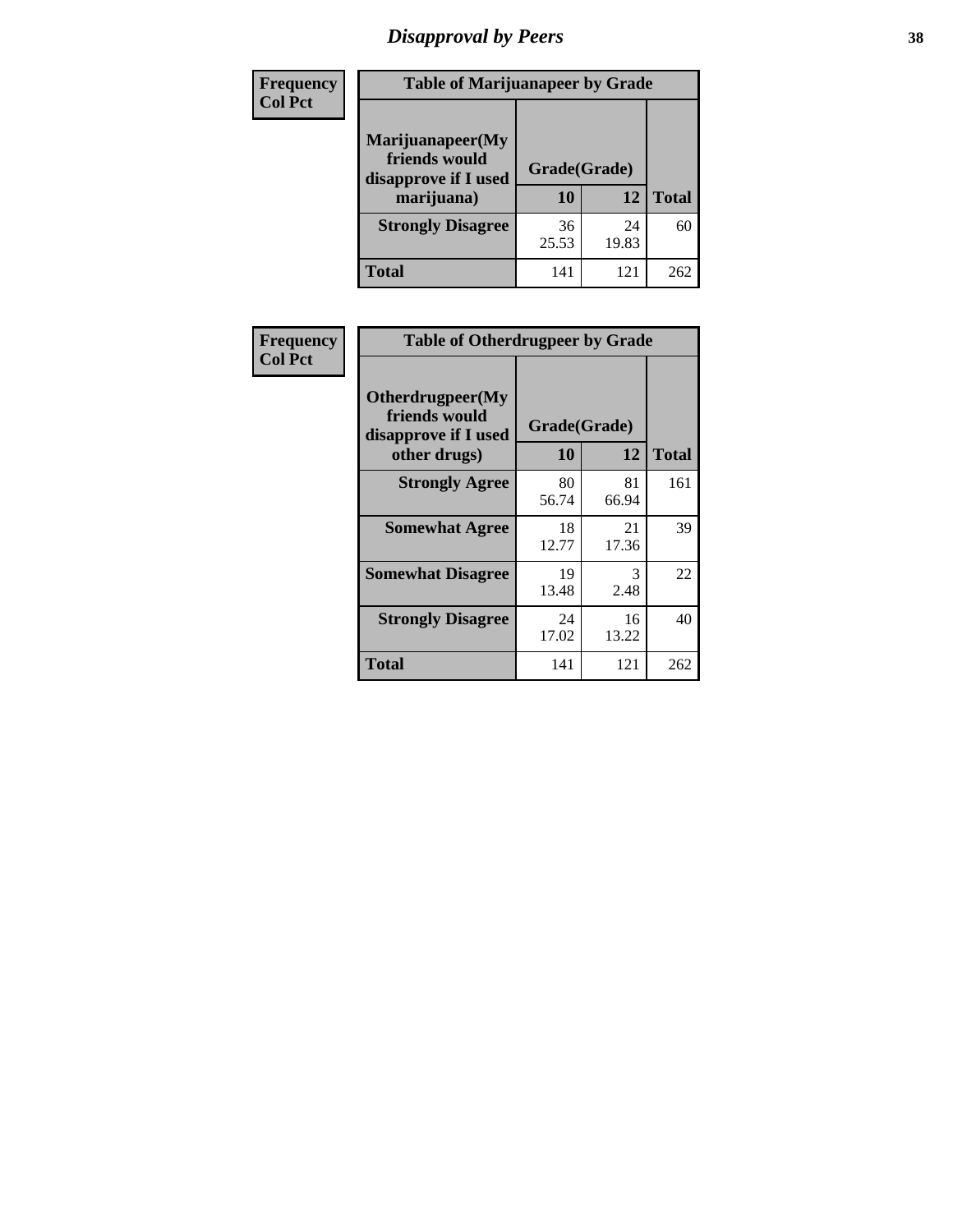| Frequency<br><b>Col Pct</b> | <b>Table of Alcohollocation1 by Grade</b> |              |             |              |
|-----------------------------|-------------------------------------------|--------------|-------------|--------------|
|                             | <b>Alcohollocation1(Places</b>            | Grade(Grade) |             |              |
|                             | <b>Friends Use Alcohol)</b>               | 10           | 12          | <b>Total</b> |
|                             |                                           | 63<br>44.68  | 61<br>50.41 | 124          |
|                             | Do Not Use                                | 78<br>55.32  | 60<br>49.59 | 138          |
|                             | <b>Total</b>                              | 141          | 121         | 262          |

| Frequency      | <b>Table of Alcohollocation2 by Grade</b>                     |                    |             |              |
|----------------|---------------------------------------------------------------|--------------------|-------------|--------------|
| <b>Col Pct</b> | <b>Alcohollocation2(Places</b><br><b>Friends Use Alcohol)</b> | Grade(Grade)<br>10 | <b>12</b>   | <b>Total</b> |
|                |                                                               | 86<br>60.99        | 72<br>59.50 | 158          |
|                | Home                                                          | 55<br>39.01        | 49<br>40.50 | 104          |
|                | <b>Total</b>                                                  | 141                | 121         | 262          |

| Frequency<br><b>Col Pct</b> | <b>Table of Alcohollocation 3 by Grade</b>                    |                    |              |              |
|-----------------------------|---------------------------------------------------------------|--------------------|--------------|--------------|
|                             | <b>Alcohollocation3(Places</b><br><b>Friends Use Alcohol)</b> | Grade(Grade)<br>10 | 12           | <b>Total</b> |
|                             |                                                               | 124<br>87.94       | 103<br>85.12 | 227          |
|                             | <b>School</b>                                                 | 17<br>12.06        | 18<br>14.88  | 35           |
|                             | <b>Total</b>                                                  | 141                | 121          | 262          |

| <b>Frequency</b> | <b>Table of Alcohollocation4 by Grade</b> |              |             |              |  |
|------------------|-------------------------------------------|--------------|-------------|--------------|--|
| <b>Col Pct</b>   | <b>Alcohollocation4(Places</b>            | Grade(Grade) |             |              |  |
|                  | <b>Friends Use Alcohol)</b>               | 10           | 12          | <b>Total</b> |  |
|                  |                                           | 114<br>80.85 | 98<br>80.99 | 212          |  |
|                  | Car                                       | 27<br>19.15  | 23<br>19.01 | 50           |  |
|                  | <b>Total</b>                              | 141          | 121         | 262          |  |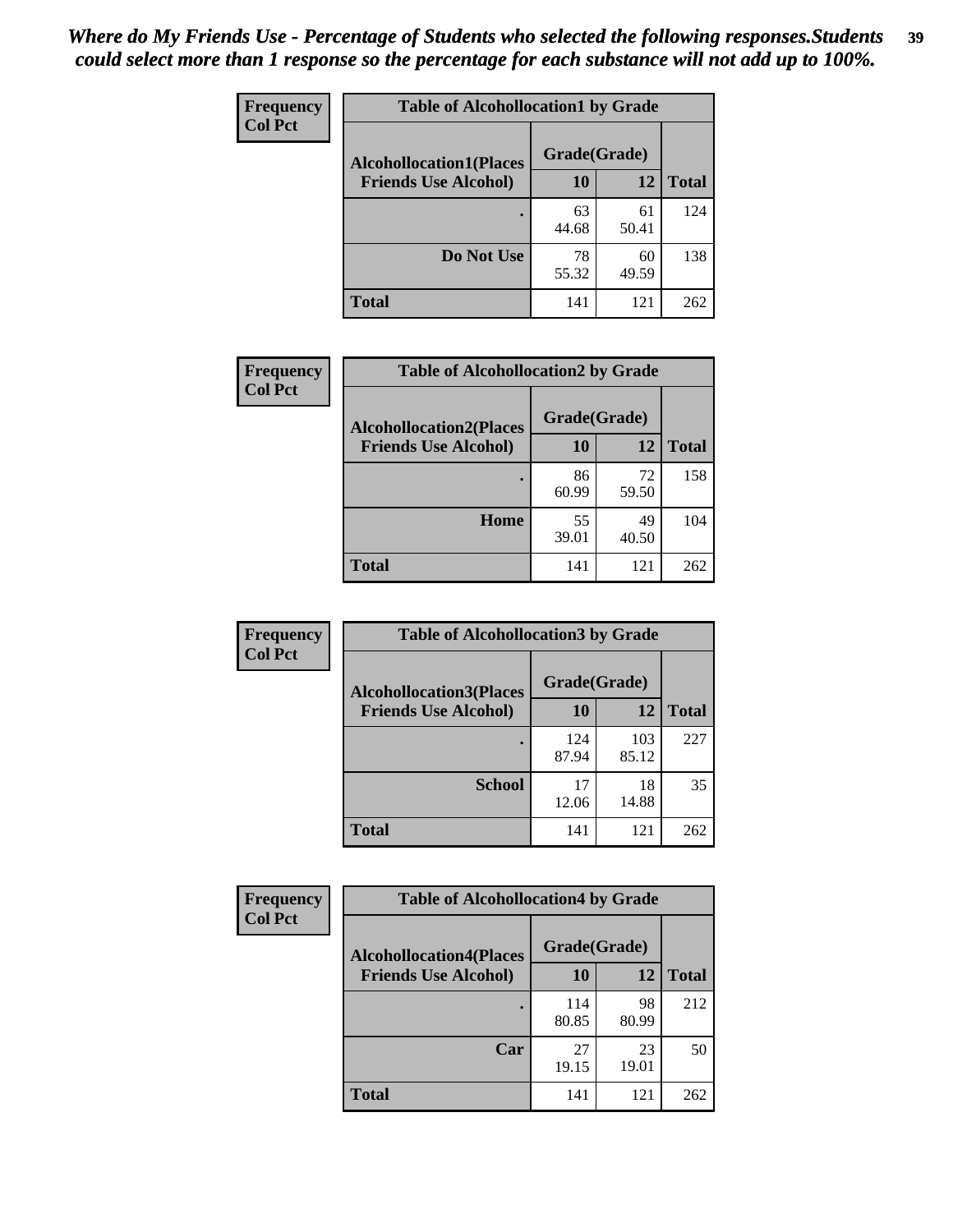| Frequency<br><b>Col Pct</b> | <b>Table of Alcohollocation5 by Grade</b> |              |             |              |
|-----------------------------|-------------------------------------------|--------------|-------------|--------------|
|                             | <b>Alcohollocation5(Places</b>            | Grade(Grade) |             |              |
|                             | <b>Friends Use Alcohol)</b>               | 10           | 12          | <b>Total</b> |
|                             |                                           | 95<br>67.38  | 81<br>66.94 | 176          |
|                             | <b>Friend's House</b>                     | 46<br>32.62  | 40<br>33.06 | 86           |
|                             | <b>Total</b>                              | 141          | 121         | 262          |

| Frequency      | <b>Table of Alcohollocation6 by Grade</b> |              |             |              |
|----------------|-------------------------------------------|--------------|-------------|--------------|
| <b>Col Pct</b> | <b>Alcohollocation6(Places</b>            | Grade(Grade) |             |              |
|                | <b>Friends Use Alcohol)</b>               | 10           | <b>12</b>   | <b>Total</b> |
|                |                                           | 111<br>78.72 | 87<br>71.90 | 198          |
|                | <b>Other</b>                              | 30<br>21.28  | 34<br>28.10 | 64           |
|                | <b>Total</b>                              | 141          | 121         | 262          |

| Frequency      | <b>Table of Tobaccolocation1 by Grade</b> |              |             |              |
|----------------|-------------------------------------------|--------------|-------------|--------------|
| <b>Col Pct</b> | <b>Tobaccolocation1(Places</b>            | Grade(Grade) |             |              |
|                | <b>Friends Use Tobacco)</b>               | 10           | 12          | <b>Total</b> |
|                |                                           | 36<br>25.53  | 28<br>23.14 | 64           |
|                | Do Not Use                                | 105<br>74.47 | 93<br>76.86 | 198          |
|                | <b>Total</b>                              | 141          | 121         | 262          |

| Frequency      | <b>Table of Tobaccolocation2 by Grade</b> |              |              |              |  |
|----------------|-------------------------------------------|--------------|--------------|--------------|--|
| <b>Col Pct</b> | <b>Tobaccolocation2(Places</b>            | Grade(Grade) |              |              |  |
|                | <b>Friends Use Tobacco)</b>               | 10           | 12           | <b>Total</b> |  |
|                |                                           | 109<br>77.30 | 101<br>83.47 | 210          |  |
|                | Home                                      | 32<br>22.70  | 20<br>16.53  | 52           |  |
|                | <b>Total</b>                              | 141          | 121          | 262          |  |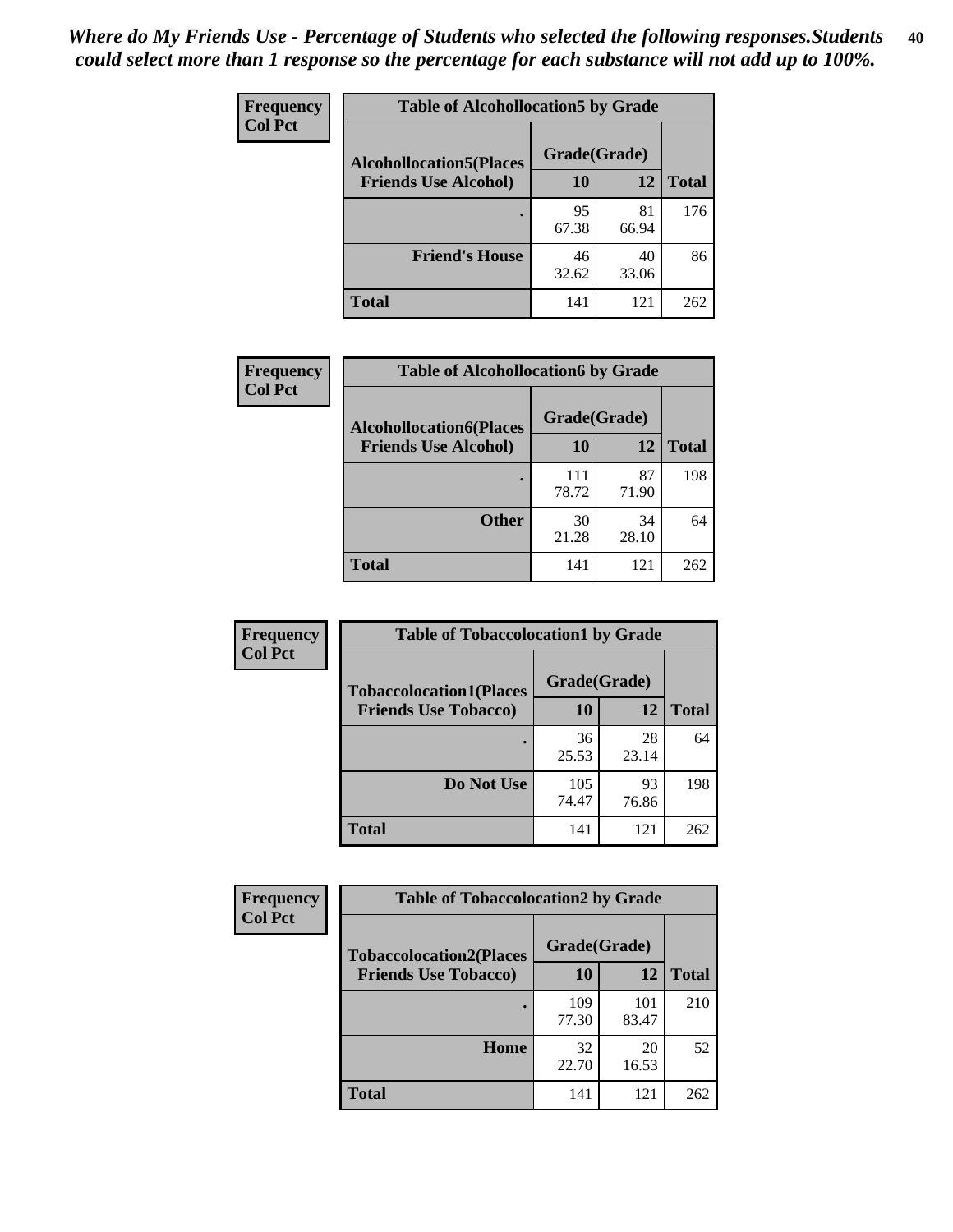| Frequency      | <b>Table of Tobaccolocation 3 by Grade</b> |              |              |              |
|----------------|--------------------------------------------|--------------|--------------|--------------|
| <b>Col Pct</b> | <b>Tobaccolocation3(Places</b>             | Grade(Grade) |              |              |
|                | <b>Friends Use Tobacco)</b>                | 10           | 12           | <b>Total</b> |
|                |                                            | 121<br>85.82 | 106<br>87.60 | 227          |
|                | <b>School</b>                              | 20<br>14.18  | 15<br>12.40  | 35           |
|                | <b>Total</b>                               | 141          | 121          | 262          |

| <b>Frequency</b>            | <b>Table of Tobaccolocation4 by Grade</b> |              |              |     |
|-----------------------------|-------------------------------------------|--------------|--------------|-----|
| <b>Col Pct</b>              | <b>Tobaccolocation4(Places</b>            | Grade(Grade) |              |     |
| <b>Friends Use Tobacco)</b> | 10                                        | 12           | <b>Total</b> |     |
|                             |                                           | 114<br>80.85 | 102<br>84.30 | 216 |
|                             | Car                                       | 27<br>19.15  | 19<br>15.70  | 46  |
|                             | Total                                     | 141          | 121          | 262 |

| Frequency      | <b>Table of Tobaccolocation5 by Grade</b> |              |              |              |  |
|----------------|-------------------------------------------|--------------|--------------|--------------|--|
| <b>Col Pct</b> | <b>Tobaccolocation5(Places</b>            | Grade(Grade) |              |              |  |
|                | <b>Friends Use Tobacco)</b>               | 10           | 12           | <b>Total</b> |  |
|                |                                           | 116<br>82.27 | 100<br>82.64 | 216          |  |
|                | <b>Friend's House</b>                     | 25<br>17.73  | 21<br>17.36  | 46           |  |
|                | <b>Total</b>                              | 141          | 121          | 262          |  |

| <b>Frequency</b> | <b>Table of Tobaccolocation6 by Grade</b> |              |              |              |  |
|------------------|-------------------------------------------|--------------|--------------|--------------|--|
| <b>Col Pct</b>   | <b>Tobaccolocation6(Places</b>            | Grade(Grade) |              |              |  |
|                  | <b>Friends Use Tobacco)</b>               | 10           | 12           | <b>Total</b> |  |
|                  |                                           | 115<br>81.56 | 107<br>88.43 | 222          |  |
|                  | <b>Other</b>                              | 26<br>18.44  | 14<br>11.57  | 40           |  |
|                  | <b>Total</b>                              | 141          | 121          | 262          |  |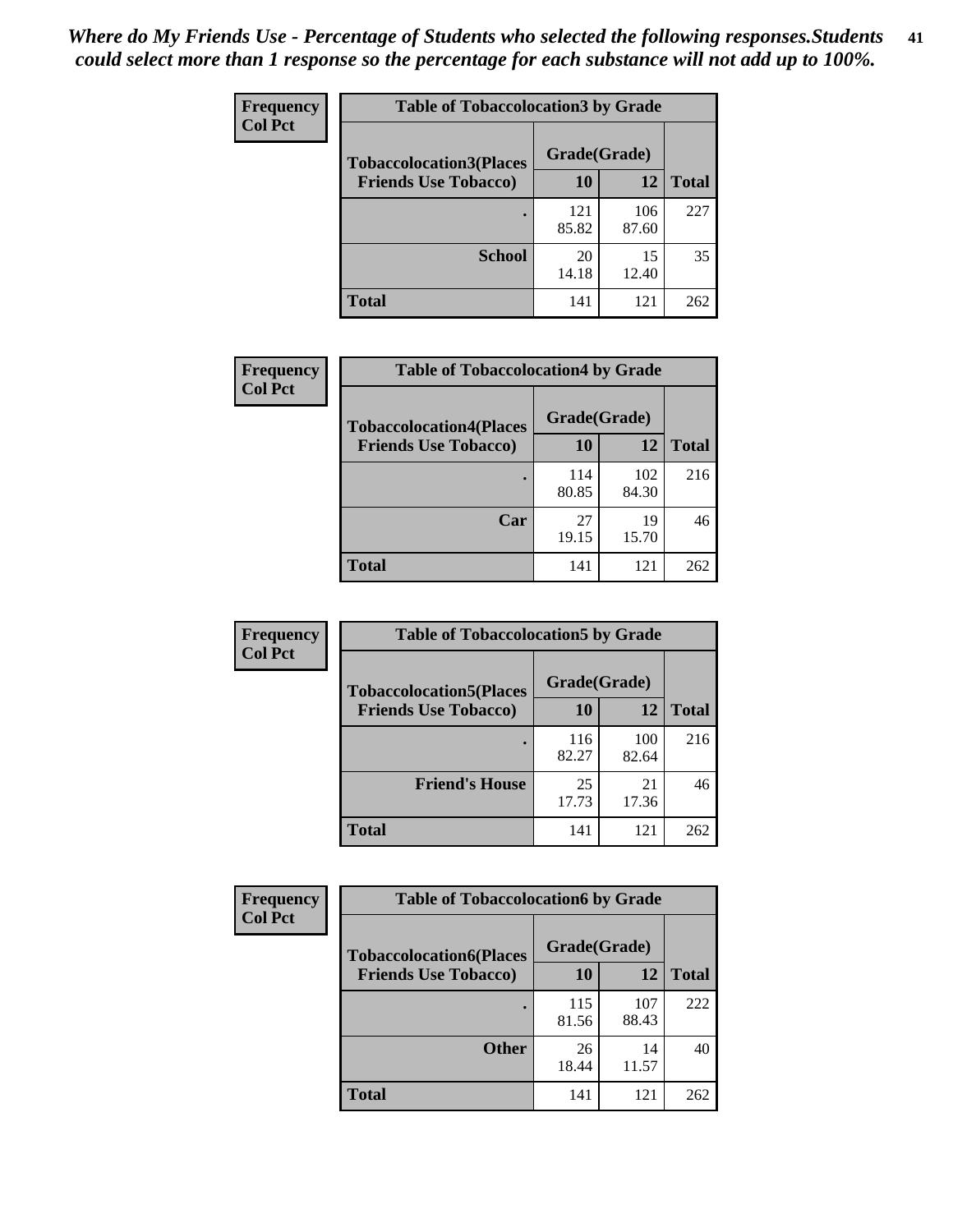| <b>Frequency</b> | <b>Table of Marijuanalocation1 by Grade</b> |              |             |              |
|------------------|---------------------------------------------|--------------|-------------|--------------|
| <b>Col Pct</b>   | <b>Marijuanalocation1(Places</b>            | Grade(Grade) |             |              |
|                  | <b>Friends Use Marijuana</b> )              | 10           | 12          | <b>Total</b> |
|                  |                                             | 64<br>45.39  | 47<br>38.84 | 111          |
|                  | Do Not Use                                  | 77<br>54.61  | 74<br>61.16 | 151          |
|                  | Total                                       | 141          | 121         | 262          |

| <b>Frequency</b> | <b>Table of Marijuanalocation2 by Grade</b>                        |                    |             |              |
|------------------|--------------------------------------------------------------------|--------------------|-------------|--------------|
| <b>Col Pct</b>   | <b>Marijuanalocation2(Places</b><br><b>Friends Use Marijuana</b> ) | Grade(Grade)<br>10 | 12          | <b>Total</b> |
|                  |                                                                    | 90<br>63.83        | 80<br>66.12 | 170          |
|                  | Home                                                               | 51<br>36.17        | 41<br>33.88 | 92           |
|                  | <b>Total</b>                                                       | 141                | 121         | 262          |

| Frequency<br><b>Col Pct</b> | <b>Table of Marijuanalocation3 by Grade</b> |              |             |              |
|-----------------------------|---------------------------------------------|--------------|-------------|--------------|
|                             | <b>Marijuanalocation3</b> (Places           | Grade(Grade) |             |              |
|                             | <b>Friends Use Marijuana</b> )              | <b>10</b>    | 12          | <b>Total</b> |
|                             |                                             | 106<br>75.18 | 90<br>74.38 | 196          |
|                             | <b>School</b>                               | 35<br>24.82  | 31<br>25.62 | 66           |
|                             | <b>Total</b>                                | 141          | 121         | 262          |

| <b>Frequency</b> | <b>Table of Marijuanalocation4 by Grade</b> |              |             |              |  |
|------------------|---------------------------------------------|--------------|-------------|--------------|--|
| <b>Col Pct</b>   | <b>Marijuanalocation4(Places</b>            | Grade(Grade) |             |              |  |
|                  | <b>Friends Use Marijuana</b> )              | <b>10</b>    | 12          | <b>Total</b> |  |
|                  |                                             | 102<br>72.34 | 85<br>70.25 | 187          |  |
|                  | Car                                         | 39<br>27.66  | 36<br>29.75 | 75           |  |
|                  | <b>Total</b>                                | 141          | 121         | 262          |  |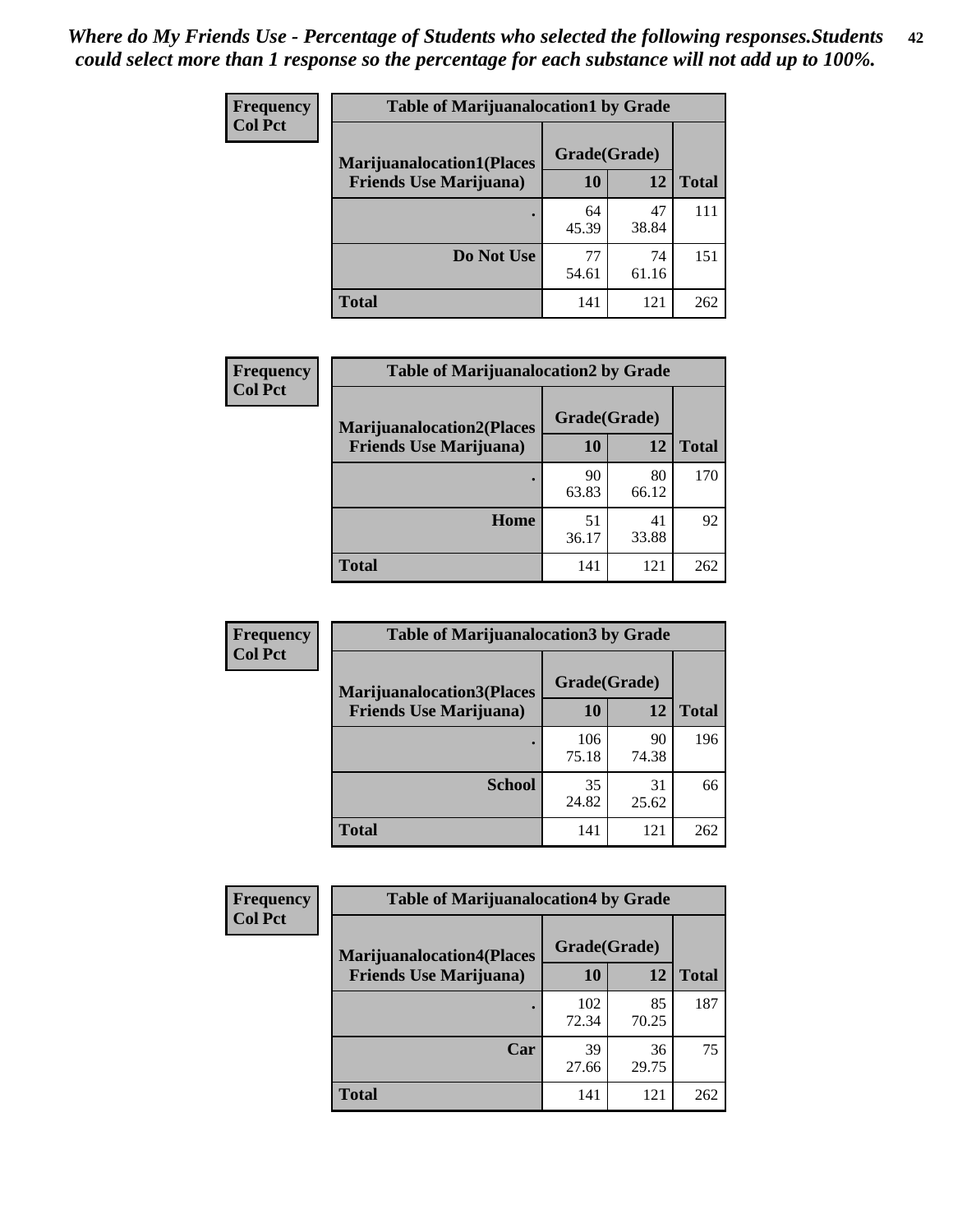| <b>Frequency</b> | <b>Table of Marijuanalocation5 by Grade</b> |              |             |              |
|------------------|---------------------------------------------|--------------|-------------|--------------|
| <b>Col Pct</b>   | <b>Marijuanalocation5</b> (Places           | Grade(Grade) |             |              |
|                  | <b>Friends Use Marijuana</b> )              | 10           | 12          | <b>Total</b> |
|                  |                                             | 88<br>62.41  | 85<br>70.25 | 173          |
|                  | <b>Friend's House</b>                       | 53<br>37.59  | 36<br>29.75 | 89           |
|                  | <b>Total</b>                                | 141          | 121         | 262          |

| <b>Frequency</b> | <b>Table of Marijuanalocation6 by Grade</b>                        |                    |             |              |
|------------------|--------------------------------------------------------------------|--------------------|-------------|--------------|
| <b>Col Pct</b>   | <b>Marijuanalocation6(Places</b><br><b>Friends Use Marijuana</b> ) | Grade(Grade)<br>10 | 12          | <b>Total</b> |
|                  |                                                                    | 102<br>72.34       | 92<br>76.03 | 194          |
|                  | <b>Other</b>                                                       | 39<br>27.66        | 29<br>23.97 | 68           |
|                  | <b>Total</b>                                                       | 141                | 121         | 262          |

| <b>Frequency</b> | <b>Table of Otherdruglocation1 by Grade</b>                          |              |              |              |
|------------------|----------------------------------------------------------------------|--------------|--------------|--------------|
| <b>Col Pct</b>   | <b>Otherdruglocation1(Places</b><br><b>Friends Use Other Illegal</b> | Grade(Grade) |              |              |
|                  | Drugs)                                                               | 10           | 12           | <b>Total</b> |
|                  |                                                                      | 35<br>24.82  | 20<br>16.53  | 55           |
|                  | Do Not Use                                                           | 106<br>75.18 | 101<br>83.47 | 207          |
|                  | <b>Total</b>                                                         | 141          | 121          | 262          |

| Frequency      | <b>Table of Otherdruglocation2 by Grade</b>                          |              |              |              |
|----------------|----------------------------------------------------------------------|--------------|--------------|--------------|
| <b>Col Pct</b> | <b>Otherdruglocation2(Places</b><br><b>Friends Use Other Illegal</b> | Grade(Grade) |              |              |
|                | Drugs)                                                               | 10           | 12           | <b>Total</b> |
|                |                                                                      | 113<br>80.14 | 113<br>93.39 | 226          |
|                | <b>Home</b>                                                          | 28<br>19.86  | 8<br>6.61    | 36           |
|                | <b>Total</b>                                                         | 141          | 121          | 262          |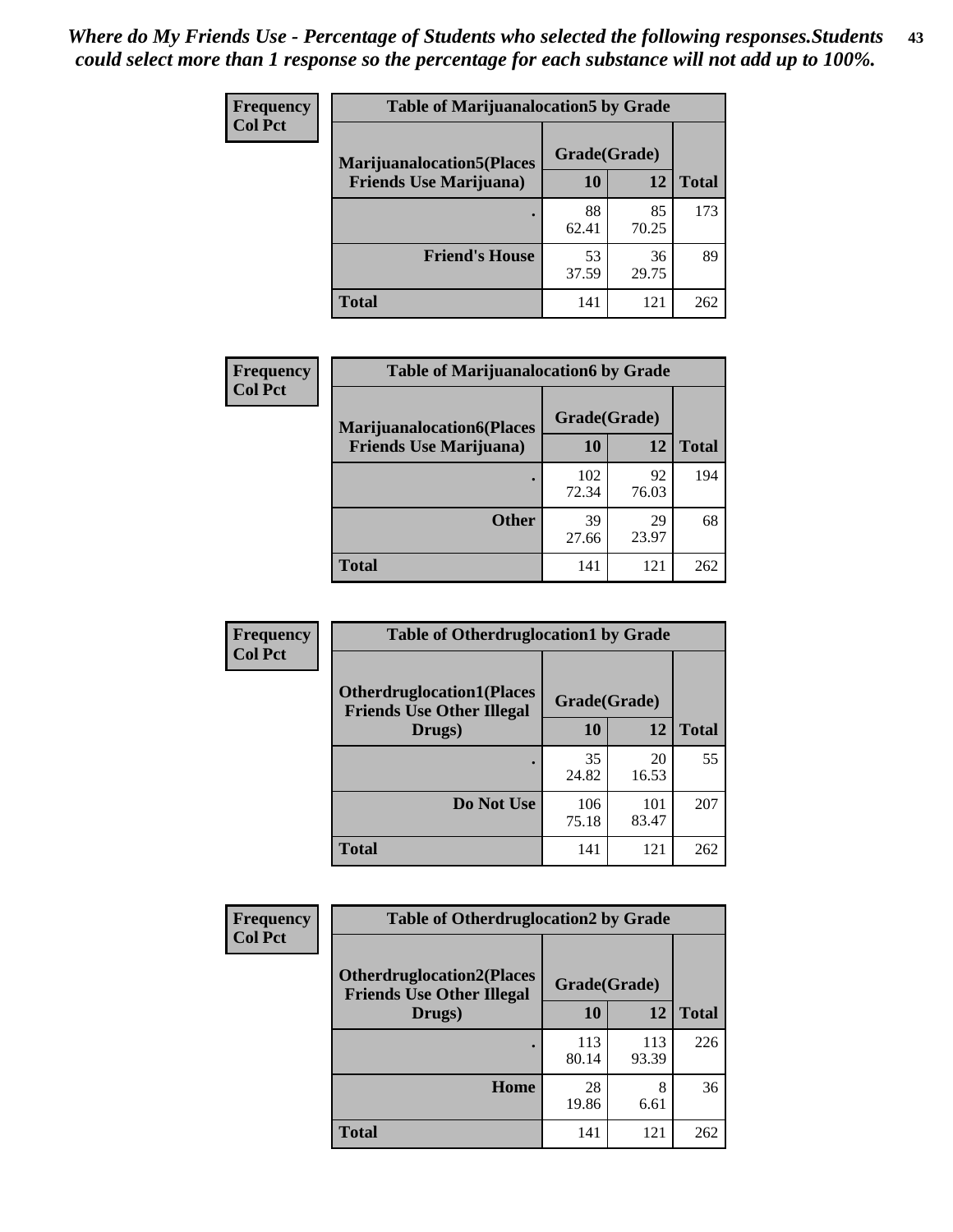| <b>Frequency</b> | <b>Table of Otherdruglocation 3 by Grade</b>                         |              |              |              |
|------------------|----------------------------------------------------------------------|--------------|--------------|--------------|
| <b>Col Pct</b>   | <b>Otherdruglocation3(Places</b><br><b>Friends Use Other Illegal</b> | Grade(Grade) |              |              |
|                  | Drugs)                                                               | 10           | 12           | <b>Total</b> |
|                  | ٠                                                                    | 125<br>88.65 | 109<br>90.08 | 234          |
|                  | <b>School</b>                                                        | 16<br>11.35  | 12<br>9.92   | 28           |
|                  | <b>Total</b>                                                         | 141          | 121          | 262          |

| Frequency      | <b>Table of Otherdruglocation4 by Grade</b>                          |              |              |              |
|----------------|----------------------------------------------------------------------|--------------|--------------|--------------|
| <b>Col Pct</b> | <b>Otherdruglocation4(Places</b><br><b>Friends Use Other Illegal</b> | Grade(Grade) |              |              |
|                | Drugs)                                                               | 10           | 12           | <b>Total</b> |
|                |                                                                      | 121<br>85.82 | 112<br>92.56 | 233          |
|                | Car                                                                  | 20<br>14.18  | 9<br>7.44    | 29           |
|                | <b>Total</b>                                                         | 141          | 121          | 262          |

| Frequency      | <b>Table of Otherdruglocation5 by Grade</b>                          |              |              |              |
|----------------|----------------------------------------------------------------------|--------------|--------------|--------------|
| <b>Col Pct</b> | <b>Otherdruglocation5(Places</b><br><b>Friends Use Other Illegal</b> | Grade(Grade) |              |              |
|                | Drugs)                                                               | 10           | 12           | <b>Total</b> |
|                |                                                                      | 115<br>81.56 | 110<br>90.91 | 225          |
|                | <b>Friend's House</b>                                                | 26<br>18.44  | 11<br>9.09   | 37           |
|                | <b>Total</b>                                                         | 141          | 121          | 262          |

| <b>Frequency</b> | <b>Table of Otherdruglocation6 by Grade</b>                          |              |              |              |
|------------------|----------------------------------------------------------------------|--------------|--------------|--------------|
| <b>Col Pct</b>   | <b>Otherdruglocation6(Places</b><br><b>Friends Use Other Illegal</b> | Grade(Grade) |              |              |
|                  | Drugs)                                                               | 10           | 12           | <b>Total</b> |
|                  |                                                                      | 124<br>87.94 | 110<br>90.91 | 234          |
|                  | <b>Other</b>                                                         | 17<br>12.06  | 11<br>9.09   | 28           |
|                  | <b>Total</b>                                                         | 141          | 121          | 262          |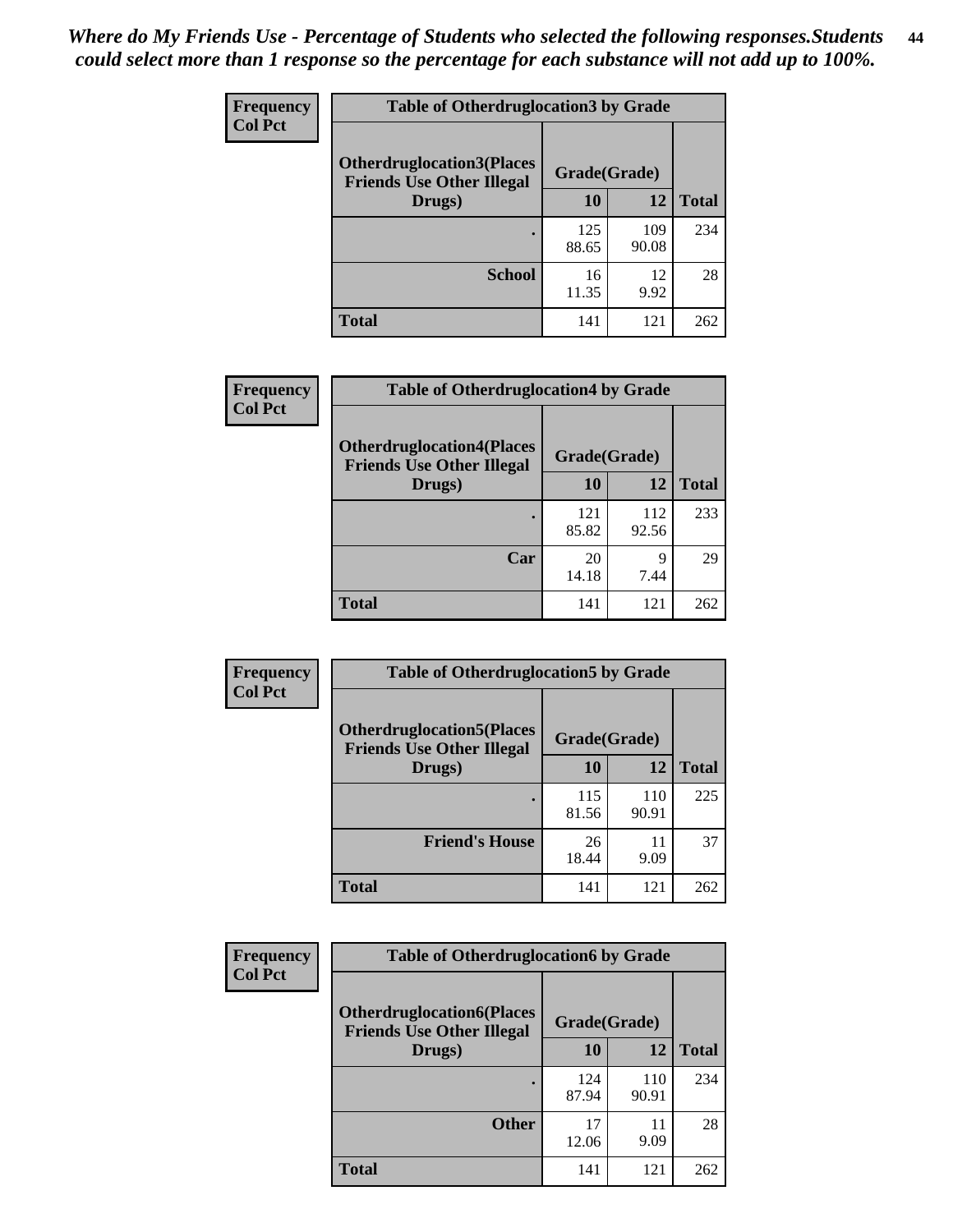| Frequency      | <b>Table of Alcoholtime1 by Grade</b> |              |             |              |
|----------------|---------------------------------------|--------------|-------------|--------------|
| <b>Col Pct</b> | <b>Alcoholtime1(Times</b>             | Grade(Grade) |             |              |
|                | <b>Friends Use</b><br>Alcohol)        | 10           | 12          | <b>Total</b> |
|                |                                       | 68<br>48.23  | 60<br>49.59 | 128          |
|                | Do Not Use                            | 73<br>51.77  | 61<br>50.41 | 134          |
|                | <b>Total</b>                          | 141          | 121         | 262          |

| Frequency      | <b>Table of Alcoholtime2 by Grade</b>           |              |              |              |
|----------------|-------------------------------------------------|--------------|--------------|--------------|
| <b>Col Pct</b> | <b>Alcoholtime2(Times</b><br><b>Friends Use</b> | Grade(Grade) |              |              |
|                | Alcohol)                                        | 10           | 12           | <b>Total</b> |
|                |                                                 | 121<br>85.82 | 104<br>85.95 | 225          |
|                | <b>On Way to School</b>                         | 20<br>14.18  | 17<br>14.05  | 37           |
|                | <b>Total</b>                                    | 141          | 121          | 262          |

| <b>Frequency</b> | <b>Table of Alcoholtime3 by Grade</b>           |              |              |              |
|------------------|-------------------------------------------------|--------------|--------------|--------------|
| <b>Col Pct</b>   | <b>Alcoholtime3(Times</b><br><b>Friends Use</b> | Grade(Grade) |              |              |
|                  | Alcohol)                                        | 10           | 12           | <b>Total</b> |
|                  |                                                 | 126<br>89.36 | 105<br>86.78 | 231          |
|                  | <b>During School</b>                            | 15<br>10.64  | 16<br>13.22  | 31           |
|                  | <b>Total</b>                                    | 141          | 121          | 262          |

| <b>Frequency</b><br><b>Col Pct</b> | <b>Table of Alcoholtime4 by Grade</b> |              |              |              |
|------------------------------------|---------------------------------------|--------------|--------------|--------------|
|                                    | <b>Alcoholtime4(Times</b>             | Grade(Grade) |              |              |
|                                    | <b>Friends Use Alcohol)</b>           | 10           | 12           | <b>Total</b> |
|                                    |                                       | 118<br>83.69 | 103<br>85.12 | 221          |
|                                    | <b>On Way Home From School</b>        | 23<br>16.31  | 18<br>14.88  | 41           |
|                                    | <b>Total</b>                          | 141          | 121          | 262          |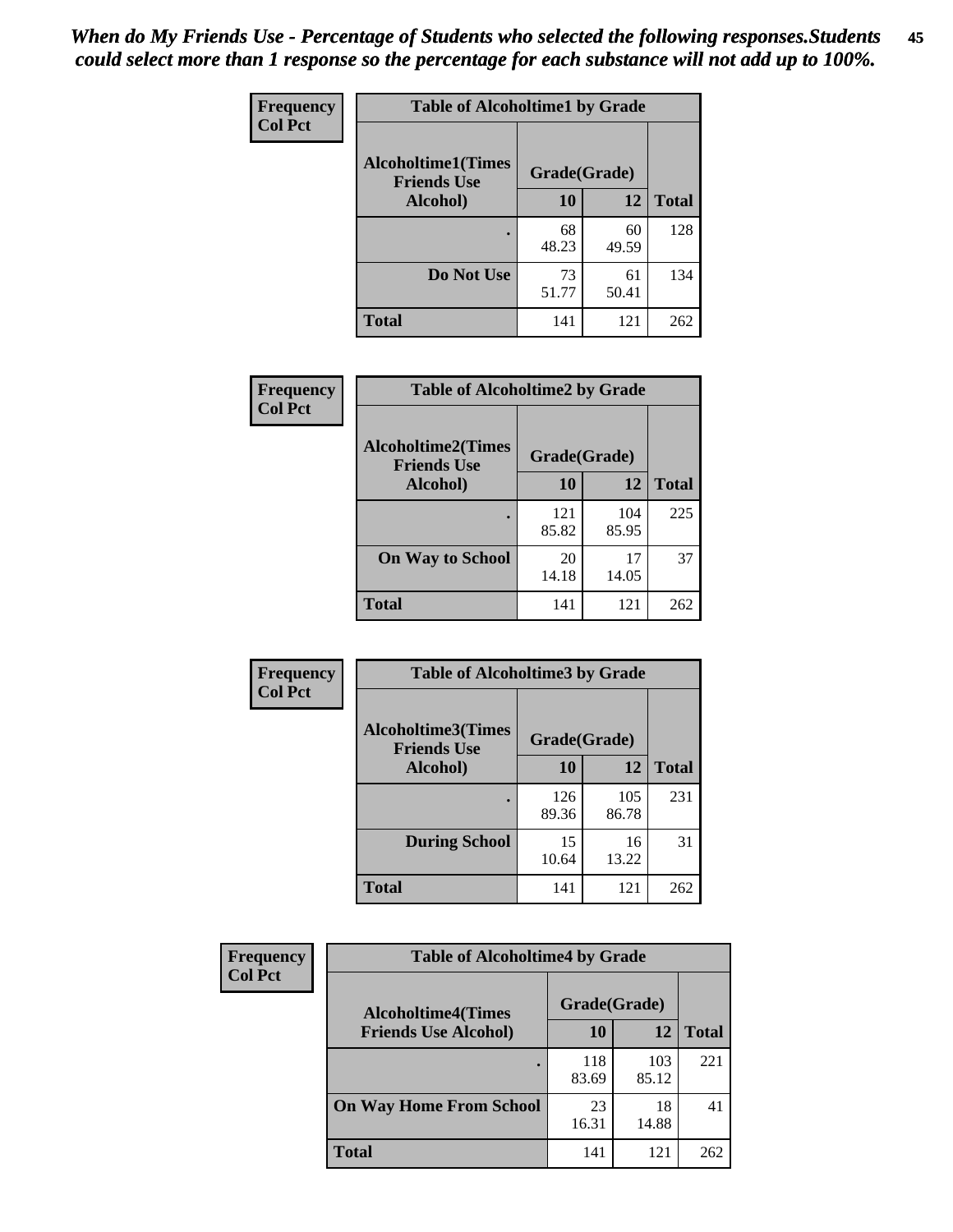*When do My Friends Use - Percentage of Students who selected the following responses.Students could select more than 1 response so the percentage for each substance will not add up to 100%.* **46**

| Frequency      | <b>Table of Alcoholtime5 by Grade</b>           |              |             |              |
|----------------|-------------------------------------------------|--------------|-------------|--------------|
| <b>Col Pct</b> | <b>Alcoholtime5(Times</b><br><b>Friends Use</b> | Grade(Grade) |             |              |
|                | Alcohol)                                        | 10           | 12          | <b>Total</b> |
|                |                                                 | 108<br>76.60 | 96<br>79.34 | 204          |
|                | Weeknights                                      | 33<br>23.40  | 25<br>20.66 | 58           |
|                | <b>Total</b>                                    | 141          | 121         | 262          |

| <b>Frequency</b> | <b>Table of Alcoholtime6 by Grade</b>           |              |             |              |
|------------------|-------------------------------------------------|--------------|-------------|--------------|
| <b>Col Pct</b>   | <b>Alcoholtime6(Times</b><br><b>Friends Use</b> | Grade(Grade) |             |              |
|                  | Alcohol)                                        | 10           | 12          | <b>Total</b> |
|                  |                                                 | 75<br>53.19  | 65<br>53.72 | 140          |
|                  | Weekends                                        | 66<br>46.81  | 56<br>46.28 | 122          |
|                  | <b>Total</b>                                    | 141          | 121         | 262          |

| Frequency      | <b>Table of Tobaccotime1 by Grade</b>           |              |             |              |
|----------------|-------------------------------------------------|--------------|-------------|--------------|
| <b>Col Pct</b> | <b>Tobaccotime1(Times</b><br><b>Friends Use</b> | Grade(Grade) |             |              |
|                | <b>Tobacco</b> )                                | 10           | 12          | <b>Total</b> |
|                | ٠                                               | 32<br>22.70  | 24<br>19.83 | 56           |
|                | Do Not Use                                      | 109<br>77.30 | 97<br>80.17 | 206          |
|                | <b>Total</b>                                    | 141          | 121         | 262          |

| <b>Frequency</b> | <b>Table of Tobaccotime2 by Grade</b>           |              |              |              |  |
|------------------|-------------------------------------------------|--------------|--------------|--------------|--|
| <b>Col Pct</b>   | <b>Tobaccotime2(Times</b><br><b>Friends Use</b> | Grade(Grade) |              |              |  |
|                  | <b>Tobacco</b> )                                | 10           | 12           | <b>Total</b> |  |
|                  |                                                 | 119<br>84.40 | 111<br>91.74 | 230          |  |
|                  | <b>On Way to School</b>                         | 22<br>15.60  | 10<br>8.26   | 32           |  |
|                  | <b>Total</b>                                    | 141          | 121          | 262          |  |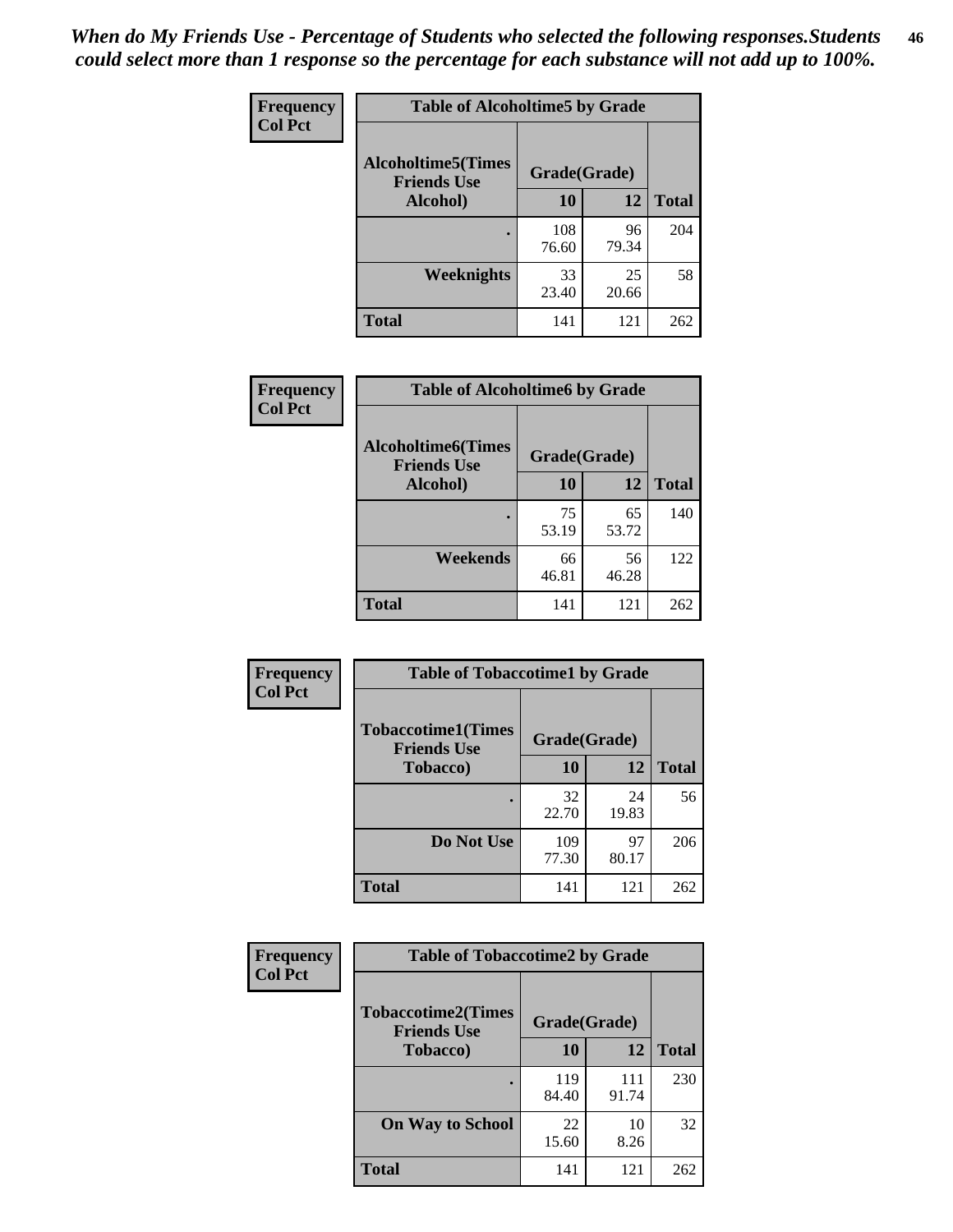*When do My Friends Use - Percentage of Students who selected the following responses.Students could select more than 1 response so the percentage for each substance will not add up to 100%.* **47**

| <b>Frequency</b> | <b>Table of Tobaccotime3 by Grade</b>           |              |              |              |  |
|------------------|-------------------------------------------------|--------------|--------------|--------------|--|
| <b>Col Pct</b>   | <b>Tobaccotime3(Times</b><br><b>Friends Use</b> |              | Grade(Grade) |              |  |
|                  | <b>Tobacco</b> )                                | 10           | 12           | <b>Total</b> |  |
|                  |                                                 | 123<br>87.23 | 109<br>90.08 | 232          |  |
|                  | <b>During School</b>                            | 18<br>12.77  | 12<br>9.92   | 30           |  |
|                  | <b>Total</b>                                    | 141          | 121          | 262          |  |

| Frequency<br><b>Col Pct</b> | <b>Table of Tobaccotime4 by Grade</b> |              |              |              |
|-----------------------------|---------------------------------------|--------------|--------------|--------------|
|                             | <b>Tobaccotime4(Times</b>             | Grade(Grade) |              |              |
|                             | <b>Friends Use Tobacco)</b>           | 10           | 12           | <b>Total</b> |
|                             |                                       | 118<br>83.69 | 103<br>85.12 | 221          |
|                             | <b>On Way Home From School</b>        | 23<br>16.31  | 18<br>14.88  | 41           |
|                             | <b>Total</b>                          | 141          | 121          | 262          |

| <b>Frequency</b> | <b>Table of Tobaccotime5 by Grade</b>           |              |              |              |
|------------------|-------------------------------------------------|--------------|--------------|--------------|
| <b>Col Pct</b>   | <b>Tobaccotime5(Times</b><br><b>Friends Use</b> | Grade(Grade) |              |              |
|                  | <b>Tobacco</b> )                                | 10           | 12           | <b>Total</b> |
|                  |                                                 | 116<br>82.27 | 107<br>88.43 | 223          |
|                  | Weeknights                                      | 25<br>17.73  | 14<br>11.57  | 39           |
|                  | <b>Total</b>                                    | 141          | 121          | 262          |

| Frequency      | <b>Table of Tobaccotime6 by Grade</b>           |              |              |              |  |
|----------------|-------------------------------------------------|--------------|--------------|--------------|--|
| <b>Col Pct</b> | <b>Tobaccotime6(Times</b><br><b>Friends Use</b> | Grade(Grade) |              |              |  |
|                | <b>Tobacco</b> )                                | 10           | 12           | <b>Total</b> |  |
|                |                                                 | 109<br>77.30 | 103<br>85.12 | 212          |  |
|                | Weekends                                        | 32<br>22.70  | 18<br>14.88  | 50           |  |
|                | <b>Total</b>                                    | 141          | 121          | 262          |  |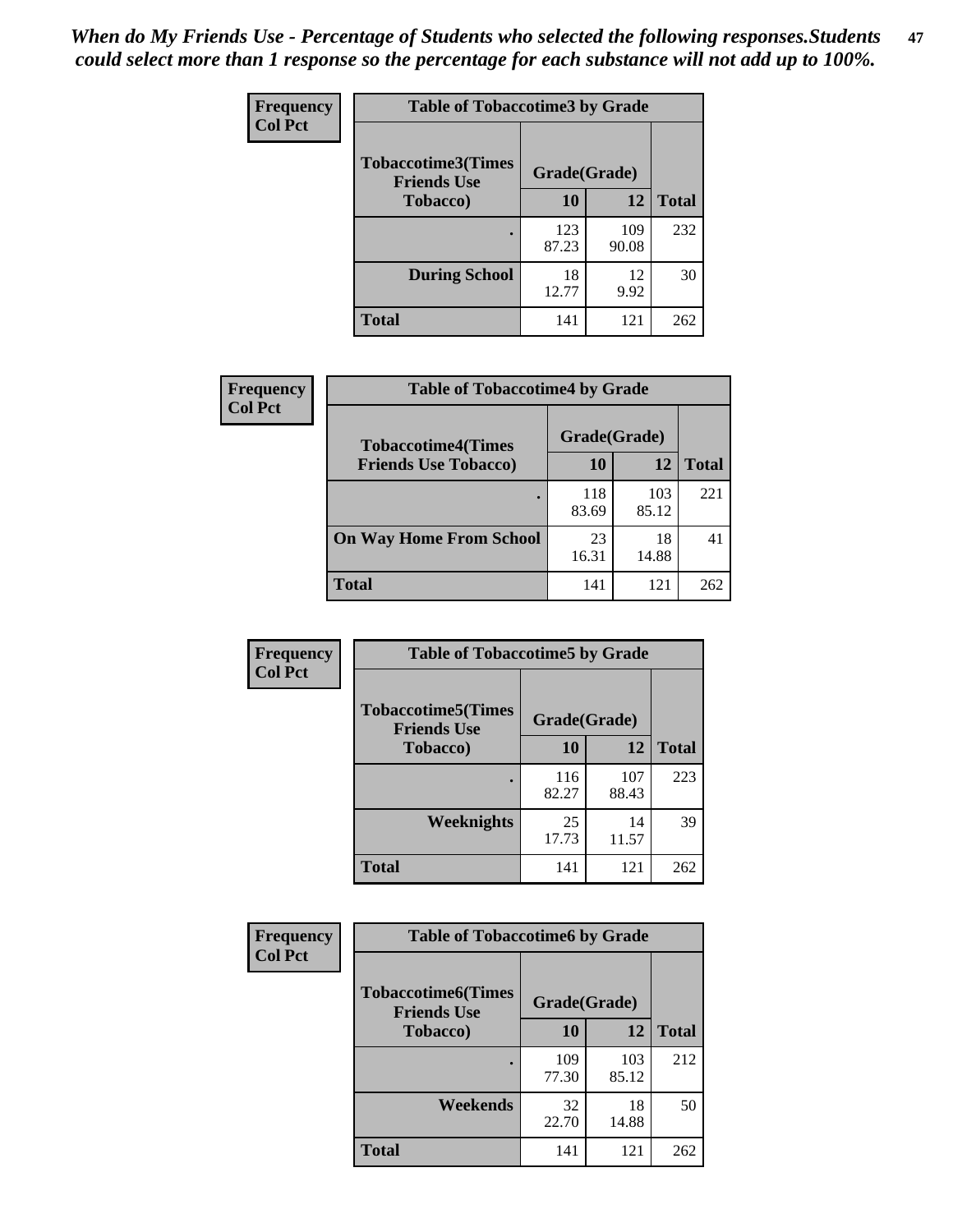| Frequency      | <b>Table of Marijuanatime1 by Grade</b>           |              |             |              |
|----------------|---------------------------------------------------|--------------|-------------|--------------|
| <b>Col Pct</b> | <b>Marijuanatime1(Times</b><br><b>Friends Use</b> | Grade(Grade) |             |              |
|                | Marijuana)                                        | 10           | 12          | <b>Total</b> |
|                |                                                   | 64<br>45.39  | 50<br>41.32 | 114          |
|                | Do Not Use                                        | 77<br>54.61  | 71<br>58.68 | 148          |
|                | <b>Total</b>                                      | 141          | 121         | 262          |

| <b>Frequency</b> | <b>Table of Marijuanatime2 by Grade</b>           |              |             |              |
|------------------|---------------------------------------------------|--------------|-------------|--------------|
| <b>Col Pct</b>   | <b>Marijuanatime2(Times</b><br><b>Friends Use</b> | Grade(Grade) |             |              |
|                  | Marijuana)                                        | 10           | 12          | <b>Total</b> |
|                  |                                                   | 101<br>71.63 | 90<br>74.38 | 191          |
|                  | <b>On Way to School</b>                           | 40<br>28.37  | 31<br>25.62 | 71           |
|                  | <b>Total</b>                                      | 141          | 121         | 262          |

| Frequency      | <b>Table of Marijuanatime3 by Grade</b>    |              |             |              |  |
|----------------|--------------------------------------------|--------------|-------------|--------------|--|
| <b>Col Pct</b> | Marijuanatime3(Times<br><b>Friends Use</b> | Grade(Grade) |             |              |  |
|                | Marijuana)                                 | 10           | 12          | <b>Total</b> |  |
|                |                                            | 108<br>76.60 | 89<br>73.55 | 197          |  |
|                | <b>During School</b>                       | 33<br>23.40  | 32<br>26.45 | 65           |  |
|                | Total                                      | 141          | 121         | 262          |  |

| <b>Frequency</b><br><b>Col Pct</b> | <b>Table of Marijuanatime4 by Grade</b> |              |             |              |
|------------------------------------|-----------------------------------------|--------------|-------------|--------------|
|                                    | <b>Marijuanatime4</b> (Times            | Grade(Grade) |             |              |
|                                    | <b>Friends Use Marijuana</b> )          | 10           | 12          | <b>Total</b> |
|                                    |                                         | 98<br>69.50  | 86<br>71.07 | 184          |
|                                    | <b>On Way Home From School</b>          | 43<br>30.50  | 35<br>28.93 | 78           |
|                                    | <b>Total</b>                            | 141          | 121         | 262          |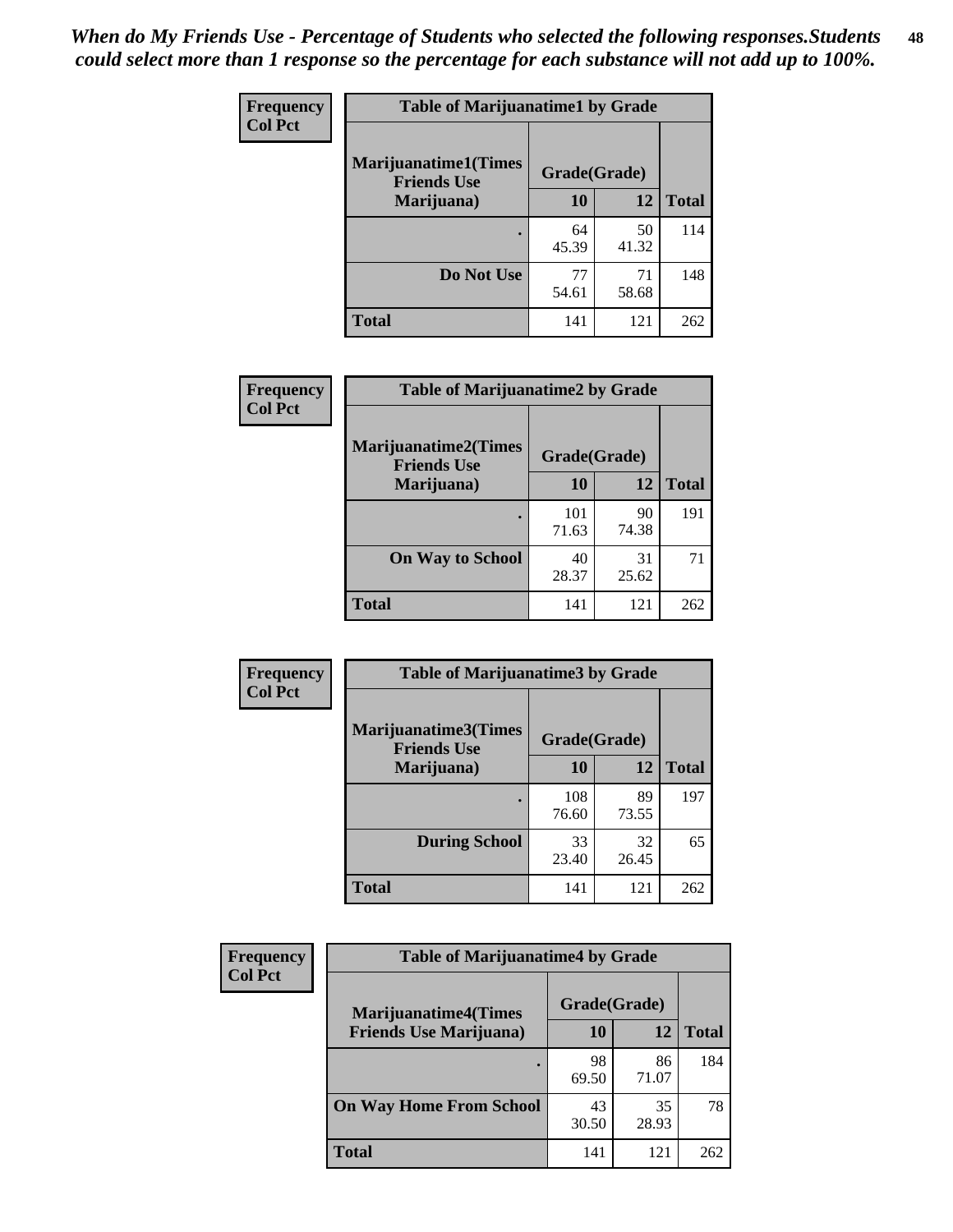| Frequency      | <b>Table of Marijuanatime5 by Grade</b>            |              |             |              |  |
|----------------|----------------------------------------------------|--------------|-------------|--------------|--|
| <b>Col Pct</b> | <b>Marijuanatime5</b> (Times<br><b>Friends Use</b> | Grade(Grade) |             |              |  |
|                | Marijuana)                                         | 10           | 12          | <b>Total</b> |  |
|                |                                                    | 91<br>64.54  | 86<br>71.07 | 177          |  |
|                | <b>Weeknights</b>                                  | 50<br>35.46  | 35<br>28.93 | 85           |  |
|                | <b>Total</b>                                       | 141          | 121         | 262          |  |

| Frequency      | <b>Table of Marijuanatime6 by Grade</b>            |              |             |              |
|----------------|----------------------------------------------------|--------------|-------------|--------------|
| <b>Col Pct</b> | <b>Marijuanatime6</b> (Times<br><b>Friends Use</b> | Grade(Grade) |             |              |
|                | Marijuana)                                         | 10           | 12          | <b>Total</b> |
|                |                                                    | 80<br>56.74  | 74<br>61.16 | 154          |
|                | Weekends                                           | 61<br>43.26  | 47<br>38.84 | 108          |
|                | <b>Total</b>                                       | 141          | 121         | 262          |

| Frequency      | <b>Table of Otherdrugtime1 by Grade</b>                 |              |              |              |  |
|----------------|---------------------------------------------------------|--------------|--------------|--------------|--|
| <b>Col Pct</b> | <b>Otherdrugtime1(Times</b><br><b>Friends Use Other</b> | Grade(Grade) |              |              |  |
|                | <b>Illegal Drugs</b> )                                  | 10           | 12           | <b>Total</b> |  |
|                |                                                         | 27<br>19.15  | 19<br>15.70  | 46           |  |
|                | Do Not Use                                              | 114<br>80.85 | 102<br>84.30 | 216          |  |
|                | Total                                                   | 141          | 121          | 262          |  |

| <b>Frequency</b> | <b>Table of Otherdrugtime2 by Grade</b>                 |              |              |              |  |
|------------------|---------------------------------------------------------|--------------|--------------|--------------|--|
| <b>Col Pct</b>   | <b>Otherdrugtime2(Times</b><br><b>Friends Use Other</b> | Grade(Grade) |              |              |  |
|                  | <b>Illegal Drugs</b> )                                  | 10           | 12           | <b>Total</b> |  |
|                  |                                                         | 123<br>87.23 | 115<br>95.04 | 238          |  |
|                  | <b>On Way to School</b>                                 | 18<br>12.77  | 6<br>4.96    | 24           |  |
|                  | Total                                                   | 141          | 121          | 262          |  |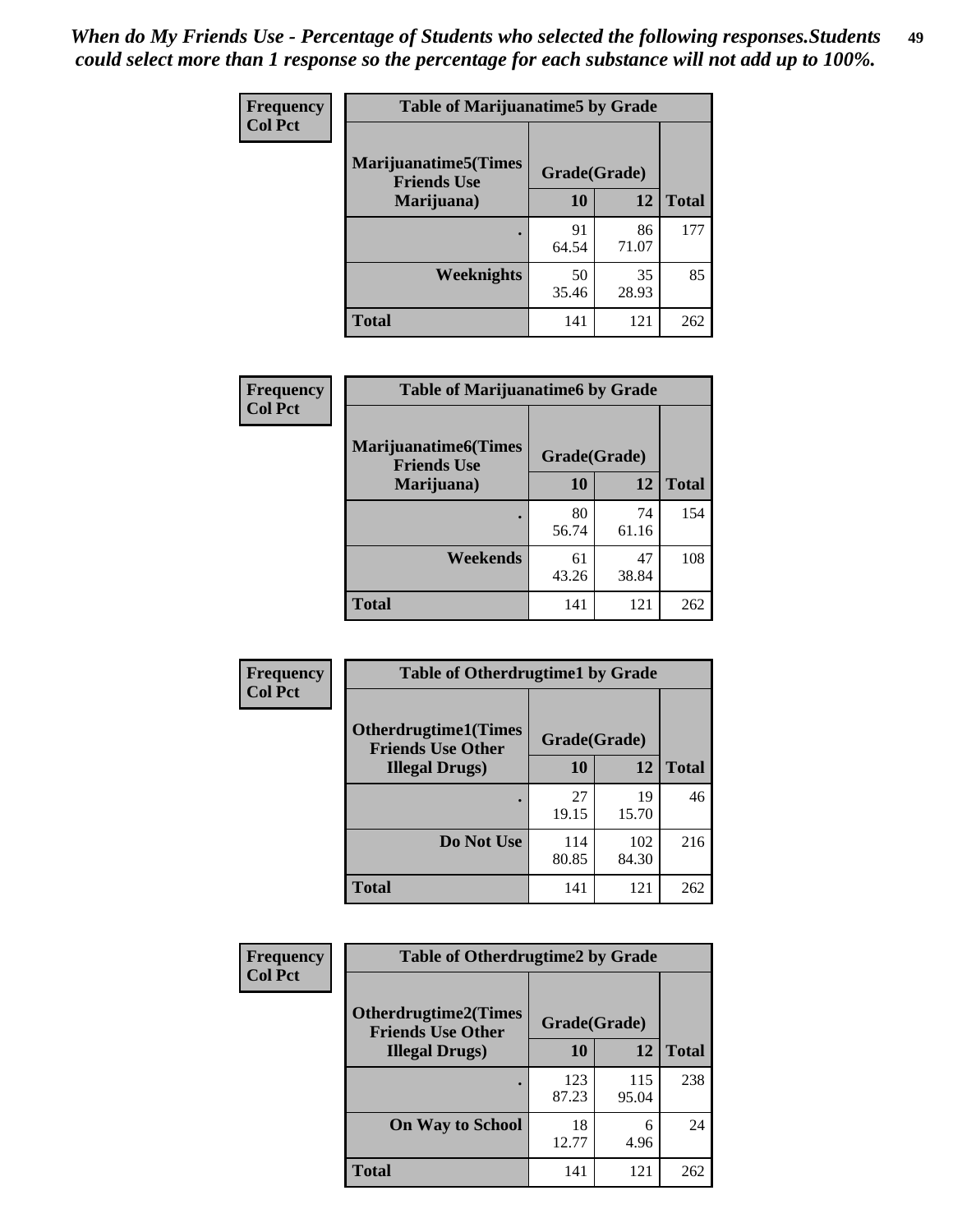| <b>Frequency</b> | <b>Table of Otherdrugtime3 by Grade</b>                 |              |              |              |  |
|------------------|---------------------------------------------------------|--------------|--------------|--------------|--|
| <b>Col Pct</b>   | <b>Otherdrugtime3(Times</b><br><b>Friends Use Other</b> | Grade(Grade) |              |              |  |
|                  | <b>Illegal Drugs)</b>                                   | 10           | 12           | <b>Total</b> |  |
|                  |                                                         | 125<br>88.65 | 110<br>90.91 | 235          |  |
|                  | <b>During School</b>                                    | 16<br>11.35  | 11<br>9.09   | 27           |  |
|                  | Total                                                   | 141          | 121          | 262          |  |

| <b>Frequency</b> | <b>Table of Otherdrugtime4 by Grade</b>                         |              |              |              |  |  |
|------------------|-----------------------------------------------------------------|--------------|--------------|--------------|--|--|
| <b>Col Pct</b>   | <b>Otherdrugtime4(Times</b><br><b>Friends Use Other Illegal</b> | Grade(Grade) |              |              |  |  |
|                  | Drugs)                                                          | 10           | 12           | <b>Total</b> |  |  |
|                  |                                                                 | 123<br>87.23 | 116<br>95.87 | 239          |  |  |
|                  | <b>On Way Home From School</b>                                  | 18<br>12.77  | 5<br>4.13    | 23           |  |  |
|                  | <b>Total</b>                                                    | 141          | 121          | 262          |  |  |

| <b>Frequency</b><br><b>Col Pct</b> | <b>Table of Otherdrugtime5 by Grade</b>                  |              |              |              |  |
|------------------------------------|----------------------------------------------------------|--------------|--------------|--------------|--|
|                                    | <b>Otherdrugtime5</b> (Times<br><b>Friends Use Other</b> | Grade(Grade) |              |              |  |
|                                    | <b>Illegal Drugs</b> )                                   | 10           | 12           | <b>Total</b> |  |
|                                    |                                                          | 119<br>84.40 | 114<br>94.21 | 233          |  |
|                                    | Weeknights                                               | 22<br>15.60  | 7<br>5.79    | 29           |  |
|                                    | Total                                                    | 141          | 121          | 262          |  |

| <b>Frequency</b> | <b>Table of Otherdrugtime6 by Grade</b>                 |              |              |              |  |
|------------------|---------------------------------------------------------|--------------|--------------|--------------|--|
| <b>Col Pct</b>   | <b>Otherdrugtime6(Times</b><br><b>Friends Use Other</b> | Grade(Grade) |              |              |  |
|                  | <b>Illegal Drugs</b> )                                  | 10           | 12           | <b>Total</b> |  |
|                  |                                                         | 115<br>81.56 | 106<br>87.60 | 221          |  |
|                  | <b>Weekends</b>                                         | 26<br>18.44  | 15<br>12.40  | 41           |  |
|                  | <b>Total</b>                                            | 141          | 121          | 262          |  |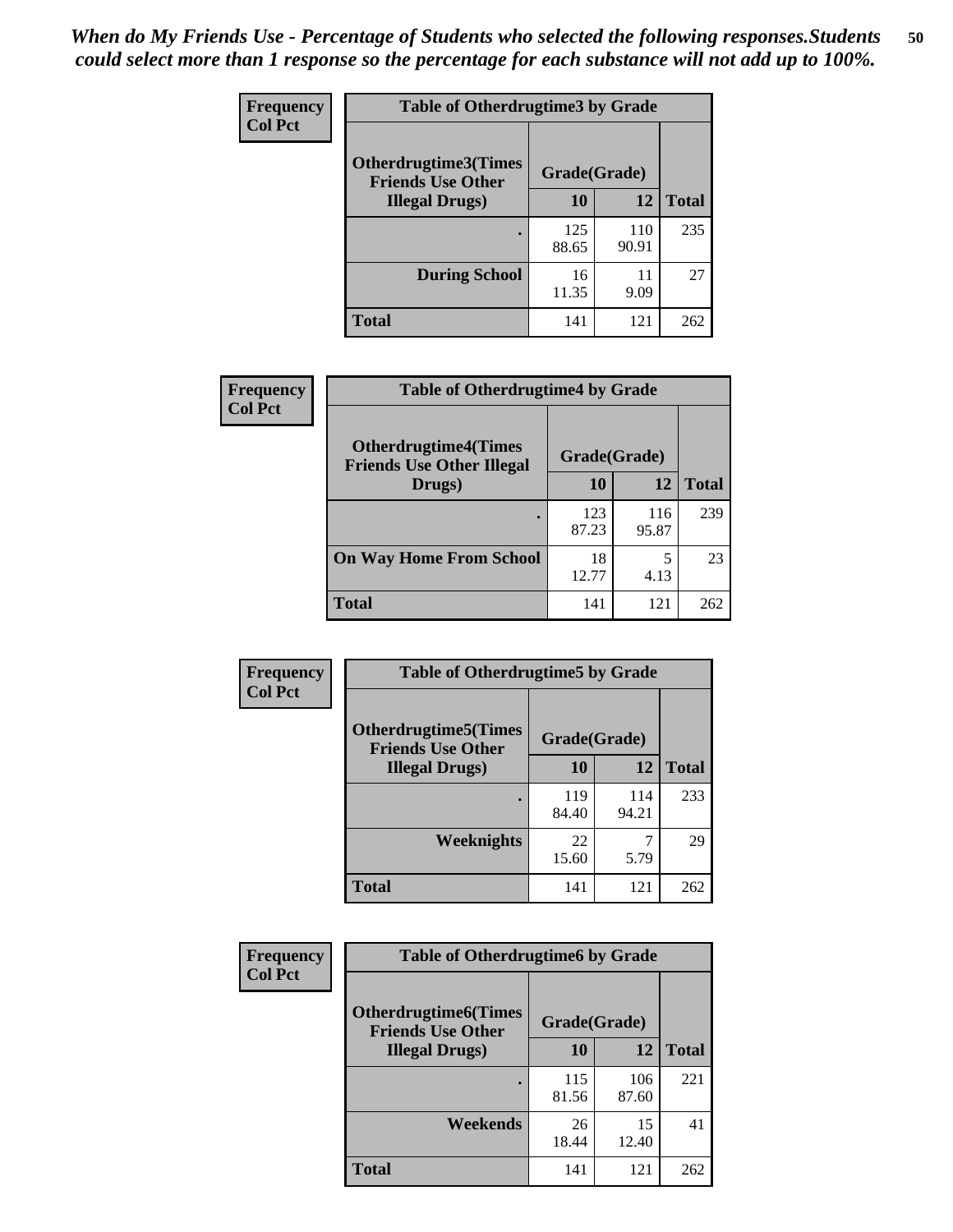| Frequency      | <b>Table of Educationalcohol by Grade</b>                                                                  |              |             |              |  |
|----------------|------------------------------------------------------------------------------------------------------------|--------------|-------------|--------------|--|
| <b>Col Pct</b> | Educationalcohol(I<br>have been taught<br>about alcohol,<br>tobacco,<br>and other drugs<br>within the last | Grade(Grade) |             |              |  |
|                | year at school)                                                                                            | 10           | 12          | <b>Total</b> |  |
|                | <b>Yes</b>                                                                                                 | 123<br>87.23 | 83<br>68.60 | 206          |  |
|                | N <sub>0</sub>                                                                                             | 18<br>12.77  | 38<br>31.40 | 56           |  |
|                | <b>Total</b>                                                                                               | 141          | 121         | 262          |  |

| Frequency      | <b>Table of Eversmoked by Grade</b> |              |              |              |  |
|----------------|-------------------------------------|--------------|--------------|--------------|--|
| <b>Col Pct</b> | Eversmoked(I<br>have smoked         | Grade(Grade) |              |              |  |
|                | a cigarette)                        | 10           | 12           | <b>Total</b> |  |
|                | <b>Yes</b>                          | 30<br>21.28  | 20<br>16.53  | 50           |  |
|                | N <sub>0</sub>                      | 111<br>78.72 | 101<br>83.47 | 212          |  |
|                | <b>Total</b>                        | 141          | 121          | 262          |  |

| Frequency      | <b>Table of Drovedrinking by Grade</b>                                                                              |                    |              |              |
|----------------|---------------------------------------------------------------------------------------------------------------------|--------------------|--------------|--------------|
| <b>Col Pct</b> | Drovedrinking(In<br>the past 30 days I<br>have driven a car<br>or other vehicle<br>while I was<br>drinking alcohol) | Grade(Grade)<br>10 | 12           | <b>Total</b> |
|                | Yes                                                                                                                 | 6<br>4.26          | 5.79         | 13           |
|                | N <sub>0</sub>                                                                                                      | 135<br>95.74       | 114<br>94.21 | 249          |
|                | <b>Total</b>                                                                                                        | 141                | 121          | 262          |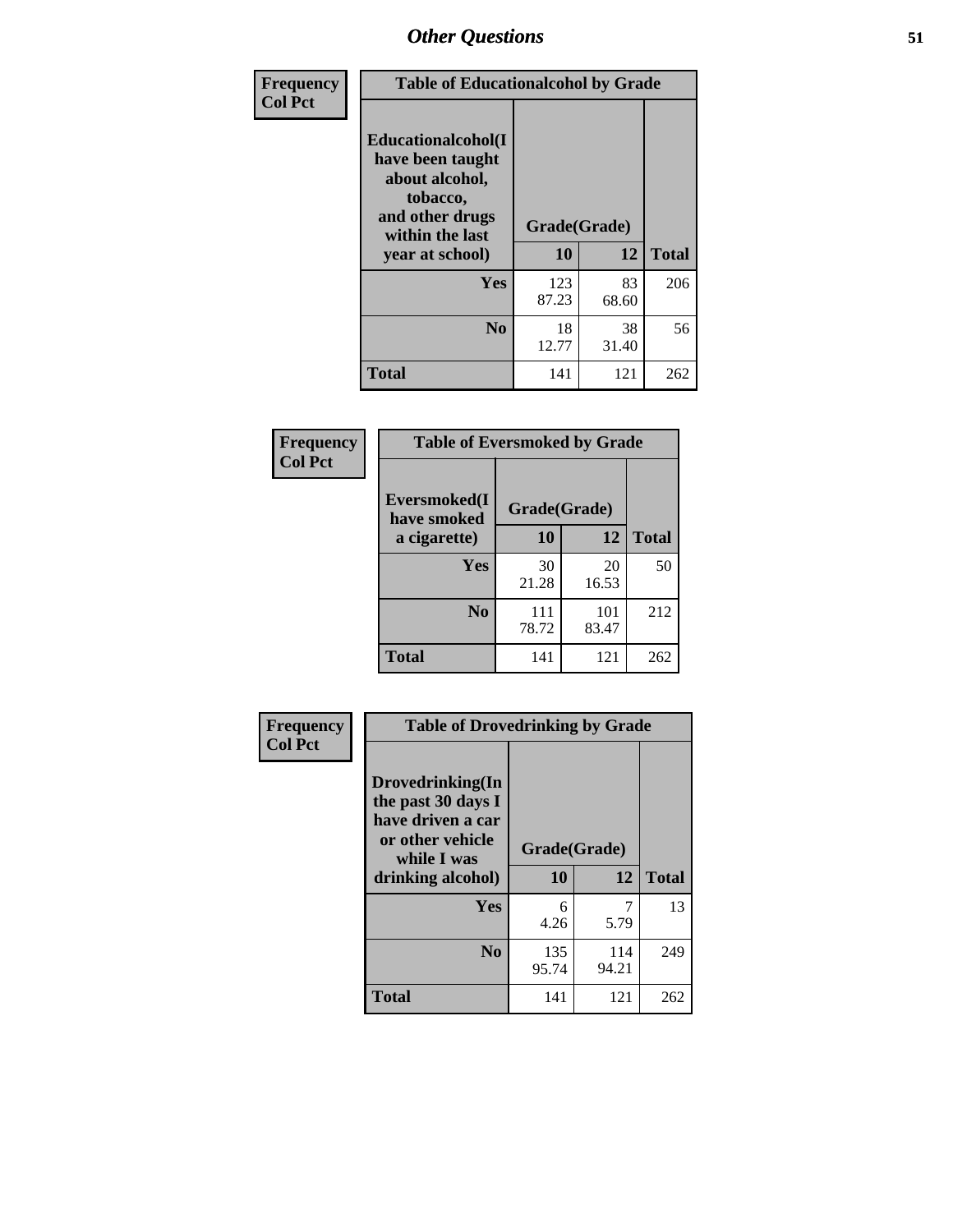| Frequency<br><b>Col Pct</b> | <b>Table of Rodedrinking by Grade</b>                                                                                      |              |              |              |  |
|-----------------------------|----------------------------------------------------------------------------------------------------------------------------|--------------|--------------|--------------|--|
|                             | Rodedrinking(In<br>the past 30 days<br>I have ridden in<br>a car with a<br>driver who had<br>Grade(Grade)<br>been drinking |              |              |              |  |
|                             | alcohol)                                                                                                                   | 10           | 12           | <b>Total</b> |  |
|                             | <b>Yes</b>                                                                                                                 | 17<br>12.06  | 9<br>7.44    | 26           |  |
|                             | N <sub>0</sub>                                                                                                             | 124<br>87.94 | 112<br>92.56 | 236          |  |
|                             | <b>Total</b>                                                                                                               | 141          | 121          | 262          |  |

#### **Frequency Col Pct**

| <b>Table of Drugsschool by Grade</b>                                                                                      |              |             |              |  |  |
|---------------------------------------------------------------------------------------------------------------------------|--------------|-------------|--------------|--|--|
| <b>Drugsschool</b> (During<br>the past 12 months,<br>I have been offered,<br>sold,<br>or given illegal<br>drugs on school | Grade(Grade) |             |              |  |  |
| property)                                                                                                                 | 10           | 12          | <b>Total</b> |  |  |
| Yes                                                                                                                       | 25<br>17.73  | 29<br>23.97 | 54           |  |  |
| N <sub>0</sub>                                                                                                            | 116<br>82.27 | 92<br>76.03 | 208          |  |  |
| Total                                                                                                                     | 141          | 121         | 262          |  |  |

| Frequency      | <b>Table of Helpbullied by Grade</b>           |              |             |              |  |  |
|----------------|------------------------------------------------|--------------|-------------|--------------|--|--|
| <b>Col Pct</b> | Helpbullied(I<br>would help<br>someone who was | Grade(Grade) |             |              |  |  |
|                | being bullied)                                 | 10           | 12          | <b>Total</b> |  |  |
|                | <b>Strongly Agree</b>                          | 51<br>36.17  | 53<br>43.80 | 104          |  |  |
|                | <b>Somewhat Agree</b>                          | 60<br>42.55  | 39<br>32.23 | 99           |  |  |
|                | <b>Somewhat Disagree</b>                       | 17<br>12.06  | 12<br>9.92  | 29           |  |  |
|                | <b>Strongly Disagree</b>                       | 13<br>9.22   | 17<br>14.05 | 30           |  |  |
|                | <b>Total</b>                                   | 141          | 121         | 262          |  |  |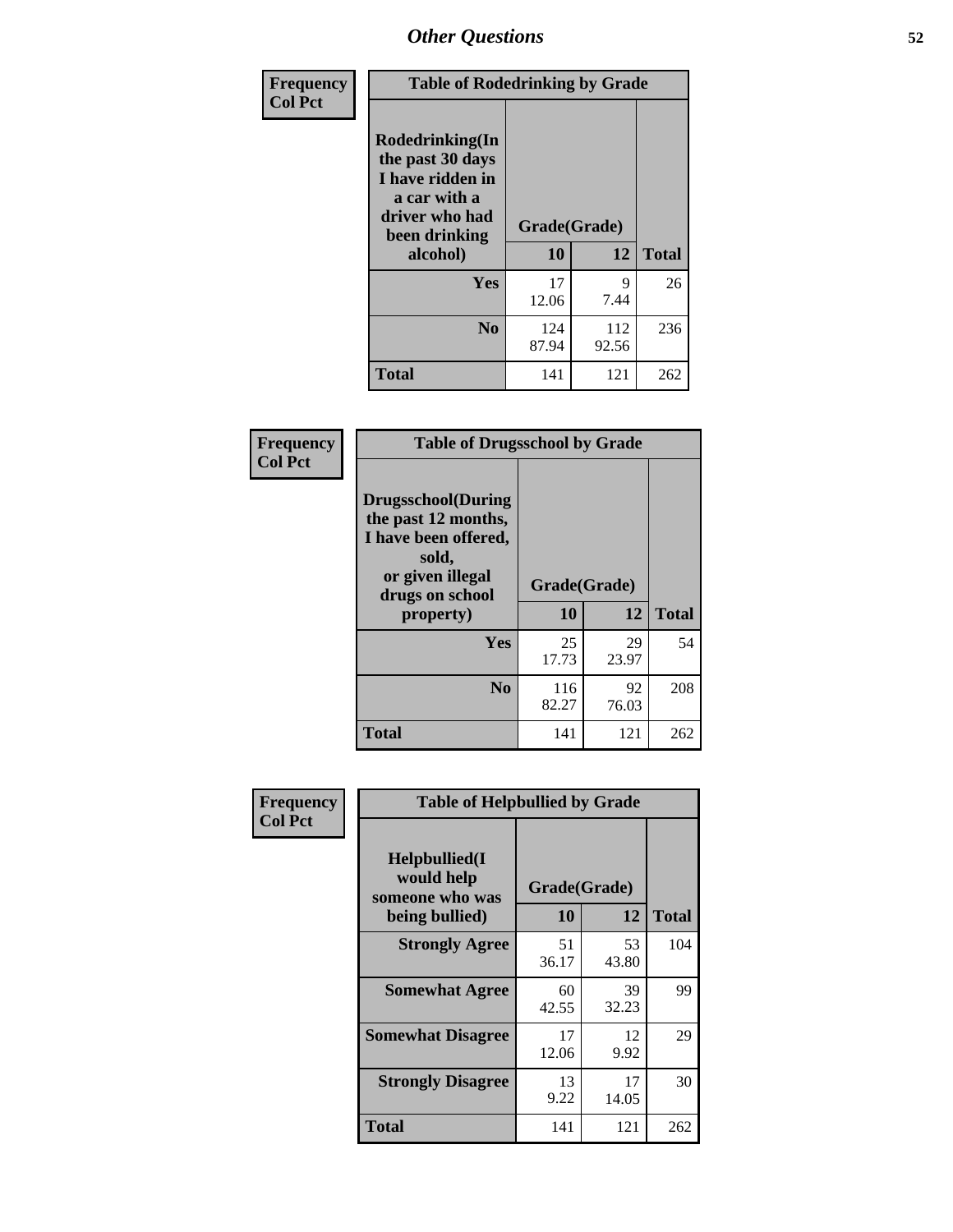| Frequency      | <b>Table of Grade by Bingedrinking</b> |                                                                                                                            |                        |                   |                        |                   |              |
|----------------|----------------------------------------|----------------------------------------------------------------------------------------------------------------------------|------------------------|-------------------|------------------------|-------------------|--------------|
| <b>Row Pct</b> |                                        | <b>Bingedrinking(I have drunk</b><br>five or more drinks of alcohol<br>at one sitting during the last<br>$30 \text{ days}$ |                        |                   |                        |                   |              |
|                | Grade(Grade)                           | $\mathbf{0}$<br><b>Days</b>                                                                                                | 1 or<br>2<br>days      | 3 to<br>5<br>days | 10<br>to<br>19<br>days | All<br>30<br>days | <b>Total</b> |
|                | 10                                     | 138<br>97.87                                                                                                               | $\overline{2}$<br>1.42 | 0<br>0.00         | 0.71                   | $\theta$<br>0.00  | 141          |
|                | 12                                     | 114<br>94.21                                                                                                               | 5<br>4.13              | 0.83              | 0<br>0.00              | 0.83              | 121          |
|                | <b>Total</b>                           | 252                                                                                                                        | 7                      |                   |                        |                   | 262          |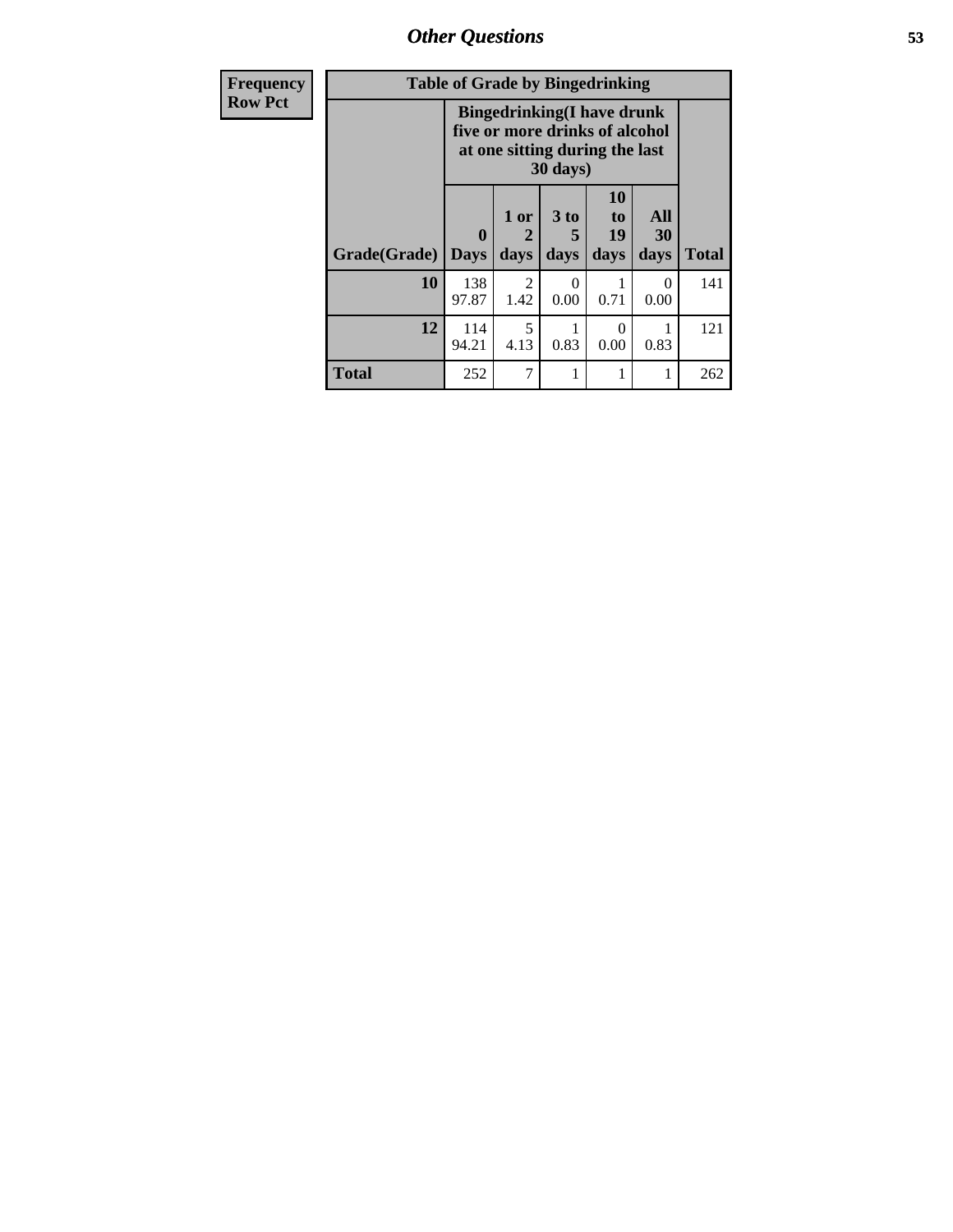### *Nutrition* **54**

| <b>Frequency</b><br>Row Pct |
|-----------------------------|
|                             |

| <b>Table of Grade by Dairy</b> |                          |                                                                 |                                    |                                    |              |  |
|--------------------------------|--------------------------|-----------------------------------------------------------------|------------------------------------|------------------------------------|--------------|--|
|                                |                          | Dairy (I eat at least 3 servings of dairy<br>products each day) |                                    |                                    |              |  |
| Grade(Grade)                   | <b>Strongly</b><br>Agree | Somewhat  <br>Agree                                             | <b>Somewhat</b><br><b>Disagree</b> | <b>Strongly</b><br><b>Disagree</b> | <b>Total</b> |  |
| 10                             | 24<br>17.02              | 66<br>46.81                                                     | 30<br>21.28                        | 21<br>14.89                        | 141          |  |
| 12                             | 34<br>28.10              | 33<br>27.27                                                     | 27<br>22.31                        | 27<br>22.31                        | 121          |  |
| <b>Total</b>                   | 58                       | 99                                                              | 57                                 | 48                                 | 262          |  |

| <b>Frequency</b> |  |
|------------------|--|
| <b>Row Pct</b>   |  |

| <b>Table of Grade by Fruitveg</b>                                        |                          |             |                                        |                                    |              |  |
|--------------------------------------------------------------------------|--------------------------|-------------|----------------------------------------|------------------------------------|--------------|--|
| Fruitveg(I eat at least 5 servings of fruits<br>and vegetables each day) |                          |             |                                        |                                    |              |  |
| Grade(Grade)                                                             | <b>Strongly</b><br>Agree | Agree       | <b>Somewhat   Somewhat</b><br>Disagree | <b>Strongly</b><br><b>Disagree</b> | <b>Total</b> |  |
| 10                                                                       | 21<br>14.89              | 44<br>31.21 | 47<br>33.33                            | 29<br>20.57                        | 141          |  |
| 12                                                                       | 19<br>15.70              | 40<br>33.06 | 31<br>25.62                            | 31<br>25.62                        | 121          |  |
| <b>Total</b>                                                             | 40                       | 84          | 78                                     | 60                                 | 262          |  |

| <b>Frequency</b><br>Row Pct |
|-----------------------------|
|                             |

| <b>Table of Grade by Cafeteriahealthy</b> |                          |                                                                       |                             |                                    |              |  |  |
|-------------------------------------------|--------------------------|-----------------------------------------------------------------------|-----------------------------|------------------------------------|--------------|--|--|
|                                           |                          | Cafeteriahealthy (School meals in my<br>school cafeteria are healthy) |                             |                                    |              |  |  |
| Grade(Grade)                              | <b>Strongly</b><br>Agree | Somewhat  <br>Agree                                                   | <b>Somewhat</b><br>Disagree | <b>Strongly</b><br><b>Disagree</b> | <b>Total</b> |  |  |
| 10                                        | 5<br>3.55                | 43<br>30.50                                                           | 36<br>25.53                 | 57<br>40.43                        | 141          |  |  |
| 12                                        | 10<br>8.26               | 34<br>28.10                                                           | 27<br>22.31                 | 50<br>41.32                        | 121          |  |  |
| <b>Total</b>                              | 15                       | 77                                                                    | 63                          | 107                                | 262          |  |  |

| <b>Frequency</b> |
|------------------|
| <b>Row Pct</b>   |

| <b>Table of Grade by Cafeterianutrition</b> |                                                                                           |             |                                   |                                    |              |  |
|---------------------------------------------|-------------------------------------------------------------------------------------------|-------------|-----------------------------------|------------------------------------|--------------|--|
|                                             | <b>Cafeterianutrition</b> (Facts about nutrition<br>are available in my school cafeteria) |             |                                   |                                    |              |  |
| Grade(Grade)                                | <b>Strongly</b><br>Agree                                                                  | Agree       | Somewhat   Somewhat  <br>Disagree | <b>Strongly</b><br><b>Disagree</b> | <b>Total</b> |  |
| 10                                          | 31<br>21.99                                                                               | 57<br>40.43 | 26<br>18.44                       | 27<br>19.15                        | 141          |  |
| 12                                          | 29<br>23.97                                                                               | 46<br>38.02 | 21<br>17.36                       | 25<br>20.66                        | 121          |  |
| <b>Total</b>                                | 60                                                                                        | 103         | 47                                | 52                                 | 262          |  |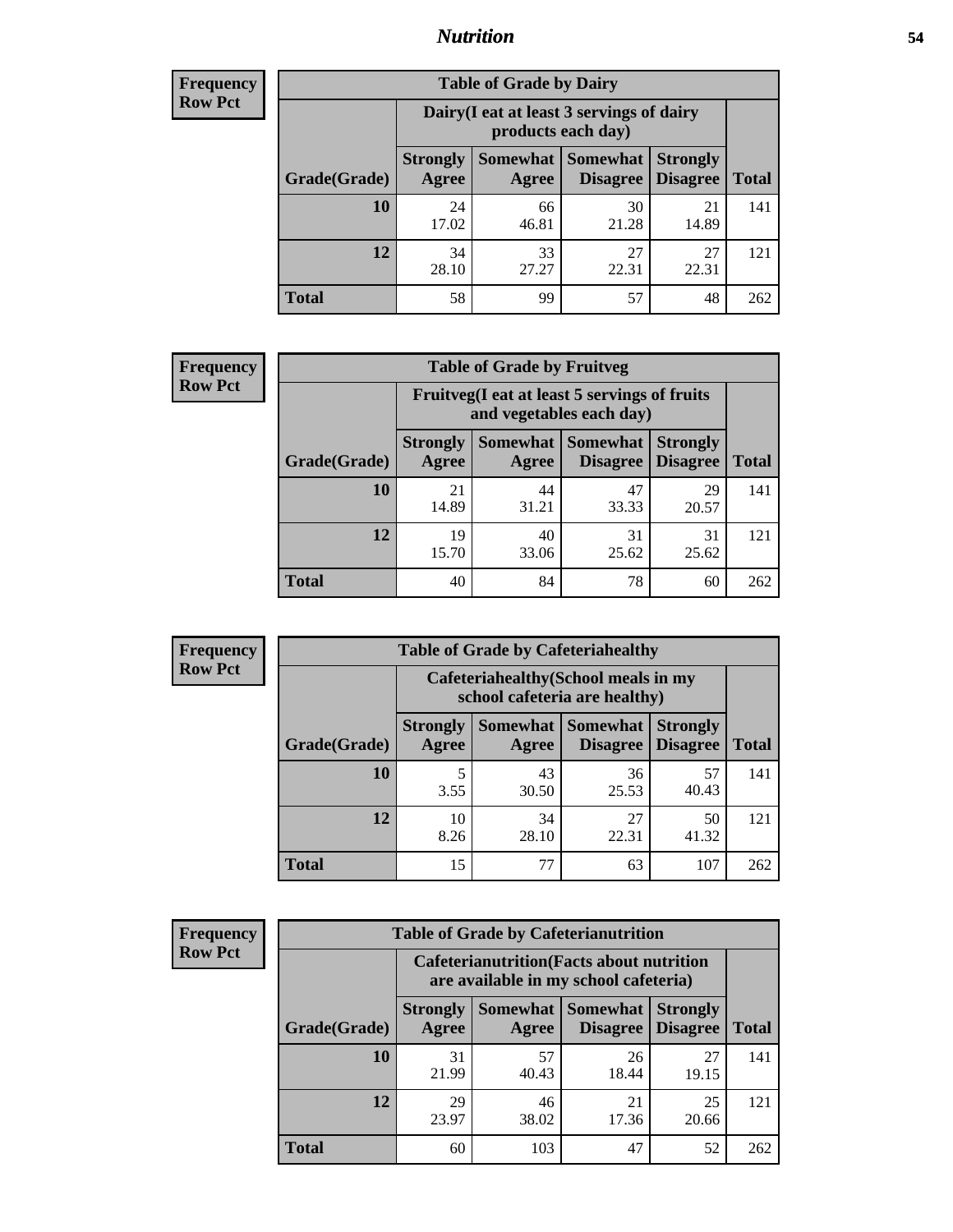### *Nutrition* **55**

| Frequency |
|-----------|
| Row Pct   |

| <b>Table of Grade by Schoollunch</b> |                          |                                                                 |                               |                                    |              |  |  |
|--------------------------------------|--------------------------|-----------------------------------------------------------------|-------------------------------|------------------------------------|--------------|--|--|
|                                      |                          | Schoollunch(I eat school lunch three or<br>more times per week) |                               |                                    |              |  |  |
| Grade(Grade)                         | <b>Strongly</b><br>Agree | Agree                                                           | Somewhat Somewhat<br>Disagree | <b>Strongly</b><br><b>Disagree</b> | <b>Total</b> |  |  |
| 10                                   | 51<br>36.17              | 45<br>31.91                                                     | 15<br>10.64                   | 30<br>21.28                        | 141          |  |  |
| 12                                   | 46<br>38.02              | 27<br>22.31                                                     | 12<br>9.92                    | 36<br>29.75                        | 121          |  |  |
| <b>Total</b>                         | 97                       | 72                                                              | 27                            | 66                                 | 262          |  |  |

| <b>Frequency</b> |  |
|------------------|--|
| <b>Row Pct</b>   |  |

| <b>Table of Grade by Foodchoices</b>                                |                          |             |                               |                                    |              |  |
|---------------------------------------------------------------------|--------------------------|-------------|-------------------------------|------------------------------------|--------------|--|
| Foodchoices (I make healthy food choices in<br>my school cafeteria) |                          |             |                               |                                    |              |  |
| Grade(Grade)                                                        | <b>Strongly</b><br>Agree | Agree       | Somewhat Somewhat<br>Disagree | <b>Strongly</b><br><b>Disagree</b> | <b>Total</b> |  |
| 10                                                                  | 23<br>16.31              | 58<br>41.13 | 28<br>19.86                   | 32<br>22.70                        | 141          |  |
| 12                                                                  | 29<br>23.97              | 48<br>39.67 | 13<br>10.74                   | 31<br>25.62                        | 121          |  |
| <b>Total</b>                                                        | 52                       | 106         | 41                            | 63                                 | 262          |  |

| Frequency      | <b>Table of Grade by Wholewheat</b> |                                                                                                             |                   |                                    |                                    |              |  |  |
|----------------|-------------------------------------|-------------------------------------------------------------------------------------------------------------|-------------------|------------------------------------|------------------------------------|--------------|--|--|
| <b>Row Pct</b> |                                     | Wholewheat (There are whole wheat and<br>multigrain breads and cereals available in<br>my school cafeteria) |                   |                                    |                                    |              |  |  |
|                | Grade(Grade)                        | <b>Strongly</b><br>Agree                                                                                    | Somewhat<br>Agree | <b>Somewhat</b><br><b>Disagree</b> | <b>Strongly</b><br><b>Disagree</b> | <b>Total</b> |  |  |
|                | 10                                  | 30<br>21.28                                                                                                 | 55<br>39.01       | 29<br>20.57                        | 27<br>19.15                        | 141          |  |  |
|                | 12                                  | 28<br>23.14                                                                                                 | 40<br>33.06       | 23<br>19.01                        | 30<br>24.79                        | 121          |  |  |
|                | <b>Total</b>                        | 58                                                                                                          | 95                | 52                                 | 57                                 | 262          |  |  |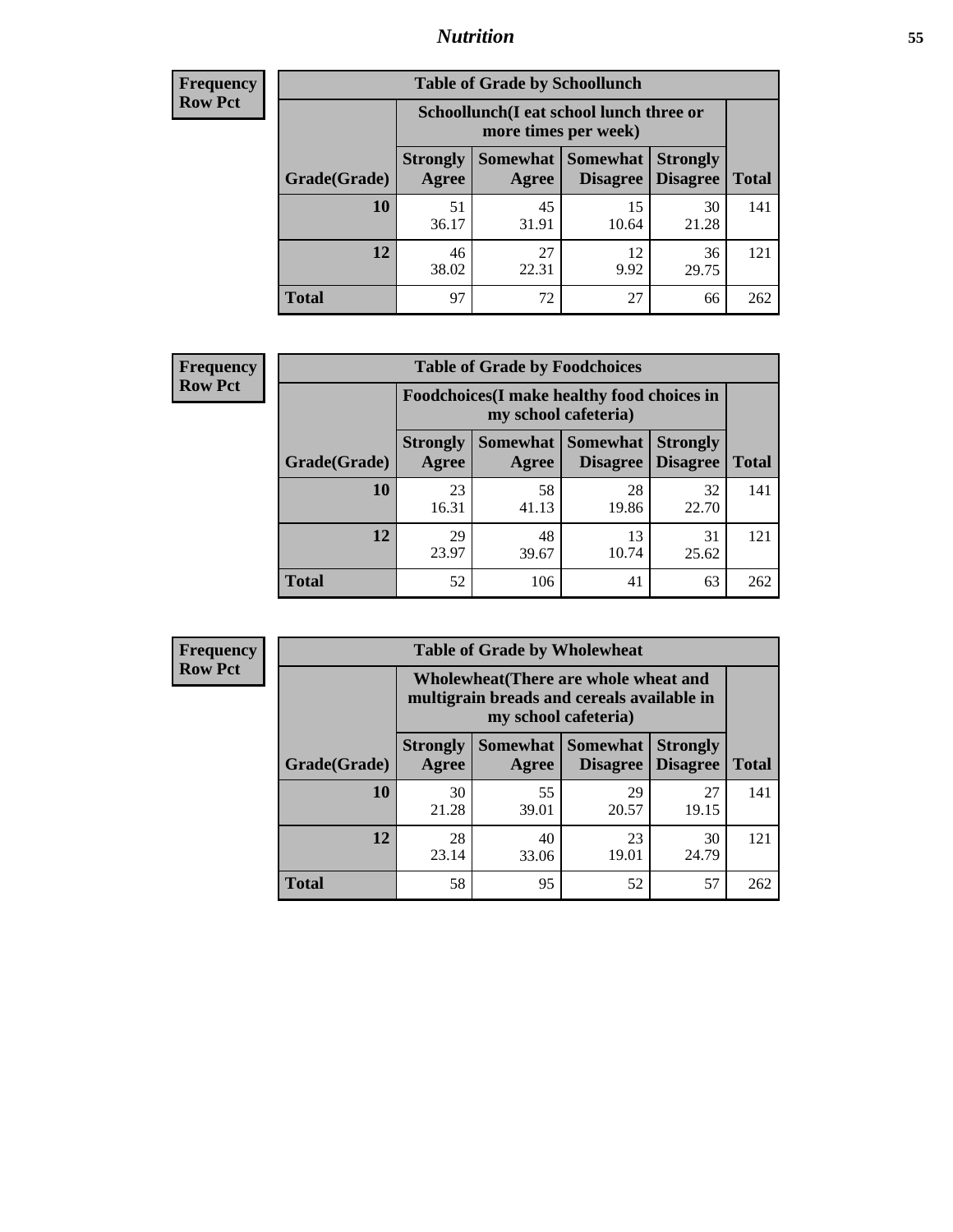### *Nutrition* **56**

**Frequency Row Pct**

| <b>Table of Grade by Healthyvending</b> |                                                                                                                                               |                          |                                    |                                    |              |  |
|-----------------------------------------|-----------------------------------------------------------------------------------------------------------------------------------------------|--------------------------|------------------------------------|------------------------------------|--------------|--|
|                                         | Healthyvending (If only healthy snacks and<br>beverages were available in the vending<br>machines during the school day,<br>I would buy them) |                          |                                    |                                    |              |  |
| Grade(Grade)                            | <b>Strongly</b><br>Agree                                                                                                                      | <b>Somewhat</b><br>Agree | <b>Somewhat</b><br><b>Disagree</b> | <b>Strongly</b><br><b>Disagree</b> | <b>Total</b> |  |
| 10                                      | 29<br>20.57                                                                                                                                   | 42<br>29.79              | 30<br>21.28                        | 40<br>28.37                        | 141          |  |
| 12                                      | 32<br>26.45                                                                                                                                   | 29<br>23.97              | 28<br>23.14                        | 32<br>26.45                        | 121          |  |
| <b>Total</b>                            | 61                                                                                                                                            | 71                       | 58                                 | 72                                 | 262          |  |

**Frequency Row Pct**

| <b>Table of Grade by Schoolbreakfast</b> |                                                                                                                                         |             |                                        |                                    |              |  |
|------------------------------------------|-----------------------------------------------------------------------------------------------------------------------------------------|-------------|----------------------------------------|------------------------------------|--------------|--|
|                                          | Schoolbreakfast (If breakfast were<br>available at school,<br>but outside the cafeteria,<br>I would eat breakfast at school more often) |             |                                        |                                    |              |  |
| Grade(Grade)                             | <b>Strongly</b><br>Agree                                                                                                                | Agree       | Somewhat   Somewhat<br><b>Disagree</b> | <b>Strongly</b><br><b>Disagree</b> | <b>Total</b> |  |
| 10                                       | 50<br>35.46                                                                                                                             | 45<br>31.91 | 15<br>10.64                            | 31<br>21.99                        | 141          |  |
| 12                                       | 54<br>44.63                                                                                                                             | 36<br>29.75 | 8<br>6.61                              | 23<br>19.01                        | 121          |  |
| <b>Total</b>                             | 104                                                                                                                                     | 81          | 23                                     | 54                                 | 262          |  |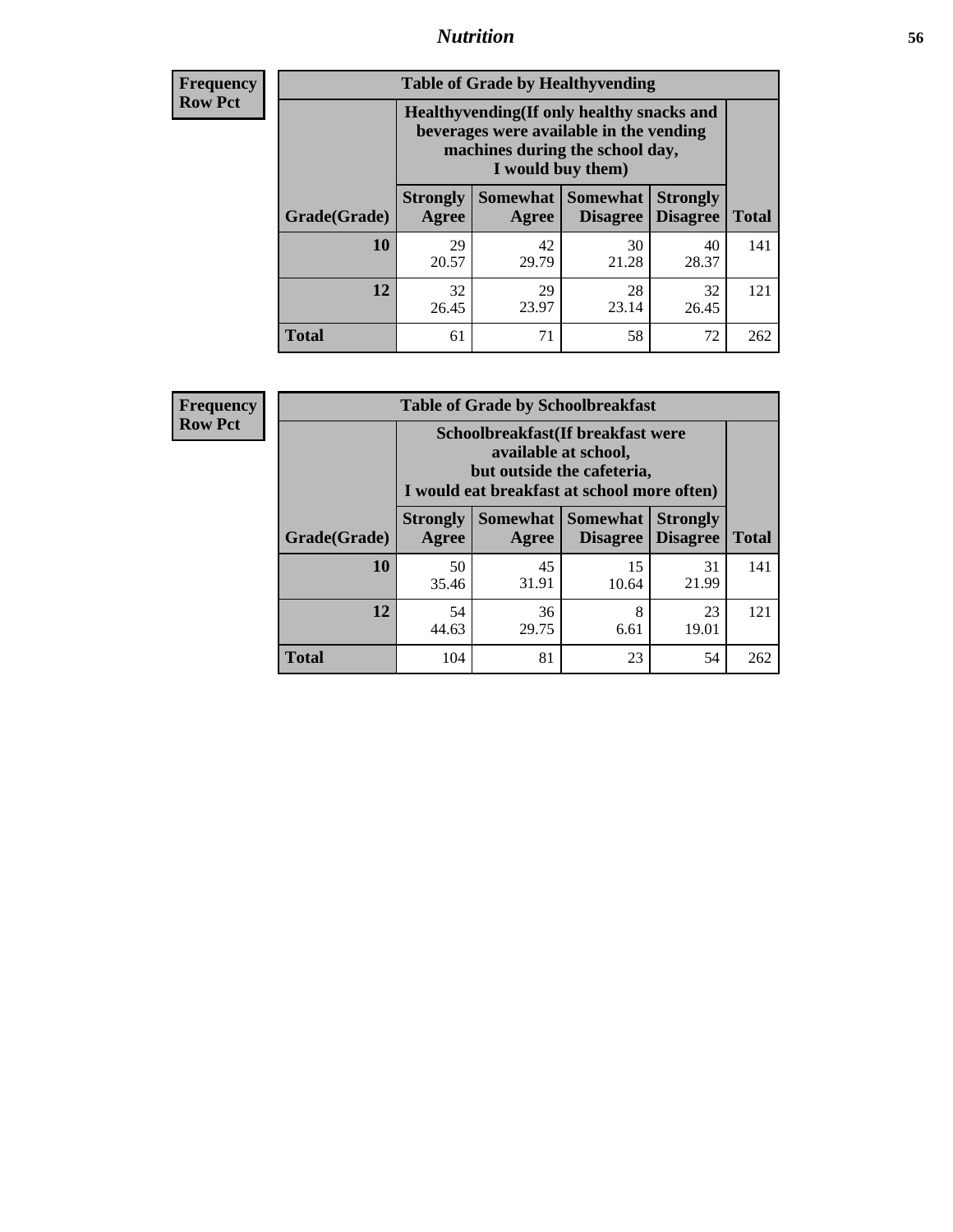| Frequency      | <b>Table of Educationaids by Grade</b>                                                      |              |             |              |  |
|----------------|---------------------------------------------------------------------------------------------|--------------|-------------|--------------|--|
| <b>Col Pct</b> | <b>Educationaids</b> (I<br>have been<br>taught about<br><b>HIV/AIDS</b> at<br>school in the | Grade(Grade) |             |              |  |
|                | past year)                                                                                  | 10           | 12          | <b>Total</b> |  |
|                | Yes                                                                                         | 130<br>92.20 | 88<br>72.73 | 218          |  |
|                | N <sub>0</sub>                                                                              | 11<br>7.80   | 33<br>27.27 | 44           |  |
|                | <b>Total</b>                                                                                | 141          | 121         | 262          |  |

| Frequency      | <b>Table of Educationcharacter by Grade</b>                                                  |              |              |              |
|----------------|----------------------------------------------------------------------------------------------|--------------|--------------|--------------|
| <b>Col Pct</b> | <b>Educationcharacter(I)</b><br>have been taught<br>about character<br>education in the past |              | Grade(Grade) |              |
|                | year at school)                                                                              | 10           | 12           | <b>Total</b> |
|                | Yes                                                                                          | 115<br>81.56 | 85<br>70.25  | 200          |
|                | N <sub>0</sub>                                                                               | 26<br>18.44  | 36<br>29.75  | 62           |
|                | <b>Total</b>                                                                                 | 141          | 121          | 262          |

| Frequency      | <b>Table of Gradcoach1 by Grade</b>              |              |             |              |
|----------------|--------------------------------------------------|--------------|-------------|--------------|
| <b>Col Pct</b> | Gradcoach1(I<br>know who my<br><b>Graduation</b> | Grade(Grade) |             |              |
|                | Coach is)                                        | 10           | 12          | <b>Total</b> |
|                | Yes                                              | 32<br>22.70  | 70<br>57.85 | 102          |
|                | N <sub>0</sub>                                   | 109<br>77.30 | 51<br>42.15 | 160          |
|                | <b>Total</b>                                     | 141          | 121         | 262          |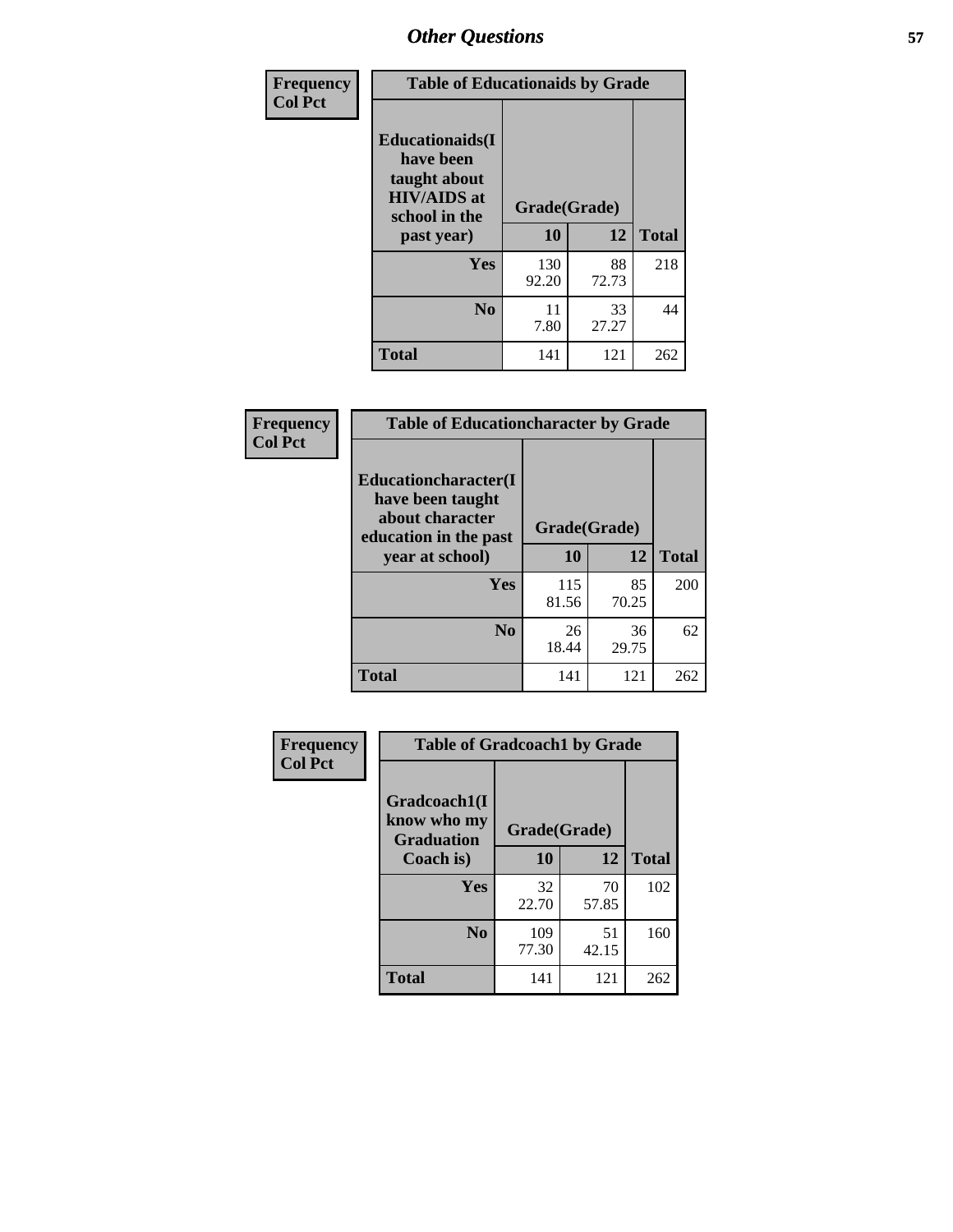| Frequency      | <b>Table of Gradcoach2 by Grade</b> |              |              |              |  |
|----------------|-------------------------------------|--------------|--------------|--------------|--|
| <b>Col Pct</b> | Gradcoach2(I<br>have                |              |              |              |  |
|                | contacted my<br><b>Graduation</b>   |              | Grade(Grade) |              |  |
|                | Coach)                              | 10           | 12           | <b>Total</b> |  |
|                | Yes                                 | 12<br>8.51   | 33<br>27.27  | 45           |  |
|                | N <sub>0</sub>                      | 129<br>91.49 | 88<br>72.73  | 217          |  |
|                | <b>Total</b>                        | 141          | 121          | 262          |  |

| Frequency<br><b>Col Pct</b> | <b>Table of Gradcoach3 by Grade</b>                    |              |             |              |  |
|-----------------------------|--------------------------------------------------------|--------------|-------------|--------------|--|
|                             | Gradcoach3(I<br>have received<br>assistance<br>from my | Grade(Grade) |             |              |  |
|                             | <b>Graduation</b><br>Coach)                            | 10           | 12          | <b>Total</b> |  |
|                             | Yes                                                    | 8<br>5.67    | 30<br>24.79 | 38           |  |
|                             | N <sub>0</sub>                                         | 49<br>34.75  | 22<br>18.18 | 71           |  |
|                             | Don't know                                             | 84<br>59.57  | 69<br>57.02 | 153          |  |
|                             | <b>Total</b>                                           | 141          | 121         | 262          |  |

| Frequency      | <b>Table of Selfharm by Grade</b>                                                                                                                                                      |                    |              |              |
|----------------|----------------------------------------------------------------------------------------------------------------------------------------------------------------------------------------|--------------------|--------------|--------------|
| <b>Col Pct</b> | <b>Selfharm</b> (During<br>the past 12<br>months,<br>I harmed myself<br>on purpose<br><b>Suicideconsider</b><br>During the past<br>12 months,<br>I seriously<br>considered<br>suicide) | Grade(Grade)<br>10 | 12           | <b>Total</b> |
|                | Yes                                                                                                                                                                                    | 8<br>5.67          | 7<br>5.79    | 15           |
|                | N <sub>0</sub>                                                                                                                                                                         | 133<br>94.33       | 114<br>94.21 | 247          |
|                | <b>Total</b>                                                                                                                                                                           | 141                | 121          | 262          |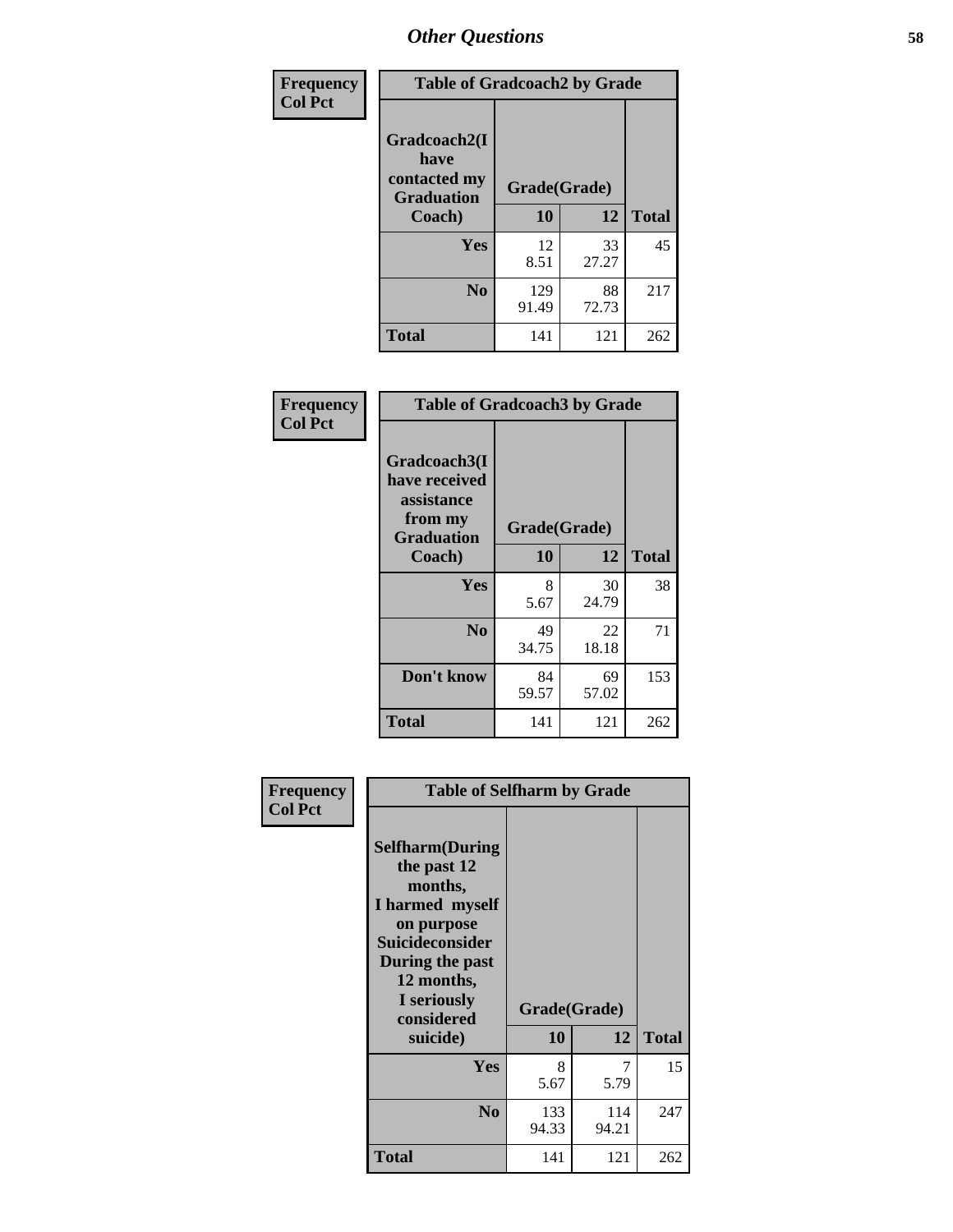| <b>Frequency</b> | <b>Table of Suicideconsider by Grade</b> |              |              |              |  |
|------------------|------------------------------------------|--------------|--------------|--------------|--|
| <b>Col Pct</b>   |                                          | Grade(Grade) |              |              |  |
|                  | <b>Suicideconsider</b>                   | <b>10</b>    | 12           | <b>Total</b> |  |
|                  | Yes                                      | 17<br>12.06  | 12<br>9.92   | 29           |  |
|                  | N <sub>0</sub>                           | 124<br>87.94 | 109<br>90.08 | 233          |  |
|                  | <b>Total</b>                             | 141          | 121          | 262          |  |

| Frequency      | <b>Table of Suicideattempt by Grade</b>              |              |              |              |
|----------------|------------------------------------------------------|--------------|--------------|--------------|
| <b>Col Pct</b> | Suicideattempt(I<br>have attempted<br>suicide in the | Grade(Grade) |              |              |
|                | last year)                                           | 10           | 12           | <b>Total</b> |
|                | Yes                                                  | 11<br>7.80   | 5<br>4.13    | 16           |
|                | N <sub>0</sub>                                       | 130<br>92.20 | 116<br>95.87 | 246          |
|                | <b>Total</b>                                         | 141          | 121          | 262          |

| Frequency      | <b>Table of Instantmessaged by Grade</b>               |              |             |              |
|----------------|--------------------------------------------------------|--------------|-------------|--------------|
| <b>Col Pct</b> | Instantmessaged(I<br>have instant<br>messaged people I | Grade(Grade) |             |              |
|                | do not even know)                                      | 10           | 12          | <b>Total</b> |
|                | Yes                                                    | 38<br>26.95  | 24<br>19.83 | 62           |
|                | N <sub>0</sub>                                         | 103<br>73.05 | 97<br>80.17 | 200          |
|                | <b>Total</b>                                           | 141          | 121         | 262          |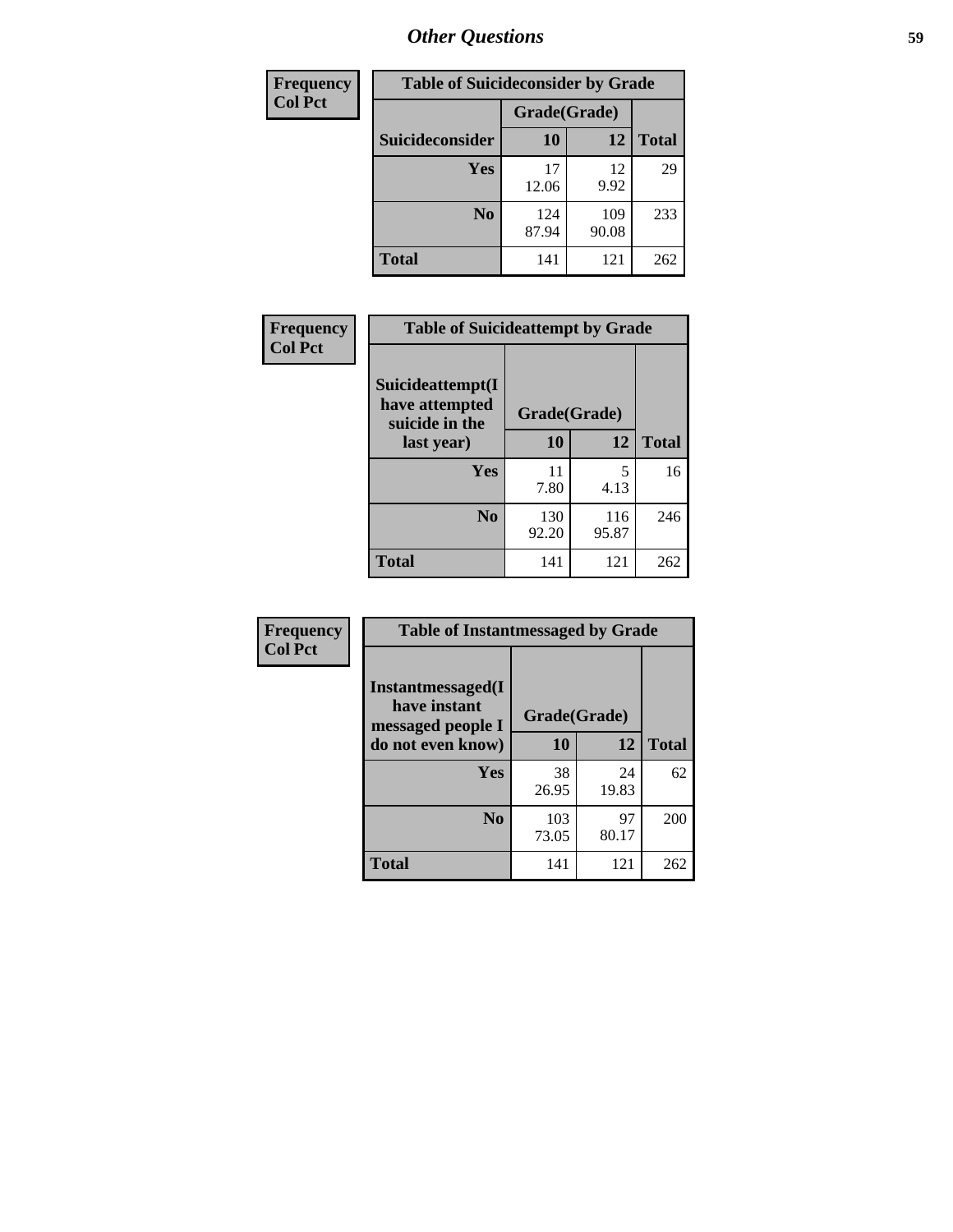| Frequency      | <b>Table of Getsalong by Grade</b>                          |              |                        |              |  |  |  |
|----------------|-------------------------------------------------------------|--------------|------------------------|--------------|--|--|--|
| <b>Col Pct</b> | <b>Getsalong</b> (I get<br>along with other<br>students and | Grade(Grade) |                        |              |  |  |  |
|                | adults)                                                     | 10           | 12                     | <b>Total</b> |  |  |  |
|                | <b>Strongly Agree</b>                                       | 55<br>39.01  | 70<br>57.85            | 125          |  |  |  |
|                | <b>Somewhat Agree</b>                                       | 69<br>48.94  | 45<br>37.19            | 114          |  |  |  |
|                | <b>Somewhat Disagree</b>                                    | 14<br>9.93   | $\mathfrak{D}$<br>1.65 | 16           |  |  |  |
|                | <b>Strongly Disagree</b>                                    | 3<br>2.13    | 4<br>3.31              | 7            |  |  |  |
|                | <b>Total</b>                                                | 141          | 121                    | 262          |  |  |  |

| Frequency      | <b>Table of Safehome by Grade</b> |                    |             |              |  |  |  |
|----------------|-----------------------------------|--------------------|-------------|--------------|--|--|--|
| <b>Col Pct</b> | Safehome(I feel<br>safe at home)  | Grade(Grade)<br>10 | 12          | <b>Total</b> |  |  |  |
|                | <b>Strongly Agree</b>             | 92<br>65.25        | 90<br>74.38 | 182          |  |  |  |
|                | <b>Somewhat Agree</b>             | 35<br>24.82        | 21<br>17.36 | 56           |  |  |  |
|                | <b>Somewhat Disagree</b>          | 4<br>2.84          | 4<br>3.31   | 8            |  |  |  |
|                | <b>Strongly Disagree</b>          | 10<br>7.09         | 6<br>4.96   | 16           |  |  |  |
|                | <b>Total</b>                      | 141                | 121         | 262          |  |  |  |

| Frequency      |                                                                                                   | <b>Table of Adulttalk by Grade</b> |             |              |
|----------------|---------------------------------------------------------------------------------------------------|------------------------------------|-------------|--------------|
| <b>Col Pct</b> | <b>Adulttalk(I</b><br>know an<br>adult at<br>school that<br>I can talk<br>with if I<br>need help) | Grade(Grade)<br>10                 | 12          | <b>Total</b> |
|                | <b>Yes</b>                                                                                        | 92<br>65.25                        | 98<br>80.99 | 190          |
|                | N <sub>0</sub>                                                                                    | 49<br>34.75                        | 23<br>19.01 | 72           |
|                | <b>Total</b>                                                                                      | 141                                | 121         | 262          |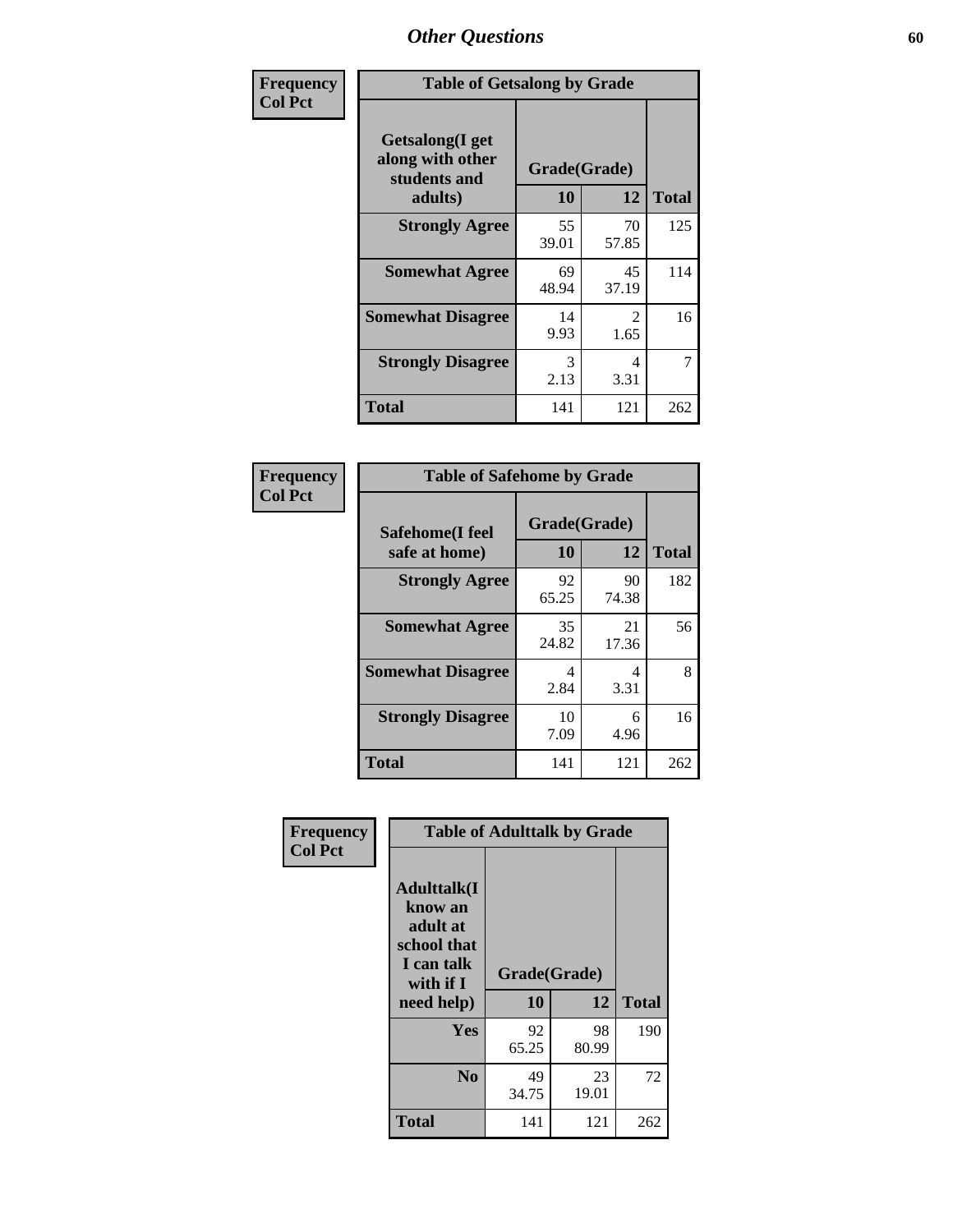**Frequency Row Pct**

| <b>Table of Grade by Tytime</b> |             |                                                                                         |            |                       |             |             |              |  |  |  |
|---------------------------------|-------------|-----------------------------------------------------------------------------------------|------------|-----------------------|-------------|-------------|--------------|--|--|--|
|                                 |             | Tytime (On an average school day,<br>how much unsupervised time do I spend watching TV) |            |                       |             |             |              |  |  |  |
|                                 |             | <b>Less that</b>                                                                        |            | $2 - 3$               | $4 - 5$     | $6+$        |              |  |  |  |
| Grade(Grade)   None             |             | hour/day                                                                                | hour/day   | hours/day   hours/day |             | hours/day   | <b>Total</b> |  |  |  |
| 10                              | 12<br>8.51  | 13<br>9.22                                                                              | 10<br>7.09 | 34<br>24.11           | 33<br>23.40 | 39<br>27.66 | 141          |  |  |  |
| 12                              | 21<br>17.36 | 12<br>9.92                                                                              | ┑<br>5.79  | 43<br>35.54           | 17<br>14.05 | 21<br>17.36 | 121          |  |  |  |
| <b>Total</b>                    | 33          | 25                                                                                      | 17         | 77                    | 50          | 60          | 262          |  |  |  |

**Frequency Row Pct**

| <b>Table of Grade by Computertime</b> |             |                                                                                                   |                     |                      |                      |                   |              |  |  |  |  |
|---------------------------------------|-------------|---------------------------------------------------------------------------------------------------|---------------------|----------------------|----------------------|-------------------|--------------|--|--|--|--|
|                                       |             | Computertime (On an average school day,<br>how much unsupervised time do I spend on the computer) |                     |                      |                      |                   |              |  |  |  |  |
| Grade(Grade)                          | None $ $    | <b>Less that</b>                                                                                  | hour/day   hour/day | $2 - 3$<br>hours/day | $4 - 5$<br>hours/day | $6+$<br>hours/day | <b>Total</b> |  |  |  |  |
| 10                                    | 26<br>18.44 | 18<br>12.77                                                                                       | 12<br>8.51          | 44<br>31.21          | 13<br>9.22           | 28<br>19.86       | 141          |  |  |  |  |
| 12                                    | 20<br>16.53 | 39<br>21<br>20<br>8<br>13<br>32.23<br>10.74<br>17.36<br>16.53<br>6.61                             |                     |                      |                      |                   |              |  |  |  |  |
| <b>Total</b>                          | 46          | 39                                                                                                | 32                  | 83                   | 21                   | 41                | 262          |  |  |  |  |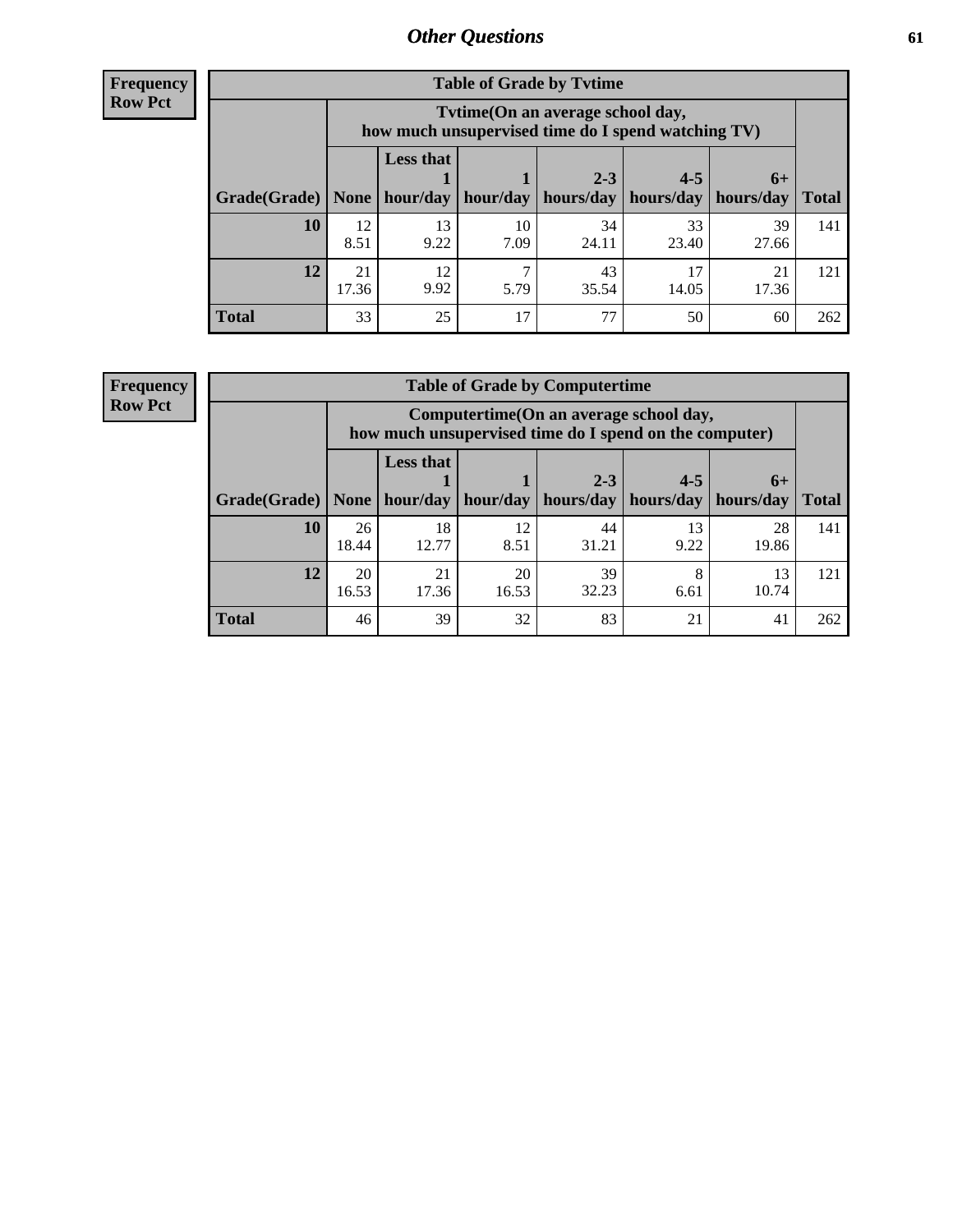#### *Questions about Driving Laws* **62** *Driving Questions were asked only of high school students.*

| <b>Frequency</b> |
|------------------|
| <b>Row Pct</b>   |

| <b>Table of Grade by License1</b> |                              |                                                                                                                                           |                |            |               |              |  |  |  |  |
|-----------------------------------|------------------------------|-------------------------------------------------------------------------------------------------------------------------------------------|----------------|------------|---------------|--------------|--|--|--|--|
|                                   |                              | License1(During the first 6 months of driving<br>with a provisional license,<br>the only passengers who can ride with the<br>driver are:) |                |            |               |              |  |  |  |  |
| Grade(Grade)                      | <b>Parent or</b><br>Guardian | Family<br>  Members                                                                                                                       | <b>Friends</b> | Anyone     | Don't<br>Know | <b>Total</b> |  |  |  |  |
| 10                                | 66<br>46.81                  | 21<br>14.89                                                                                                                               | 4<br>2.84      | 12<br>8.51 | 38<br>26.95   | 141          |  |  |  |  |
| 12                                | 33<br>27.27                  | 51<br>25<br>2<br>10<br>8.26<br>42.15<br>1.65<br>20.66                                                                                     |                |            |               |              |  |  |  |  |
| Total                             | 99                           | 72                                                                                                                                        | 6              | 22         | 63            | 262          |  |  |  |  |

| Frequency      |              | <b>Table of Grade by License2</b>                                                                        |                  |                  |                                                      |                      |              |  |
|----------------|--------------|----------------------------------------------------------------------------------------------------------|------------------|------------------|------------------------------------------------------|----------------------|--------------|--|
| <b>Row Pct</b> |              | License2(17 yr old drivers with a<br>provisional driver's license cannot<br>drive between the hours of:) |                  |                  |                                                      |                      |              |  |
|                | Grade(Grade) | <b>Midnight</b><br>to 6am                                                                                | 1am<br>to<br>5am | 1am<br>to<br>6am | N <sub>0</sub><br>curfew<br>for $17$<br>year<br>olds | Don't<br><b>Know</b> | <b>Total</b> |  |
|                | 10           | 56<br>39.72                                                                                              | 9<br>6.38        | 10<br>7.09       | 11<br>7.80                                           | 55<br>39.01          | 141          |  |
|                | 12           | 65<br>53.72                                                                                              | 15<br>12.40      | 5<br>4.13        | 6<br>4.96                                            | 30<br>24.79          | 121          |  |
|                | <b>Total</b> | 121                                                                                                      | 24               | 15               | 17                                                   | 85                   | 262          |  |

| Frequency      | <b>Table of Grade by License3</b> |                                       |             |                                                        |            |           |               |              |
|----------------|-----------------------------------|---------------------------------------|-------------|--------------------------------------------------------|------------|-----------|---------------|--------------|
| <b>Row Pct</b> |                                   | License3(For drivers under the age of |             | 21,<br>what level of alcohol is considered<br>$DUI$ ?) |            |           |               |              |
|                | Grade(Grade)                      | Any<br><b>Amount</b>                  | 0.02        | 0.04                                                   | 0.06       | 0.08      | Don't<br>know | <b>Total</b> |
|                | <b>10</b>                         | 12<br>8.51                            | 15<br>10.64 | 16<br>11.35                                            | 14<br>9.93 | 8<br>5.67 | 76<br>53.90   | 141          |
|                | 12                                | 28<br>23.14                           | 26<br>21.49 | 13<br>10.74                                            | 6<br>4.96  | 8<br>6.61 | 40<br>33.06   | 121          |
|                | <b>Total</b>                      | 40                                    | 41          | 29                                                     | 20         | 16        | 116           | 262          |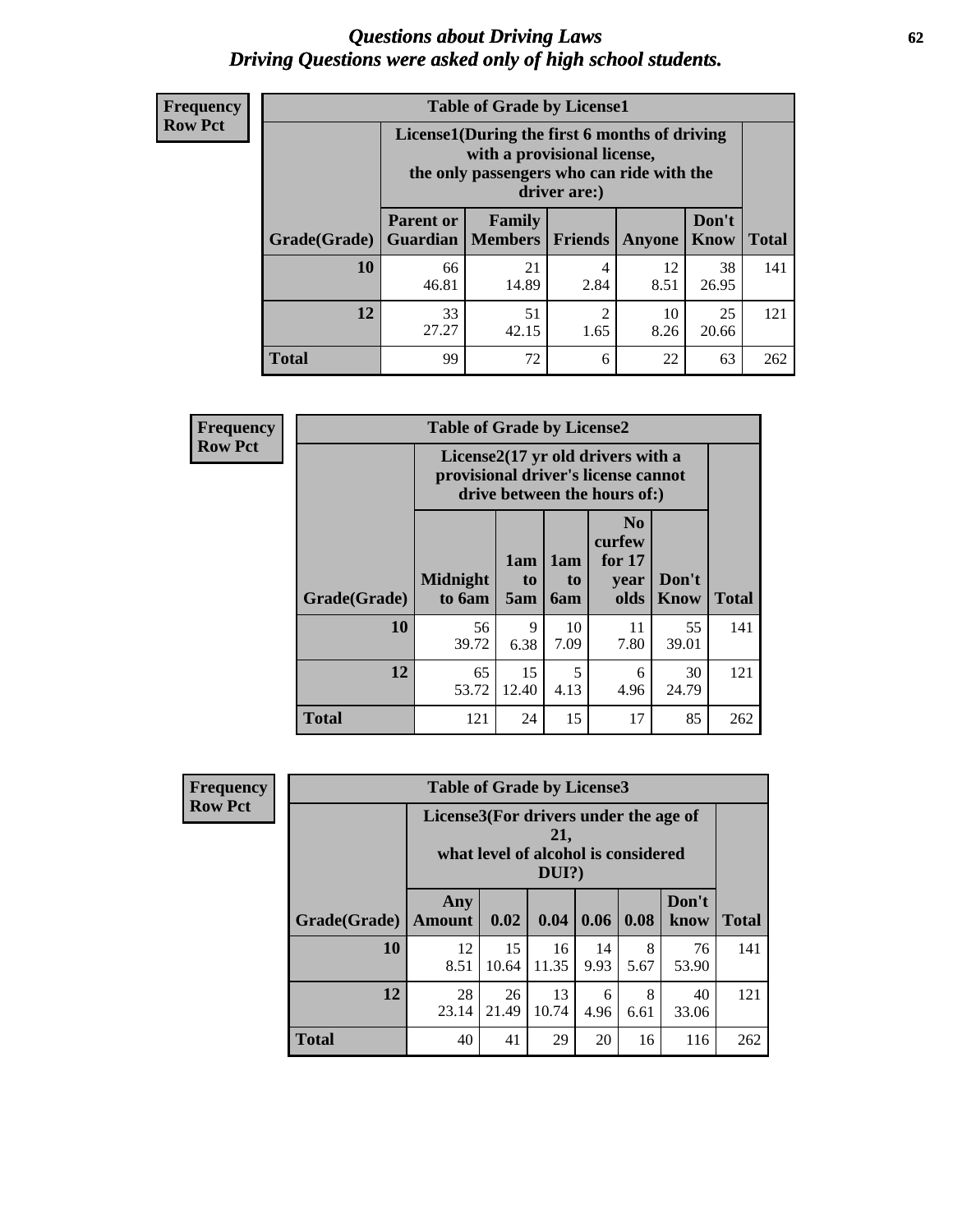#### *Questions about Driving Laws* **63** *Driving Questions were asked only of high school students.*

**Frequency Row Pct**

| <b>Table of Grade by License4</b> |             |                                                                                                                                                                                                                                                                                |             |           |           |             |     |  |  |
|-----------------------------------|-------------|--------------------------------------------------------------------------------------------------------------------------------------------------------------------------------------------------------------------------------------------------------------------------------|-------------|-----------|-----------|-------------|-----|--|--|
|                                   |             | License4(A driver under 21 automatically<br>loses his/her license if caught exceeding the<br>posted speet limit by:)<br>Can't<br>lose<br><b>Depends</b><br>license<br>$15+$<br>$25+$<br>$35+$<br>Don't<br>for<br>on<br>speeding<br><b>Total</b><br>mph<br>know<br>mph<br>judge |             |           |           |             |     |  |  |
| Grade(Grade)                      | mph         |                                                                                                                                                                                                                                                                                |             |           |           |             |     |  |  |
| 10                                | 16<br>11.35 | 13<br>9.22                                                                                                                                                                                                                                                                     | 18<br>12.77 | 7<br>4.96 | 9<br>6.38 | 78<br>55.32 | 141 |  |  |
| 12                                | 24<br>19.83 | 17<br>15<br>13<br>7<br>45<br>5.79<br>37.19<br>14.05<br>12.40<br>10.74                                                                                                                                                                                                          |             |           |           |             |     |  |  |
| <b>Total</b>                      | 40          | 30                                                                                                                                                                                                                                                                             | 33          | 20        | 16        | 123         | 262 |  |  |

| Frequency<br><b>Row Pct</b> | <b>Table of Grade by License5</b> |             |                                                                                                                                      |                     |       |
|-----------------------------|-----------------------------------|-------------|--------------------------------------------------------------------------------------------------------------------------------------|---------------------|-------|
|                             |                                   |             | License5(A)<br>Georgia teenager<br>with family<br>connections or a<br>good lawyer can<br>break a teen<br>driving law and<br>license) | keep their driver's |       |
|                             | Grade(Grade)                      | <b>Yes</b>  | N <sub>0</sub>                                                                                                                       | Don't<br>know       | Total |
|                             | 10                                | 12<br>8.51  | 48<br>34.04                                                                                                                          | 81<br>57.45         | 141   |
|                             | 12                                | 14<br>11.57 | 63<br>52.07                                                                                                                          | 44<br>36.36         | 121   |
|                             | <b>Total</b>                      | 26          | 111                                                                                                                                  | 125                 | 262   |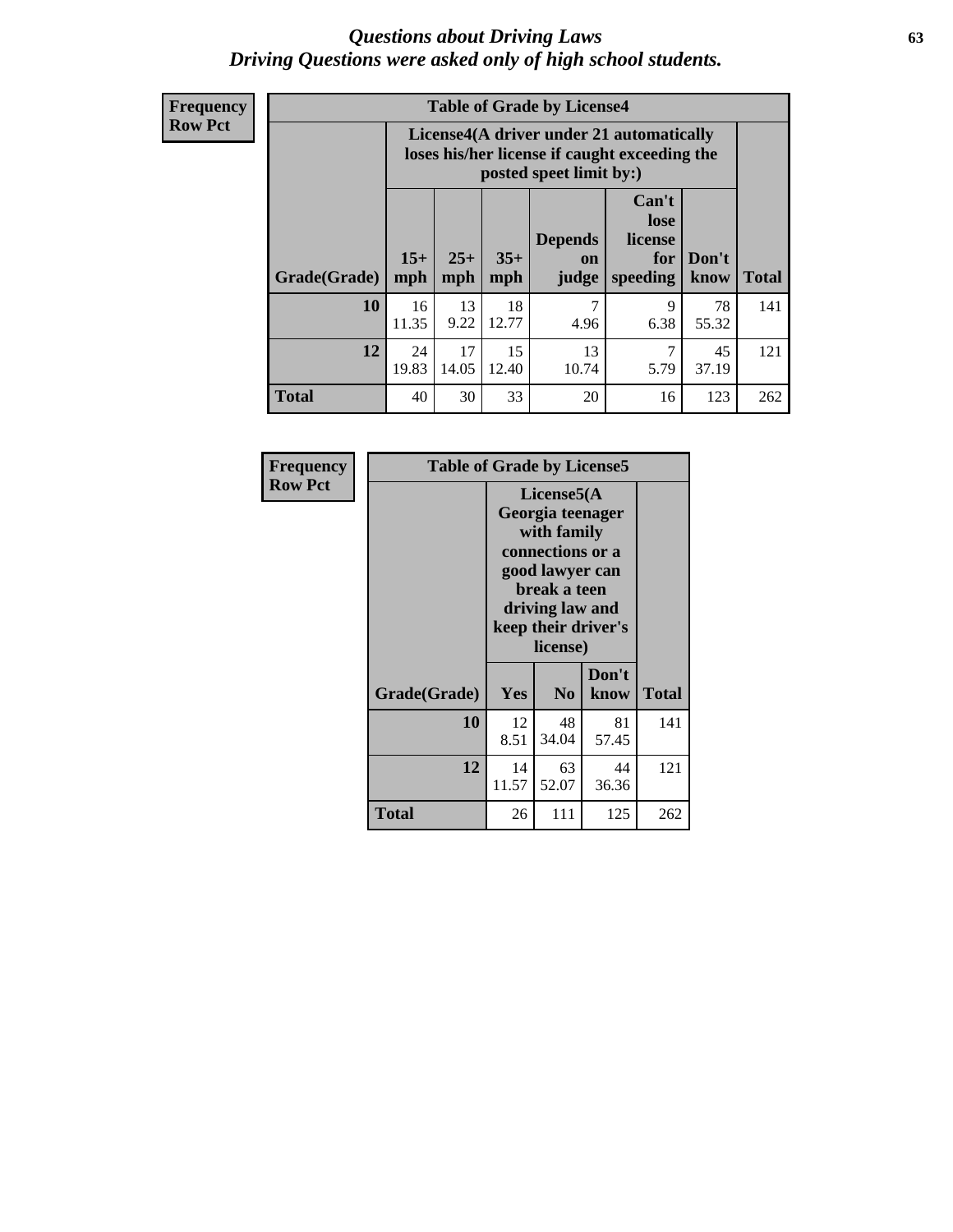#### *Questions about Driving Laws* **64** *Driving Questions were asked only of high school students.*

| <b>Frequency</b> | <b>Table of Grade by License6</b> |                                                                                                                                                 |                |               |              |
|------------------|-----------------------------------|-------------------------------------------------------------------------------------------------------------------------------------------------|----------------|---------------|--------------|
| <b>Row Pct</b>   |                                   | License <sub>6</sub> (I know a<br>friend or<br>classmate that<br>broke a teen<br>driving law,<br>but was allowed to<br>keep his/her<br>license) |                |               |              |
|                  | Grade(Grade)                      | <b>Yes</b>                                                                                                                                      | N <sub>0</sub> | Don't<br>know | <b>Total</b> |
|                  | 10                                | 14<br>9.93                                                                                                                                      | 57<br>40.43    | 70<br>49.65   | 141          |
|                  | 12                                | 23<br>19.01                                                                                                                                     | 121            |               |              |
|                  | Total                             | 37                                                                                                                                              | 114            | 111           | 262          |

| <b>Frequency</b> | <b>Table of Grade by License7</b> |                                                                                               |                                     |                                                   |                        |              |  |
|------------------|-----------------------------------|-----------------------------------------------------------------------------------------------|-------------------------------------|---------------------------------------------------|------------------------|--------------|--|
| <b>Row Pct</b>   |                                   | License7(A student under the age of 18 cam loser<br>his/her driving privileges if he or she:) |                                     |                                                   |                        |              |  |
|                  | Grade(Grade)                      | <b>Have</b><br>more than<br>10<br>unexcused<br>absences<br>per school<br>yr                   | Drop out<br>without  <br>graduating | <b>Bring</b><br>alcohol/drugs/weapon<br>to school | All of<br>the<br>above | <b>Total</b> |  |
|                  | <b>10</b>                         | 27<br>19.15                                                                                   | ┑<br>4.96                           | 13<br>9.22                                        | 94<br>66.67            | 141          |  |
|                  | 12                                | 29<br>23.97                                                                                   | 9<br>7.44                           | 4<br>3.31                                         | 79<br>65.29            | 121          |  |
|                  | <b>Total</b>                      | 56                                                                                            | 16                                  | 17                                                | 173                    | 262          |  |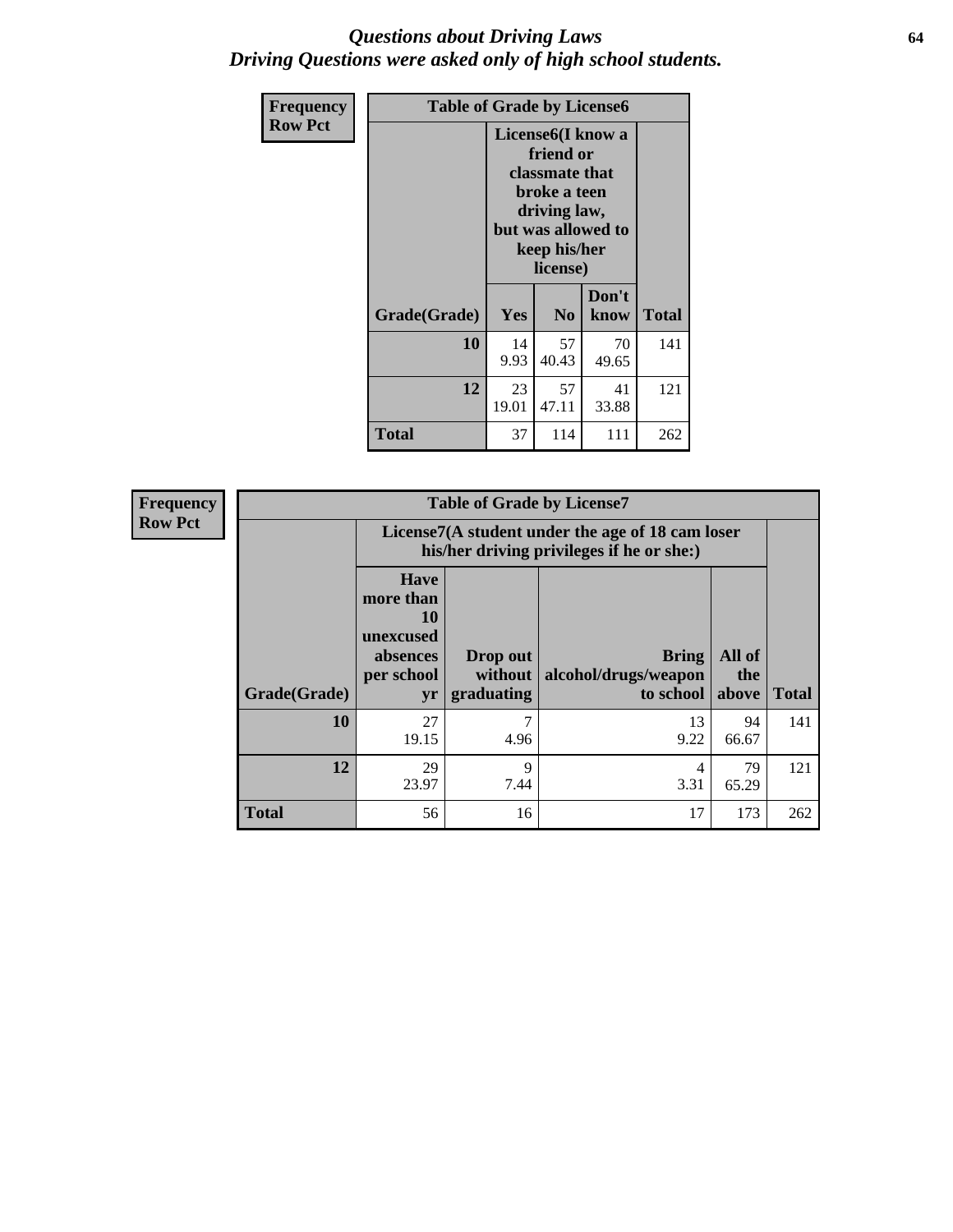# *Select Results by Gender* **65**

| Frequency      | <b>Table of SchoolClimate2 by Gender</b>          |                                 |             |              |
|----------------|---------------------------------------------------|---------------------------------|-------------|--------------|
| <b>Col Pct</b> | SchoolClimate2(I<br>feel successful at<br>school) | Gender(Gender)<br><b>Female</b> | <b>Male</b> | <b>Total</b> |
|                | <b>Strongly Agree</b>                             | 45<br>31.91                     | 48<br>39.67 | 93           |
|                | <b>Somewhat Agree</b>                             | 84<br>59.57                     | 60<br>49.59 | 144          |
|                | <b>Somewhat Disagree</b>                          | 5<br>3.55                       | 9<br>7.44   | 14           |
|                | <b>Strongly Disagree</b>                          | 4.96                            | 4<br>3.31   | 11           |
|                | <b>Total</b>                                      | 141                             | 121         | 262          |

| <b>Frequency</b> | <b>Table of SchoolClimate6 by Gender</b>                 |               |                               |              |  |
|------------------|----------------------------------------------------------|---------------|-------------------------------|--------------|--|
| <b>Col Pct</b>   | <b>SchoolClimate6(Teachers</b><br>treat me with respect) | <b>Female</b> | Gender(Gender)<br><b>Male</b> | <b>Total</b> |  |
|                  | <b>Strongly Agree</b>                                    | 22<br>15.60   | 32<br>26.45                   | 54           |  |
|                  | <b>Somewhat Agree</b>                                    | 73<br>51.77   | 58<br>47.93                   | 131          |  |
|                  | <b>Somewhat Disagree</b>                                 | 26<br>18.44   | 16<br>13.22                   | 42           |  |
|                  | <b>Strongly Disagree</b>                                 | 20<br>14.18   | 15<br>12.40                   | 35           |  |
|                  | <b>Total</b>                                             | 141           | 121                           | 262          |  |

| <b>Frequency</b> | <b>Table of SchoolClimate8 by Gender</b>                                             |                                 |             |              |
|------------------|--------------------------------------------------------------------------------------|---------------------------------|-------------|--------------|
| <b>Col Pct</b>   | <b>SchoolClimate8(Students</b><br>are frequently<br>recognized for good<br>behavior) | Gender(Gender)<br><b>Female</b> | <b>Male</b> | <b>Total</b> |
|                  |                                                                                      |                                 |             |              |
|                  | <b>Strongly Agree</b>                                                                | 22<br>15.60                     | 15<br>12.40 | 37           |
|                  | <b>Somewhat Agree</b>                                                                | 51<br>36.17                     | 55<br>45.45 | 106          |
|                  | <b>Somewhat Disagree</b>                                                             | 34<br>24.11                     | 31<br>25.62 | 65           |
|                  | <b>Strongly Disagree</b>                                                             | 34<br>24.11                     | 20<br>16.53 | 54           |
|                  | <b>Total</b>                                                                         | 141                             | 121         | 262          |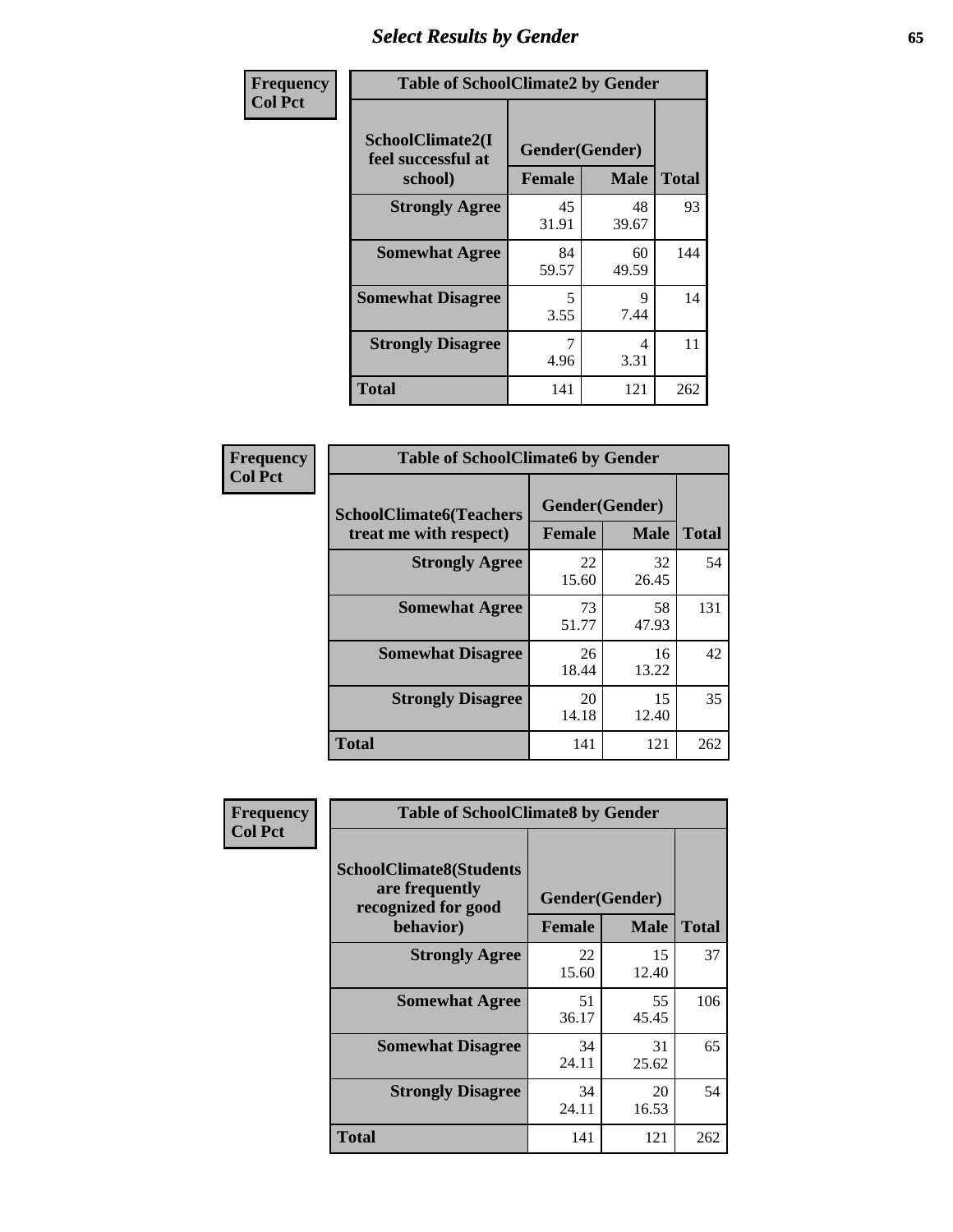# *Select Results by Gender* **66**

| Frequency      | <b>Table of Gender by Dropout</b> |                                                                        |                |              |
|----------------|-----------------------------------|------------------------------------------------------------------------|----------------|--------------|
| <b>Row Pct</b> |                                   | Dropout(I<br>have<br>thought<br>about<br>dropping<br>out of<br>school) |                |              |
|                | Gender(Gender)                    | Yes                                                                    | N <sub>0</sub> | <b>Total</b> |
|                | <b>Female</b>                     | 51<br>36.17                                                            | 90<br>63.83    | 141          |
|                | <b>Male</b>                       | 45<br>37.19                                                            | 76<br>62.81    | 121          |
|                | <b>Total</b>                      | 96                                                                     | 166            | 262          |

| <b>Frequency</b> | <b>Table of Gender by Dropoutreason</b> |                                                                    |              |                          |                                |              |              |
|------------------|-----------------------------------------|--------------------------------------------------------------------|--------------|--------------------------|--------------------------------|--------------|--------------|
| <b>Row Pct</b>   |                                         | Dropoutreason(If I dropped out the<br>reason would most likely be) |              |                          |                                |              |              |
|                  | <b>Gender</b> (Gender)                  | Won't<br><b>Drop</b><br>out                                        | <b>Bored</b> | Family<br><b>Reasons</b> | <b>Being</b><br><b>Bullied</b> | <b>Other</b> | <b>Total</b> |
|                  | <b>Female</b>                           | 81<br>57.45                                                        | 18<br>12.77  | 15<br>10.64              | 2.13                           | 24<br>17.02  | 141          |
|                  | <b>Male</b>                             | 68<br>56.20                                                        | 19<br>15.70  | 13<br>10.74              | 0.83                           | 20<br>16.53  | 121          |
|                  | <b>Total</b>                            | 149                                                                | 37           | 28                       | 4                              | 44           | 262          |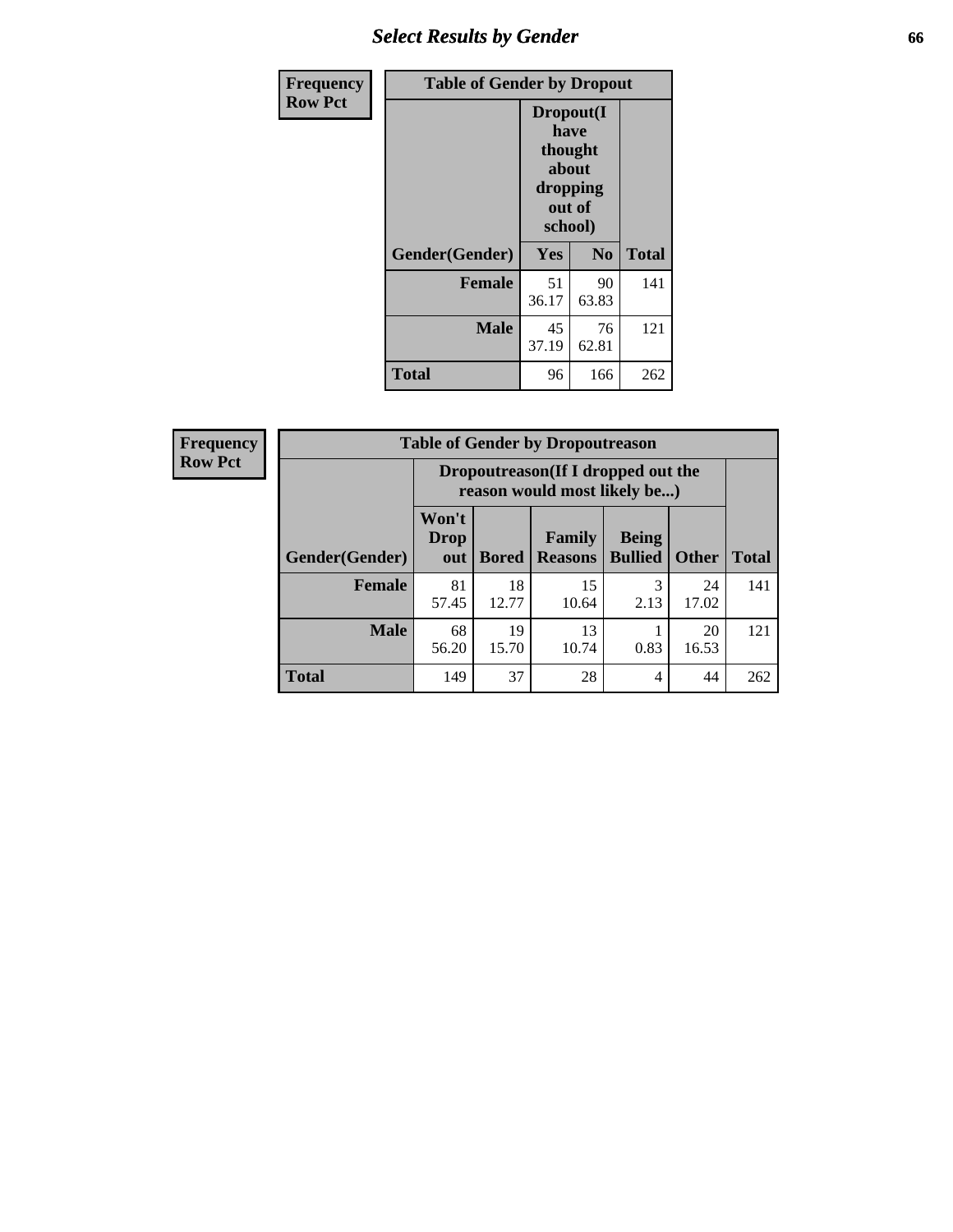*School Safety* **67**

| Frequency      | <b>Table of Gender by Bullied2</b> |                 |                |              |  |
|----------------|------------------------------------|-----------------|----------------|--------------|--|
| <b>Row Pct</b> |                                    | <b>Bullied2</b> |                |              |  |
|                | Gender(Gender)                     | Yes             | N <sub>0</sub> | <b>Total</b> |  |
|                | <b>Female</b>                      | 11<br>7.80      | 130<br>92.20   | 141          |  |
|                | <b>Male</b>                        | 14<br>11.57     | 107<br>88.43   | 121          |  |
|                | <b>Total</b>                       | 25              | 237            | 262          |  |

| Frequency      | <b>Table of Gender by Bulliedothers2</b> |                       |                |              |
|----------------|------------------------------------------|-----------------------|----------------|--------------|
| <b>Row Pct</b> |                                          | <b>Bulliedothers2</b> |                |              |
|                | Gender(Gender)                           | Yes                   | N <sub>0</sub> | <b>Total</b> |
|                | <b>Female</b>                            | 15<br>10.64           | 126<br>89.36   | 141          |
|                | <b>Male</b>                              | 10<br>8.26            | 111<br>91.74   | 121          |
|                | <b>Total</b>                             | 25                    | 237            | 262          |

| Frequency      | <b>Table of Gender by Weaponschool2</b> |               |                |       |
|----------------|-----------------------------------------|---------------|----------------|-------|
| <b>Row Pct</b> |                                         | Weaponschool2 |                |       |
|                | Gender(Gender)                          | Yes           | N <sub>0</sub> | Total |
|                | <b>Female</b>                           | 1.42          | 139<br>98.58   | 141   |
|                | <b>Male</b>                             | 8<br>6.61     | 113<br>93.39   | 121   |
|                | <b>Total</b>                            | 10            | 252            | 262   |

| Frequency      | <b>Table of Gender by Absentunsafe2</b> |               |                |              |
|----------------|-----------------------------------------|---------------|----------------|--------------|
| <b>Row Pct</b> |                                         | Absentunsafe2 |                |              |
|                | Gender(Gender)                          | Yes           | N <sub>0</sub> | <b>Total</b> |
|                | <b>Female</b>                           | 4.96          | 134<br>95.04   | 141          |
|                | <b>Male</b>                             | 5<br>4.13     | 116<br>95.87   | 121          |
|                | <b>Total</b>                            | 12            | 250            | 262          |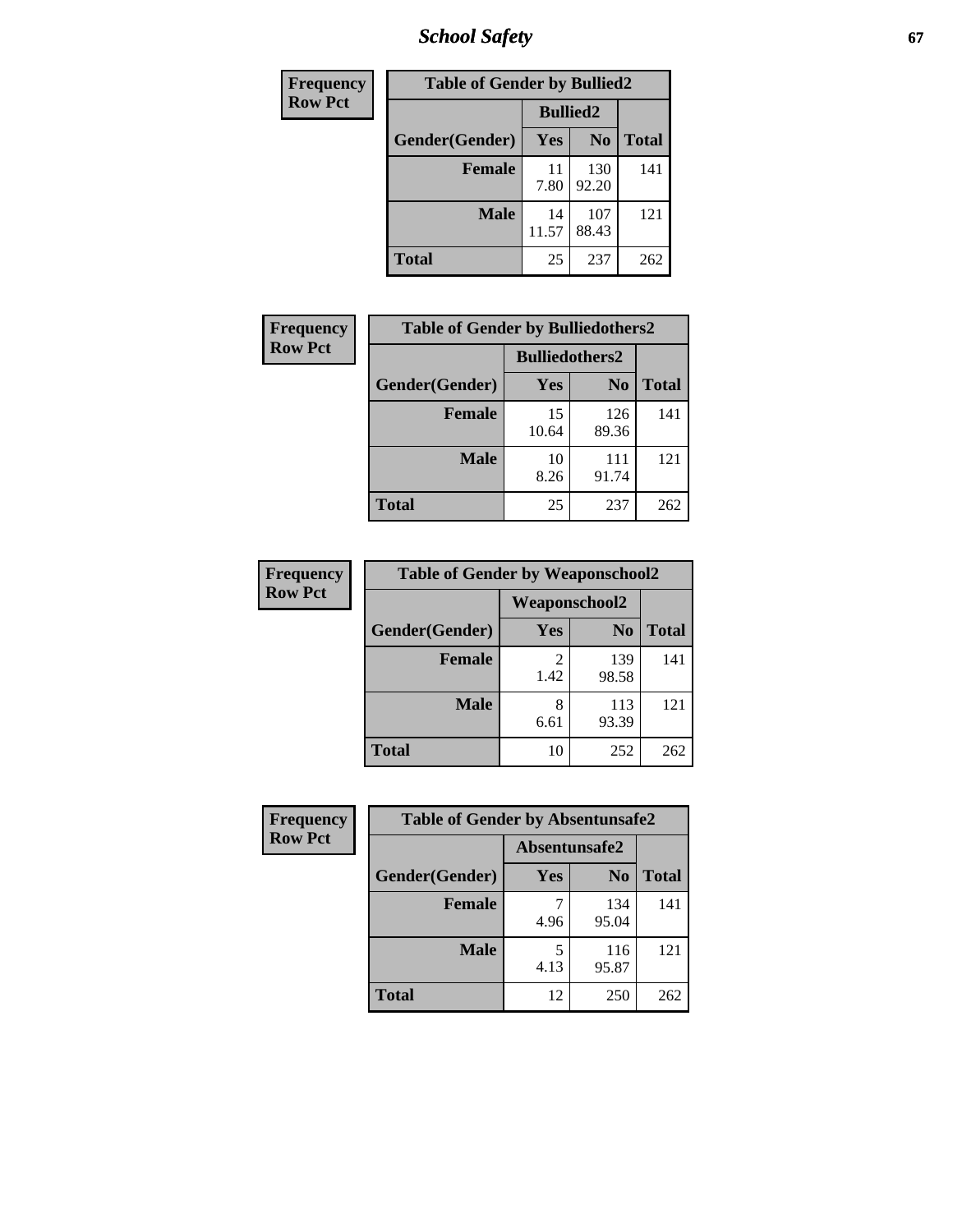*School Safety* **68**

| Frequency      | <b>Table of Gender by Gangself</b> |                                                                                                |              |              |
|----------------|------------------------------------|------------------------------------------------------------------------------------------------|--------------|--------------|
| <b>Row Pct</b> |                                    | Gangself(I<br>have<br>participated<br>in illegal gang<br>activities in<br>the past 30<br>days) |              |              |
|                | Gender(Gender)                     | Yes                                                                                            | $\bf No$     | <b>Total</b> |
|                | <b>Female</b>                      | 4<br>2.84                                                                                      | 137<br>97.16 | 141          |
|                | <b>Male</b>                        | 8<br>6.61                                                                                      | 113<br>93.39 | 121          |
|                | <b>Total</b>                       | 12                                                                                             | 250          | 262          |

| Frequency      | <b>Table of Gender by Gangpeers</b> |                                                                                                                             |                |              |
|----------------|-------------------------------------|-----------------------------------------------------------------------------------------------------------------------------|----------------|--------------|
| <b>Row Pct</b> |                                     | <b>Gangpeers</b> (I<br>have friends<br>who have<br>participated<br>in illegal gang<br>activities in<br>the past 30<br>days) |                |              |
|                | Gender(Gender)                      | <b>Yes</b>                                                                                                                  | N <sub>0</sub> | <b>Total</b> |
|                | <b>Female</b>                       | 49<br>34.75                                                                                                                 | 92<br>65.25    | 141          |
|                | <b>Male</b>                         | 38<br>31.40                                                                                                                 | 83<br>68.60    | 121          |
|                | Total                               | 87                                                                                                                          | 175            | 262          |

| Frequency      | <b>Table of Gender by Pickedon2</b> |             |                |              |
|----------------|-------------------------------------|-------------|----------------|--------------|
| <b>Row Pct</b> |                                     | Pickedon2   |                |              |
|                | Gender(Gender)                      | Yes         | N <sub>0</sub> | <b>Total</b> |
|                | <b>Female</b>                       | 20<br>14.18 | 121<br>85.82   | 141          |
|                | <b>Male</b>                         | 20<br>16.53 | 101<br>83.47   | 121          |
|                | <b>Total</b>                        | 40          | 222            | 262          |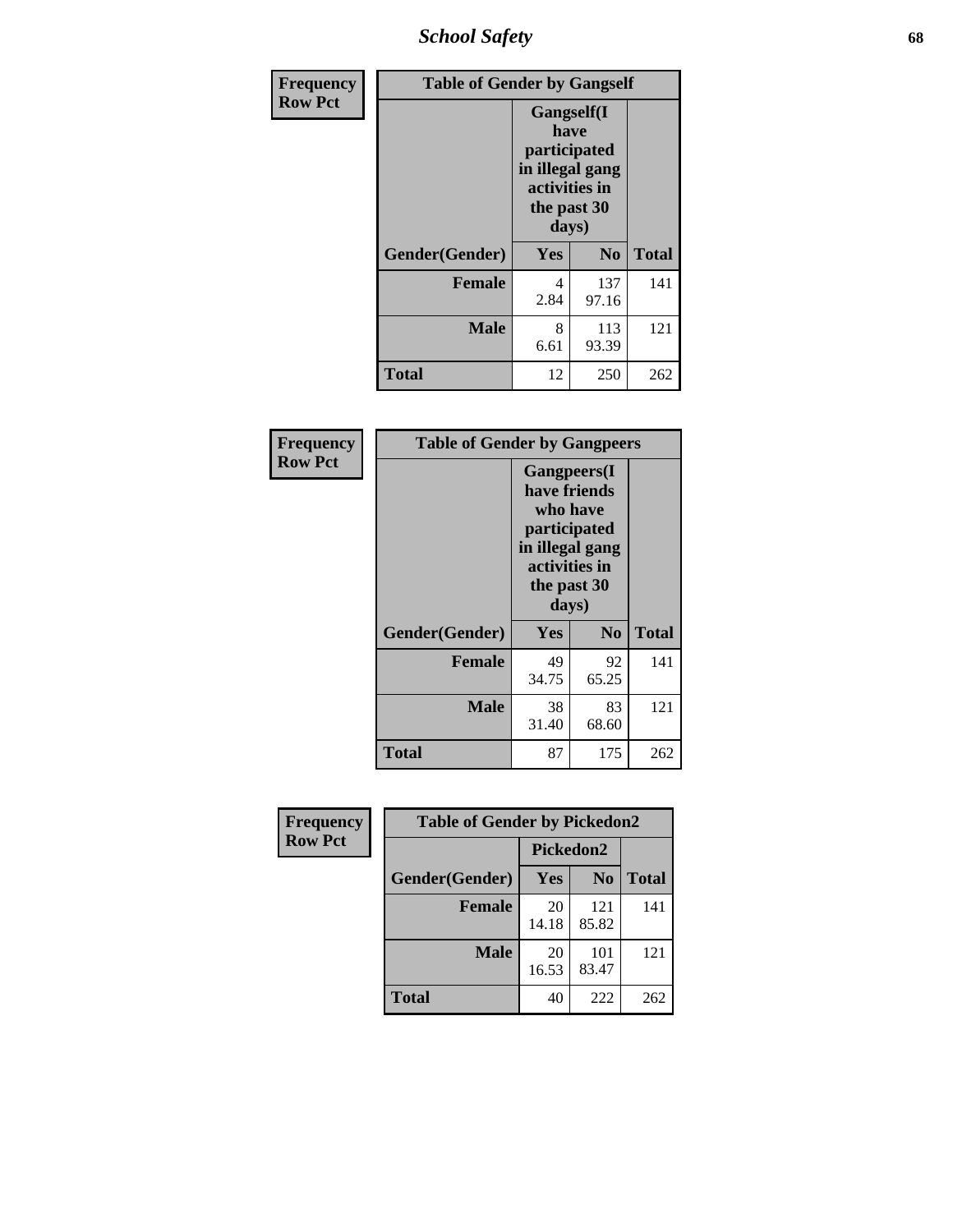*School Safety* **69**

| Frequency      | <b>Table of Gender by Safeschool2</b> |             |                |              |
|----------------|---------------------------------------|-------------|----------------|--------------|
| <b>Row Pct</b> |                                       | Safeschool2 |                |              |
|                | Gender(Gender)                        | <b>Yes</b>  | N <sub>0</sub> | <b>Total</b> |
|                | <b>Female</b>                         | 79<br>56.03 | 62<br>43.97    | 141          |
|                | <b>Male</b>                           | 77<br>63.64 | 44<br>36.36    | 121          |
|                | <b>Total</b>                          | 156         | 106            | 262          |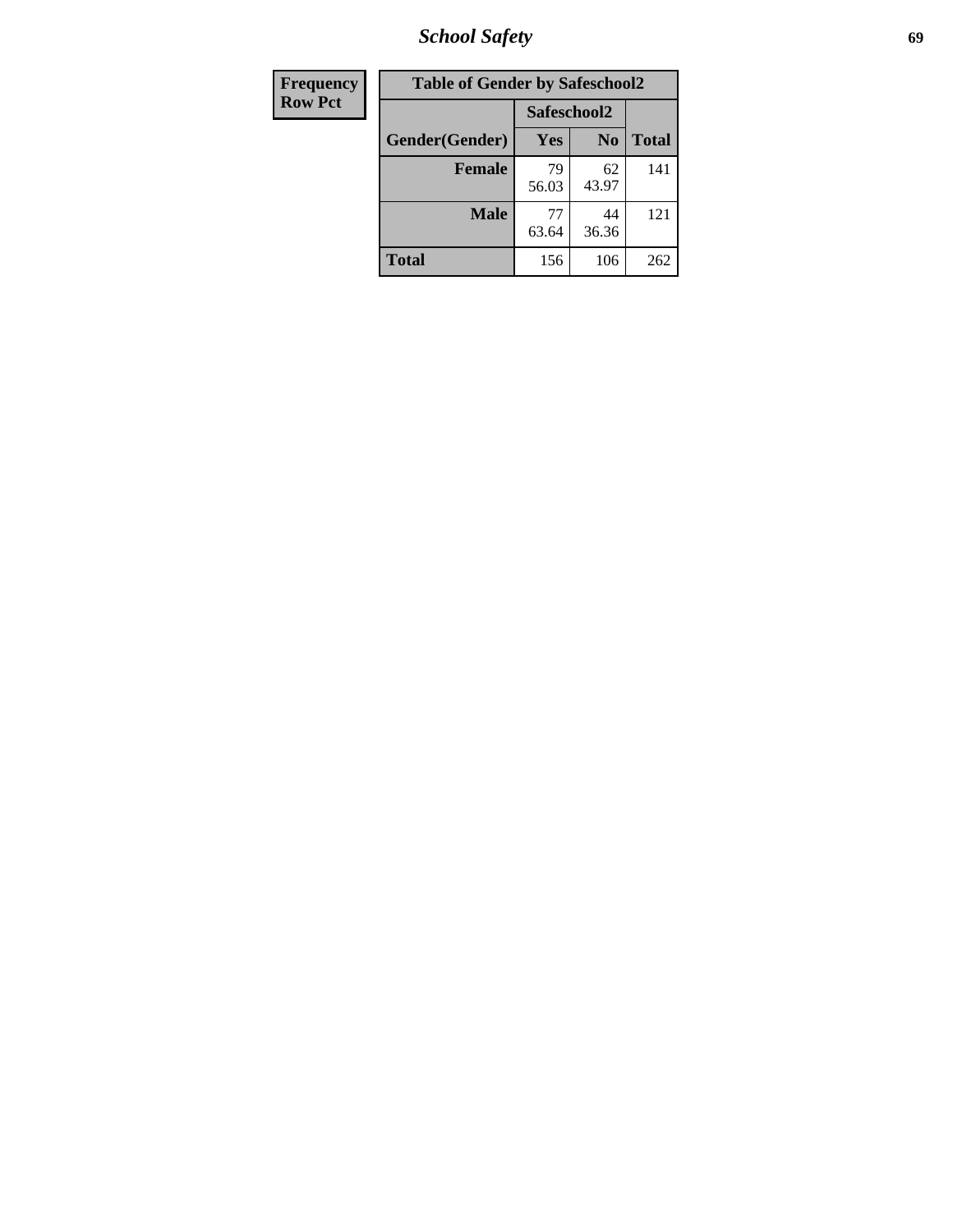# *Incidence of Drug Use* **70**

| Frequency      | <b>Table of Gender by AlcoholAlt</b> |                                          |                |              |
|----------------|--------------------------------------|------------------------------------------|----------------|--------------|
| <b>Row Pct</b> |                                      | AlcoholAlt(Alcohol<br>use, past 30 days) |                |              |
|                | Gender(Gender)                       | Yes                                      | N <sub>0</sub> | <b>Total</b> |
|                | <b>Female</b>                        | 14<br>9.93                               | 127<br>90.07   | 141          |
|                | <b>Male</b>                          | 24<br>19.83                              | 97<br>80.17    | 121          |
|                | <b>Total</b>                         | 38                                       | 224            | 262          |

| <b>Frequency</b> | <b>Table of Gender by TobaccoAny</b> |            |                                          |              |
|------------------|--------------------------------------|------------|------------------------------------------|--------------|
| <b>Row Pct</b>   |                                      |            | TobaccoAny(Tobacco<br>use, past 30 days) |              |
|                  | Gender(Gender)                       | Yes        | N <sub>0</sub>                           | <b>Total</b> |
|                  | <b>Female</b>                        | 3<br>2.13  | 138<br>97.87                             | 141          |
|                  | <b>Male</b>                          | 11<br>9.09 | 110<br>90.91                             | 121          |
|                  | <b>Total</b>                         | 14         | 248                                      | 262          |

| <b>Frequency</b> | <b>Table of Gender by MarijuanaAlt</b> |             |                                              |       |
|------------------|----------------------------------------|-------------|----------------------------------------------|-------|
| <b>Row Pct</b>   |                                        |             | MarijuanaAlt(Marijuana<br>use, past 30 days) |       |
|                  | Gender(Gender)                         | <b>Yes</b>  | N <sub>0</sub>                               | Total |
|                  | <b>Female</b>                          | 5<br>3.55   | 136<br>96.45                                 | 141   |
|                  | <b>Male</b>                            | 16<br>13.22 | 105<br>86.78                                 | 121   |
|                  | <b>Total</b>                           | 21          | 241                                          | 262   |

| <b>Frequency</b> | <b>Table of Gender by OtherDrugAny</b> |                                                      |                |              |
|------------------|----------------------------------------|------------------------------------------------------|----------------|--------------|
| <b>Row Pct</b>   |                                        | <b>OtherDrugAny(Other</b><br>drug use, past 30 days) |                |              |
|                  | Gender(Gender)                         | <b>Yes</b>                                           | N <sub>0</sub> | <b>Total</b> |
|                  | <b>Female</b>                          | 0.71                                                 | 140<br>99.29   | 141          |
|                  | <b>Male</b>                            | 6<br>4.96                                            | 115<br>95.04   | 121          |
|                  | <b>Total</b>                           | 7                                                    | 255            | 262          |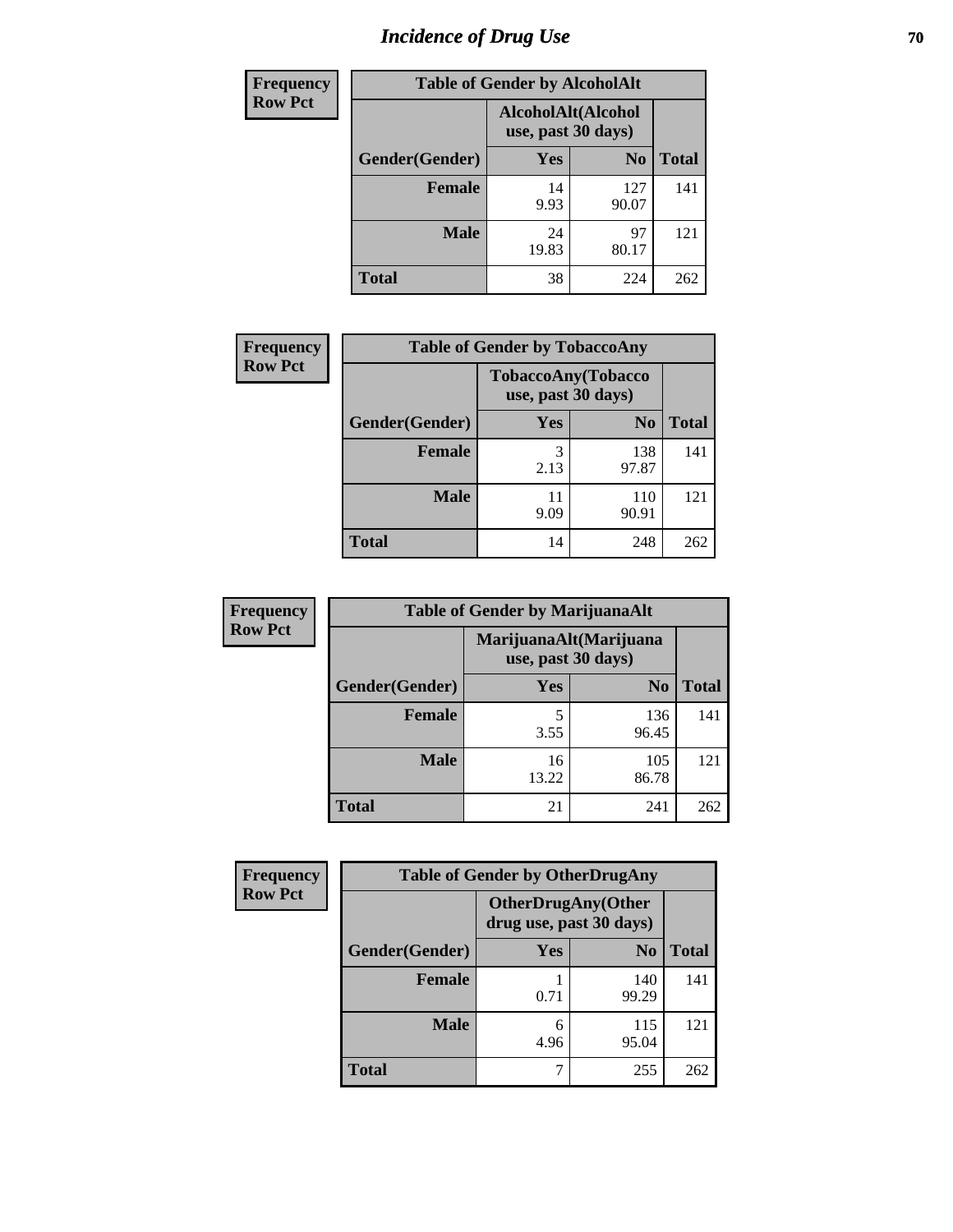#### *Average Age at Onset of Use* **71** *Results for "Average Age at Onset of Use" questions exclude students who said they did not use that substance*

#### **Gender=Female**

| <b>Variable</b>                 | Label                                                              | <b>Mean</b> |
|---------------------------------|--------------------------------------------------------------------|-------------|
| Alcoholinit2                    | I started using alcohol when I was                                 | 13.35       |
| Cigarettesinit2                 | I started smoking tobacco when I was                               | 15.00       |
| Smokelessinit2                  | I started chewing tobacco when I was                               | 15.00       |
| Marijuanainit2                  | I started using marijuana when I was                               | 14.00       |
| Cocaineinit2                    | I started using cocaine when I was                                 |             |
| Inhalantsinit2                  | I started using inhalants when I was                               |             |
| Steroidsinit2                   | I started using steroids when I was                                |             |
| Ecstasyinit2                    | I started using ecstasy when I was                                 |             |
| Methinit2                       | I started using methamphetamines when I was                        |             |
| Hallucinogensinit2              | I started using hallucinogens when I was                           |             |
| Prescription in it <sub>2</sub> | I started using prescription drugs not prescribed to me when I was | 12.33       |

#### **Gender=Male**

| <b>Variable</b>    | Label                                                              | <b>Mean</b> |
|--------------------|--------------------------------------------------------------------|-------------|
| Alcoholinit2       | I started using alcohol when I was                                 | 13.45       |
| Cigarettesinit2    | I started smoking tobacco when I was                               | 13.58       |
| Smokelessinit2     | I started chewing tobacco when I was                               | 9.75        |
| Marijuanainit2     | I started using marijuana when I was                               | 13.00       |
| Cocaineinit2       | I started using cocaine when I was                                 | 8.00        |
| Inhalantsinit2     | I started using inhalants when I was                               | 8.25        |
| Steroidsinit2      | I started using steroids when I was                                | 8.67        |
| Ecstasyinit2       | I started using ecstasy when I was                                 | 11.20       |
| Methinit2          | I started using methamphetamines when I was                        | 8.00        |
| Hallucinogensinit2 | I started using hallucinogens when I was                           | 8.00        |
| Prescriptioninit2  | I started using prescription drugs not prescribed to me when I was | 9.25        |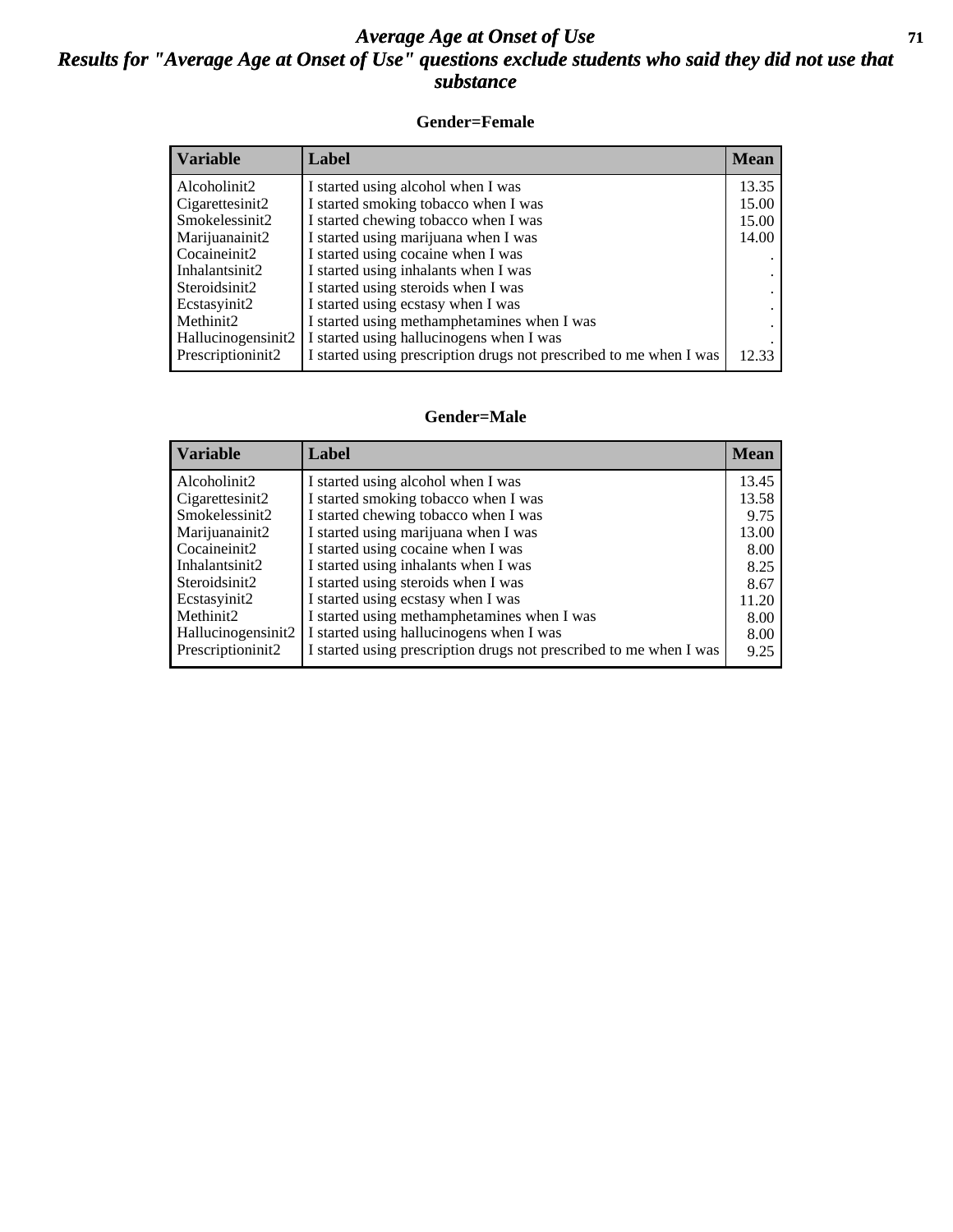# *I Think These Drugs are Harmful* **72**

| <b>Frequency</b> | <b>Table of Gender by Alcoholharmdich</b> |                                                   |                |              |
|------------------|-------------------------------------------|---------------------------------------------------|----------------|--------------|
| <b>Row Pct</b>   |                                           | Alcoholharmdich(I<br>think alcohol is<br>harmful) |                |              |
|                  | Gender(Gender)                            | <b>Yes</b>                                        | N <sub>0</sub> | <b>Total</b> |
|                  | <b>Female</b>                             | 118<br>83.69                                      | 23<br>16.31    | 141          |
|                  | <b>Male</b>                               | 101<br>83.47                                      | 20<br>16.53    | 121          |
|                  | <b>Total</b>                              | 219                                               | 43             | 262          |

| Frequency      | <b>Table of Gender by Tobaccoharmdich</b> |                              |                   |              |
|----------------|-------------------------------------------|------------------------------|-------------------|--------------|
| <b>Row Pct</b> |                                           | think tobacco is<br>harmful) | Tobaccoharmdich(I |              |
|                | Gender(Gender)                            | Yes                          | N <sub>0</sub>    | <b>Total</b> |
|                | <b>Female</b>                             | 132<br>93.62                 | 9<br>6.38         | 141          |
|                | <b>Male</b>                               | 107<br>88.43                 | 14<br>11.57       | 121          |
|                | <b>Total</b>                              | 239                          | 23                | 262          |

| Frequency      | <b>Table of Gender by Marijuanaharmdich</b> |                                                       |                |              |  |
|----------------|---------------------------------------------|-------------------------------------------------------|----------------|--------------|--|
| <b>Row Pct</b> |                                             | Marijuanaharmdich(I<br>think marijuana is<br>harmful) |                |              |  |
|                | Gender(Gender)                              | <b>Yes</b>                                            | N <sub>0</sub> | <b>Total</b> |  |
|                | <b>Female</b>                               | 118<br>83.69                                          | 23<br>16.31    | 141          |  |
|                | <b>Male</b>                                 | 91<br>75.21                                           | 30<br>24.79    | 121          |  |
|                | <b>Total</b>                                | 209                                                   | 53             | 262          |  |

| Frequency      | <b>Table of Gender by Otherdrugharmdich</b>              |              |                |              |  |
|----------------|----------------------------------------------------------|--------------|----------------|--------------|--|
| <b>Row Pct</b> | Otherdrugharmdich(I<br>think other drugs are<br>harmful) |              |                |              |  |
|                | Gender(Gender)                                           | <b>Yes</b>   | N <sub>0</sub> | <b>Total</b> |  |
|                | <b>Female</b>                                            | 133<br>94.33 | 8<br>5.67      | 141          |  |
|                | <b>Male</b>                                              | 109<br>90.08 | 12<br>9.92     | 121          |  |
|                | <b>Total</b>                                             | 242          | 20             | 262          |  |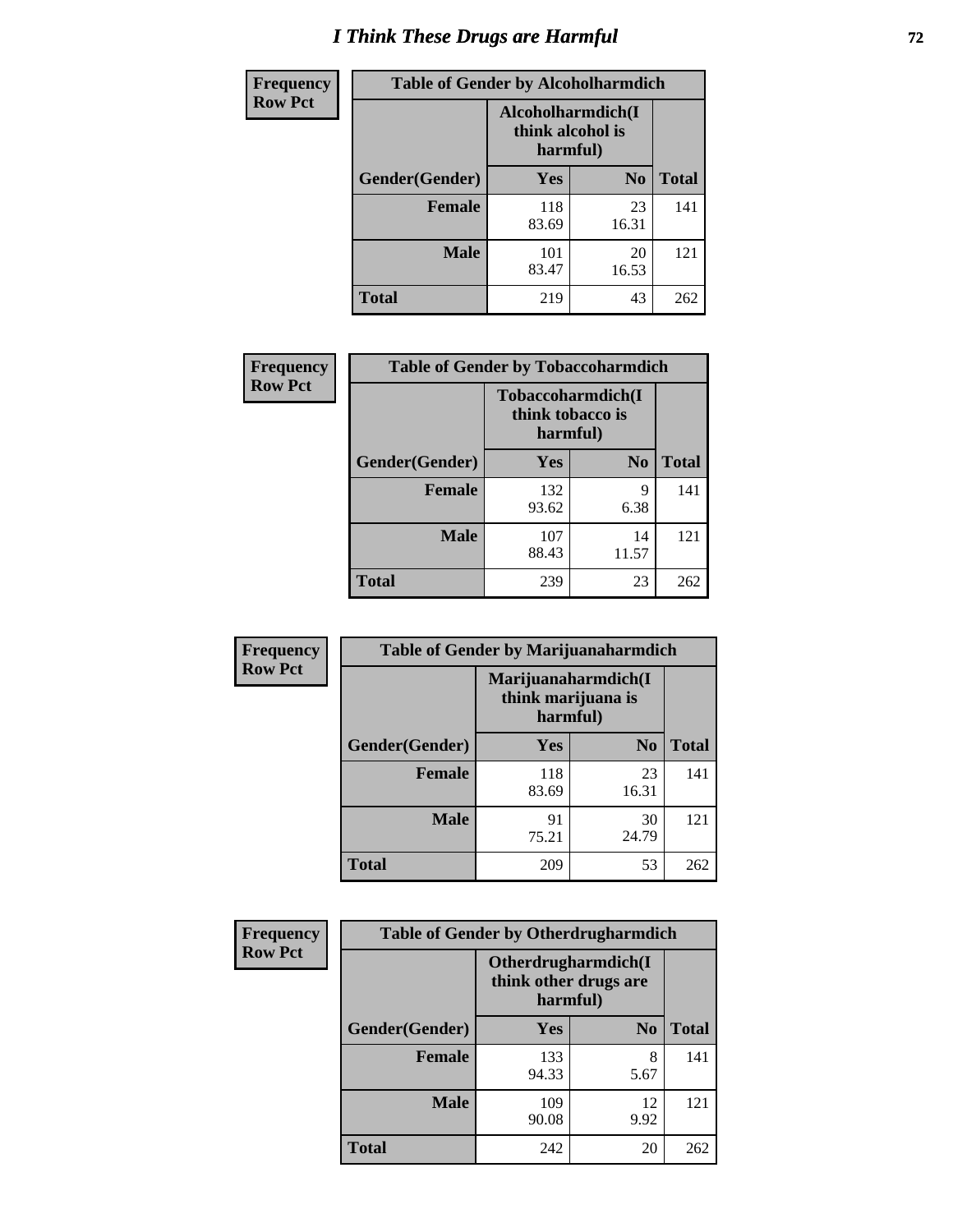| <b>Frequency</b> | <b>Table of Gender by Alcohollocation1</b> |                                                               |             |              |
|------------------|--------------------------------------------|---------------------------------------------------------------|-------------|--------------|
| <b>Row Pct</b>   |                                            | <b>Alcohollocation1(Places</b><br><b>Friends Use Alcohol)</b> |             |              |
|                  | Gender(Gender)                             |                                                               | Do Not Use  | <b>Total</b> |
|                  | <b>Female</b>                              | 71<br>50.35                                                   | 70<br>49.65 | 141          |
|                  | <b>Male</b>                                | 53<br>43.80                                                   | 68<br>56.20 | 121          |
|                  | <b>Total</b>                               | 124                                                           | 138         | 262          |

| <b>Frequency</b> | <b>Table of Gender by Alcohollocation2</b> |                                                               |             |              |
|------------------|--------------------------------------------|---------------------------------------------------------------|-------------|--------------|
| <b>Row Pct</b>   |                                            | <b>Alcohollocation2(Places</b><br><b>Friends Use Alcohol)</b> |             |              |
|                  | Gender(Gender)                             |                                                               | Home        | <b>Total</b> |
|                  | Female                                     | 82<br>58.16                                                   | 59<br>41.84 | 141          |
|                  | <b>Male</b>                                | 76<br>62.81                                                   | 45<br>37.19 | 121          |
|                  | <b>Total</b>                               | 158                                                           | 104         | 262          |

| Frequency      | <b>Table of Gender by Alcohollocation3</b> |                                                               |               |              |
|----------------|--------------------------------------------|---------------------------------------------------------------|---------------|--------------|
| <b>Row Pct</b> |                                            | <b>Alcohollocation3(Places</b><br><b>Friends Use Alcohol)</b> |               |              |
|                | Gender(Gender)                             |                                                               | <b>School</b> | <b>Total</b> |
|                | <b>Female</b>                              | 123<br>87.23                                                  | 18<br>12.77   | 141          |
|                | <b>Male</b>                                | 104<br>85.95                                                  | 17<br>14.05   | 121          |
|                | <b>Total</b>                               | 227                                                           | 35            | 262          |

| Frequency      | <b>Table of Gender by Alcohollocation4</b> |                                                               |             |              |
|----------------|--------------------------------------------|---------------------------------------------------------------|-------------|--------------|
| <b>Row Pct</b> |                                            | <b>Alcohollocation4(Places</b><br><b>Friends Use Alcohol)</b> |             |              |
|                | Gender(Gender)                             |                                                               | Car         | <b>Total</b> |
|                | <b>Female</b>                              | 112<br>79.43                                                  | 29<br>20.57 | 141          |
|                | <b>Male</b>                                | 100<br>82.64                                                  | 21<br>17.36 | 121          |
|                | <b>Total</b>                               | 212                                                           | 50          | 262          |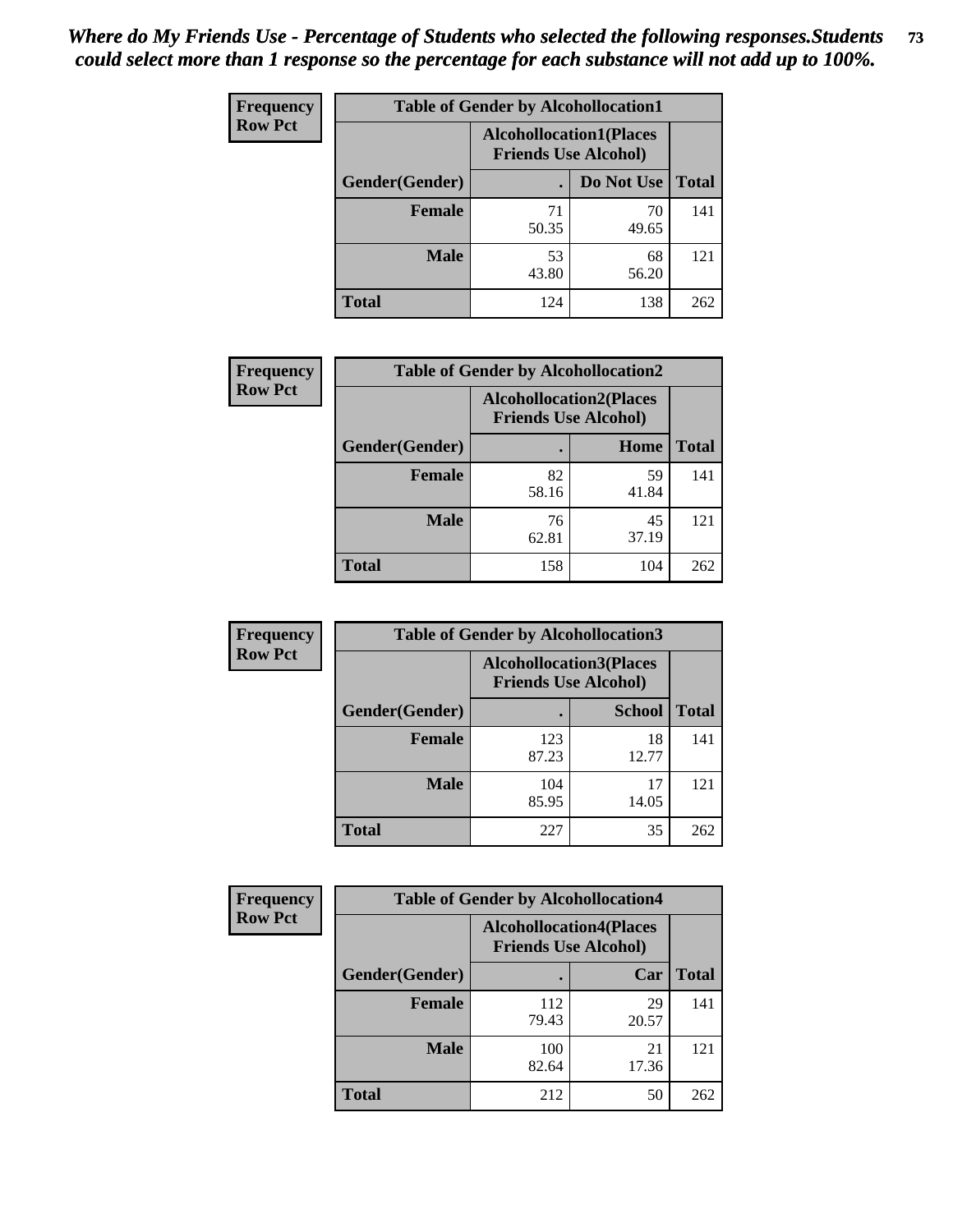| <b>Frequency</b> |                | <b>Table of Gender by Alcohollocation5</b> |                                                               |              |
|------------------|----------------|--------------------------------------------|---------------------------------------------------------------|--------------|
| <b>Row Pct</b>   |                |                                            | <b>Alcohollocation5(Places</b><br><b>Friends Use Alcohol)</b> |              |
|                  | Gender(Gender) | $\bullet$                                  | <b>Friend's</b><br><b>House</b>                               | <b>Total</b> |
|                  | <b>Female</b>  | 91<br>64.54                                | 50<br>35.46                                                   | 141          |
|                  | <b>Male</b>    | 85<br>70.25                                | 36<br>29.75                                                   | 121          |
|                  | <b>Total</b>   | 176                                        | 86                                                            | 262          |

| Frequency      |                        | <b>Table of Gender by Alcohollocation6</b>                    |              |              |
|----------------|------------------------|---------------------------------------------------------------|--------------|--------------|
| <b>Row Pct</b> |                        | <b>Alcohollocation6(Places</b><br><b>Friends Use Alcohol)</b> |              |              |
|                | <b>Gender</b> (Gender) |                                                               | <b>Other</b> | <b>Total</b> |
|                | <b>Female</b>          | 105<br>74.47                                                  | 36<br>25.53  | 141          |
|                | <b>Male</b>            | 93<br>76.86                                                   | 28<br>23.14  | 121          |
|                | <b>Total</b>           | 198                                                           | 64           | 262          |

| Frequency      | <b>Table of Gender by Tobaccolocation1</b> |                                                               |              |              |  |
|----------------|--------------------------------------------|---------------------------------------------------------------|--------------|--------------|--|
| <b>Row Pct</b> |                                            | <b>Tobaccolocation1(Places</b><br><b>Friends Use Tobacco)</b> |              |              |  |
|                | Gender(Gender)                             |                                                               | Do Not Use   | <b>Total</b> |  |
|                | Female                                     | 30<br>21.28                                                   | 111<br>78.72 | 141          |  |
|                | <b>Male</b>                                | 34<br>28.10                                                   | 87<br>71.90  | 121          |  |
|                | <b>Total</b>                               | 64                                                            | 198          | 262          |  |

| Frequency      | <b>Table of Gender by Tobaccolocation2</b> |                             |                                |              |
|----------------|--------------------------------------------|-----------------------------|--------------------------------|--------------|
| <b>Row Pct</b> |                                            | <b>Friends Use Tobacco)</b> | <b>Tobaccolocation2(Places</b> |              |
|                | Gender(Gender)                             |                             | Home                           | <b>Total</b> |
|                | Female                                     | 115<br>81.56                | 26<br>18.44                    | 141          |
|                | <b>Male</b>                                | 95<br>78.51                 | 26<br>21.49                    | 121          |
|                | <b>Total</b>                               | 210                         | 52                             | 262          |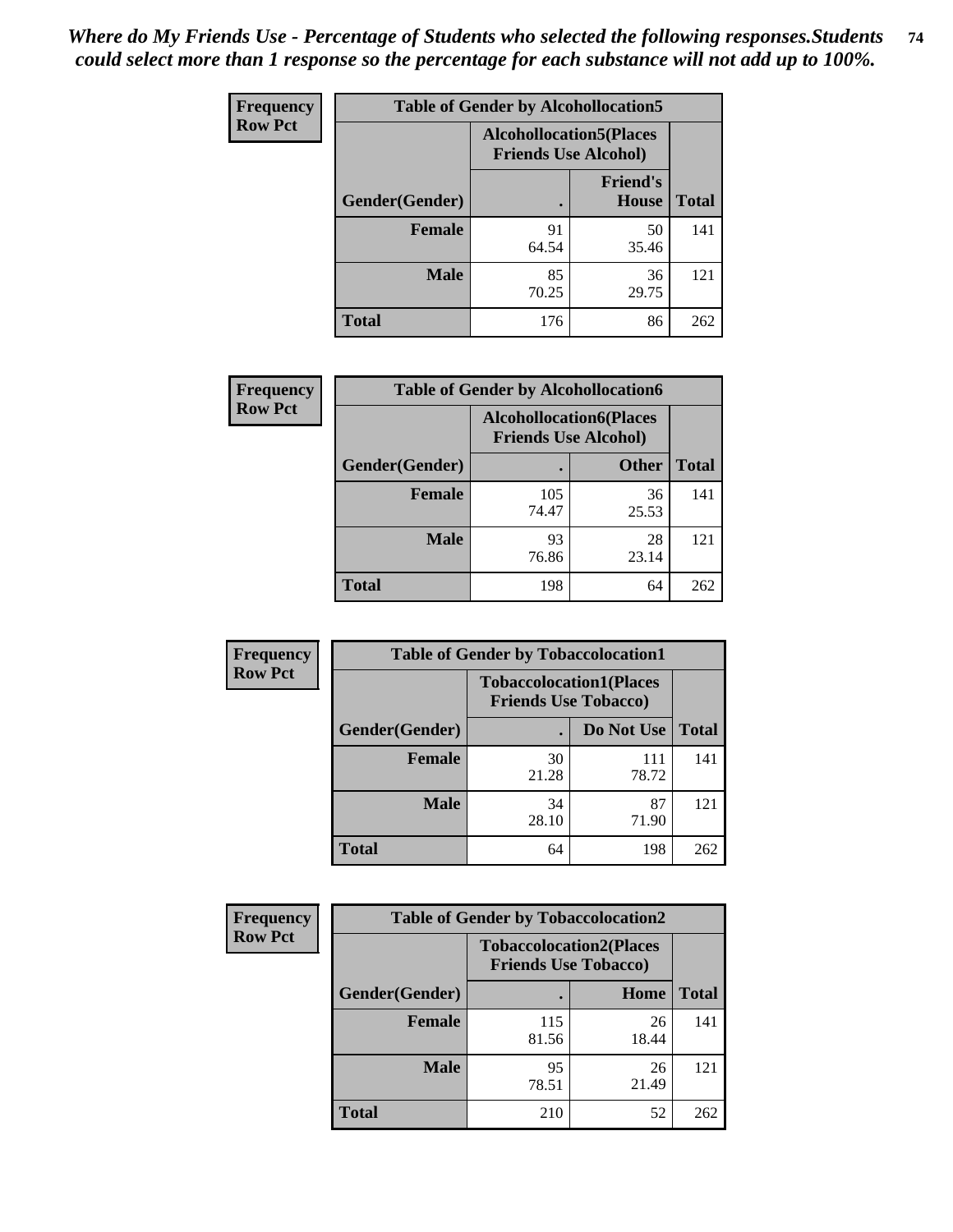| <b>Frequency</b> | <b>Table of Gender by Tobaccolocation3</b> |              |                                                               |              |
|------------------|--------------------------------------------|--------------|---------------------------------------------------------------|--------------|
| <b>Row Pct</b>   |                                            |              | <b>Tobaccolocation3(Places</b><br><b>Friends Use Tobacco)</b> |              |
|                  | Gender(Gender)                             |              | <b>School</b>                                                 | <b>Total</b> |
|                  | <b>Female</b>                              | 126<br>89.36 | 15<br>10.64                                                   | 141          |
|                  | <b>Male</b>                                | 101<br>83.47 | 20<br>16.53                                                   | 121          |
|                  | Total                                      | 227          | 35                                                            | 262          |

| <b>Frequency</b> | <b>Table of Gender by Tobaccolocation4</b> |              |                                                               |              |
|------------------|--------------------------------------------|--------------|---------------------------------------------------------------|--------------|
| <b>Row Pct</b>   |                                            |              | <b>Tobaccolocation4(Places</b><br><b>Friends Use Tobacco)</b> |              |
|                  | Gender(Gender)                             |              | Car                                                           | <b>Total</b> |
|                  | <b>Female</b>                              | 119<br>84.40 | 22<br>15.60                                                   | 141          |
|                  | <b>Male</b>                                | 97<br>80.17  | 24<br>19.83                                                   | 121          |
|                  | <b>Total</b>                               | 216          | 46                                                            | 262          |

| <b>Frequency</b> | <b>Table of Gender by Tobaccolocation5</b> |                                                               |                                 |              |
|------------------|--------------------------------------------|---------------------------------------------------------------|---------------------------------|--------------|
| <b>Row Pct</b>   |                                            | <b>Tobaccolocation5(Places</b><br><b>Friends Use Tobacco)</b> |                                 |              |
|                  | Gender(Gender)                             |                                                               | <b>Friend's</b><br><b>House</b> | <b>Total</b> |
|                  | <b>Female</b>                              | 119<br>84.40                                                  | 22<br>15.60                     | 141          |
|                  | <b>Male</b>                                | 97<br>80.17                                                   | 24<br>19.83                     | 121          |
|                  | <b>Total</b>                               | 216                                                           | 46                              | 262          |

| <b>Frequency</b> | <b>Table of Gender by Tobaccolocation6</b> |                                                               |              |              |
|------------------|--------------------------------------------|---------------------------------------------------------------|--------------|--------------|
| <b>Row Pct</b>   |                                            | <b>Tobaccolocation6(Places</b><br><b>Friends Use Tobacco)</b> |              |              |
|                  | Gender(Gender)                             |                                                               | <b>Other</b> | <b>Total</b> |
|                  | Female                                     | 120<br>85.11                                                  | 21<br>14.89  | 141          |
|                  | <b>Male</b>                                | 102<br>84.30                                                  | 19<br>15.70  | 121          |
|                  | <b>Total</b>                               | 222                                                           | 40           | 262          |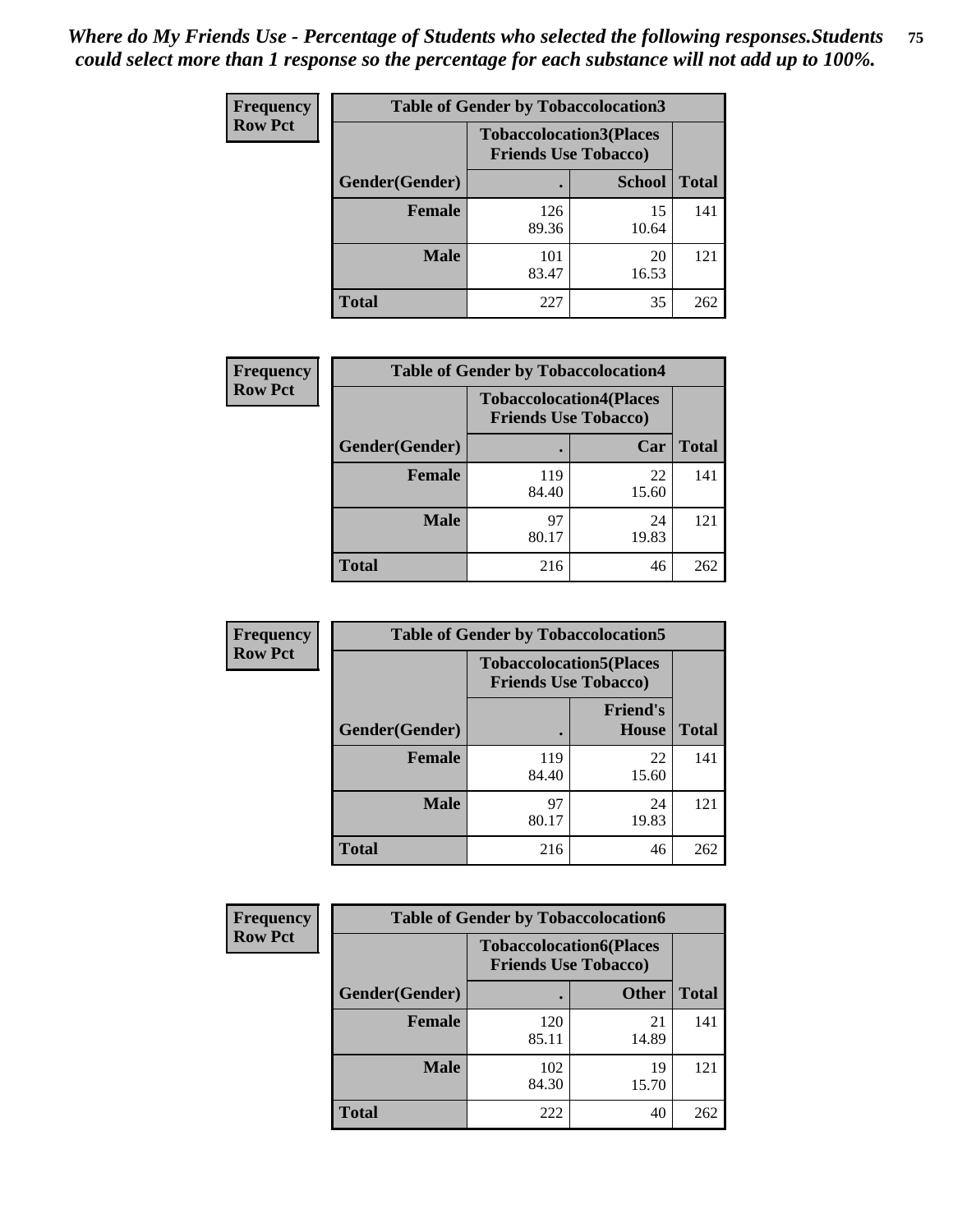| <b>Frequency</b> | <b>Table of Gender by Marijuanalocation1</b> |                                                                    |             |              |  |
|------------------|----------------------------------------------|--------------------------------------------------------------------|-------------|--------------|--|
| <b>Row Pct</b>   |                                              | <b>Marijuanalocation1(Places</b><br><b>Friends Use Marijuana</b> ) |             |              |  |
|                  | Gender(Gender)                               |                                                                    | Do Not Use  | <b>Total</b> |  |
|                  | <b>Female</b>                                | 60<br>42.55                                                        | 81<br>57.45 | 141          |  |
|                  | <b>Male</b>                                  | 51<br>42.15                                                        | 70<br>57.85 | 121          |  |
|                  | <b>Total</b>                                 | 111                                                                | 151         | 262          |  |

| <b>Frequency</b> | <b>Table of Gender by Marijuanalocation2</b> |                                                                    |             |              |
|------------------|----------------------------------------------|--------------------------------------------------------------------|-------------|--------------|
| <b>Row Pct</b>   |                                              | <b>Marijuanalocation2(Places</b><br><b>Friends Use Marijuana</b> ) |             |              |
|                  | Gender(Gender)                               |                                                                    | Home        | <b>Total</b> |
|                  | Female                                       | 88<br>62.41                                                        | 53<br>37.59 | 141          |
|                  | <b>Male</b>                                  | 82<br>67.77                                                        | 39<br>32.23 | 121          |
|                  | <b>Total</b>                                 | 170                                                                | 92          | 262          |

| Frequency      | <b>Table of Gender by Marijuanalocation3</b> |                                                                    |               |              |
|----------------|----------------------------------------------|--------------------------------------------------------------------|---------------|--------------|
| <b>Row Pct</b> |                                              | <b>Marijuanalocation3(Places</b><br><b>Friends Use Marijuana</b> ) |               |              |
|                | Gender(Gender)                               |                                                                    | <b>School</b> | <b>Total</b> |
|                | Female                                       | 106<br>75.18                                                       | 35<br>24.82   | 141          |
|                | <b>Male</b>                                  | 90<br>74.38                                                        | 31<br>25.62   | 121          |
|                | <b>Total</b>                                 | 196                                                                | 66            | 262          |

| <b>Frequency</b> | <b>Table of Gender by Marijuanalocation4</b> |                                |                                  |              |
|------------------|----------------------------------------------|--------------------------------|----------------------------------|--------------|
| <b>Row Pct</b>   |                                              | <b>Friends Use Marijuana</b> ) | <b>Marijuanalocation4(Places</b> |              |
|                  | Gender(Gender)                               |                                | Car                              | <b>Total</b> |
|                  | <b>Female</b>                                | 99<br>70.21                    | 42<br>29.79                      | 141          |
|                  | <b>Male</b>                                  | 88<br>72.73                    | 33<br>27.27                      | 121          |
|                  | <b>Total</b>                                 | 187                            | 75                               | 262          |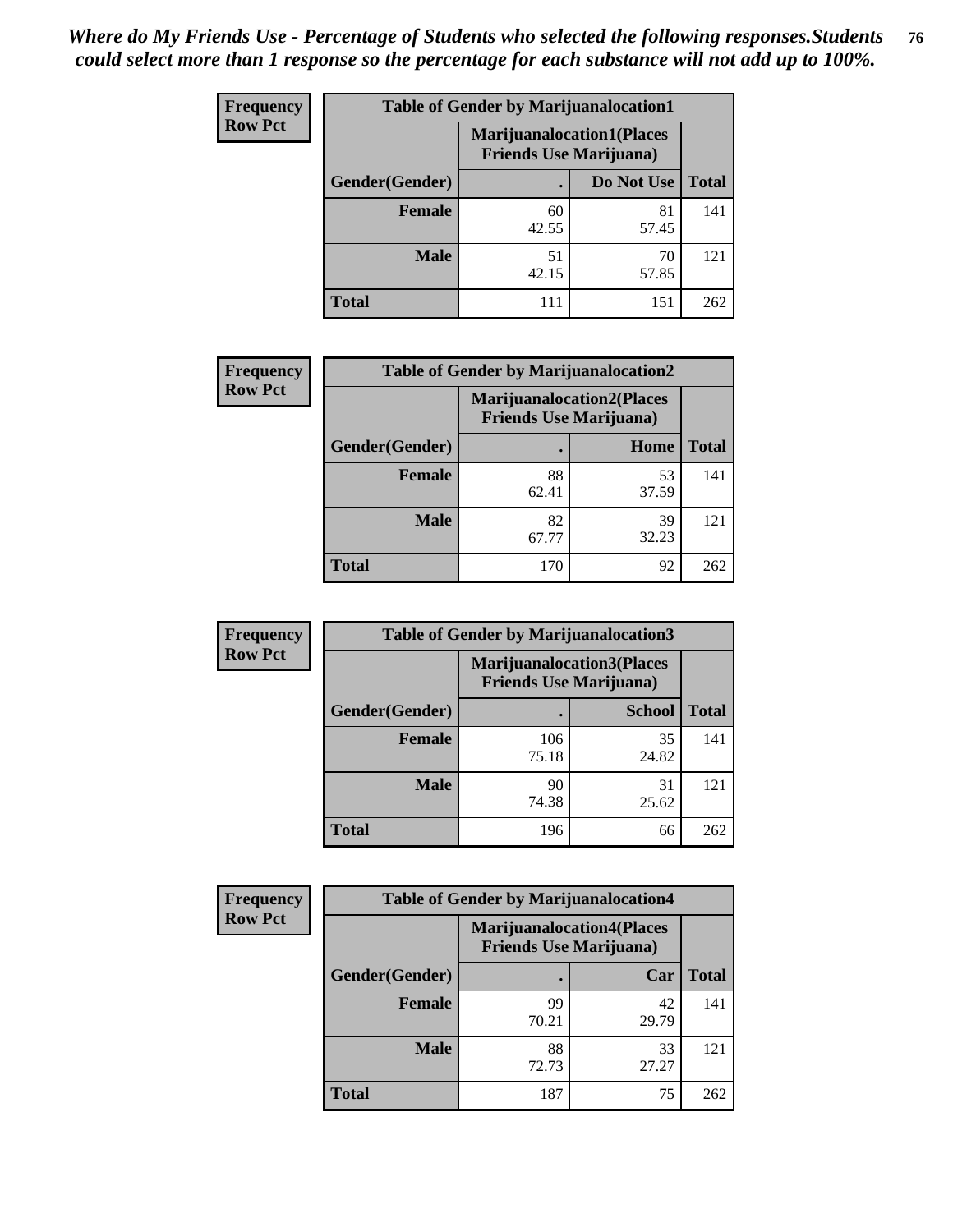| <b>Frequency</b> | <b>Table of Gender by Marijuanalocation5</b> |                                                                     |                                 |              |
|------------------|----------------------------------------------|---------------------------------------------------------------------|---------------------------------|--------------|
| <b>Row Pct</b>   |                                              | <b>Marijuanalocation5</b> (Places<br><b>Friends Use Marijuana</b> ) |                                 |              |
|                  | Gender(Gender)                               |                                                                     | <b>Friend's</b><br><b>House</b> | <b>Total</b> |
|                  | <b>Female</b>                                | 89<br>63.12                                                         | 52<br>36.88                     | 141          |
|                  | <b>Male</b>                                  | 84<br>69.42                                                         | 37<br>30.58                     | 121          |
|                  | <b>Total</b>                                 | 173                                                                 | 89                              | 262          |

| <b>Frequency</b> | <b>Table of Gender by Marijuanalocation6</b> |                                                                    |              |              |
|------------------|----------------------------------------------|--------------------------------------------------------------------|--------------|--------------|
| <b>Row Pct</b>   |                                              | <b>Marijuanalocation6(Places</b><br><b>Friends Use Marijuana</b> ) |              |              |
|                  | Gender(Gender)                               |                                                                    | <b>Other</b> | <b>Total</b> |
|                  | <b>Female</b>                                | 104<br>73.76                                                       | 37<br>26.24  | 141          |
|                  | <b>Male</b>                                  | 90<br>74.38                                                        | 31<br>25.62  | 121          |
|                  | <b>Total</b>                                 | 194                                                                | 68           | 262          |

| Frequency      | <b>Table of Gender by Otherdruglocation1</b> |                                                                                |              |              |
|----------------|----------------------------------------------|--------------------------------------------------------------------------------|--------------|--------------|
| <b>Row Pct</b> |                                              | <b>Otherdruglocation1(Places</b><br><b>Friends Use Other Illegal</b><br>Drugs) |              |              |
|                | Gender(Gender)                               |                                                                                | Do Not Use   | <b>Total</b> |
|                | Female                                       | 29<br>20.57                                                                    | 112<br>79.43 | 141          |
|                | <b>Male</b>                                  | 26<br>21.49                                                                    | 95<br>78.51  | 121          |
|                | <b>Total</b>                                 | 55                                                                             | 207          | 262          |

| <b>Frequency</b> | <b>Table of Gender by Otherdruglocation2</b>                                   |              |             |              |
|------------------|--------------------------------------------------------------------------------|--------------|-------------|--------------|
| <b>Row Pct</b>   | <b>Otherdruglocation2(Places</b><br><b>Friends Use Other Illegal</b><br>Drugs) |              |             |              |
|                  | Gender(Gender)                                                                 |              | Home        | <b>Total</b> |
|                  | <b>Female</b>                                                                  | 121<br>85.82 | 20<br>14.18 | 141          |
|                  | <b>Male</b>                                                                    | 105<br>86.78 | 16<br>13.22 | 121          |
|                  | <b>Total</b>                                                                   | 226          | 36          | 262          |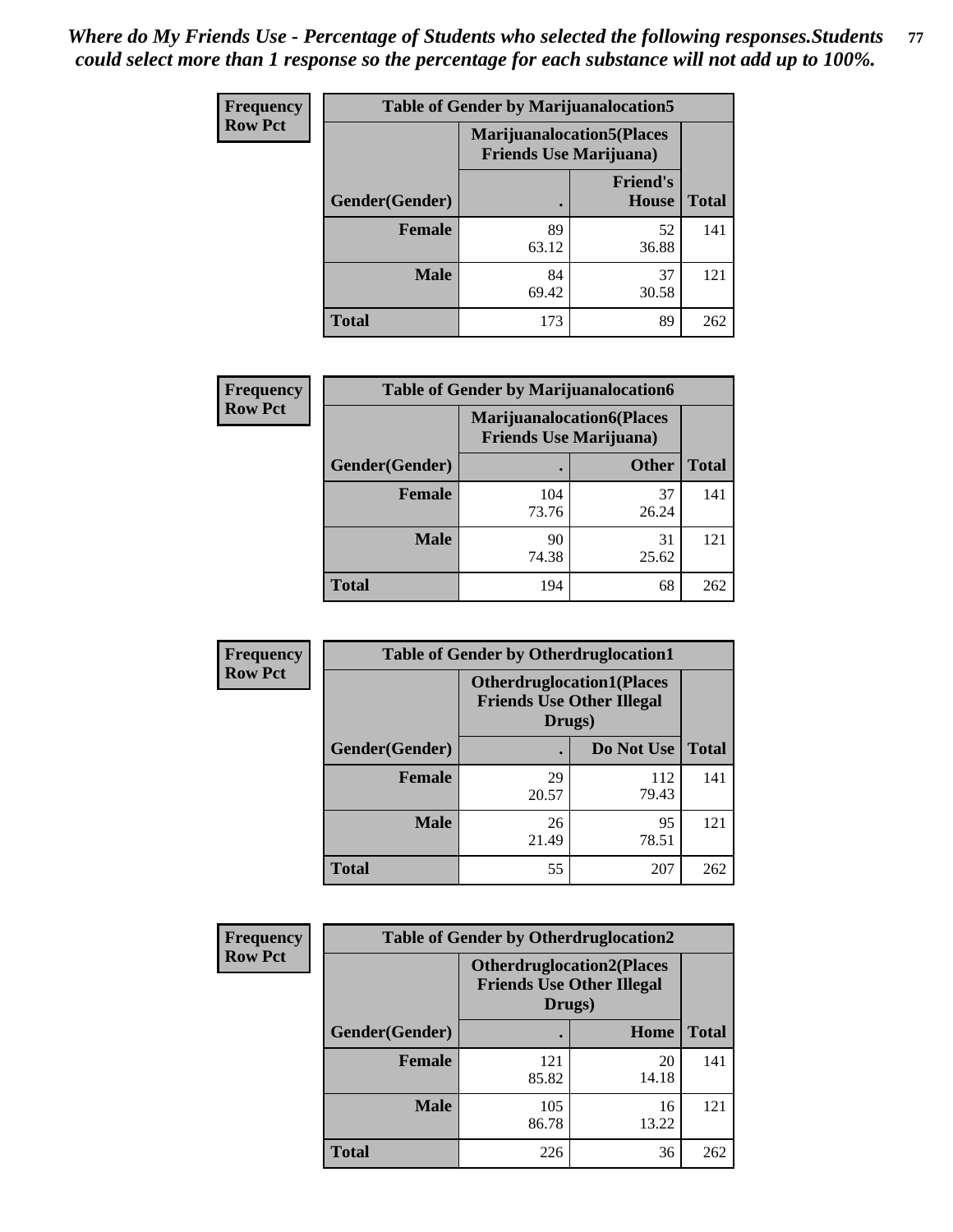| <b>Frequency</b> | <b>Table of Gender by Otherdruglocation3</b> |                                                                                |               |              |
|------------------|----------------------------------------------|--------------------------------------------------------------------------------|---------------|--------------|
| <b>Row Pct</b>   |                                              | <b>Otherdruglocation3(Places</b><br><b>Friends Use Other Illegal</b><br>Drugs) |               |              |
|                  | <b>Gender</b> (Gender)                       |                                                                                | <b>School</b> | <b>Total</b> |
|                  | <b>Female</b>                                | 127<br>90.07                                                                   | 14<br>9.93    | 141          |
|                  | <b>Male</b>                                  | 107<br>88.43                                                                   | 14<br>11.57   | 121          |
|                  | <b>Total</b>                                 | 234                                                                            | 28            | 262          |

| Frequency      | <b>Table of Gender by Otherdruglocation4</b> |                                            |                                  |              |
|----------------|----------------------------------------------|--------------------------------------------|----------------------------------|--------------|
| <b>Row Pct</b> |                                              | <b>Friends Use Other Illegal</b><br>Drugs) | <b>Otherdruglocation4(Places</b> |              |
|                | <b>Gender</b> (Gender)                       |                                            | Car                              | <b>Total</b> |
|                | Female                                       | 125<br>88.65                               | 16<br>11.35                      | 141          |
|                | <b>Male</b>                                  | 108<br>89.26                               | 13<br>10.74                      | 121          |
|                | <b>Total</b>                                 | 233                                        | 29                               | 262          |

| Frequency      | <b>Table of Gender by Otherdruglocation5</b>                                   |              |                                 |              |
|----------------|--------------------------------------------------------------------------------|--------------|---------------------------------|--------------|
| <b>Row Pct</b> | <b>Otherdruglocation5(Places</b><br><b>Friends Use Other Illegal</b><br>Drugs) |              |                                 |              |
|                | Gender(Gender)                                                                 |              | <b>Friend's</b><br><b>House</b> | <b>Total</b> |
|                | <b>Female</b>                                                                  | 118<br>83.69 | 23<br>16.31                     | 141          |
|                | <b>Male</b>                                                                    | 107<br>88.43 | 14<br>11.57                     | 121          |
|                | <b>Total</b>                                                                   | 225          | 37                              | 262          |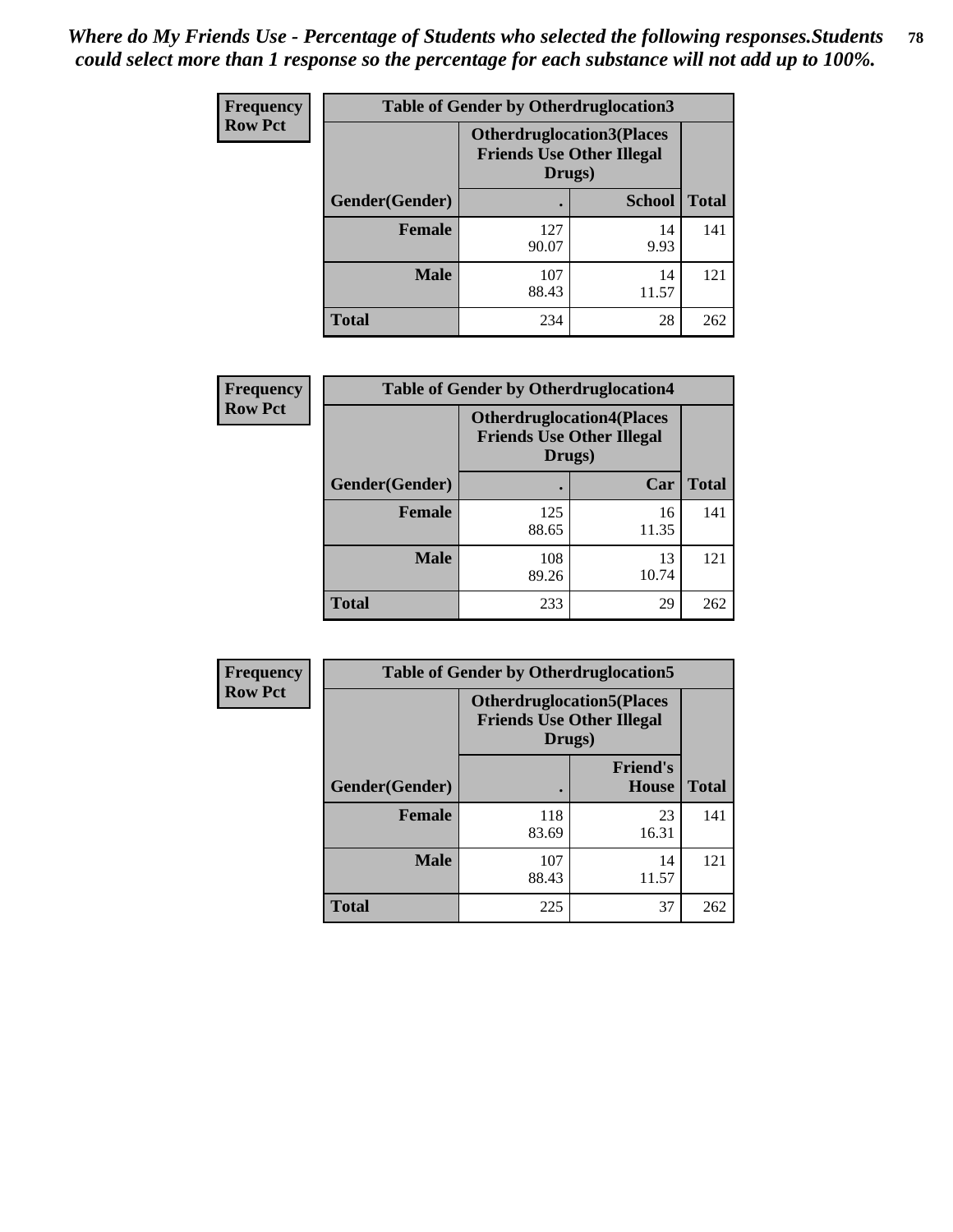| <b>Frequency</b> | <b>Table of Gender by Otherdruglocation6</b> |              |                                                                                |              |
|------------------|----------------------------------------------|--------------|--------------------------------------------------------------------------------|--------------|
| <b>Row Pct</b>   |                                              |              | <b>Otherdruglocation6(Places</b><br><b>Friends Use Other Illegal</b><br>Drugs) |              |
|                  | Gender(Gender)                               |              | <b>Other</b>                                                                   | <b>Total</b> |
|                  | Female                                       | 125<br>88.65 | 16<br>11.35                                                                    | 141          |
|                  | <b>Male</b>                                  | 109<br>90.08 | 12<br>9.92                                                                     | 121          |
|                  | <b>Total</b>                                 | 234          | 28                                                                             | 262          |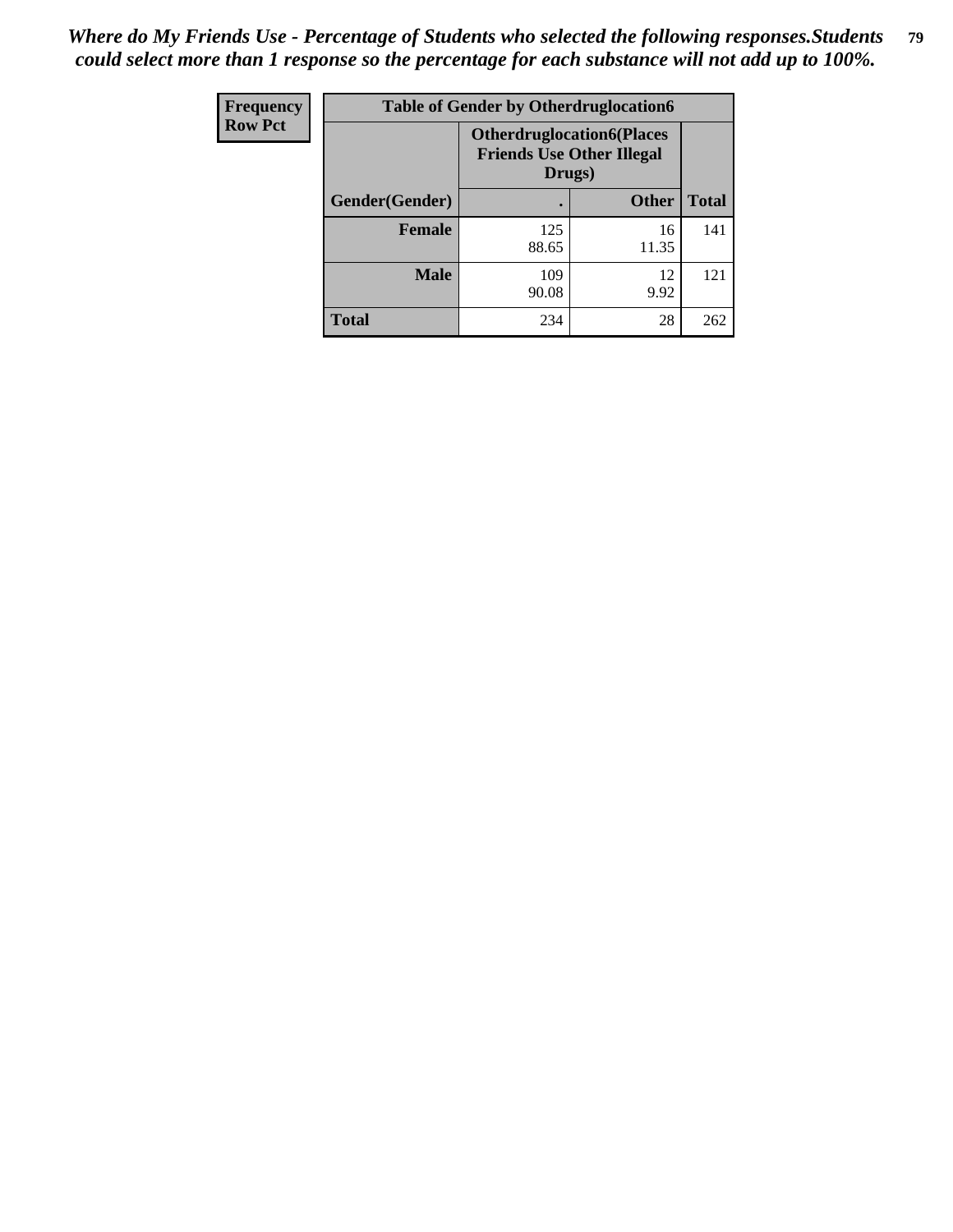| <b>Frequency</b> | <b>Table of Gender by Alcoholtime1</b> |                                                          |                      |              |
|------------------|----------------------------------------|----------------------------------------------------------|----------------------|--------------|
| <b>Row Pct</b>   |                                        | <b>Alcoholtime1(Times</b><br><b>Friends Use Alcohol)</b> |                      |              |
|                  | Gender(Gender)                         | $\bullet$                                                | Do Not<br><b>Use</b> | <b>Total</b> |
|                  | <b>Female</b>                          | 68<br>48.23                                              | 73<br>51.77          | 141          |
|                  | <b>Male</b>                            | 60<br>49.59                                              | 61<br>50.41          | 121          |
|                  | <b>Total</b>                           | 128                                                      | 134                  | 262          |

| Frequency      | <b>Table of Gender by Alcoholtime2</b> |                                                          |                            |              |
|----------------|----------------------------------------|----------------------------------------------------------|----------------------------|--------------|
| <b>Row Pct</b> |                                        | <b>Alcoholtime2(Times</b><br><b>Friends Use Alcohol)</b> |                            |              |
|                | Gender(Gender)                         |                                                          | <b>On Way</b><br>to School | <b>Total</b> |
|                | <b>Female</b>                          | 119<br>84.40                                             | 22<br>15.60                | 141          |
|                | <b>Male</b>                            | 106<br>87.60                                             | 15<br>12.40                | 121          |
|                | <b>Total</b>                           | 225                                                      | 37                         | 262          |

| Frequency      | <b>Table of Gender by Alcoholtime3</b> |                                                   |                                |              |
|----------------|----------------------------------------|---------------------------------------------------|--------------------------------|--------------|
| <b>Row Pct</b> |                                        | Alcoholtime3(Times<br><b>Friends Use Alcohol)</b> |                                |              |
|                | Gender(Gender)                         |                                                   | <b>During</b><br><b>School</b> | <b>Total</b> |
|                | Female                                 | 126<br>89.36                                      | 15<br>10.64                    | 141          |
|                | <b>Male</b>                            | 105<br>86.78                                      | 16<br>13.22                    | 121          |
|                | <b>Total</b>                           | 231                                               | 31                             | 262          |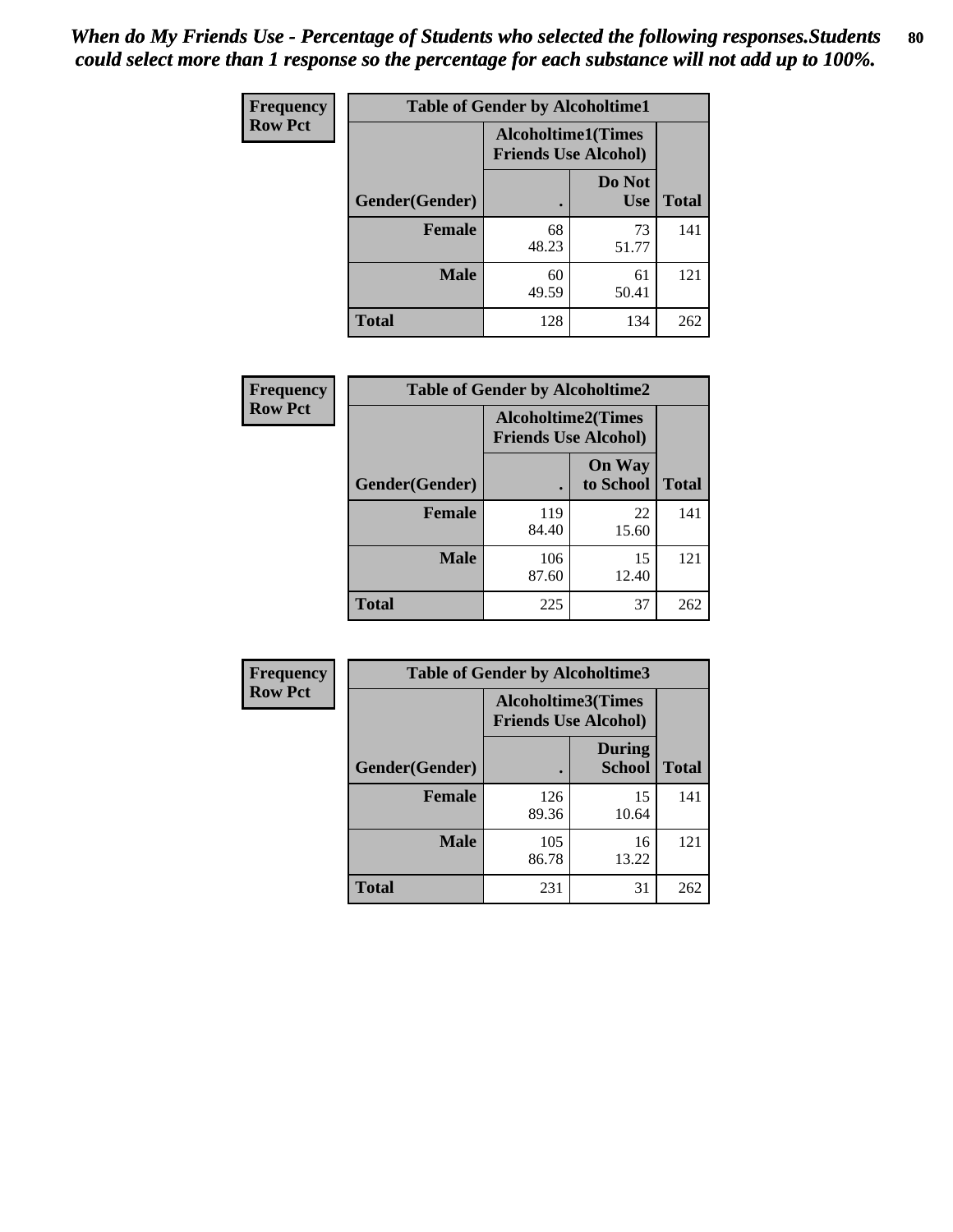*When do My Friends Use - Percentage of Students who selected the following responses.Students could select more than 1 response so the percentage for each substance will not add up to 100%.* **81**

| <b>Frequency</b> | <b>Table of Gender by Alcoholtime4</b> |                                                          |                                                       |              |  |
|------------------|----------------------------------------|----------------------------------------------------------|-------------------------------------------------------|--------------|--|
| <b>Row Pct</b>   |                                        | <b>Alcoholtime4(Times</b><br><b>Friends Use Alcohol)</b> |                                                       |              |  |
|                  | Gender(Gender)                         |                                                          | <b>On Way</b><br>Home<br><b>From</b><br><b>School</b> | <b>Total</b> |  |
|                  | <b>Female</b>                          | 117<br>82.98                                             | 24<br>17.02                                           | 141          |  |
|                  | <b>Male</b>                            | 104<br>85.95                                             | 17<br>14.05                                           | 121          |  |
|                  | <b>Total</b>                           | 221                                                      | 41                                                    | 262          |  |

| <b>Frequency</b> | <b>Table of Gender by Alcoholtime5</b> |                                                           |             |              |
|------------------|----------------------------------------|-----------------------------------------------------------|-------------|--------------|
| <b>Row Pct</b>   |                                        | <b>Alcoholtime5</b> (Times<br><b>Friends Use Alcohol)</b> |             |              |
|                  | Gender(Gender)                         |                                                           | Weeknights  | <b>Total</b> |
|                  | <b>Female</b>                          | 107<br>75.89                                              | 34<br>24.11 | 141          |
|                  | <b>Male</b>                            | 97<br>80.17                                               | 24<br>19.83 | 121          |
|                  | <b>Total</b>                           | 204                                                       | 58          | 262          |

| <b>Frequency</b> | <b>Table of Gender by Alcoholtime6</b> |             |                                                          |              |  |
|------------------|----------------------------------------|-------------|----------------------------------------------------------|--------------|--|
| <b>Row Pct</b>   |                                        |             | <b>Alcoholtime6(Times</b><br><b>Friends Use Alcohol)</b> |              |  |
|                  | Gender(Gender)                         |             | <b>Weekends</b>                                          | <b>Total</b> |  |
|                  | Female                                 | 72<br>51.06 | 69<br>48.94                                              | 141          |  |
|                  | <b>Male</b>                            | 68<br>56.20 | 53<br>43.80                                              | 121          |  |
|                  | <b>Total</b>                           | 140         | 122                                                      | 262          |  |

| <b>Frequency</b> | <b>Table of Gender by Tobaccotime1</b> |                                                          |                      |              |  |
|------------------|----------------------------------------|----------------------------------------------------------|----------------------|--------------|--|
| <b>Row Pct</b>   |                                        | <b>Tobaccotime1(Times</b><br><b>Friends Use Tobacco)</b> |                      |              |  |
|                  | Gender(Gender)                         |                                                          | Do Not<br><b>Use</b> | <b>Total</b> |  |
|                  | <b>Female</b>                          | 23<br>16.31                                              | 118<br>83.69         | 141          |  |
|                  | <b>Male</b>                            | 33<br>27.27                                              | 88<br>72.73          | 121          |  |
|                  | <b>Total</b>                           | 56                                                       | 206                  | 262          |  |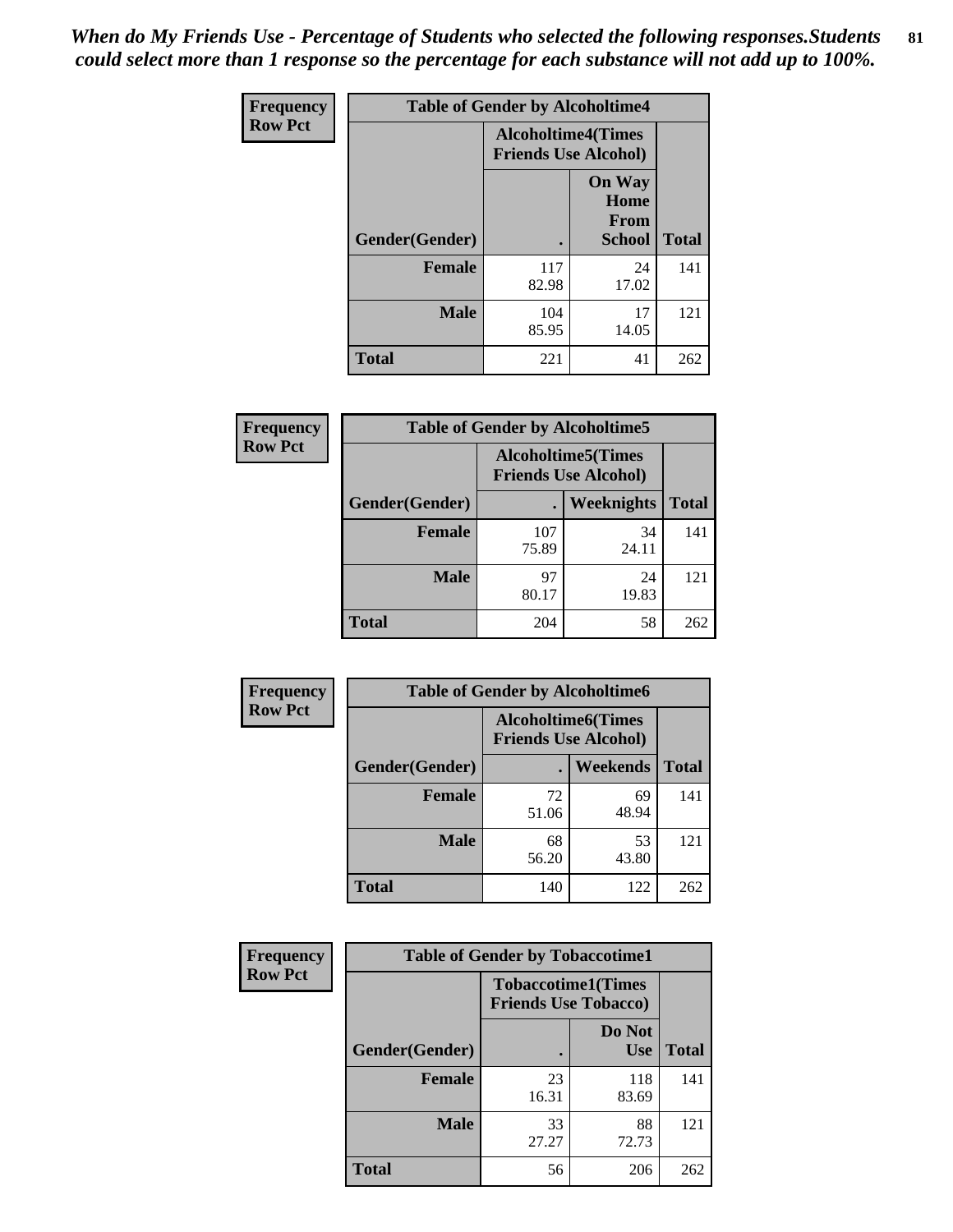*When do My Friends Use - Percentage of Students who selected the following responses.Students could select more than 1 response so the percentage for each substance will not add up to 100%.* **82**

| Frequency      |                | <b>Table of Gender by Tobaccotime2</b>                   |                            |              |
|----------------|----------------|----------------------------------------------------------|----------------------------|--------------|
| <b>Row Pct</b> |                | <b>Tobaccotime2(Times</b><br><b>Friends Use Tobacco)</b> |                            |              |
|                | Gender(Gender) |                                                          | <b>On Way</b><br>to School | <b>Total</b> |
|                | Female         | 127<br>90.07                                             | 14<br>9.93                 | 141          |
|                | <b>Male</b>    | 103<br>85.12                                             | 18<br>14.88                | 121          |
|                | <b>Total</b>   | 230                                                      | 32                         | 262          |

| Frequency      | <b>Table of Gender by Tobaccotime3</b> |                                                          |                                |              |
|----------------|----------------------------------------|----------------------------------------------------------|--------------------------------|--------------|
| <b>Row Pct</b> |                                        | <b>Tobaccotime3(Times</b><br><b>Friends Use Tobacco)</b> |                                |              |
|                | Gender(Gender)                         |                                                          | <b>During</b><br><b>School</b> | <b>Total</b> |
|                | <b>Female</b>                          | 130<br>92.20                                             | 11<br>7.80                     | 141          |
|                | <b>Male</b>                            | 102<br>84.30                                             | 19<br>15.70                    | 121          |
|                | <b>Total</b>                           | 232                                                      | 30                             | 262          |

| Frequency      | <b>Table of Gender by Tobaccotime4</b> |                                                          |                                                |              |
|----------------|----------------------------------------|----------------------------------------------------------|------------------------------------------------|--------------|
| <b>Row Pct</b> |                                        | <b>Tobaccotime4(Times</b><br><b>Friends Use Tobacco)</b> |                                                |              |
|                | Gender(Gender)                         |                                                          | <b>On Way</b><br>Home<br><b>From</b><br>School | <b>Total</b> |
|                | <b>Female</b>                          | 117<br>82.98                                             | 24<br>17.02                                    | 141          |
|                | <b>Male</b>                            | 104<br>85.95                                             | 17<br>14.05                                    | 121          |
|                | <b>Total</b>                           | 221                                                      | 41                                             | 262          |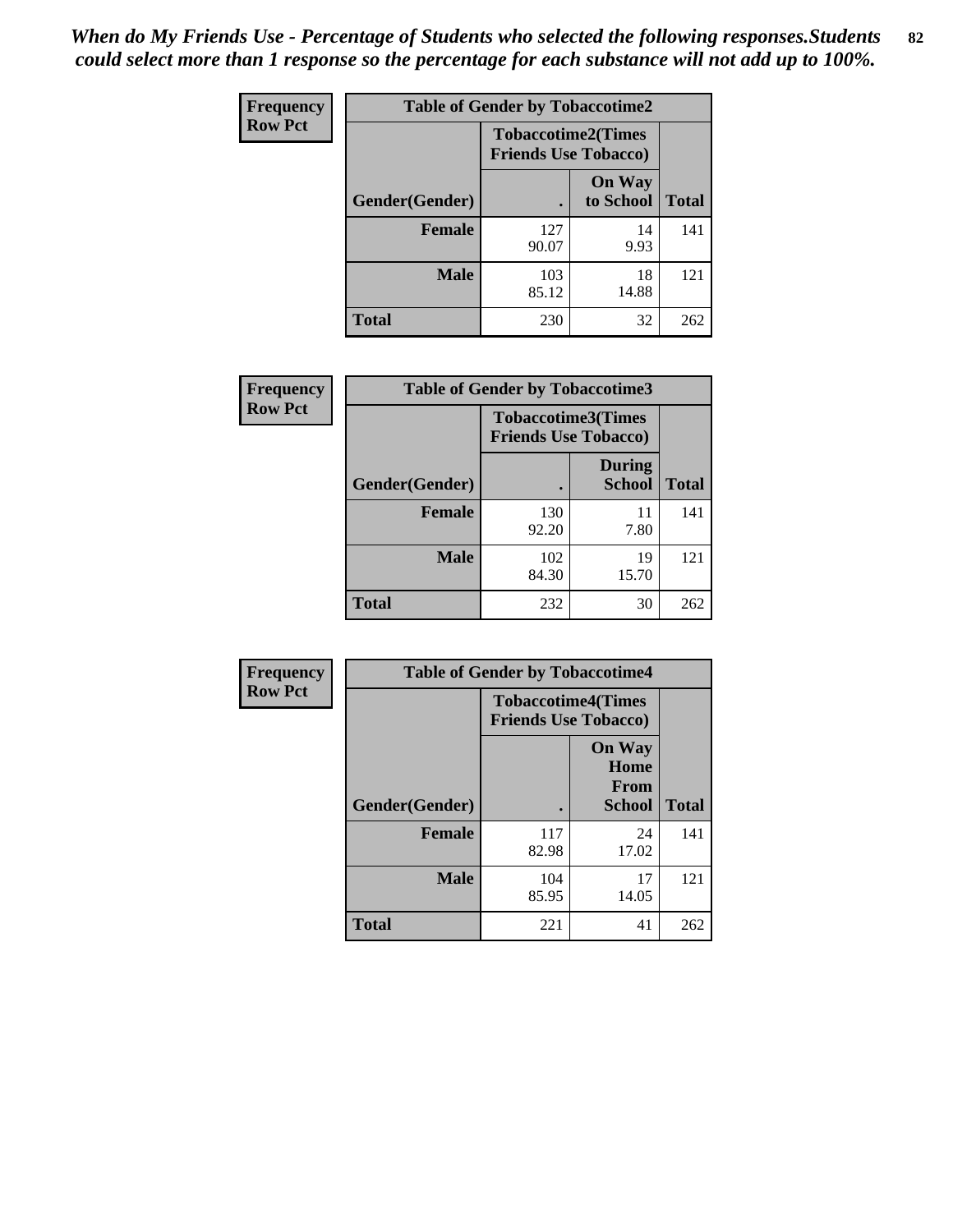| <b>Frequency</b> | <b>Table of Gender by Tobaccotime5</b> |              |                                                          |              |  |
|------------------|----------------------------------------|--------------|----------------------------------------------------------|--------------|--|
| <b>Row Pct</b>   |                                        |              | <b>Tobaccotime5(Times</b><br><b>Friends Use Tobacco)</b> |              |  |
|                  | <b>Gender</b> (Gender)                 |              | <b>Weeknights</b>                                        | <b>Total</b> |  |
|                  | <b>Female</b>                          | 122<br>86.52 | 19<br>13.48                                              | 141          |  |
|                  | <b>Male</b>                            | 101<br>83.47 | 20<br>16.53                                              | 121          |  |
|                  | <b>Total</b>                           | 223          | 39                                                       | 262          |  |

| <b>Frequency</b> |                | <b>Table of Gender by Tobaccotime6</b>                   |             |              |
|------------------|----------------|----------------------------------------------------------|-------------|--------------|
| <b>Row Pct</b>   |                | <b>Tobaccotime6(Times</b><br><b>Friends Use Tobacco)</b> |             |              |
|                  | Gender(Gender) |                                                          | Weekends    | <b>Total</b> |
|                  | Female         | 116<br>82.27                                             | 25<br>17.73 | 141          |
|                  | <b>Male</b>    | 96<br>79.34                                              | 25<br>20.66 | 121          |
|                  | <b>Total</b>   | 212                                                      | 50          | 262          |

| <b>Frequency</b> | <b>Table of Gender by Marijuanatime1</b> |                                |                             |              |  |
|------------------|------------------------------------------|--------------------------------|-----------------------------|--------------|--|
| <b>Row Pct</b>   |                                          | <b>Friends Use Marijuana</b> ) | <b>Marijuanatime1(Times</b> |              |  |
|                  | Gender(Gender)                           |                                | Do Not Use                  | <b>Total</b> |  |
|                  | <b>Female</b>                            | 58<br>41.13                    | 83<br>58.87                 | 141          |  |
|                  | <b>Male</b>                              | 56<br>46.28                    | 65<br>53.72                 | 121          |  |
|                  | <b>Total</b>                             | 114                            | 148                         | 262          |  |

| <b>Frequency</b> | <b>Table of Gender by Marijuanatime2</b> |                                                        |                            |              |
|------------------|------------------------------------------|--------------------------------------------------------|----------------------------|--------------|
| <b>Row Pct</b>   |                                          | Marijuanatime2(Times<br><b>Friends Use Marijuana</b> ) |                            |              |
|                  | Gender(Gender)                           |                                                        | On Way to<br><b>School</b> | <b>Total</b> |
|                  | <b>Female</b>                            | 102<br>72.34                                           | 39<br>27.66                | 141          |
|                  | <b>Male</b>                              | 89<br>73.55                                            | 32<br>26.45                | 121          |
|                  | <b>Total</b>                             | 191                                                    | 71                         | 262          |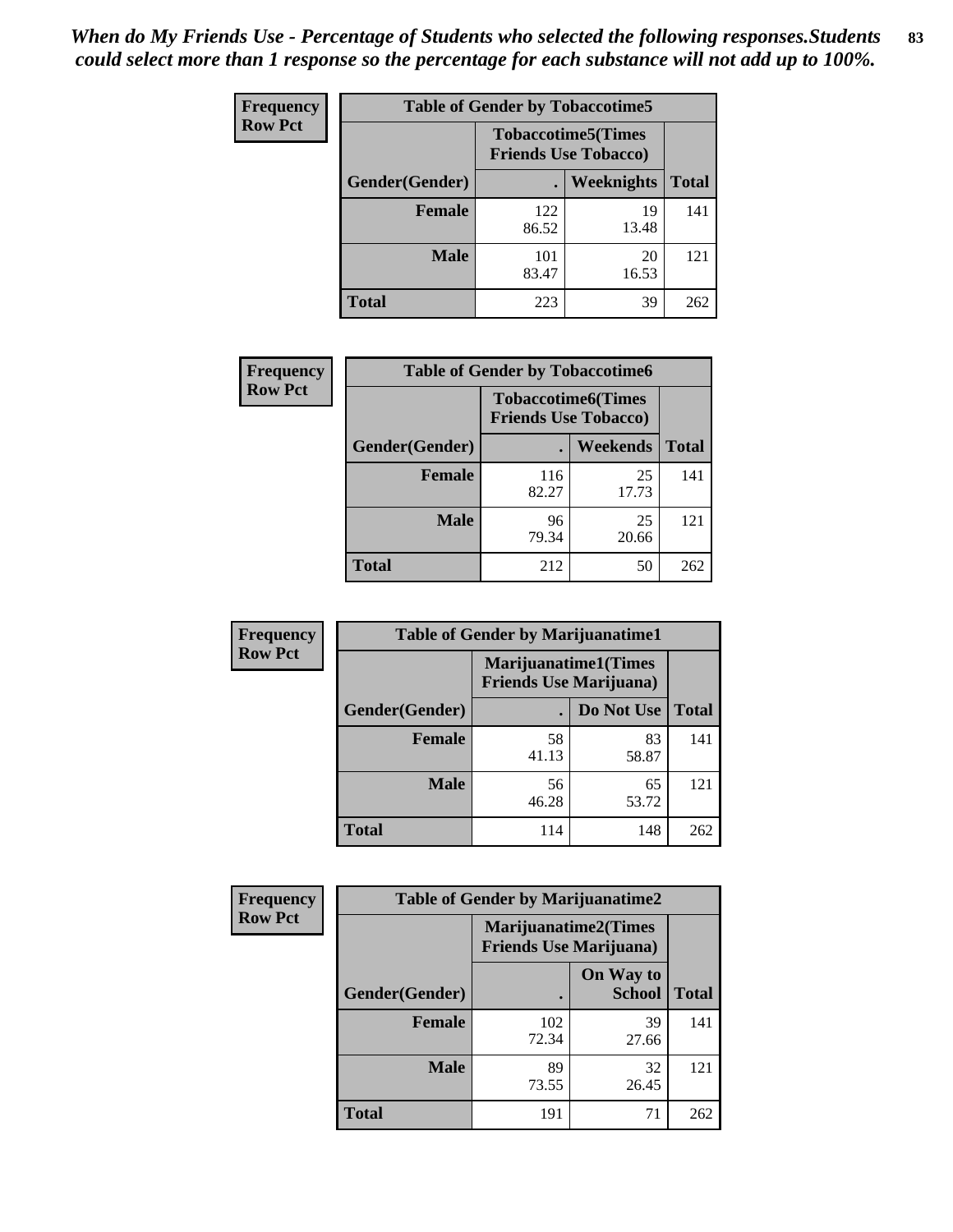*When do My Friends Use - Percentage of Students who selected the following responses.Students could select more than 1 response so the percentage for each substance will not add up to 100%.* **84**

| <b>Frequency</b> | Table of Gender by Marijuanatime3 |                                                        |                                |              |
|------------------|-----------------------------------|--------------------------------------------------------|--------------------------------|--------------|
| <b>Row Pct</b>   |                                   | Marijuanatime3(Times<br><b>Friends Use Marijuana</b> ) |                                |              |
|                  | Gender(Gender)                    |                                                        | <b>During</b><br><b>School</b> | <b>Total</b> |
|                  | <b>Female</b>                     | 111<br>78.72                                           | 30<br>21.28                    | 141          |
|                  | <b>Male</b>                       | 86<br>71.07                                            | 35<br>28.93                    | 121          |
|                  | <b>Total</b>                      | 197                                                    | 65                             | 262          |

| Frequency      | <b>Table of Gender by Marijuanatime4</b> |                                |                                                       |              |
|----------------|------------------------------------------|--------------------------------|-------------------------------------------------------|--------------|
| <b>Row Pct</b> |                                          | <b>Friends Use Marijuana</b> ) | <b>Marijuanatime4</b> (Times                          |              |
|                | Gender(Gender)                           |                                | <b>On Way</b><br>Home<br><b>From</b><br><b>School</b> | <b>Total</b> |
|                | <b>Female</b>                            | 99<br>70.21                    | 42<br>29.79                                           | 141          |
|                | <b>Male</b>                              | 85<br>70.25                    | 36<br>29.75                                           | 121          |
|                | <b>Total</b>                             | 184                            | 78                                                    | 262          |

| Frequency      | <b>Table of Gender by Marijuanatime5</b> |             |                                                                |              |  |
|----------------|------------------------------------------|-------------|----------------------------------------------------------------|--------------|--|
| <b>Row Pct</b> |                                          |             | <b>Marijuanatime5</b> (Times<br><b>Friends Use Marijuana</b> ) |              |  |
|                | Gender(Gender)                           |             | <b>Weeknights</b>                                              | <b>Total</b> |  |
|                | <b>Female</b>                            | 91<br>64.54 | 50<br>35.46                                                    | 141          |  |
|                | <b>Male</b>                              | 86<br>71.07 | 35<br>28.93                                                    | 121          |  |
|                | <b>Total</b>                             | 177         | 85                                                             | 262          |  |

| Frequency      | <b>Table of Gender by Marijuanatime6</b> |                                                               |                 |              |  |
|----------------|------------------------------------------|---------------------------------------------------------------|-----------------|--------------|--|
| <b>Row Pct</b> |                                          | <b>Marijuanatime6(Times</b><br><b>Friends Use Marijuana</b> ) |                 |              |  |
|                | Gender(Gender)                           |                                                               | <b>Weekends</b> | <b>Total</b> |  |
|                | <b>Female</b>                            | 80<br>56.74                                                   | 61<br>43.26     | 141          |  |
|                | <b>Male</b>                              | 74<br>61.16                                                   | 47<br>38.84     | 121          |  |
|                | <b>Total</b>                             | 154                                                           | 108             | 262          |  |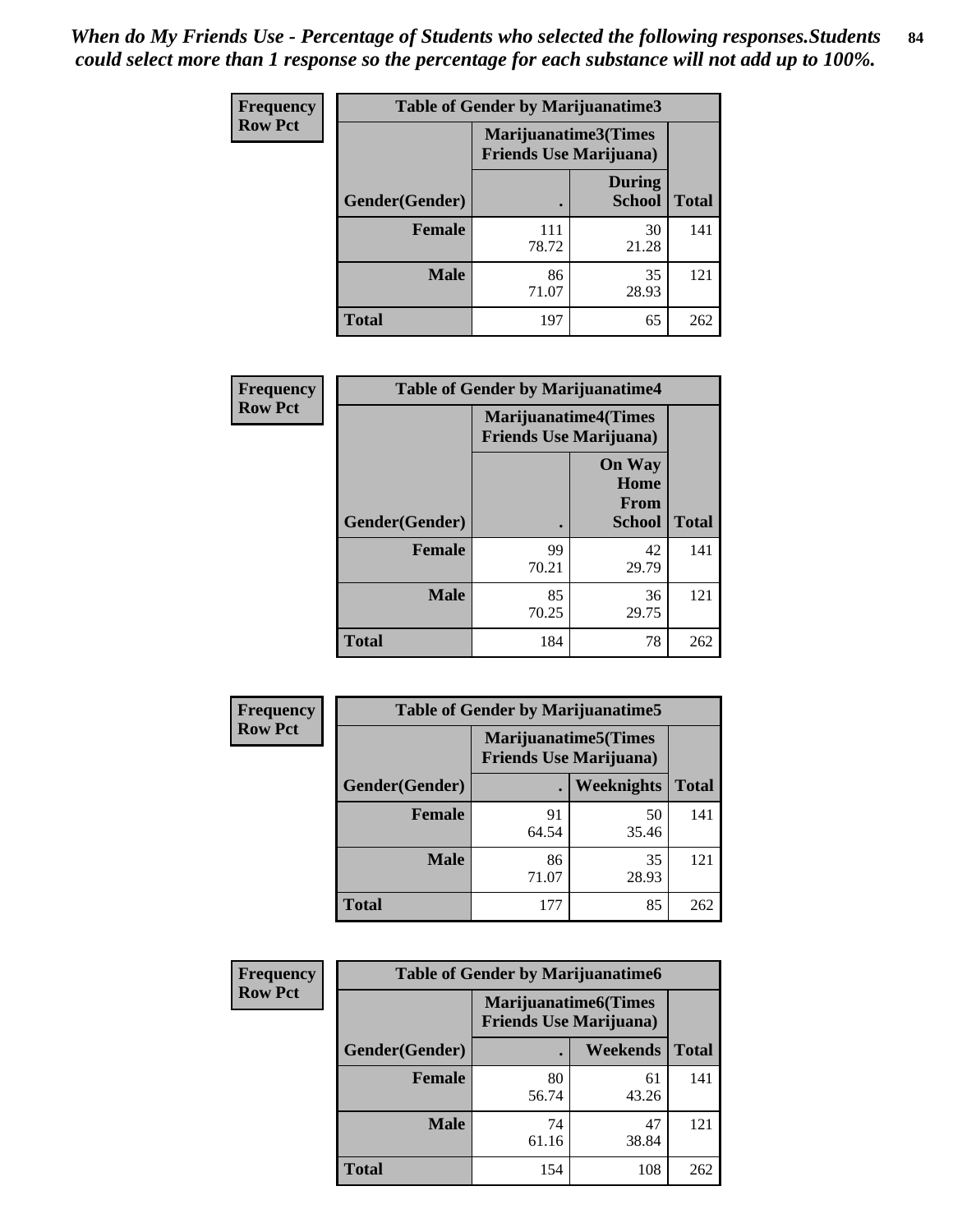*When do My Friends Use - Percentage of Students who selected the following responses.Students could select more than 1 response so the percentage for each substance will not add up to 100%.* **85**

| <b>Frequency</b> | <b>Table of Gender by Otherdrugtime1</b> |                                                    |                             |     |  |
|------------------|------------------------------------------|----------------------------------------------------|-----------------------------|-----|--|
| <b>Row Pct</b>   |                                          | <b>Friends Use Other</b><br><b>Illegal Drugs</b> ) | <b>Otherdrugtime1(Times</b> |     |  |
|                  | Gender(Gender)                           |                                                    | Do Not Use   Total          |     |  |
|                  | <b>Female</b>                            | 22<br>15.60                                        | 119<br>84.40                | 141 |  |
|                  | <b>Male</b>                              | 24<br>19.83                                        | 97<br>80.17                 | 121 |  |
|                  | <b>Total</b>                             | 46                                                 | 216                         | 262 |  |

| Frequency      | <b>Table of Gender by Otherdrugtime2</b> |                                                                                   |                            |              |
|----------------|------------------------------------------|-----------------------------------------------------------------------------------|----------------------------|--------------|
| <b>Row Pct</b> |                                          | <b>Otherdrugtime2(Times</b><br><b>Friends Use Other</b><br><b>Illegal Drugs</b> ) |                            |              |
|                | Gender(Gender)                           |                                                                                   | On Way to<br><b>School</b> | <b>Total</b> |
|                | <b>Female</b>                            | 129<br>91.49                                                                      | 12<br>8.51                 | 141          |
|                | <b>Male</b>                              | 109<br>90.08                                                                      | 12<br>9.92                 | 121          |
|                | <b>Total</b>                             | 238                                                                               | 24                         | 262          |

| Frequency      | <b>Table of Gender by Otherdrugtime3</b> |                        |                                                         |              |
|----------------|------------------------------------------|------------------------|---------------------------------------------------------|--------------|
| <b>Row Pct</b> |                                          | <b>Illegal Drugs</b> ) | <b>Otherdrugtime3(Times</b><br><b>Friends Use Other</b> |              |
|                | Gender(Gender)                           |                        | <b>During</b><br><b>School</b>                          | <b>Total</b> |
|                | <b>Female</b>                            | 132<br>93.62           | 9<br>6.38                                               | 141          |
|                | <b>Male</b>                              | 103<br>85.12           | 18<br>14.88                                             | 121          |
|                | <b>Total</b>                             | 235                    | 27                                                      | 262          |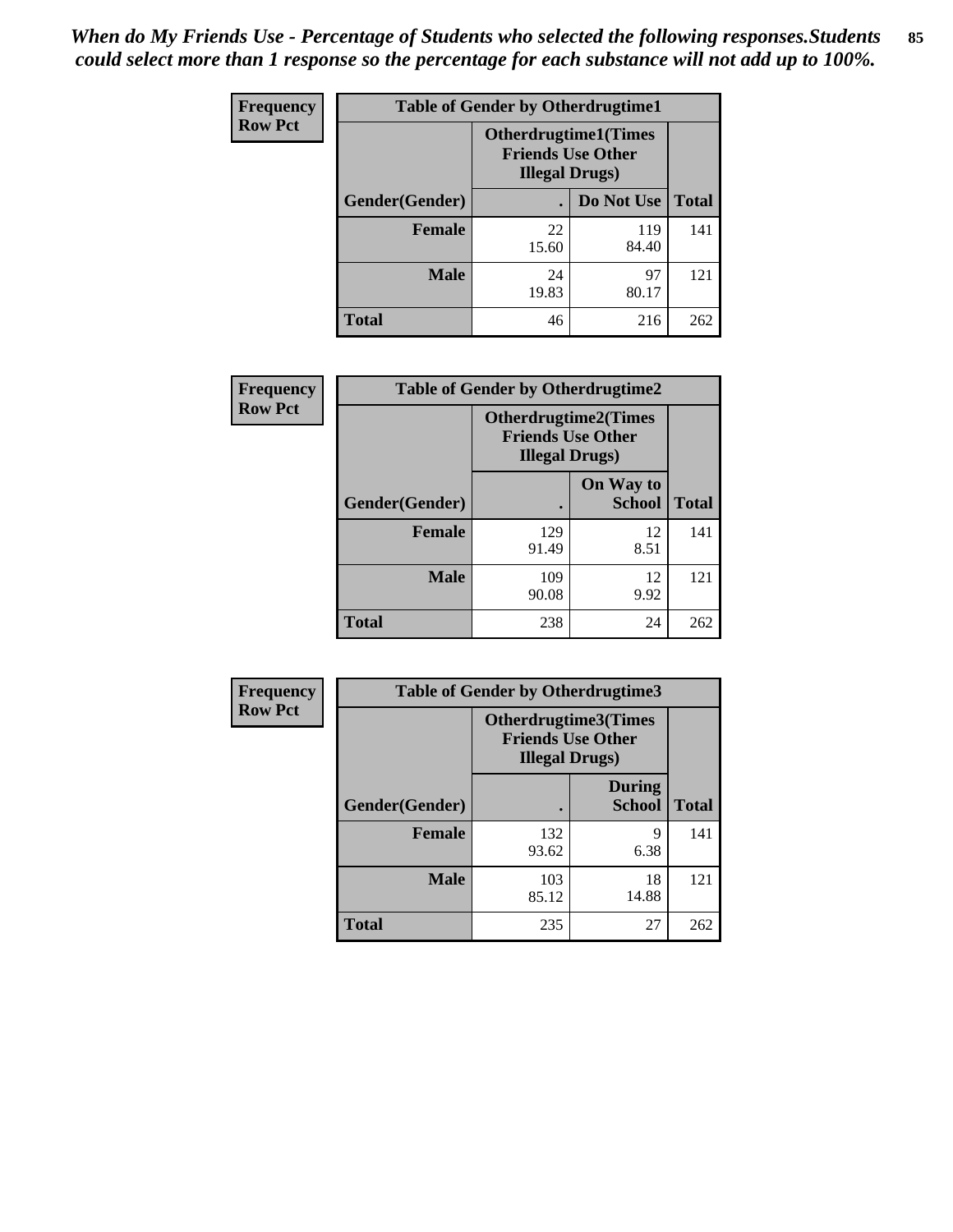*When do My Friends Use - Percentage of Students who selected the following responses.Students could select more than 1 response so the percentage for each substance will not add up to 100%.* **86**

| <b>Frequency</b> | <b>Table of Gender by Otherdrugtime4</b> |                                                    |                                                |              |
|------------------|------------------------------------------|----------------------------------------------------|------------------------------------------------|--------------|
| <b>Row Pct</b>   |                                          | <b>Friends Use Other</b><br><b>Illegal Drugs</b> ) | <b>Otherdrugtime4(Times</b>                    |              |
|                  | Gender(Gender)                           |                                                    | <b>On Way</b><br>Home<br>From<br><b>School</b> | <b>Total</b> |
|                  | <b>Female</b>                            | 129<br>91.49                                       | 12<br>8.51                                     | 141          |
|                  | <b>Male</b>                              | 110<br>90.91                                       | 11<br>9.09                                     | 121          |
|                  | <b>Total</b>                             | 239                                                | 23                                             | 262          |

| Frequency      | <b>Table of Gender by Otherdrugtime5</b> |                                                                                    |             |              |
|----------------|------------------------------------------|------------------------------------------------------------------------------------|-------------|--------------|
| <b>Row Pct</b> |                                          | <b>Otherdrugtime5</b> (Times<br><b>Friends Use Other</b><br><b>Illegal Drugs</b> ) |             |              |
|                | Gender(Gender)                           |                                                                                    | Weeknights  | <b>Total</b> |
|                | Female                                   | 126<br>89.36                                                                       | 15<br>10.64 | 141          |
|                | <b>Male</b>                              | 107<br>88.43                                                                       | 14<br>11.57 | 121          |
|                | <b>Total</b>                             | 233                                                                                | 29          | 262          |

| <b>Frequency</b> | <b>Table of Gender by Otherdrugtime6</b> |                                                                                   |             |              |
|------------------|------------------------------------------|-----------------------------------------------------------------------------------|-------------|--------------|
| <b>Row Pct</b>   |                                          | <b>Otherdrugtime6(Times</b><br><b>Friends Use Other</b><br><b>Illegal Drugs</b> ) |             |              |
|                  | Gender(Gender)                           |                                                                                   | Weekends    | <b>Total</b> |
|                  | <b>Female</b>                            | 119<br>84.40                                                                      | 22<br>15.60 | 141          |
|                  | <b>Male</b>                              | 102<br>84.30                                                                      | 19<br>15.70 | 121          |
|                  | <b>Total</b>                             | 221                                                                               | 41          | 262          |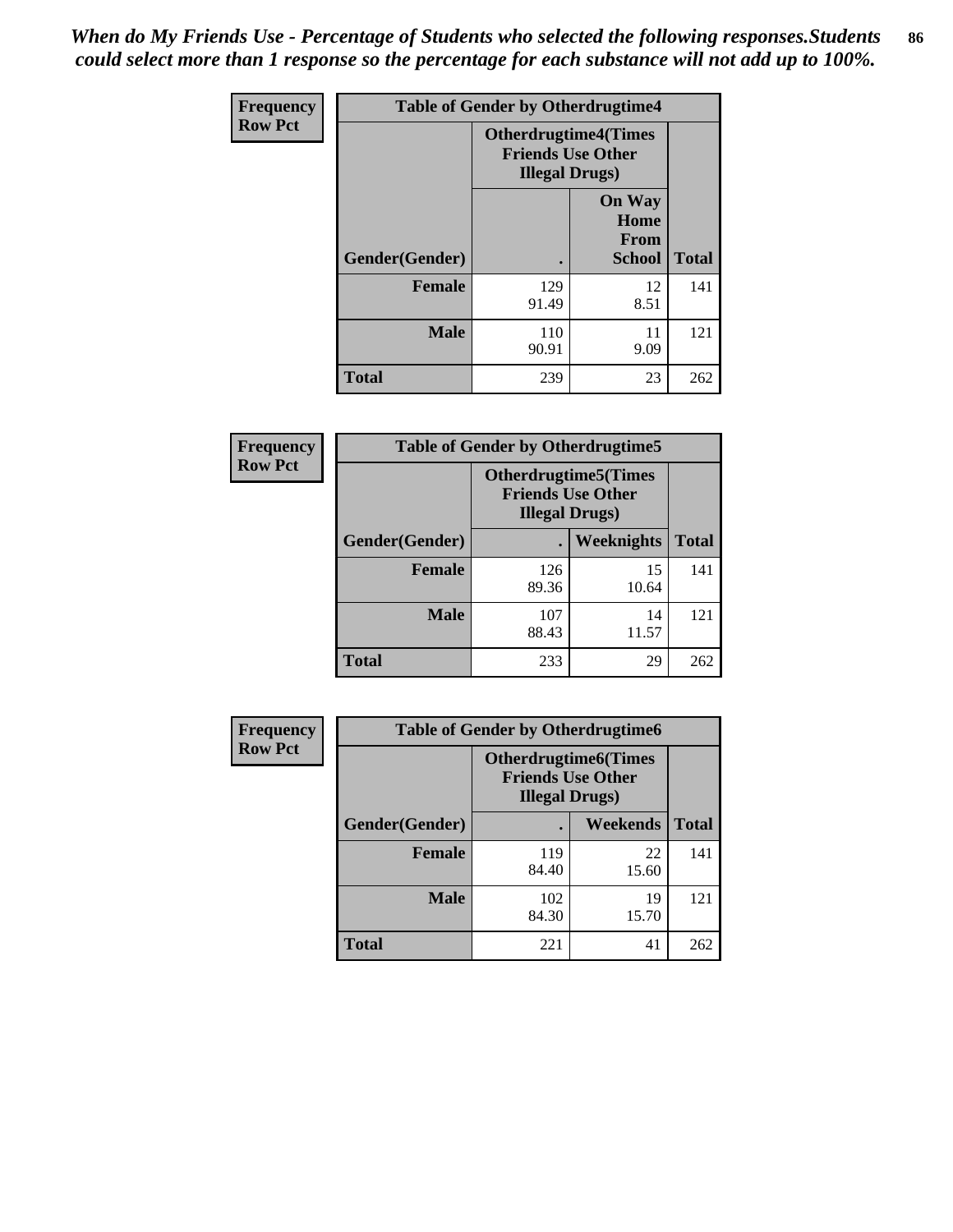## *Other Questions* **87**

| Frequency      | <b>Table of Gender by Educationalcohol</b> |                                                                                                                               |                |              |
|----------------|--------------------------------------------|-------------------------------------------------------------------------------------------------------------------------------|----------------|--------------|
| <b>Row Pct</b> |                                            | Educationalcohol(I<br>have been taught<br>about alcohol,<br>tobacco,<br>and other drugs<br>within the last year<br>at school) |                |              |
|                | Gender(Gender)                             | Yes                                                                                                                           | N <sub>0</sub> | <b>Total</b> |
|                | Female                                     | 114<br>80.85                                                                                                                  | 27<br>19.15    | 141          |
|                | <b>Male</b>                                | 92<br>76.03                                                                                                                   | 29<br>23.97    | 121          |
|                | Total                                      | 206                                                                                                                           | 56             | 262          |

| Frequency      | <b>Table of Gender by Rodedrinking</b>                                                                              |             |              |              |
|----------------|---------------------------------------------------------------------------------------------------------------------|-------------|--------------|--------------|
| <b>Row Pct</b> | Rodedrinking(In<br>the past 30 days I<br>have ridden in a<br>car with a driver<br>who had been<br>drinking alcohol) |             |              |              |
|                | Gender(Gender)                                                                                                      | Yes         | $\bf N_0$    | <b>Total</b> |
|                | <b>Female</b>                                                                                                       | 13<br>9.22  | 128<br>90.78 | 141          |
|                | <b>Male</b>                                                                                                         | 13<br>10.74 | 108<br>89.26 | 121          |
|                | <b>Total</b>                                                                                                        | 26          | 236          | 262          |

| Frequency      | <b>Table of Gender by Drugsschool</b> |                                                                                                                                     |                |              |
|----------------|---------------------------------------|-------------------------------------------------------------------------------------------------------------------------------------|----------------|--------------|
| <b>Row Pct</b> |                                       | <b>Drugsschool</b> (During<br>the past 12 months,<br>I have been offered,<br>sold,<br>or given illegal drugs<br>on school property) |                |              |
|                | Gender(Gender)                        | Yes                                                                                                                                 | N <sub>0</sub> | <b>Total</b> |
|                | <b>Female</b>                         | 25<br>17.73                                                                                                                         | 116<br>82.27   | 141          |
|                | <b>Male</b>                           | 29<br>23.97                                                                                                                         | 92<br>76.03    | 121          |
|                | <b>Total</b>                          | 54                                                                                                                                  | 208            | 262          |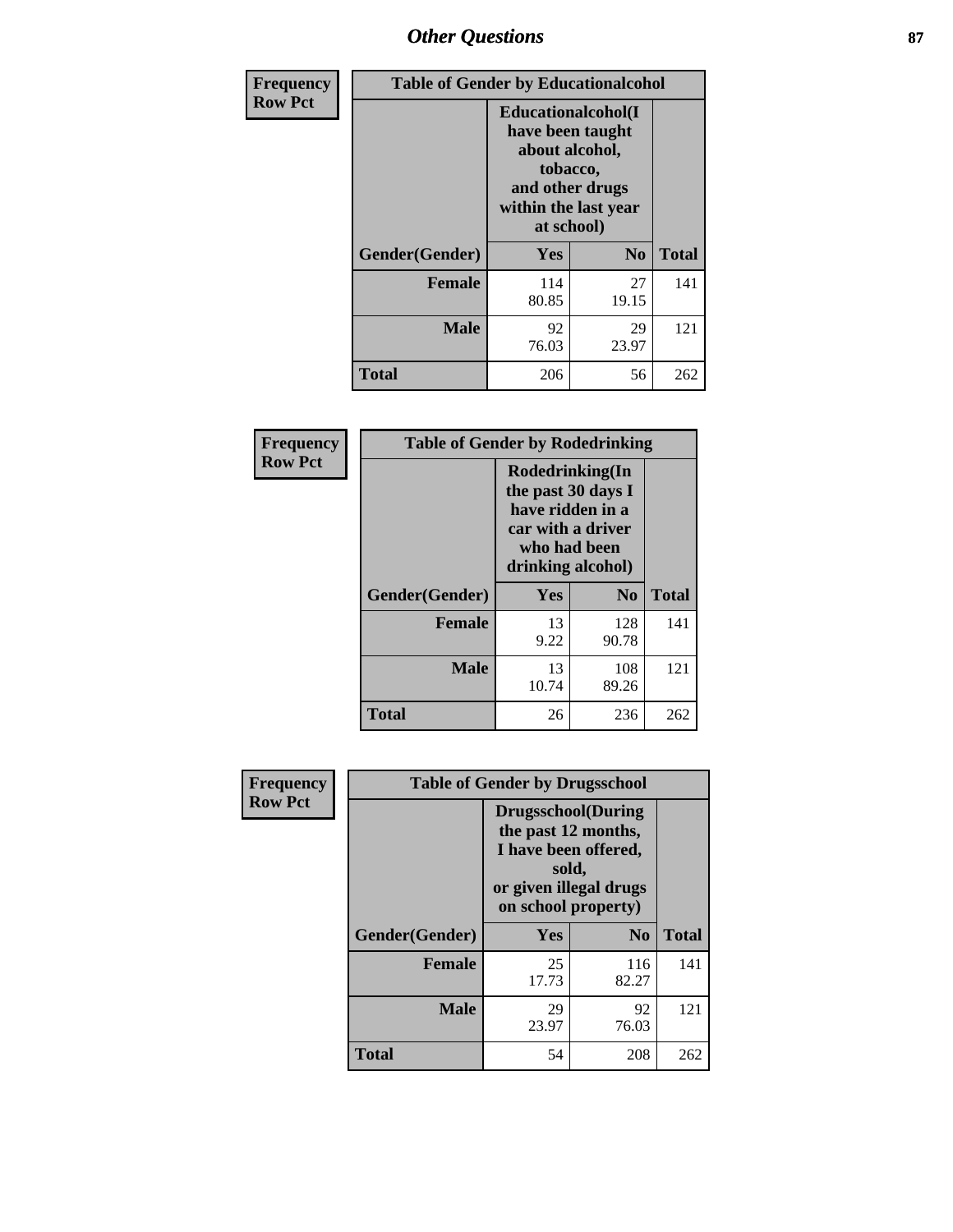*Other Questions* **88**

| Frequency      | <b>Table of Gender by Bingedrinking</b> |                                                                                                                            |                        |                   |                        |                   |              |
|----------------|-----------------------------------------|----------------------------------------------------------------------------------------------------------------------------|------------------------|-------------------|------------------------|-------------------|--------------|
| <b>Row Pct</b> |                                         | <b>Bingedrinking(I have drunk</b><br>five or more drinks of alcohol<br>at one sitting during the last<br>$30 \text{ days}$ |                        |                   |                        |                   |              |
|                | Gender(Gender)                          | $\mathbf{0}$<br><b>Days</b>                                                                                                | 1 or<br>days           | 3 to<br>5<br>days | 10<br>to<br>19<br>days | All<br>30<br>days | <b>Total</b> |
|                | <b>Female</b>                           | 138<br>97.87                                                                                                               | 3<br>2.13              | 0<br>0.00         | $\Omega$<br>0.00       | 0<br>0.00         | 141          |
|                | <b>Male</b>                             | 114<br>94.21                                                                                                               | $\overline{4}$<br>3.31 | 0.83              | 0.83                   | 0.83              | 121          |
|                | <b>Total</b>                            | 252                                                                                                                        |                        |                   |                        |                   | 262          |

| Frequency      | <b>Table of Gender by Educationaids</b> |                                                                                                 |                |              |
|----------------|-----------------------------------------|-------------------------------------------------------------------------------------------------|----------------|--------------|
| <b>Row Pct</b> |                                         | <b>Educationaids</b> (I<br>have been taught<br>about HIV/AIDS<br>at school in the<br>past year) |                |              |
|                | Gender(Gender)                          | Yes                                                                                             | N <sub>0</sub> | <b>Total</b> |
|                | <b>Female</b>                           | 122<br>86.52                                                                                    | 19<br>13.48    | 141          |
|                | <b>Male</b>                             | 96<br>79.34                                                                                     | 25<br>20.66    | 121          |
|                | <b>Total</b>                            | 218                                                                                             | 44             | 262          |

| <b>Frequency</b> | <b>Table of Gender by Suicideconsider</b> |                 |                |              |
|------------------|-------------------------------------------|-----------------|----------------|--------------|
| <b>Row Pct</b>   |                                           | Suicideconsider |                |              |
|                  | Gender(Gender)                            | Yes             | N <sub>0</sub> | <b>Total</b> |
|                  | <b>Female</b>                             | 13<br>9.22      | 128<br>90.78   | 141          |
|                  | <b>Male</b>                               | 16<br>13.22     | 105<br>86.78   | 121          |
|                  | <b>Total</b>                              | 29              | 233            | 262          |